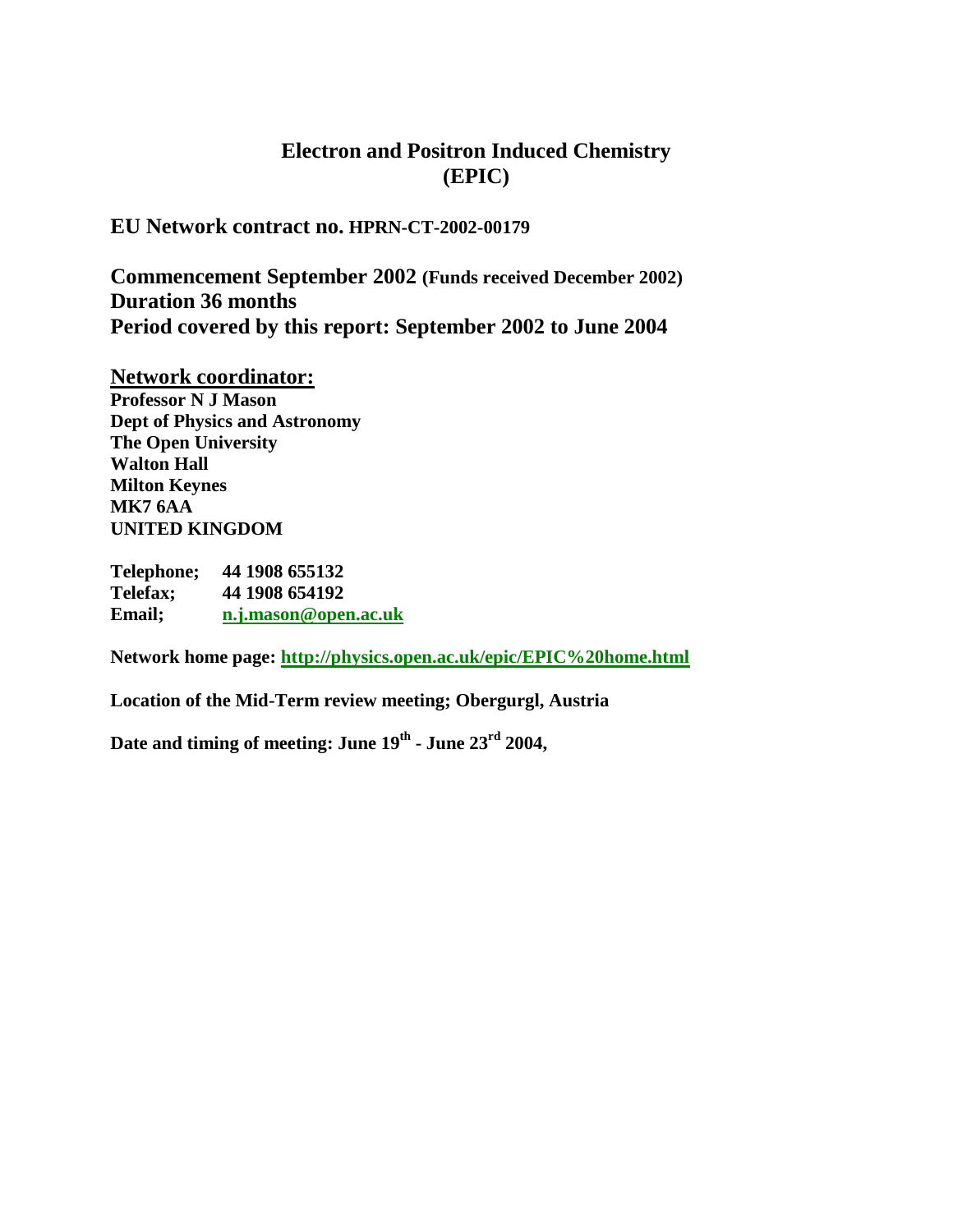# **Part A: Research Results**

# **A1 Scientific Highlights;**

The EU Framework V Network Electron and Positron Induced Chemistry (EPIC) is a network of internationally renowned research teams in Europe dedicated to the study of electron and position interactions with molecules. Its research is broadly divided into two sub-topics based upon the type of molecular target involved.

1. Studies of interactions with halogenated targets. Such molecules are relevant to industrial plasmas, in particular those used in the semiconductor industry.

2. Studies of interactions with biological molecules and in particular the nucleotide bases, their derivatives and water. This research is linked to the study of radiation damage in DNA and other biological systems.

Participating institutions are;

1.Centre of Molecular and Optical Sciences, The Open University, United Kingdom

2.Department of Physics and Astronomy, University College London, United Kingdom

3.Institut fur Ionenphysik, Leopold Franzens Universitaet Innsbruck, Austria

4.Department of Physical Chemistry, Freie Universitaet Berlin, Germany

5.Department of Chemistry, Universita di Roma 'La Sapienza', Universita di Roma 'La Sapienza', Italy

6. Department of Physics, University of Aarhus, Denmark

7. J Heyrovsky Institute of Physical Chemistry, Academy of Sciences of the Czech Republic, The Czech Republic.

8. Laboratoire des Collisions Atomiques et Moléculaires Université Paris-Sud, Paris, France

Together with collaborators within:

Department of Physics, Trento University, Italy Department of Physics, University of Bonn, Germany Department of Physics, Charles University, Prague, Czech Republic Institute of Physics Belgrade, Serbia Department of Physics, Comenius University, Slovakia CSIC, Madrid, Spain

The Network officially started in September 2002 although funds were only received in December 2002 and many network staff were not therefore appointed until 2003. The Network has nevertheless in the first year shown itself to be a dynamic and rapidly evolving Network of the leading scientists in Europe. In the second year the research programme has developed rapidly with the employment of a number of excellent and dynamic Younger researchers funded by the Network. The Network's study of electron impact with biomolecules has received particular attention with two recent PRL publications from Institut fuer Ionenphysik, Leopold Franzens Universitaet and Frei Universitaet Berlin on dissociative attachment to nucleotide bases receiving coverage in the international media. A complementary theoretical calculation (performed by URLS) on the dynamics of Uracil fragmentation after electron attachment has likewise been published in PRL and received widespread publicity. These results provide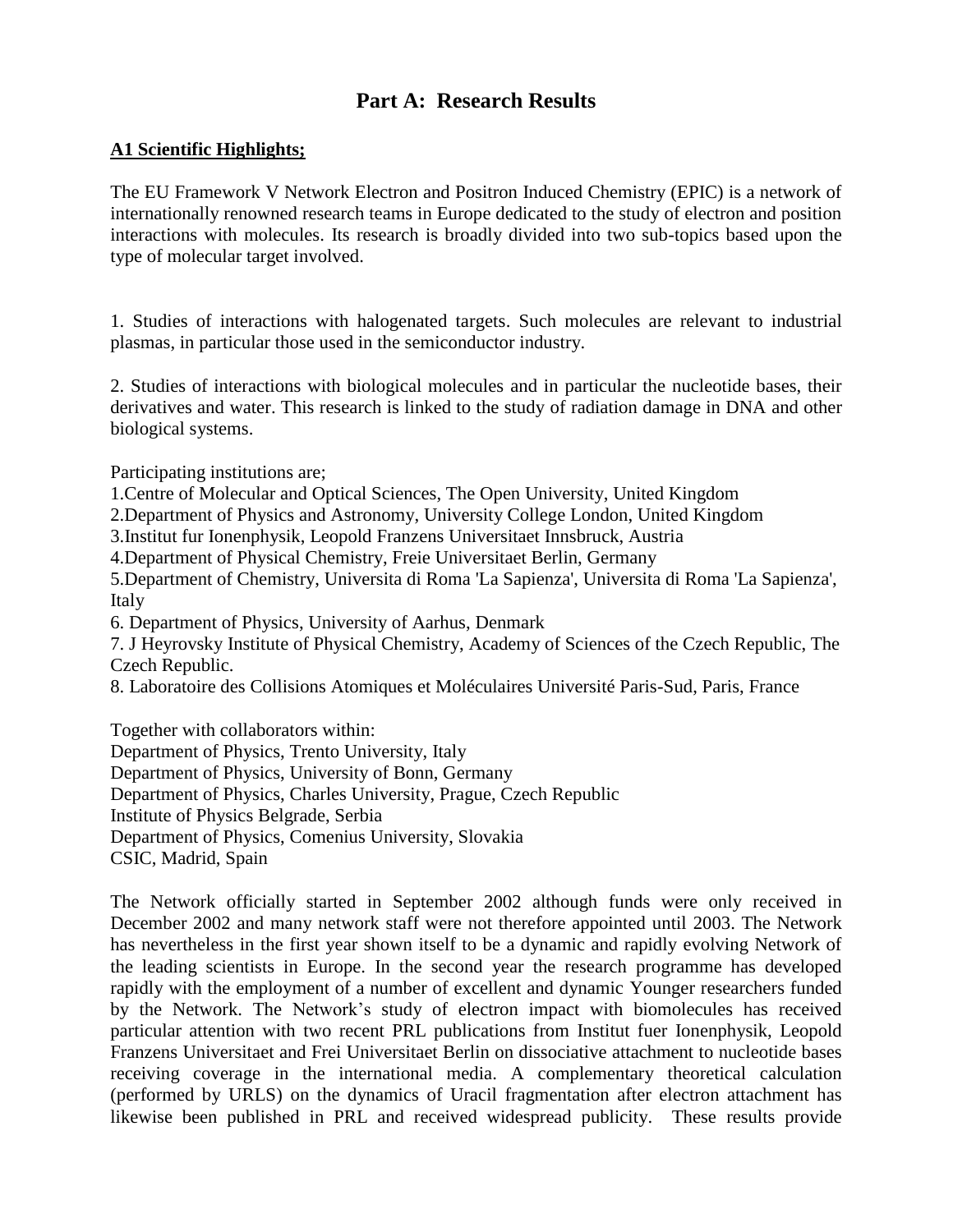significant consequences for the molecular description of genotoxic effects in living cells due to low-energy electrons, which are found to be the most abundant secondary species formed from ionizing radiation.

The second highlight concerns the potential of slow electrons to act as a soft tool to control a chemical reaction in the condensed phase. By setting the energy of a well defined electron beam to values below 3 eV the FUB team have shown that the surface of a thin film of  $1,2-C_2F_4Cl_2$ molecules can be completely transformed into molecular chlorine (and byproducts, possibly perfluorinated polymers). At higher energies (above the threshold for electronic excitation, > 6 eV) some equilibrium composition between product and initial molecule can be achieved, however, accompanied by a gradual overall degradation of the film. The effect of complete transformation is based on both the *selectivity* and particular *energy dependence* of the *initial* step of the reaction which is dissociative electron attachment (DEA) to  $C_2F_4Cl_2$  but also the fact that the initial molecule is efficiently decomposed by subexcitation electrons while the product  $Cl_2$  is virtually unaffected.

Due to this rapid progress in the scientific research amongst the teams three further networks based upon the core research in the EPIC network have been awarded. An EU COST Action RADAM (Physics P9) commencing in November 2003 to study radiation damage at the molecular level. This five year programme links the electron/positron community with those studying ion and photon damage of biological molecules and brings EPIC network members together with radiation chemists and medical researchers. A joint meeting between EPIC and RADAM is to be held in Lyons 24th to 27th June 2004 [http://costp9](http://costp9-radam.in2p3.fr/index.html) [radam.in2p3.fr/index.html.](http://costp9-radam.in2p3.fr/index.html) In 2005 EPIC will participate in the international Miller conference on Radiation chemistry to be held in Nice in September.

An ESF Funded Programme entitled Electron Induced Processing at the Molecular level (EIPAM) bringing EPIC members together with researchers in the Scanning Tunnel Microscopy (STM) community to study how nanoscale physics and chemistry may be developed using STM techniques. This five year programme will start in July 2004 and the first meeting will be held as part of the 332nd [Wilhelm and Else Heraeus Seminar,](http://www.chemie.uni-bremen.de/swiderek/weh332/program.html) "Processes Driven by Low Energy Electron-Molecule Interactions" 1st-4th September, 2004 at Bad Honnef, Germany. Once again EPIC members will participate in this meeting and younger participants of the Network will present their work in oral and poster sessions.

An ESF Network entitled 'Collisions in Atom Traps (CATS)' will bring together members of the cold atom community and members of EPIC to investigate electron/positron interactions with cold atoms and cold molecules, while also exploring the new world of ultracold plasmas! A three year programme commenced in October of 2003 and has led to the design of several novel experiments which will become active in late 2004.

Network members have also been successful in developing research links with other members of the academic community and with applied/industrial partners. The OU team in particular has provided results on several fluorocarbon replacements for the semiconductor industry that have received widespread interest amongst the industrial community particularly in Japan. The set of data collected by network members on electron interactions with fluorocarbons species is amongst the most comprehensive set of data collected for these species. We are therefore developing links with Japanese industry, hosting a special workshop (organised by EPIC members) in Stockholm July 21-22, 2003 between European and Japanese researchers. In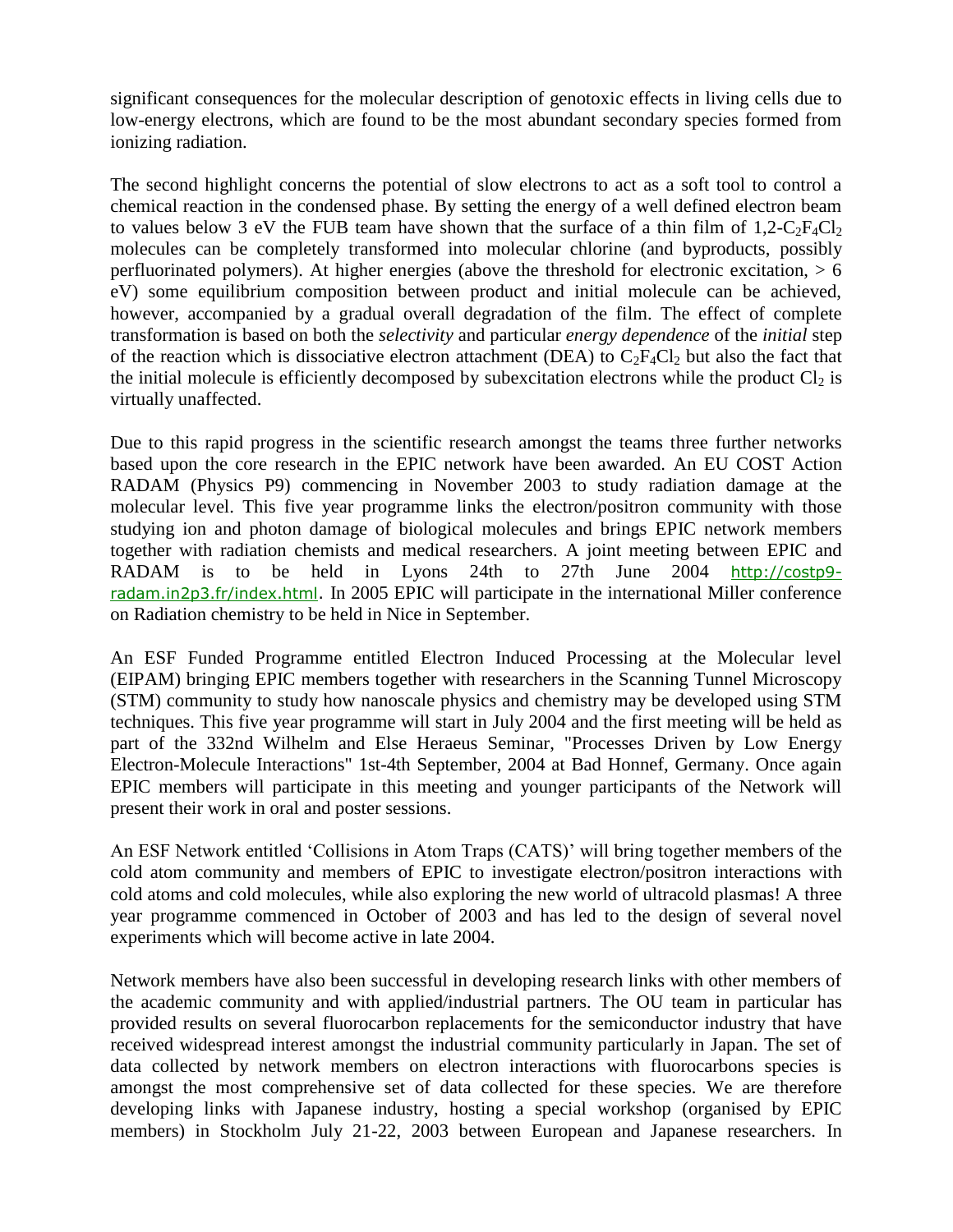February several members of the EPIC Network attended a second meeting in Tokyo and a regular conference series is now planned entitled EU Japan Symposium on Plasma Processing. The third meeting will be held in Slovakia in January 2005. The Network Co-ordinator was invited to the first meeting of Centres of Excellence in Plasma Technology in Nagoya in April 2004. A formal agreement between such CoE's is being established with the intention of exchanging staff and students between such centres. It is expected that some of the Young Researchers employed by the Network will take advantage of these exchanges and travel to Japan to conduct further research, their training in the EPIC Network having made them highly suitable personnel for such a programme.

Thus EPIC is definitely fulfilling the hopes of its participants in acting as a forum and focus for development of electron and positron research within the European Community. In the next two years EPIC will seek to develop still further and explore links with research groups worldwide to ensure that a truly international research programme in electron and positron physics is developed with applications exploited from astrophysics to life sciences.

The development of such a vibrant research community is ideal for the training of young research scientists. The major goal of EPIC is to train the next generation of researchers such that research in electron and positron research will continue to grow and develop in the next decade. The network has been fortunate to recruit a unique set of talented younger researchers whose work in the next two years will provide much of the momentum and creativity of the research programme. Training of these younger researchers has, and will, require a set of workshops, the first of which was held in the UK in September 2003 dedicated to training researchers in the study of biological systems and included practical courses in DNA extraction and analysis. A Vacuum training course was held in December 2003 and a theoretical methods school is planned for later in 2004. Presentation and communication skills have been developed by their attendance at Network meetings where younger researchers present their work to the Network members and other senior researchers. All younger researchers employed by July 2003 gave presentations at the EPIC network meeting in Prague in July 2003 and will do so again at the Mid-term review meeting in Obergurgl together with presentations by more recently employed research fellows.

Thus the network has made an impressive start to its activities and will continue to develop as our younger researchers are increasingly integrated into and develop the research programme. Further details please see the Network webpage and those of the partners [\(http://physics.open.ac.uk/epic/EPIC%20home.html\)](http://physics.open.ac.uk/epic/EPIC%20home.html)

### **Difficulties encountered to date**

No major difficulties have been encountered to date; the Network being judged a great success by its participants and by the wider research community.

Recruitment was slow for some groups with delays in obtaining the funding from the EC (received only in December 2002) leading to the loss of two young researchers who had in principle agreed to join the network but who took other posts in October 2002 where funds were *immediately* available. This has led to a slower than expected start for positron based research at UCL (partner 2) and for partner 5 (ULRS, Rome). However all posts are now filled or have candidates under consideration. The staggered appointment schedule required some alteration in the order of training courses with the experimental programme being accelerated and theoretical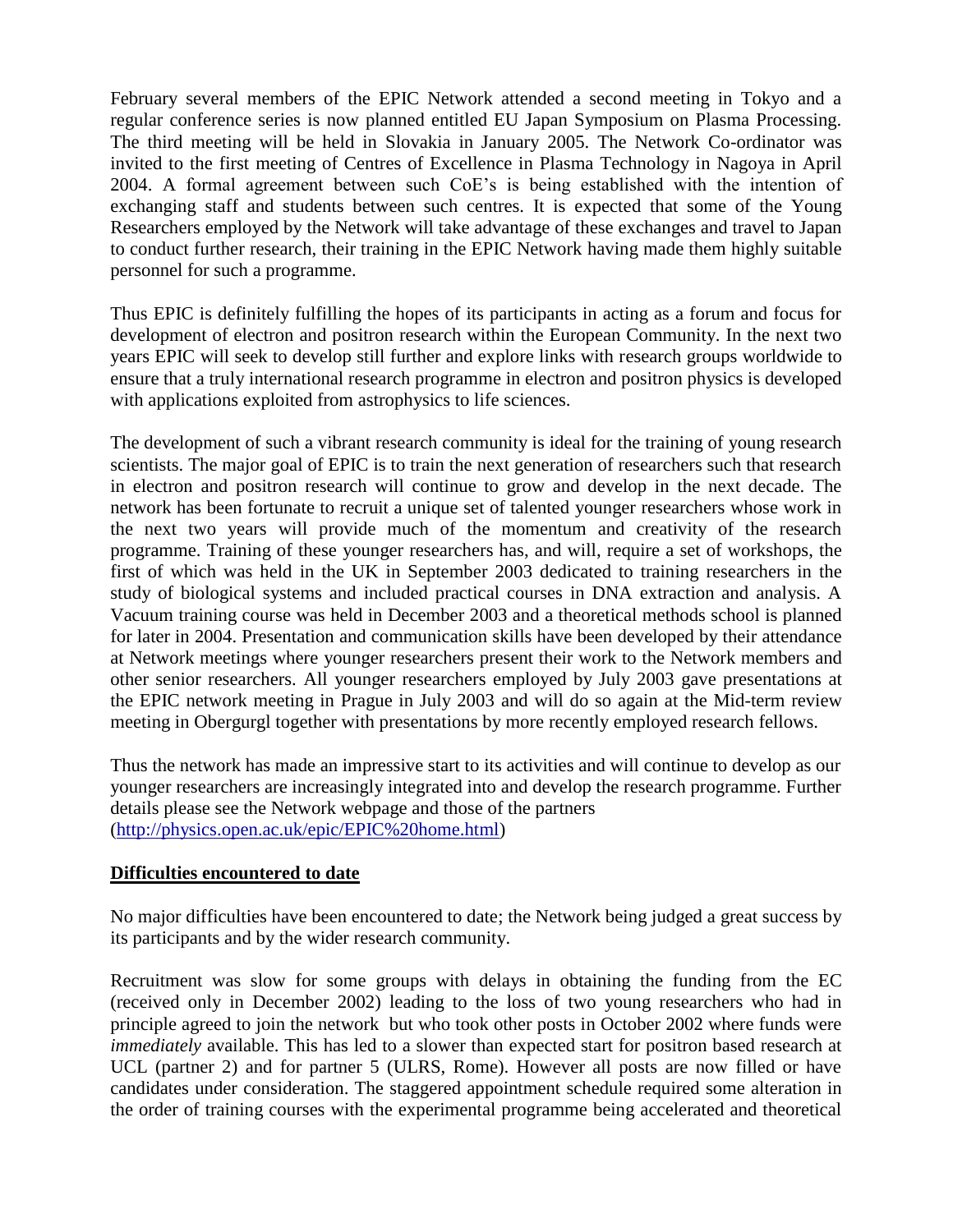slightly retarded, reflecting the appointment of experimental researchers ahead of theoretical appointees.

In October 2002 the Network co-ordinator left University College London to take up a new post as Professor of Physics and Director of Research at the Open University. Since the original application involved a joint experimental and theoretical training programe at UCL this requires some alteration in the training arrangements between UCL and OU with UCL continuing training in theoretical aspects of the programme and OU undertaking the experimental. For this reason Postdoc appointments were not made until July 2003 (for experiment) and January 2004 (for theory). The two institutes are only an hour travel time apart so the two teams are in weekly contact. Some rearrangement of funds between OU and UCL was also necessary to meet these arrangements.

The largest 'difficulty' of the network to date has been its success! Many other European groups as well as USA, Japanese, Australian, Brazilian and Indian groups have requested observer status to allow them to integrate with the research programme. We have been pleased to welcome them to our meetings (unpaid) and are delighted by the subsequent research that has evolved from these links. The success in obtaining support for an ESF Networks, an ESF programme, a COST Action and a collaboration partnership with Japanese government/industry ASET consortia has shown that the EPIC Network is achieving its stated goal of integrating European research in Electron and Positron Chemistry making Europe the international leader in this area. It is an environment in which the young researchers can and do thrive! We thank the EU for their support.

# **A2 Publications:**

Those in italics are publications involving one or more network partners. Brackets refer to partner numbers listed as in A1.Underscore indicates younger member of the network.

# **Partner 1; Open University**

- *1. S Eden, P Limão-Vieira, N J Mason and S V Hoffmann. VUV spectroscopy of CF3Cl, CF3Br, CH3I and CH3Cl (2003) in preparation. (1,6)*
- *2.* T Mikoviny, M Kocan, S Matejcik, N J Mason and J D Skalny Complex study of negative corona discharge in pure carbon dioxide and its mixtures with oxygen. J Phys D (2004) 37 64-73
- *3.* N J Mason and M J Hubin-Franskin*,* A Giuliani, I C Walker, J Delwiche, S V Hoffman, C Kech, P L Vieira, On the valence shell electronic spectroscopy of 2-vinyl furan J. Chem Phys (2004) **120** 10972-10982
- *4.* Jan D. Skalny, Tomas Mikoviny, Stefan Matejcik, Nigel J. Mason An analysis of mass spectrometric study of negative ions extracted from negative corona discharge in air. Int J Mass Spec. (2004) **233** 317-24
- *5.* J D Skalny, S Matejcik, T Mikoviny, S Eden and N J Mason Ozone generation in a negative corona discharge fed with  $N_2O$  and  $O_2$  J Phys D; Applied Physics (2004) **37** 1052-57
- *6. B K Antony, N J Mason and J Tennyson R-matrix calculation of low-energy electron collisions with LiH J Phys B (2004) 37 1689 - 1697.(1,2)*
- *7.* Y Itikawa and N J Mason Cross Sections for electron collisions with water molecules Journal Chem Phys Ref Data (2004) Submitted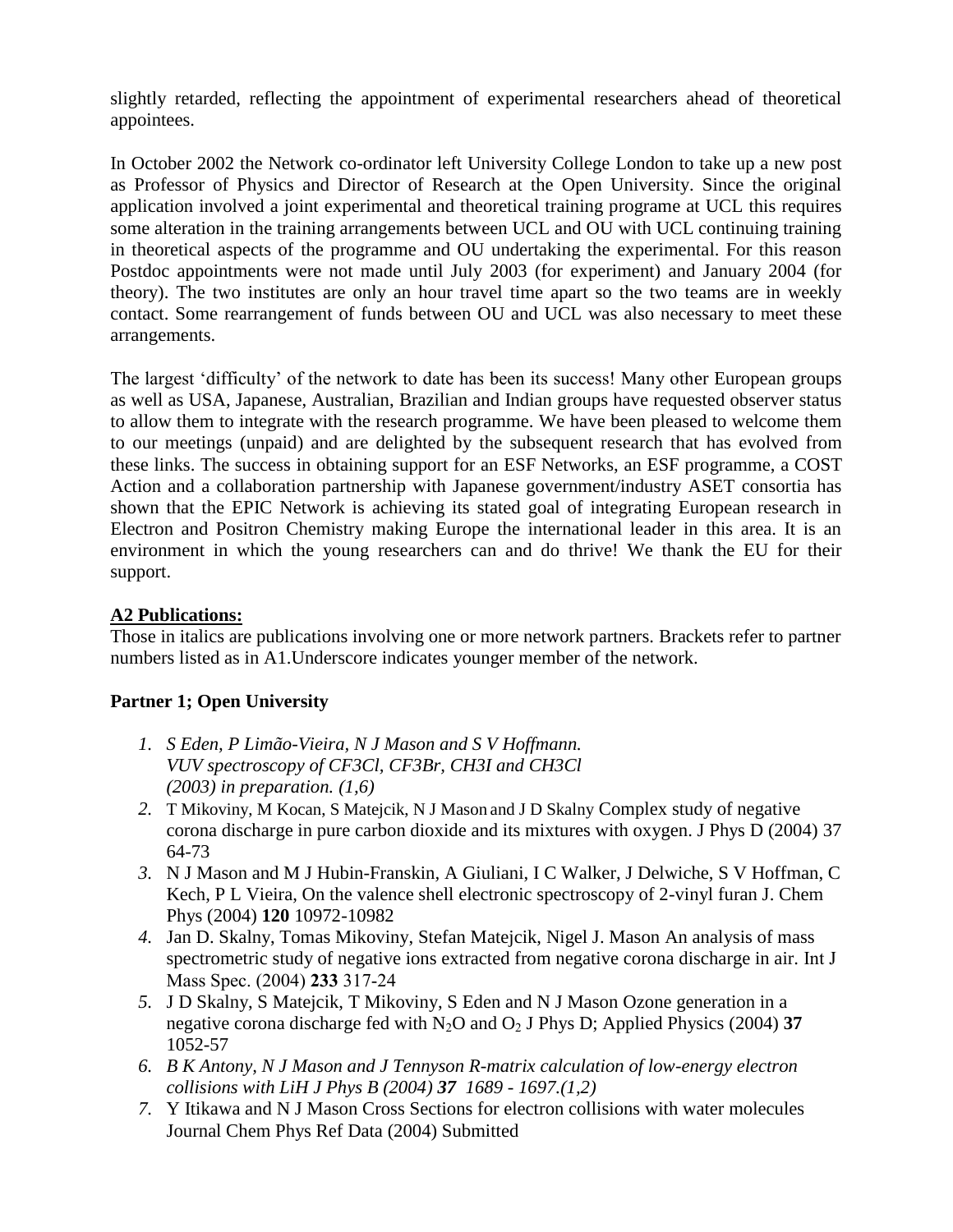- *8.* I Rozum, N J Mason and J Tennyson Electron collisions with the CF3 radical using the Rmatrix method New Journal of Physics (2003) **5** 155
- *9. P Limao Vieira , S Eden, N J Mason and S V Hoffmann Electronic State spectroscopy of acetaldehyde, CH3CHO by high resolution VUV photo-absorption Chem. Phys. Lett 376 737-47 (2003)(1,6)*
- *10. S Eden, P Limão-Vieira, N J Mason and S V Hoffmann. VUV photo-absorption of hexafluoropropene C3F6 Chem. Phys. Lett. (2003) in press (1,6).*
- 11. S Eden, P Limão-Vieira, P Kendall, N J Mason, J Delwiche, M-J Hubin-Franskin, M Kitajima, H Tanaka, H Cho, S Hoffmann and S Spyrou. Electron excitation of tetrafluoroethylene, C2F4 Chem. Phys. Lett., (2003) in press.
- *12. R Balog, M Stano, P. Limão-Vieira, C Konig, I Bald, N J Mason and E Ilenberger J. Low energy (0-18eV) electron interaction with free and bound SF5CF3: Negative ion formation from single molecules, clusters and nanofilms Chem Phys (2003) 119 10396*
- *13. I C Walker, M H Palmer, J Delwiche, S V Hoffman, P Limão-Vieira, N J Mason, M F Guest, M-J Hubin-Franskin, J Heinesch and A Giuliani. The electronic states of isoxazole studied by VUV absorption, electron energy-loss spectroscopies and ab initio multi-reference configuration interaction calculations J. Chem. Phys., (2003) in press (1,6)*
- *14. P Limão-Vieira, S Eden, N J Mason and S V Hoffmann. High resolution VUV photo-absorption of acetaldehyde, CH3CHO Chem. Phys. Lett. (2003) 376, 737-747.(1,6)*
- *15. A Giuliani, I Walker, J Delwiche, S V Hoffmann, P Limão-Vieira, N J Mason, M-J Hubin-Franskin.Electronic spectroscopy of fufuryalcohol (1,6) J. Chem. Phys. (2003)* J. Chem. Phys. 119 (2003) 7282
- *16. A Giuliani, J Delwiche, S V Hoffmann, P Limão-Vieira, N J Mason, M-J Hubin-Franskin. 2-methylfurane: An experimental study of the excited electronic levels by electron energy loss spectroscopy, UV-VUV photo-absorption spectroscopy(1,6) J. Chem. Phys. (2003) in press.*
- 17. P Limão-Vieira, S Eden, N J Mason. Absolute photo-absorption cross sections and electronic state spectroscopy of selected fluorinated hydrocarbons relevant to the plasma processing industry Radiat. Phys. Chem. (2003) 68, 187-192.
- 18. P Limão-Vieira, P A Kendall, S Eden, N J Mason, J Heinesch, M-J Hubin-Franskin, J Delwiche, A Giuliani. Electron and photon induced processes in SF5CF3 Radiat. Phys. Chem. (2003) 68, 193-197
- 19. P Limão-Vieira, S Eden, P A Kendall, N J Mason, A Giuliani, M-J Hubin-Franskin, J Delwiche and S V Hoffmann. Electronic excitation and oscillator strength of SF5CF3 by high resolution VUV photoabsorption, electron energy loss and He(I) photoelectron spectroscopy Chem. Phys. Lett. (2003) submitted.
- *20. A Pelc, W Sailer, P Limão-Vieira, N J Mason, J Limtrakul, P Scheier, M Probst and T D Märk.*

*Low energy electron attachment to CH3CN Chem. Phys. Lett., (2003) in press (1,3).*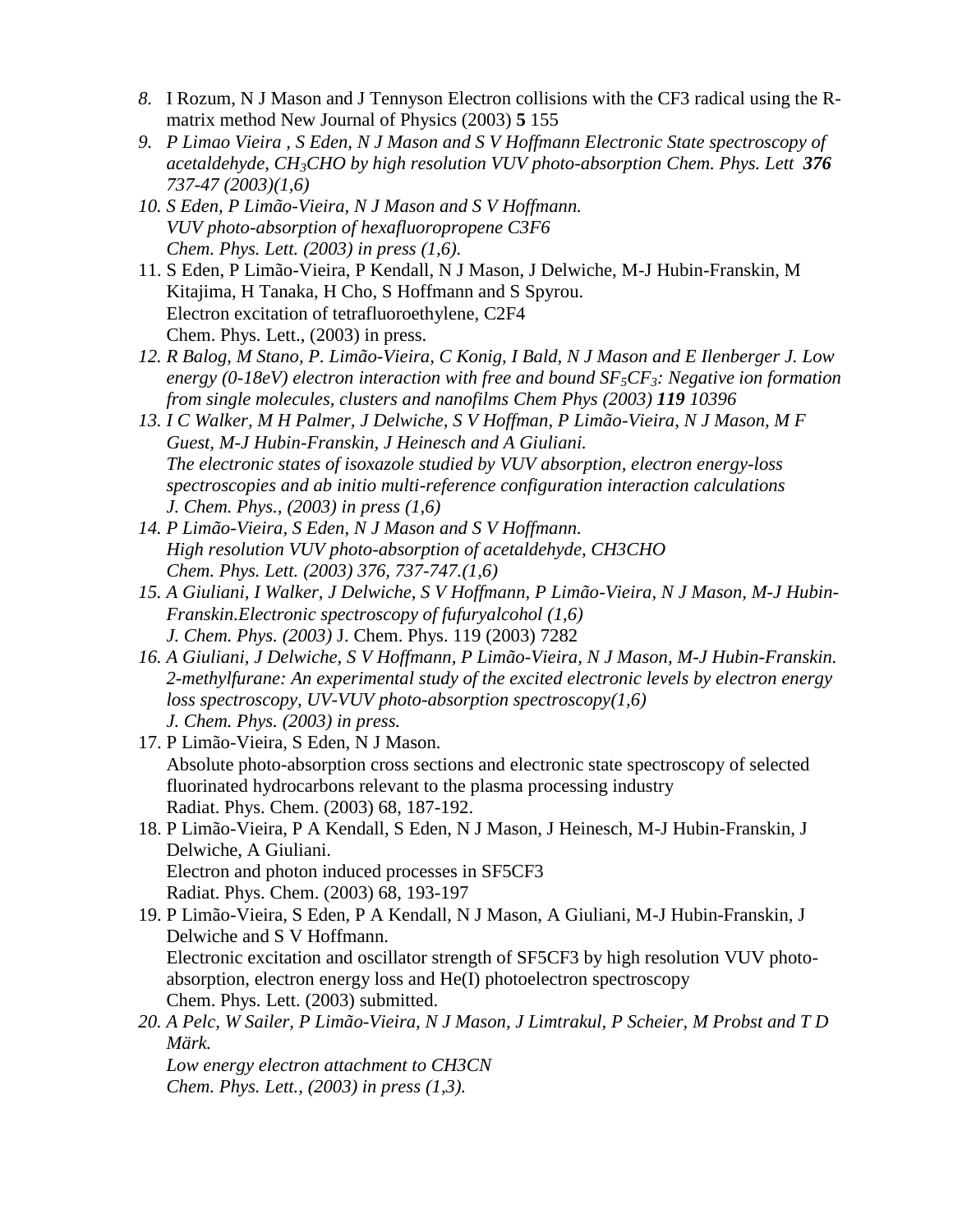- 21. *S Eden, P Limão-Vieira, P Kendall, N J Mason, S V Hoffmann, S M Spyrou. High resolution photo-absorption studies of acrylonitrile, C2H3CN, and acetonitrile, CH3CN Eur. Phys. J. D, (2003) in press*. (1,6)
- 22. S Eden, N J Mason, P Limão-Vieira, M Kitajima, M Okamoto, H Tanaka, D Newnham and S Hoffmann. Electron and Photon Impact Studies of CF3I in Electron Scattering from Atoms, Nuclei, Molecules and Bulk Matter, Ed.C T Whelan and N J Mason, Plenum Press, (2003) pp. 33-44.
- 23. P A Kendall, N J Mason, G A Buchanan, G Marston, P Tegeder, A Dawes, S Eden, P Limão-Vieira, D A Newnham. Temperature dependent high-resolution infrared photo-absorption cross sections of trifluoromethyl sulphur pentafluoride Chem. Phys., 287 (2003) 137-142.
- 24. I Rozum, N J Mason and J Tennyson Electron collisions with the CF radical using the Rmatrix method J. Phys B **36** 2419-32 (2003)
- 25. N J Mason, P Limão-Vieira, S Eden, P Kendall, S Pathak, A Dawes, J Tennyson, P Tegeder, M Kitajima, M Okamoto, K Sunohara, H Tanaka, H Cho, S Samukawa, S V Hoffmann, D Newnham and S M Spyrou. VUV and Low Energy Electron Impact Study of Electronic State Spectroscopy of CF3I Int. J. Mass Spectrom., 223-224 (2003) 647-660.
- *26. P Limão-Vieira, S Eden, P A Kendall, N J Mason and S V Hoffmann. High resolution VUV photo-absorption cross-section for dimethylsulphide, (CH3)2S Chem. Phys. Lett., 366 (2002) 343-349. (1,6)*
- *27. P Limão Vieira, S Eden, P A Kendall, N J Mason and S V Hoffmann. VUV photo-absorption cross section for CCl2F2 Chem. Phys. Lett., 364 (2002) 535-541. (1,6)*
- *28. P Limão-Vieira, S Eden, N J Mason, R Balog, C König, I Bald and E Illenberger. Negative ion formation by low electron energy to condensed SF5CF3 molecules 13th Int. Symposium on Electron-Molecule Collisions and Swarms, Prague, Czech Rep. (2003). (1,4)*
- *29.* C T Whelan and N J Mason Electron Scattering from Atoms, Molecules, Nuclei and Bulk Matter Plenum Press published 2003
- *30.* P A Kendall and N J Mason Electron Energy Loss spectroscopy of Trifluromethyl Sulphur Pentaflouride in Electron Scattering from Atoms, Molecules, Nuclei and Bulk Matter ed by C T Whelan and N J Mason Plenum Press 99-110 (2003)
- *31.* N J Mason Electron Driven process: Scientific Challenges and Technological opportunities in Electron Scattering from Atoms, Molecules, Nuclei and Bulk Matter Ed by C T Whelan and N J Mason Plenum Press 179-190 (2003)
- 32. N J Mason Electron Scattering from Ozone. What do we know ? Physica Scripta (2003) **68** C37-43
- 33. A. Williart, P. A. Kendall, F. Blanco, P. Tegeder, G. García, and N. J. Mason Inelastic scattering and stopping power for electrons in  $O_2$  and  $O_3$  at intermediate and high energies, 0.3-5 keV Chem. Phys. Lett. (2003)
- *34. S Eden, P Limão-Vieira, P Kendall, N J Mason, M Kitajima, H Tanaka, H Cho, M-J Hubin-Franskin, J Delwiche and S Hoffmann. Spectroscopic studies of valence, Rydberg and ionic states of tetrafluoroethylene, C2F4 13th Int. Symposium on Electron-Molecule Collisions and Swarms, Prague, Czech Rep. (2003). (1,4)*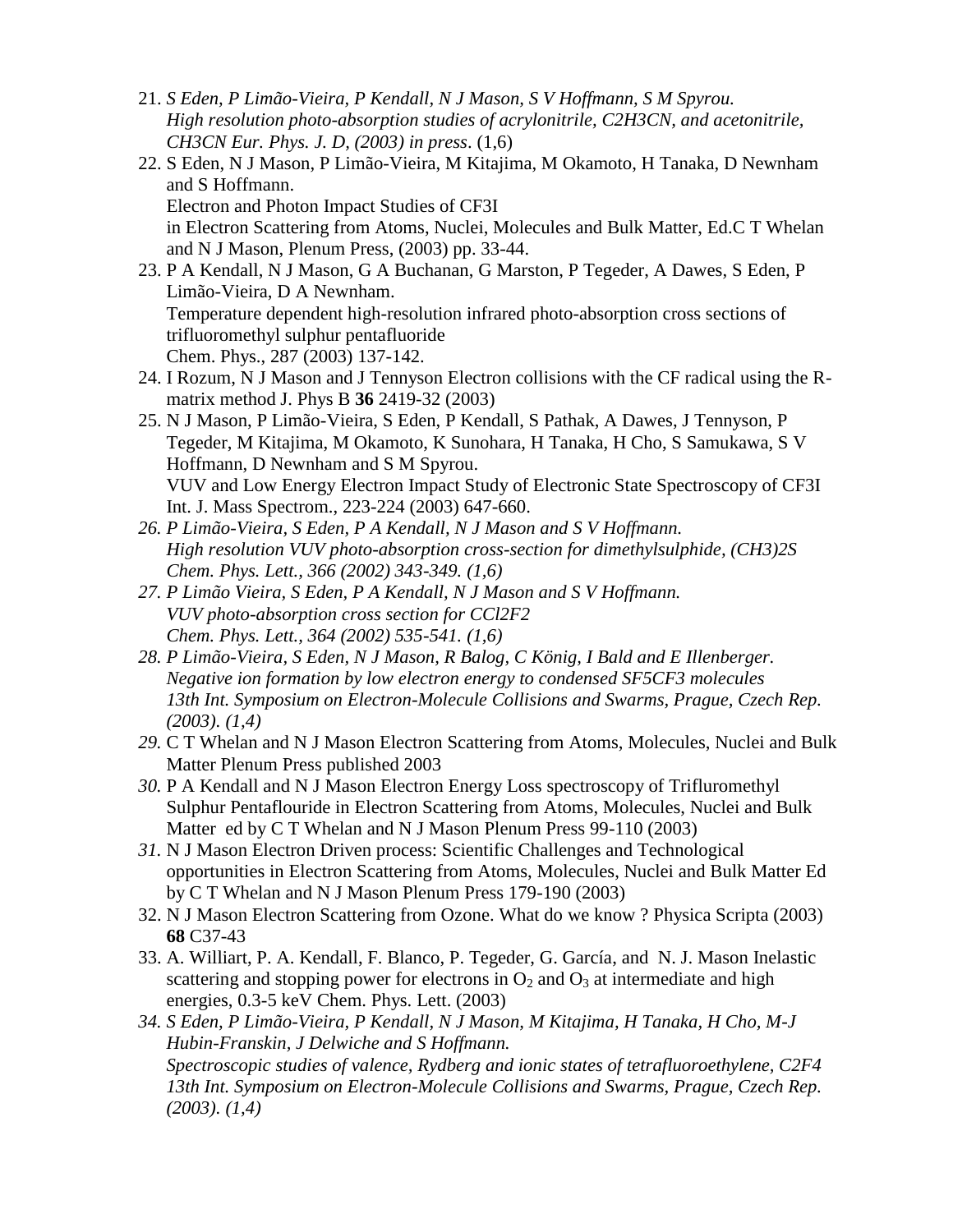- *35. P Limão-Vieira, S Eden, N J Mason, A Giuliani, M-J Hubin-Franskin, J Heinesch, J Delwiche, R Balog and Eugen Illenberger. Electronic state spectroscopy of SF5CF3 by gas-phase and condensed phase conditions XXIII ICPEAC, Stockholm, Sweden, (2003). (1,4)*
- 36. S Eden, P Limão-Vieira, N J Mason, M Kitajima, H Tanaka, H Cho, A Giuliani, M-J Hubin-Franskin, J Delwiche. Electronic excitation of tetrafluoroethylene, C2F4 XXIII ICPEAC, Stockholm, Sweden, (2003).
- 37. P Limão-Vieira, P A Kendall, S Eden and N J Mason. On the role of CCl2F2, (CH3)2S and SF5CF3 in stratospheric ozone depletion and global warming
	- VI Iberian Joint Meeting on Atomic and Molecular Physics, Madrid, Spain (2003).
- 38. S Eden, P Limão-Vieira and N J Mason. High resolution VUV photo-absorption and electronic state spectroscopy of tetrafluoroethylene, C2F4 VI Iberian Joint Meeting on Atomic and Molecular Physics, Madrid, Spain (2003).
- 39. P Limão Vieira, P A Kendall, S Eden and N J Mason. Electron and photon induced processes in SF5CF3 2nd Conference on the Elementary Processes in Atomic Systems, Gdansk, Poland, (2002) 82.
- 40. S Eden, P Limão Vieira and N J Mason.

Absolute photo-absorption cross sections and electronic state spectroscopy of fluorinated selected hydrocarbons relevant to the plasma processing industry 2nd Conference on the Elementary Processes in Atomic Systems, Gdansk, Poland, (2002) 60.

- 41. S Eden, P Limão Vieira and N J Mason. Electron and photon induced processes in plasma etching gases 4th International Workshop on Fluorocarbon Plasmas, Col de Porte, Isère, France, (2002) 10.
- 42. N J Mason, S Eden, P Kendall. P Tegeder and P Limão Vieira.

Electron scattering from molecular systems relevant to plasma industry: A combined experimental and theoretical study

Int. Conf. on Current Develop. in Atomic, Mol. and Chem. Phys. with Appl., Delhi, India,  $(2002)$  6.

43. P Limão Vieira, S Eden, and N J Mason. Electron and photon induced processes in plasma etching gases V Iberian Joint Meeting on Atomic and Molecular Physics, Lisbon, (2002) 49.

44. N J Mason, S Eden, P Limão Vieira, P Kendall, S Pathak, A Dawes, P Tegeder, M Kitajima. M Okamoto, H Tanaka, S Samukawa, H Cho and S Hoffmann. Electron and Photon Impact Studies of CF3I XIII International Symposium on Atomic, Cluster and Surface Physics, Going, Austria, (2002) 159.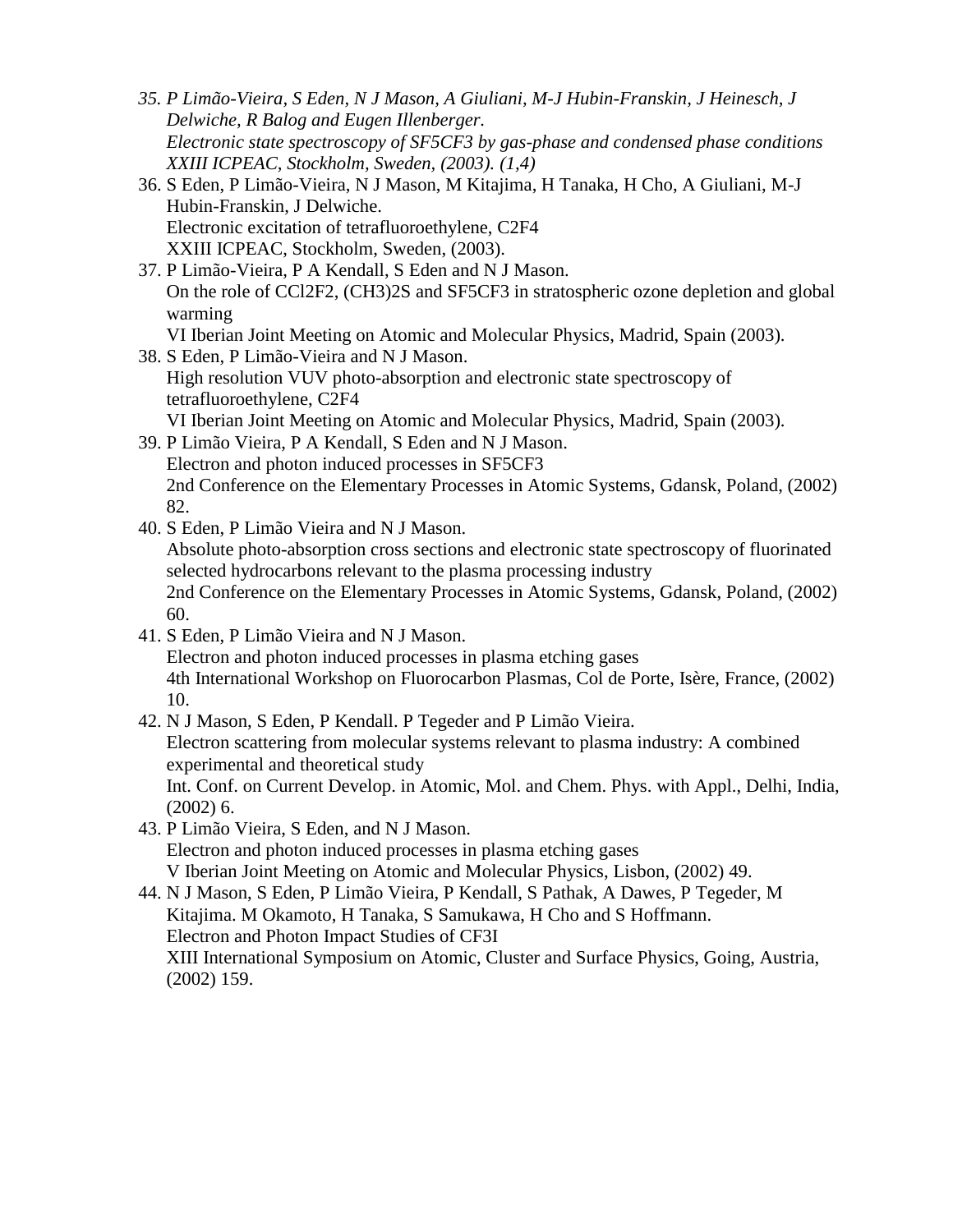# **Partner 2; University College London**

- 1. *I Rozum, NJ Mason and J Tennyson. Electron collisions with the CF2 radical using the R-matrix method J. Phys. B: At. Mol. Opt. Phys., 35, 1583-1591 (2002).(1,2)*
- 2 JD Gorfinkiel, LA Morgan and J Tennyson. Electron impact dissociative excitation of water within the adiabatic nuclei approximation J. Phys. B: At. Mol. Opt. Phys., 35, 543-555 (2002)
- 3. JD Gorfinkiel, LA Morgan and J Tennyson. Electron impact dissociative excitation of water within the adiabatic nuclei approximation J. Phys. B: At. Mol. Opt. Phys., 35, 543-555 (2002)
- 4. A Faure and J Tennyson. R-matrix calculations for polyatomic molecular ions: electron scattering by H3+ and H3O+ J. Phys. B: At. Mol. Opt. Phys., 35, 1865-1873 (2002).
- 5. CS Trevisan and J Tennyson. Calculated rates for the electron impact dissociation of molecular hydrogen, deuterium and tritium Plasma Phys. Controlled Fusion, 44, 1263-1276 (2002).
- 6. A Faure and J Tennyson. Electron-impact rotational excitation of symmetric top molecular ions J. Phys. B: At. Mol. Opt. Phys., 35, 3945-3956 (2002).
- 7. CS Trevisan and J Tennyson. Calculated rates for the electron impact dissociation of molecular hydrogen: mixed isotopomers and scaling laws Plasma Phys. Controlled Fusion, 44, 2217-2230 (2002).
- 8. A Faure and J Tennyson. Rate coefficients for electron-impact rotational excitation of H3+ and H3O+ Mon. Not. Roy. astr. Soc., 340, 468-472 (2003).
- *9. I Rozum, NJ Mason and J Tennyson. Electron collisions with CF radicals using the R-matrix method J. Phys. B: At. Mol. Opt. Phys., (in press) (1,2)*
- 10. J Tennyson, JD Gorfinkiel, I Rozum, CS Trevisan and N Vinci. Electron molecule collisions calculations using the R-matrix method Radiation Phys. Chem., (in press).
- 11. A Faure, J Gorfinkiel and J Tennyson. Electron-impact rotational excitation rates for the water molecule Mon. Not. Roy. astr. Soc., (submitted).
- 12. Laricchia, S Armitage, DE Leslie and P Van Reeth. Positron and positronium interactions with atoms and molecules Radiation Physics and Chemistry (2003) in press
- 13. DE Leslie, S Armitage and G Laricchia. Positronium Beam Production and Scattering contributed paper, Positron03 Workshop, Denmark
- 14. C Arcidiacono, A Kover and G Laricchia. Electron ejection from collisions of positrons with helium contributed paper, Positron03 Workshop, Denmark
- 15. M Szluinska and G Laricchia Ionization processes induced by positrons contributed paper, Positron03 Workshop, Denmark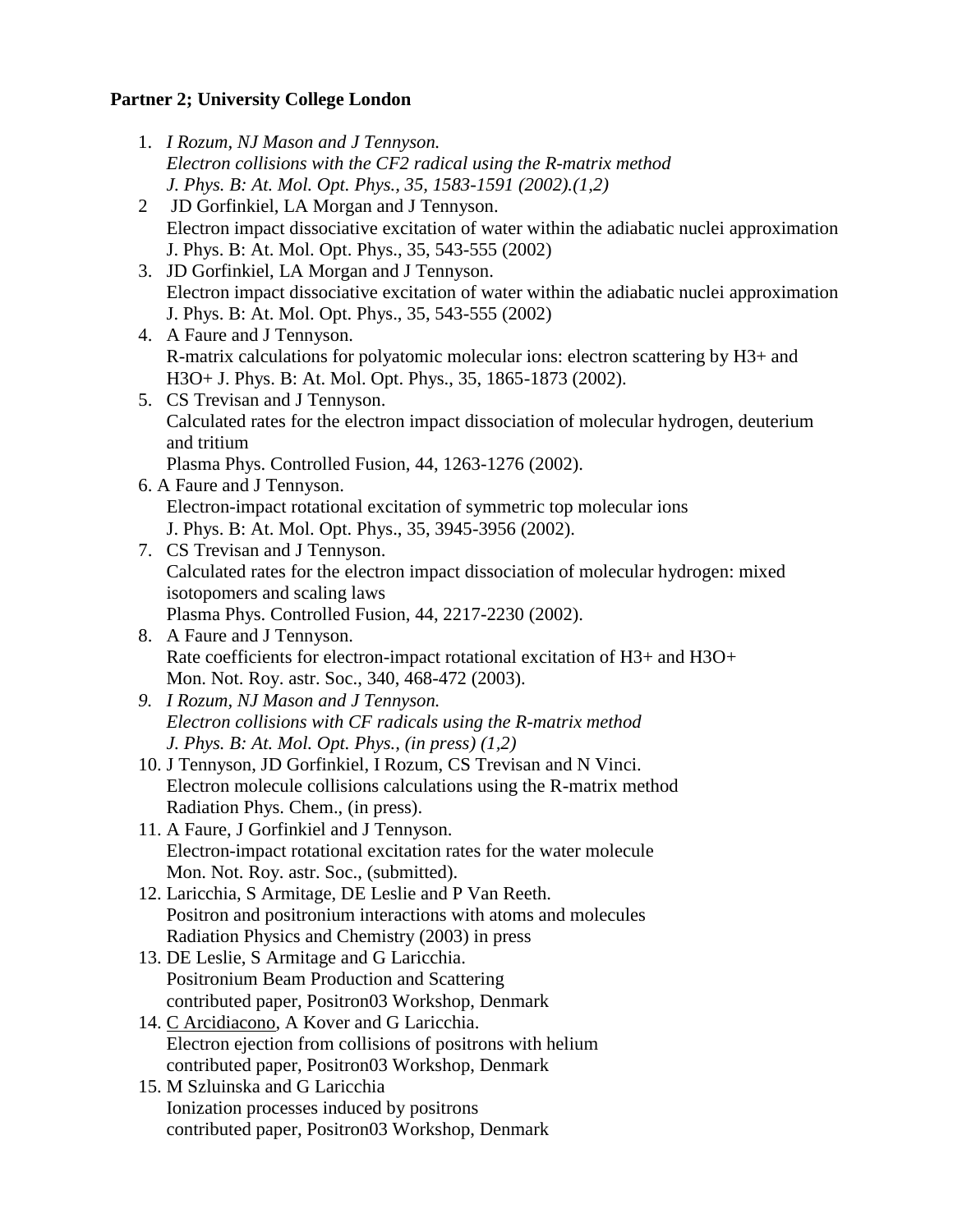- 16. M Szluinska, P Van Reeth and G Laricchia. Empirical scaling of positron- and electron- impact ionization cross-sections contributed paper, Positron03 Workshop, Denmark
- 17. G Laricchia, S Armitage and DE Leslie Positronium induced collisions invited paper, Positron03 Workshop, Denmark
- 18. A Kover, C Arcidiacono and G Laricchia. Experiment on positron-atom scattering invited paper, Positron03 Workshop, Denmark
- 19. DE Leslie, S Armitage and G Laricchia. Production of collimated positronium from molecular nitrogen J Phys B 35 (2002) 4819-4827
- 20. S Armitage, DE Leslie, AJ Garner and G Laricchia. Fragmentation of positronium in collision with He atoms Physical Review Letters 89 (2002) 173402-1
- 21. M Szluinska, P Van Reeth and G Laricchia. Empirical scaling of positron- and electron-impact ionization cross sections J Phys B 35 (2002) 4059
- 22. G Laricchia, P Van Reeth, M Szluinska and J Moxom. Total positron-impact ionization and positronium formation from the noble gases J Phys B 35 (2002) 2525

# 23. G Laricchia.

Scattering of positrons and positronium by atoms and molecules in The Physics of Electronic and Atomic Collisions (Rinton Press, New York) (2002) 329

- 24. S Armitage and G Laricchia. Positronium scattering from atoms and molecules Nucl. Instr. Meth. B 192 (2002) 67
- 25. P Van Reeth, M Szluinska and G Laricchia. On the normalization of the positron-impact direct ionization cross-section in the noble gases

Nucl. Instr. Meth. B 192 (2002) 220

- 26. A Kövér, K Paludan and G Laricchia. Electron ejection by positron impact ionization Nucl. Instr. Meth. B 192 (2002) 167
- 27. M Szluinska, P Van Reeth and G Laricchia. Energy dependence of the total ionization and positronium formation cross-sections in e+ - Xe collisions

Nucl. Instr. Meth. B 192 (2002) 215

28. JW Humberston, P Van Reeth and G Laricchia. Correlations between cross sections and threshold energies for positronium formation and direct ionization

Nucl. Instr. Meth. B 192 (2002) 44

- 29. M. Szluinska and G. Laricchia Investigation into the energy dependence of the annihilation cross-section for Ne and Xe below the positronium formation threshold Nucl. Instr. Meth. B221 (2004) 100-106
- 30. G. Laricchia, S. Armitage and D. E. Leslie Positronium induced collisions Nucl. Instr. Meth. B221 (2004) 60-68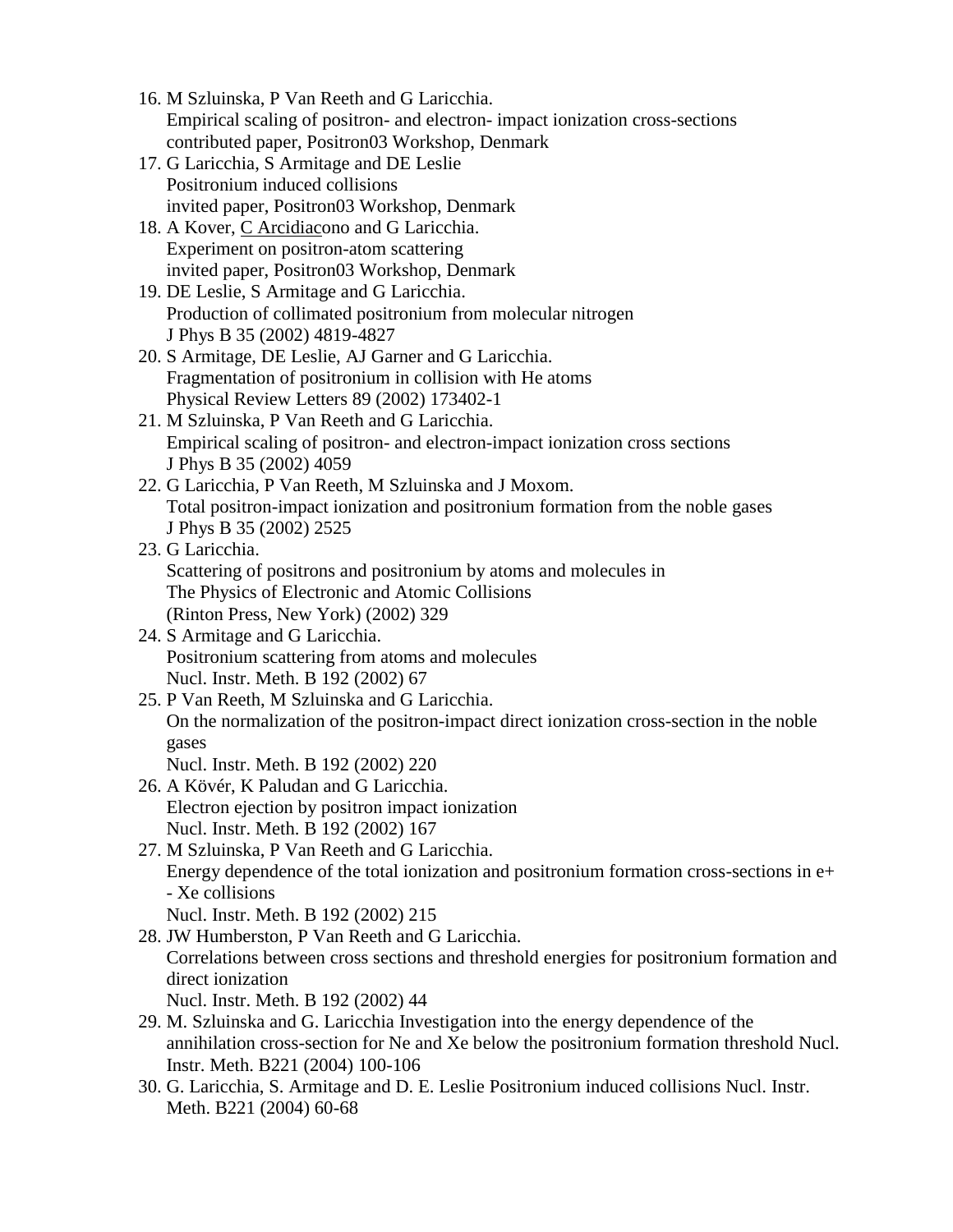- 31. M. Szłuińska and G. Laricchia Positronium formation from Ar and Xe Nucl. Instr. Meth. B221 (2004) 107-111
- *32. Á. Kövér, C. Arcidiacono and G. Laricchia Differential ionization experiments on positron – atom scattering Nucl. Instr. Meth. B221 (2004) 56-59*
- 33. Z. D. Pešić, C. Arcidiacono, R. Hellhammer, N. Stolterfoht and G. Laricchia Ionisation and fragmentation of H2O molecule in the interaction with positrons and ions to be published in AIP conference series (2004)

# **3. UIBK: Institut fuer Ionen Physik, University of Innsbruck**

- 1. L Feketeova, DJ Skalny, G Hanel, B Gstir, M Francis, TD Märk. Production of Cl via dissociative electron attachment to Cl2 Int. Mass Spectrom., 223/224 (2003) 661-668.
- *2. A Pelc, W Sailer, P Scheier, NJ Mason, E Illenberger, TD Märk. Electron attachment to simple organic acids Vacuum, 70 (2003) 429-433.(3,1)*
- 3. B Gstir, S Denifl, G Hanel, M Rümmele, T Fiegele, M Stano, L Feketeova, S Matejcik, K Becker, P Scheier and TD Märk. High resolution multiple electron impact ionisation of He, Ne, Ar, Kr and Xe atoms close to threshold: appearance energies and Wannier exponents Nucl. Instr. Methods, submitted (2002)
- 4. *G Hanel, B Gstir, S Denifl, D Muigg, T Fiegele, M Rümmele, W Sailer, A Pelc, N Mason, E Illenberger, S Matejcik, F Hagelberg, K Becker, A Stamatovic, M Probst, P Scheier, TD Märk. (3,4)* High resolution electron interaction studies with atoms, molecules, biomolecules and clusters

Book (N. Mason, ed.) Cambridge Univ. Press, in print (2002)

5. S Matt, R Parajuli, O Echt, C Lifshitz, A Stamatovic, P Scheier and TD Märk. Kinetics and energetics of spontaneous and electron-induced fragmentation of molecular ions and cluster ions

Book of Invited Papers of ICPEAC, in print (2002)

- 6. H Deutsch, K Becker, P Defrance, U Onthong, M Probst, S Matt, P Scheier and TD Märk. Calculated cross section for the electron impact ionisation of simple molecular ions Int. J. Mass Spectrometry, 223/224 (2003) 639-646.
- 7. JD Skalny, S Matejcik, T Mikoviny and TD Märk. Effect of temperature on dissociative electron attachment to CCl2F2 Int.J.Mass Spectrom., 223/224 (2003) 217-228
- 8. P Cicman, M Francis, JD Skalny, TD Märk. The Ion Extraction Efficiency in a Crossed Beams Experiment using a Trochoidal Electron Monochromator Int. Mass Spectrom., 223/224 (2003) 271-278
- 9. P Cicman, A Pelc, W Sailer, S Matejcik, TD Märk. Dissociative, electron attachment to CHF2Cl Chem.Phys.Lett., 371 (2003) 231-237
- 10. S Matt-Leubner, A Stamatovic, R Parajuli, A Stamatovic, M Probst, P Scheier, TD Märk, O Echt , C Lifshitz. Time resolved kinetic energy release in propane Int.J.Mass Spectr., 222 (2003) 213-219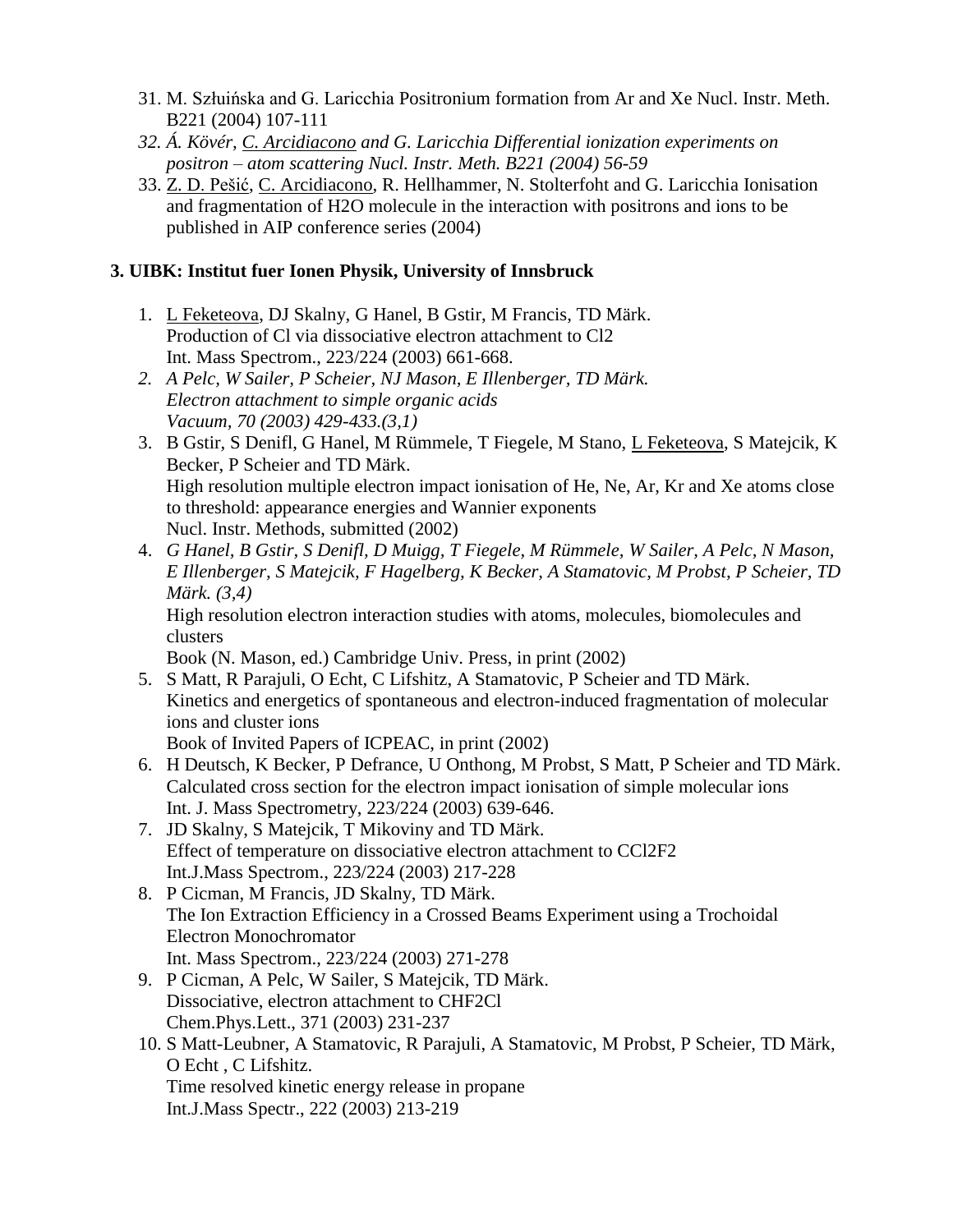- 11. K Gluch, J Fedor, S Matt-Leubner, O Echt, A Stamatovic, M Probst, P Scheier and TD Märk. Kinetic energy release in Coulomb explosion of metastable C3H52+ J.Chem.Phys., in print (2002)
- 12. M Stano, S Matejcik, JD Skalny and TD Märk. Electron impact ionisation of CH4 : ionisation energies and temperature effect J.Phys.B, submitted (2002)
- *13. H Drexel, W Sailer, V Grill, P Scheier, E Illenberger and TD Märk. Electron attachment to C2Cl4 and Trojan horse ionisation J.Chem.Phys., submitted 2002 (3,4)*
- 14. P Cicman, K Gluch, A Pelc, W Sailer, S Matt-Leubner, R Compton, TD Märk. Electron impact ionization to CHF2Cl: unusual ordering of ionisation energies for parent and fragment ions

J.Chem.Phys., submitted 2003.

15. K Gluch, P Scheier, W Schustereder, T Tepnual, L Feketeova, C Mair, S Matt-Leubner, TD Märk.

Cross sections and ion kinetic energies for electron impact ionization of CH4 Int.J.Mass Spectr., submitted, 2003

- 16. S Denifl, S Matejcik, B Gstir, G Hanel, M Probst, P Scheier and TD Märk. Electron attachment to 5-chloro uracil J.Chem.Phys., 118 (2003) 4107-4114
- *17. W Sailer, A Pelc, M Probst, J Limtrakul, P Scheier, E Illenberger and TD Märk. Dissociative electron attachment to acetic acid (CH3COOH) Chem.Phys.Lett., submitted 2003 (3,4).*
- 18. H Deutsch, K Becker, AN Grum-Grzhimailo, K Bartschat, H Summers, M Probst, S Matt-Leubner and TD Märk. Calculated cross sections for the electron impact ionisation of excited argon atoms using the DM formalism J.Phys.B, submitted 2003
- *19. G Hanel, B Gstir, S Denifl, P Scheier, M Probst, B Farizon, M Farizon, E Illenberger and TD Märk. Electron attachment to uracil: effective destruction at subexcitation energies Phys.Rev.Letters, 90 (2003)188104, 1-4* (3,4)
- *20. Andrzej Pelc, Wolfgang Sailer, Paul Scheier, Tilmann D. Maerk, Eugen Illenberger Dissociation of Organic Acids by Subexcitation Electrons Chem. Phys. Letters (accepted).(3,4)*
- *21. Stephan Denifl, Stefan Metejcik, Sylwia Ptasinska, Bettina Gstir, Michael Probst, Paul Scheier, Eugen Illenberger and Tilmann D. Marrk Electron attachment to chlorouracil: A comparison between 6-ClU and 5-ClU J. Chem. Phys. 120 (2004) 704-709. (3,4)*.
- *22. A. Abedi, P. Cicman, B. Coupier, B. Gulejova, G.A. Buchanan, G. Marston, N.J. Mason, P. Scheier, T.D. Märk, Dissociative electron impact ionization of N2O5. Int. J. Mass Spectrom. 232 (2004) 147-150*
- *23. S. Denifl, S. Matejcik, S. Ptasinska, B. Gstir, M. Probst, P. Scheier, E. Illenberger and T.D. Märk, Electron attachment to chlorouracil: a comparison between 6-ClU and 5- ClU.* 
	- *J. Chem. Phys. 120 (2004) 704-709*
- *24. A. Pelc, W. Sailer, P. Scheier, N.J. Mason, E. Illenberger and T.D. Märk, Electron attachment to simple organic acids. Vacuum 70 (2003) 429-433*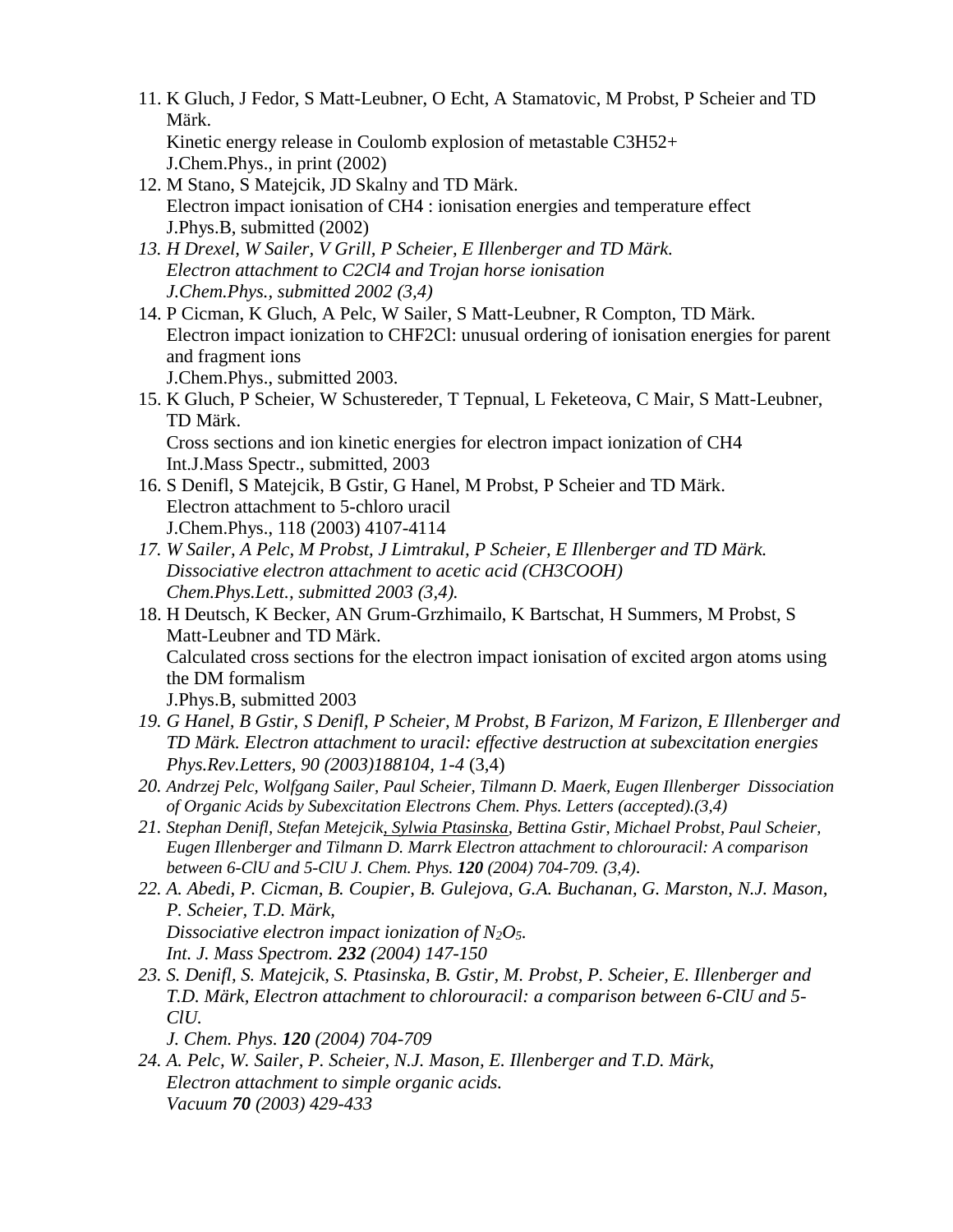- *25. H. Drexel, W. Sailer, V. Grill, P. Scheier, E. Illenberger and T.D. Märk, Electron attachment to C2Cl<sup>4</sup> and trojan horse ionization. J. Chem. Phys. 118 (2003) 7394-7400*
- *26. G. Hanel, B. Gstir, S. Denifl, P. Scheier, M. Probst, B. Farizon, M. Farizon, E. Illenberger, and T. D. Märk, Electron Attachment to Uracil: Effective Destruction at Subexcitation Energies. Phys. Rev. Lett. 90 (2003) 188104*

### Contributed papers:

1. L Feketeova, A Qayyum, T Tepnual, C Mair, W Schustereder, Z Herman, P Scheier and TD Märk. Influence of the charge state and of the internal energy of the projectile on the observed fragmentation pattern in ion/surface collisions

XIV Symp. Applied Plasma Physics (SAPP), Jasna, 2003

- 2. P Cicman, K Gluch, A Plec, W Sailer, S Matejcik, M Francis, W Robertson, RN Compton, P Scheier, TD Märk. Electron impact ionisation of CHF2Cl XIV Symp. Applied Plasma Physics (SAPP), Jasna, 2003
- 3. J Fedor, R Parajuli, K Gluch, S Matt-Leubner, A Stamatovic, M Probst, P Scheier, TD Märk. Metastable decay of  $Rg2 + (Rg = Ne, Ar, Kr, Xe)$ : mechanisms, dynamics and energetics

XIV Symp. Applied Plasma Physics (SAPP), Jasna, 2003

- 4. P Cicman, A Pelc, W Sailer, K Gluch, S Matejcik, P Scheier, TD Märk. Electron impact ionization of and dissociative attachment to CHF2Cl DPG Frühjahrstagung, Hannover 2003
- 5. S Matt-Leubner, K Gluch, J Fedor, A Stamatovic, R Parajuli, P Scheier, M Probst, O Echt, C Lifshitz, TD Märk. Time-resolved kinetic energy realeases in propane DPG Frühjahrstagung, Hannover 2003
- 6. S Denifl, S Matejcik, S Ptasinska, G Hanel, B Gstir, A Stamatovic, P Scheier, TD Märk. Electron attachment and electron impact ionisation of biomolecules Jahres-Tagung der deutschen Massenspektrometriegesellschaft DGMS, Münster, 2003
- 7. K Gluch, J Fedor, R Parajuli, S Matt-Leubner, A Stamatovic, O Echt, P Scheier, TD Märk. Decay of ions studied by three sector field mass spectrometry

Jahres-Tagung der deutschen Massenspektrometriegesellschaft DGMS, Münster, 2003

- 8. H Deutsch, K Bartschat, A Grum-Grzimailo, K Becker, H Summers, M Probst, S Matt-Leubner, TD Märk. Calculated cross sections for the electron impact ionization of excited argon atoms using the Deutsch-Märk (DM) formalism ICPIG 2003, Greifswald
- 9. S Denifl, G Hanel, S Ptasinska, B Gstir, S Matejcik, A Stamatovic, P Scheier, TD Märk. Electron impact and attachment studies of biomolecules 15th Int. Symp. Electron Molecule Collisions and Swarms, Prag, 2003
- *10. P Cicman, GA Buchanan, B Gulejova, A Abedi, G Marston, N Mason, A Stamatovic, P Scheier, TD Märk. Electron attachment to N2O5 15th Int. Symp. Electron Molecule Collisions and Swarms, Prag, 2003 (3,1)*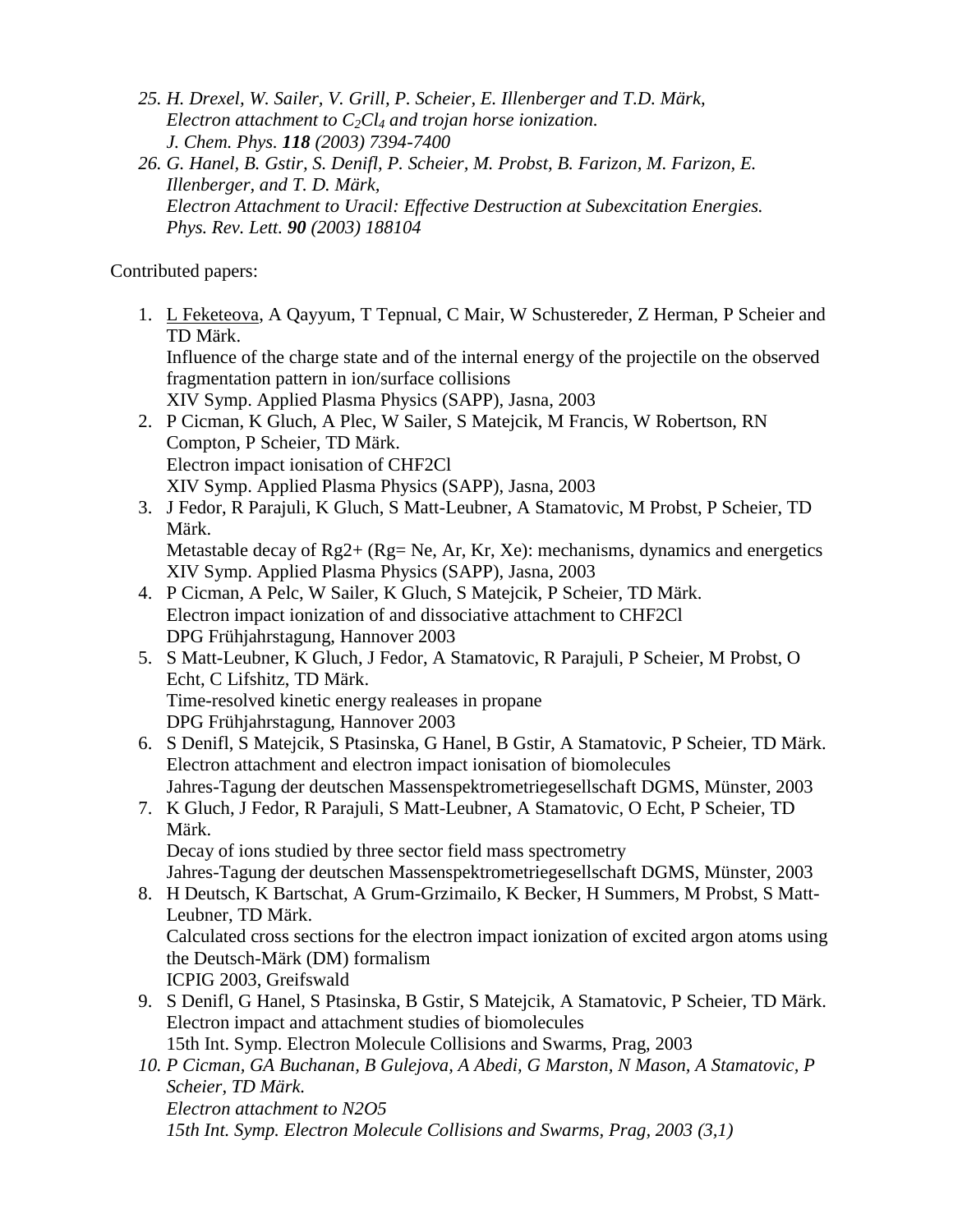- 11. S Ptasinska, S Denifl, A Abedi, P Scheier and TD Märk. Dissociative electron attachment to glycine by low energy electron impact 15th Int. Symp. Electron Molecule Collisions and Swarms, Prag, 2003
- *12. A Abedi, P Cicman, B Coupier, B Gulejova, GA Buchanan, G Marston, N Mason, A Stamatovic, P Scheier, TD Märk. Electron-impact ionization of dinitrogen pentoxide: determination of appearance energies 15th Int. Symp. Electron Molecule Collisions and Swarms, Prag, 2003 (3,1)*
- 13. L Feketeova, B Gstir, S Denbifl, G Hanel, M Rümmele, T Fiegele, M Stano, S Matejcik, K Becker, P Scheier, TD Märk. High resolution multiple electron impact ionization of He, Ne, Ar, Kr and Xe atoms close to thershold: appearance energies and Wannier exponents 15th Int. Symp. Electron Molecule Collisions and Swarms, Prag, 2003
- 14. S Ptasinska, S Denifl, A Abedi, P Scheier and TD Märk. Electron attachment to biological relevant molecules ÖPG Jahrestagung, Salzburg, 2003
- 15. S Feil, K Gluch, S Matt, P Scheier, TD Märk. Absolute differentielle, partielle, und totale Ionisierungswirkungsquerschnitte für C2H4 und C2H2 von der Schwellenergie bis 1000 eV ÖPG Jahrestagung, Salzburg, 2003

# S**lovakia Group( subnode)**

- *1. W Sailer, H Drexel, A Pelc, NJ Mason, E Illenberger, JD Skalny, T Mikoviny, P Scheier, and TD Märk. Low Energy Electron Attachment to SF5CF3 Chem. Phys. Lett. 351 (2002), 71-78. (1,3,4(*
- *2. NJ Mason, JD Skalny, and S Hadj-Ziane. Experimental Investigations and Modelling Studies of Ozone Producing Corona Discharges Czech. J. Phys. 25 (2002), 85-94. (1,3)*
- *3. JD Skalný, T Mikovíny, NJ Mason and V Sobek. The Effect of Gaseous Diluents on Ozone Generation from Oxygen Ozone Science and Engineering 23 (2002), 29-37.(1,3)*
- 4. *W Sailer, H Drexel, V Grill, A Pelc, B Gstir, M Hanel, M Probst, NJ Mason, E Illenberger, J Fedor, JD Skalny, P Scheier, TD Mark. Negative and positive ionisation processes in SF5-CF3 Proc. of SAPP Going/Kitzbuhel (Austria), February 2002, pp. 201-204.* (1,3,4)
- 5. P Cicman, JD Skalny, and TD Mark. Dissociative electron attachment to ozone: Rate constant Proc. of SASP Going/Kitzbuhel (Austria), February 2002, pp. 269-272.
- 6. L Feketeova, JD Skalny, G Hanel, B Gstir, TD Märk. Dissociative electron attachment to Cl2 Book of Abstracts 2nd LEEMI, (Edit. B. Pezler and I. Szamrej-Forys), Chlewiska/Siedlce (Poland) 2002, p. 99-100.
- 7. F Pontiga, C Soria, A Castellanos, JD Skalny. Physicochemical modeling of negative corona discharge: the effect of boundaries Proc. of 2002 Annual Report Conference on Electrical Insulation and Dielectric Phenomena, (ISBN 0-7803-7502-85 IEEE Dielectrics and Insulation Society, Cancun, Quintana Roo, (Mexico), October 2002, pp.797-800.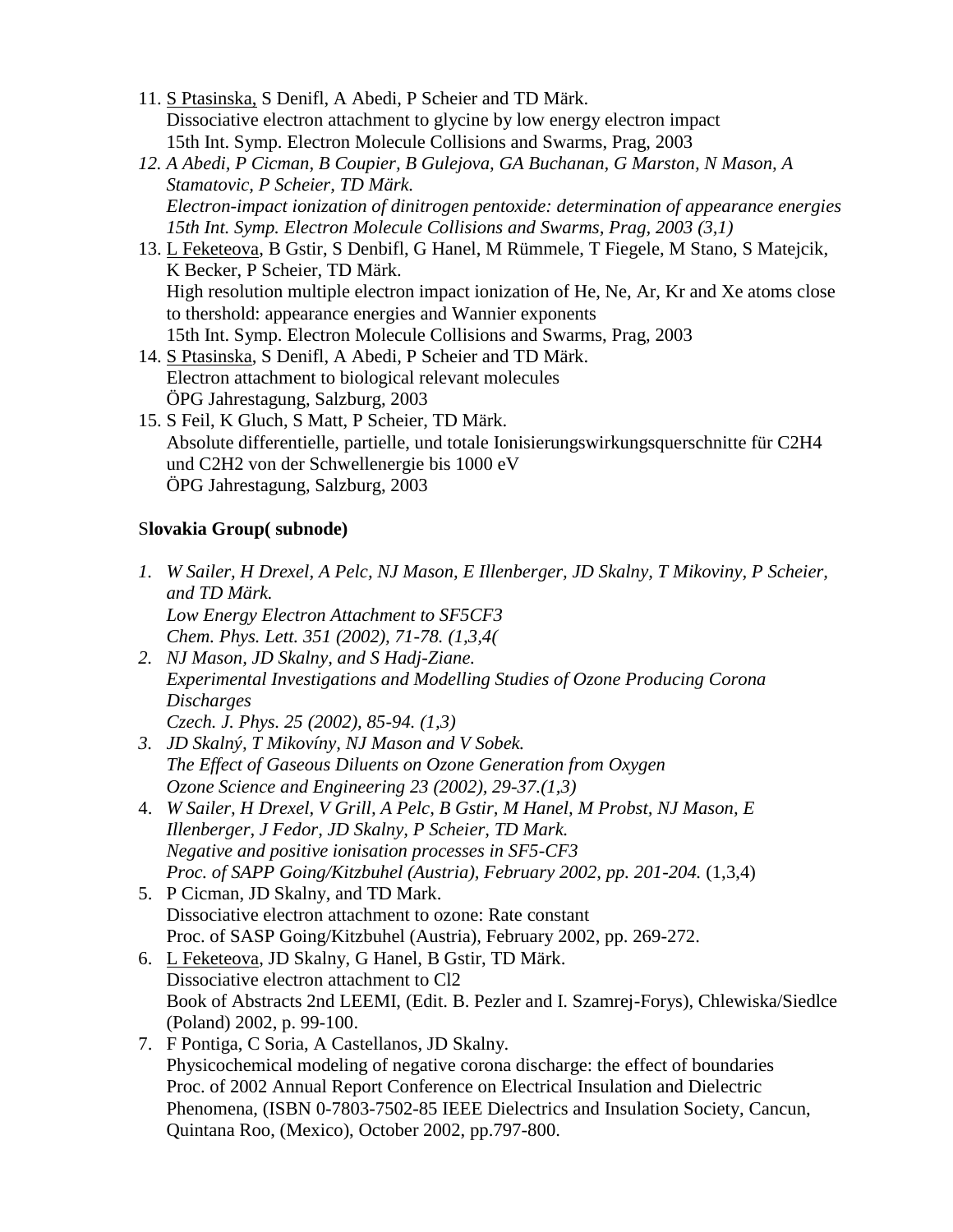- 8. P Cicman, M Francis, JD Skalny, TD Märk. Rate constant for dissociative electron attachment to ozone Conference Proceedings of Joint Conference ESCAMPIG 16th and ICRP 5th , (Edit. N. Sadeghi and H. Sugai), European Physical Society, GRENOBLE (France) 2002, p. 51-52. 9. Anto Tri Sugiarto, M Sato, T Ohshima, JD Skalny.
- Characteristics of ring-to-cylinder type electrode system on pulsed discharge in water J. Adv. Oxid. Technol. 5 (2002), 211-216.
- 10. L Aubrecht, J Koller, S Matejcik, JD Skalny. Spectroscopic study of corona discharges on coniferous trees Czech. J. Phys. 52 (2002), Suppl.D, D458-D464.
- 11. JD Skalny and NJ Mason. The effect of halomethane impurities on ozone generation from oxygen in DC negative corona discharge Ozone Sci. & Engineering 23 (2002), 329-341. *(1,3)*
- 12. Anto Tri Sugiarto, S Ito, T Ohshima, M Sato, JD Skalny. Oxidative decoloration by pulsed discharge plasma in water J. Electrost. 58 (2003), 135-145.
- 13. JD Skalny, S Matejcik, T Mikoviny, TD Märk. Effect of temperature on dissociative electron attachment to CCl2F2 Int. J. Mass Spectrom. 223-224 (2003), 217-227.
- 14. S Matejcik, V Foltin, M Stano, JD Skalny. Temperature dependencies in dissociative electron attachment to CCl4, CCl2F2, CHCl3 and CHBr3
	- Int. J. Mass Spectrom. 223-224 (2003), 9-19.
- 15. L Feketeova, JD Skalny, G Hanel, B Gstir, M Francis, TD Märk. Production of Cl- via dissociative electron attachment to Cl2 Int. J. Mass Spectrom. 223-224 (2003), 661-667.
- 16. P Cicman, M Francis, JD Skalny, TD Märk. The ion extraction efficiency in crossed beams experiment using a trochoidal monochromator Int. J. Mass Spectrom. 223-224(2003), 271-278.
- *17. JD Skalny, NJ Mason, T Mikoviny. Corona discharge in gaseous mixtures: Generation of Ozone Balkan Rev. Phys. (2003), article in press. (1,3)*
- 18. P Cicman, M Francis, JD Skalny, S Matejcik and TD Märk. The Rate Constant for Dissociative Electron Attachment to Ozone Revisited Czech. J. Phys. 53(2003), 181-190.
- 19. F Pontiga, C Soria, A Castellanos, JD Skalny. A study of ozone generation by negative corona discharge through different plasma chemistry models Ozone Sci. and Engineering 24(2002), 447-462.
- 20. F Pontiga, C Soria, A Castellanos, JD Skalny. Physico-Chemical modelling of negative corona discharge in oxygen Ozone Generation, Proc. of 14th SAPP, Liptovský Mikuláš, (Edit P. Šutta, J. Müllerova, R. Bruner) ISBN 80-8040-195-0 (2003), p. 126-127.
- 21. M Stano, S Matejcik, JD Skalny and TD Märk. Electron Impact ionization of CH4: Ionization energies and temperature effects J. Phys. B.: At. Mol. Opt. Phys. 36 (2003), 261-271.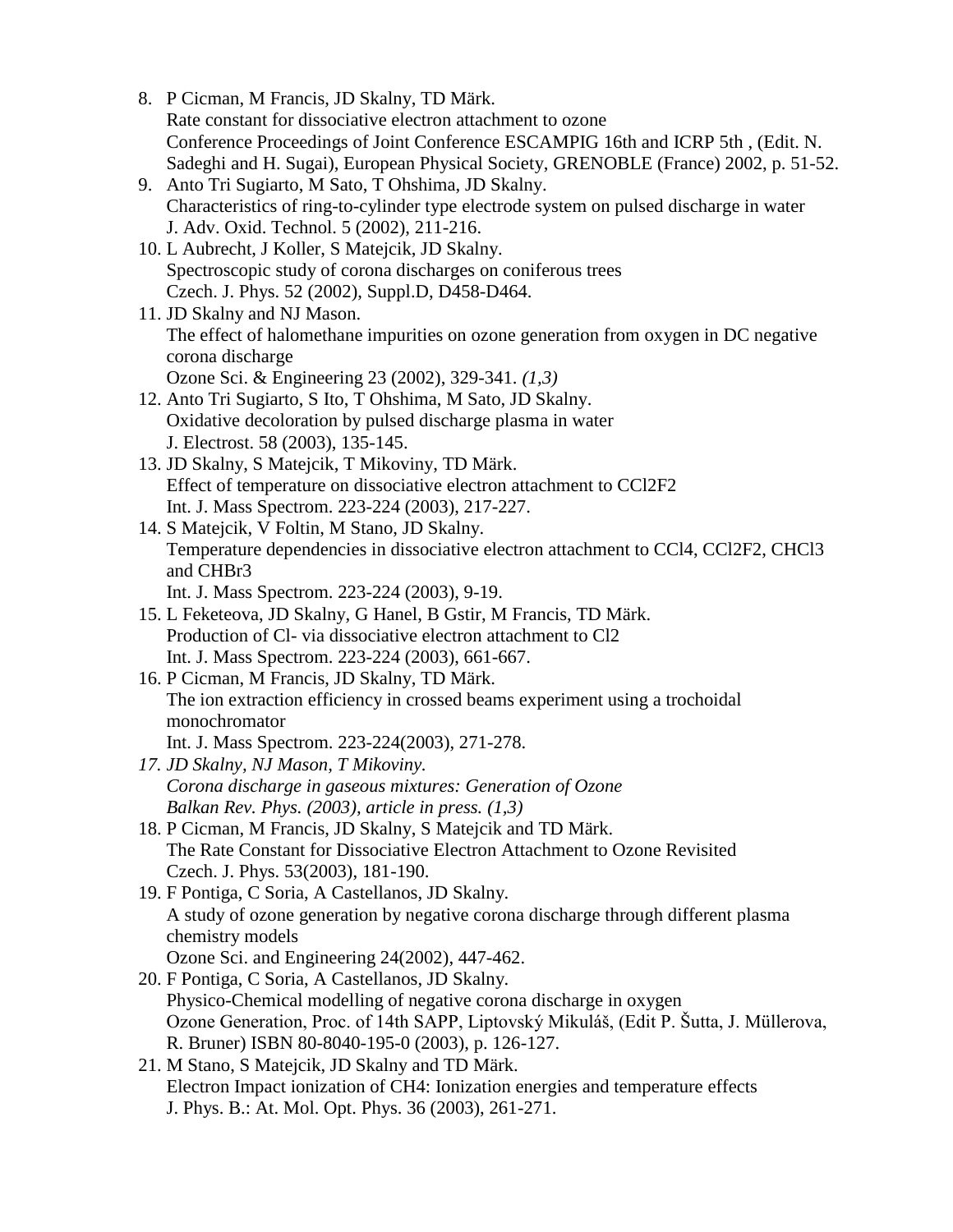- 22. A Schramm, MW Ruf, M Stano, S Matejcik, II Fabrikant and H Hotop. High-resolution study of dissociative electron attachment to dipolar molecules at low energies: CH2Br2 and CCl3Br J. Phys. B: At. Mol. Opt. Phys. 35 (2002) 4179–4202
- 23. S Denifl, B Gstir, G Hanel, L Feketeova, S Matejcik, K Becker, A Stamatovic, P Scheier and TD Märk. Multiple ionization of helium and krypton by electron impact close to threshold: appearance energies and Wannier exponents J. Phys. B: At. Mol. Opt. Phys. 35 (2002) 4685–4694
- 24. B Gstir, S Denifl, G Hanel, M Rümmele, T Fiegele, P Cicman, M Stano, S Matejcik, P Scheier, K Becker, A Stamatovic and TD Märk. Electron impact multiple ionization of neon, argon and xenon atoms close to threshold: appearance energies and Wannier exponent J. Phys. B: At. Mol. Opt. Phys. 35 (2002) 2993–3007
- *25. J Langer, S Matejcik and E Illenberger. Energy balance in dissociative electron attachment to C2F5I Phys. Chem. Chem. Phys. (2002), 4, 5105–5109 (3,4)*
- *26. J Langer, S Matejcik and E Illenberger. Electron attachment to C2F5I molecules and clusters International Journal of Mass Spectrometry 220 (2002) 211–220 (3,4)*
- *27. J Langer, M Stano, S Gohlke, A Rosa, W Barszczewska, S Matejcik, E Illenberger. Low energy (0–15 eV) electron stimulated reactions in single 1,2-C2F4Cl2 molecules and clusters*
	- *International Journal of Mass Spectrometry 223–224 (2003) 193–204 (3,4)*
- *28. M Stano, V Foltin, S Matejcik, J Langer, S Gohlke and E Illenberger. Dissociative electron attachment study to CHBr3 and CHI3 J. Phys. B: At. Mol. Opt. Phys. 36 (2003) 443-453 (3,4)*
- 29. S Denifl, S Matejcik, B Gstir, G Hanel, M Probst, P Scheier and TD Märk. Electron attachment to 5-chloro uracil J. Chem. Phys., 118 (2003) 4107-4114
- 30. P Cicman, A Pelc, W Sailer, S Matejcik, P Scheier, TD Märk. Dissociative electron Attachment to CHF2Cl Chem. Phys. Lett., 371 (2003) 231-237
- 31. M Morvova, I Morva, M Janda, F Hanic, P Lukac. Combustion and carbonization exhaust utilisation in electric discharge and its relation to prebiotic chemistry Intern. J. Mass Spectrom. 223-224 (2003) 613-625
- 32. P Lukac, W Lindinger, I Morva, L Holubcik. Energy dependence of the reaction rate constant of Ar+,Ar++ and N2+ ions with Cl2 Contributions to XIII Symp. on Atomic and Surface Physics - SASP, Going, 17-23 February 2002, (Edit. P.Scheier, T.D.Maerk), Univ. Innsbruck, 2002, pp. 153-156

33. M Morvova, I Morva, P Lukac. Atmosfericke electricke vyboje pre katalyzu ekologicky vyznamnych reakcii (Atmospheric Electrical Discharges for catalysis of ecological important reactions) 12th conf. of Slovak Physicists, Proceedings, (Edit. M.Reiffers, L.Just), Slovak Phys. Soc., Kosice, 2002, pp.50-51, ISBN 80-968655-5-2

# **Partner 4: FUB Institut fuer Physikalische und Theoretische Chemie, Freie Universitaet**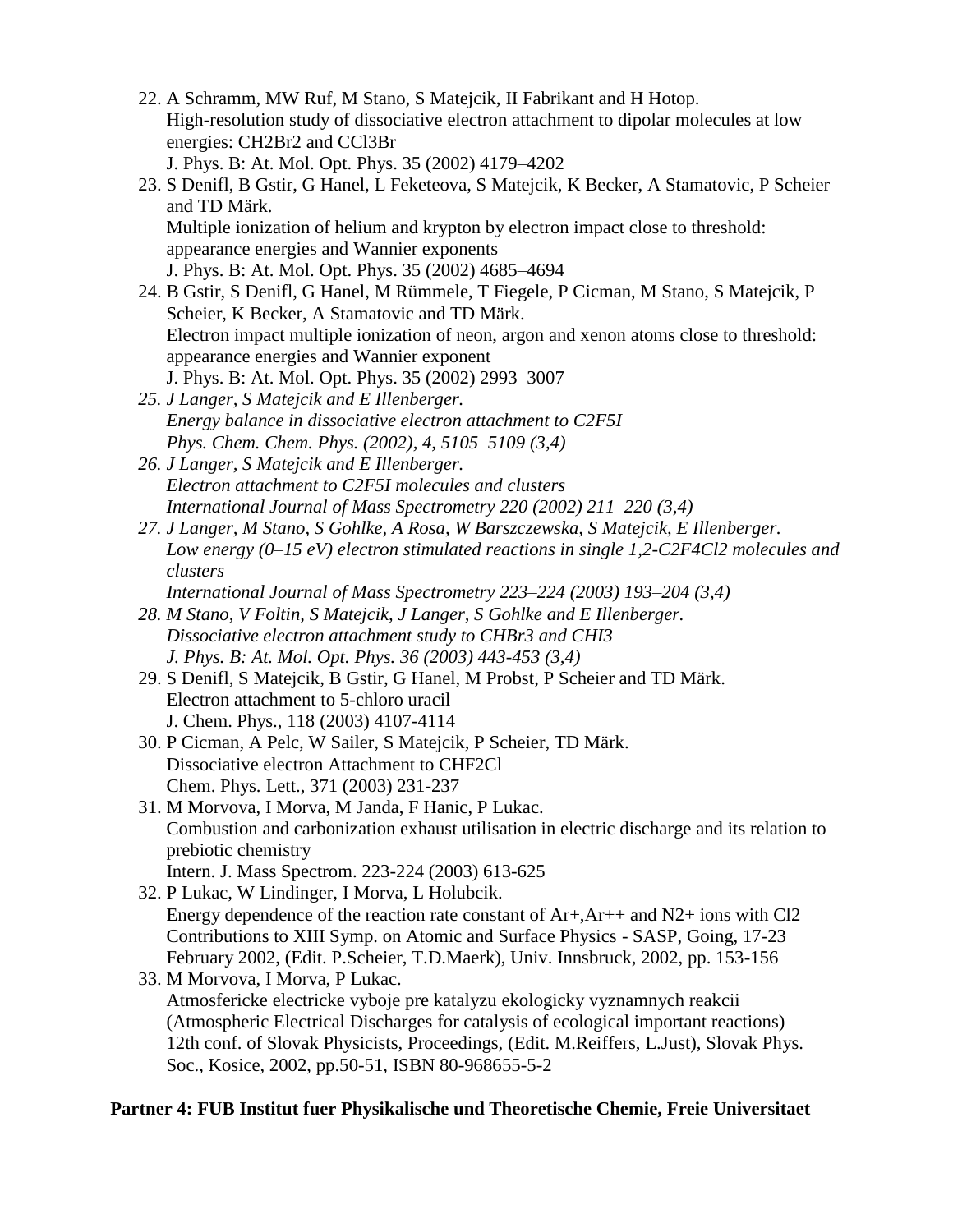- 1. WF Schmidt, E Illenberger, AG Khrapak, Y Sakai and K Yoshino. Electronic processes in liquid helium J. Soc. Elect. Mat. Eng. 10 (2002) 155-156.
- 2. WF Schmidt, E Illenberger and Y Katsumi. On the processes of photo-induced desorption of sodium atoms from polydimethylsiloxane J. Soc. Elect. Mat. Eng. 10 (2002) 265-266.
- *3. W Sailer, H Drexel, A Pelc, V Grill, NJ Mason, E Illenberger, JD Skalny, T Mikoviny, P Scheier, and TD Märk. Low Energy Electron Attachment to SF5CF3 Chem. Phys. Letters 351 (2002) 71-78. (1,3,4)*
- *4. J Langer, S Matejcik, E Illenberger. Electron Attachment to C2F5I Molecules and Clusters Int. J. Mass Spectrom. 220 (2002) 211-220. (3,4)*
- 5. WF Schmidt, E Illenberger, AG Khrapak, Y Sakai, K Yoshino. Electronic processes and electric breakdown of liquid helium Proceedings of 2002 IEEE International Conference on Dielectric Liquids, 14th, Graz, Austria, July 7-12, 2002 (2002) 159-162.
- 6. AG Khrapak, WF Schmidt, and E Illenberger. Charged particles in the bulk and near the surface of a non-polar liquid dielectric Proceedings of 2002 IEEE International Conference on Dielectric Liquids, 14th, Graz, Austria, July 7-12, 2002 (2002) 71-77.
- 7. K Yoshino, AG Khrapak, E Illenberger, and WF Schmidt. Structure and energy spectrum of negative ions in non-polar liquids Proceedings of 2002 IEEE International Conference on Dielectric Liquids, 14th, Graz, Austria, July 7-12, 2002 (2002) 56-58.
- *8. R Balog, N Hedhili, F Bournel, M Penno, M Tronc, R Azria, E Illenberger. Synthesis of Cl2 Induced by low Energy (0-18 eV) Electron Impact to Condensed 1,2- C2F4Cl2 Molecules Phys. Chem. Chem. 4 (2002) 3350 – 3355. (4,8)*
- *9. S Gohlke, A Rosa, F Bruening, MA Huels and E Illenberger. Formation of Anion Fragments from Gas Phase Glycine by Low Energy (0-15 eV)Electron Impact J. Chem. Phys. 116 (2002) 10164-10169.*
- *10. A Pelc, W Sailer, P Scheier, M Probst, NJ Mason, E Illenberger and TD Märk. Dissociative Electron Attachment to Formic Acid (HCOOH) Chem. Phys. Letters 361 (2002) 277. (1,3,4)*
- *11. W Sailer, A Pelc, S Matejcik, P Scheier, E Illenberger and TD Märk. Dissociative Electron Attachment Study to Nitromethane J. Chem. Phys. 117 (2002) 7989-7994. (3,4)*
- *12. J Langer, S Matejcik, E Illenberger. Energy Balance in Dissociative Attachment to C2F5I Chem. Phys. Phys. Chem. 4 (2002) 5105 - 5109.*
- 13. *S Gohlke and E Illenberger. (3,4)* Probing Biomolecules: Gas Phase Experiments and Biological Relevance Europhysics news 33 (2002) 207-209.
- *14. J Langer, M Stano, S Matejcik, S Gohlke, A Rosa, W Barszewska and E Illenberger. Electron Attachment to 1,2-C2F4Cl2 Molecules and Clusters Int. J. Mass Spectrom. 223-224 (2003) 193-204. (3,4)*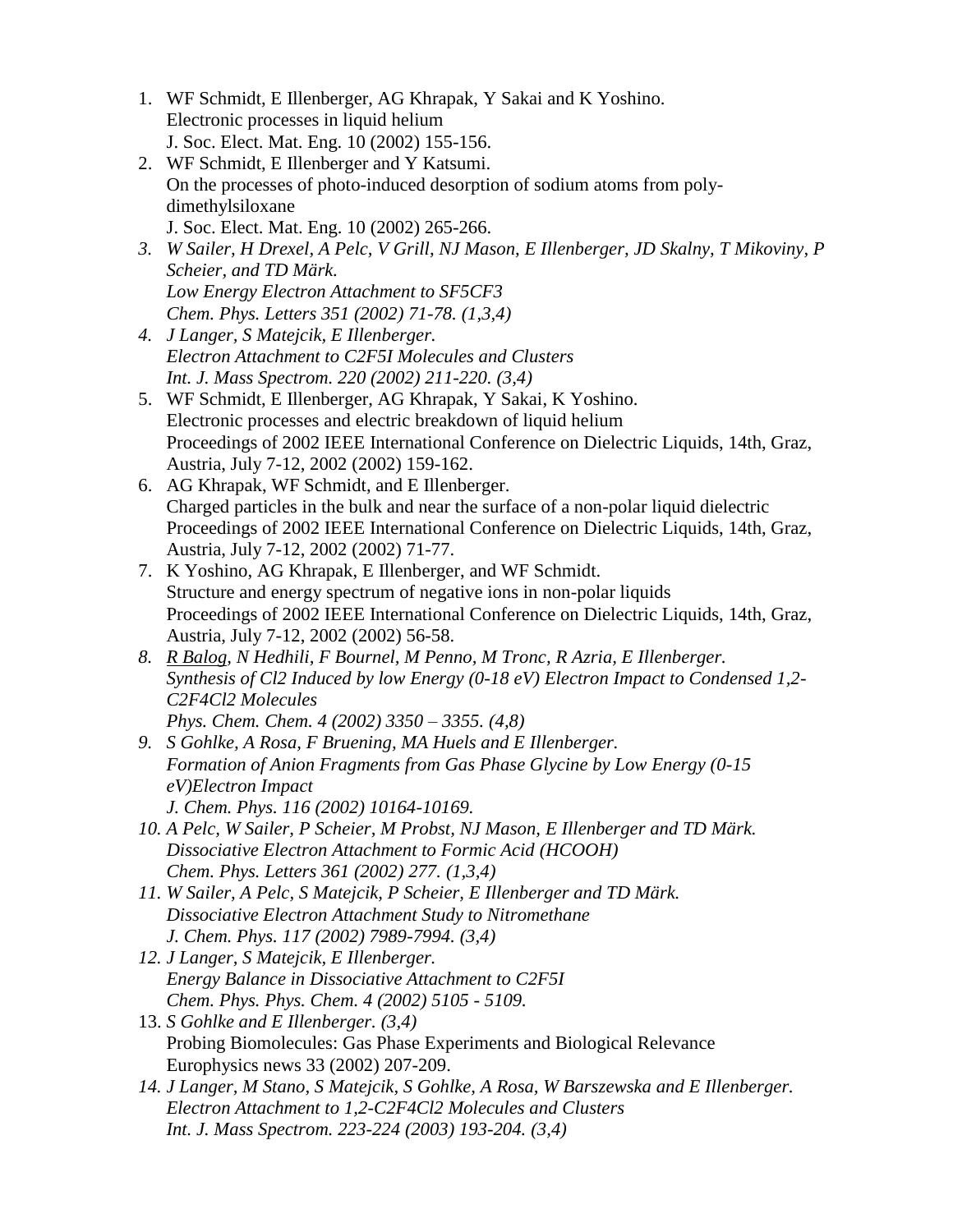- *15. M Stano, V Foltin, S Matejcik J Langer, S Gohlke, and E Illenberger. Dissociative Electron Attachment to CHBr3 and CHI3 J. Phys. B: At. Mol. Opt Phys. 36 (2003) 443-452 (3,4)*
- 16. E Illenberger. Formation and Evolution of negative ion resonances at surfaces Surf. Sci. 528 (2003) 67-77.
- *17. A Pelc, W Sailer, P Scheier, NJ Mason, E Illenberger and TD Märk. Electron Attachment to Simple Organic Acids Vacuum 20 (2003) 429-433. (1,3,4)*
- 18. WF Schmidt and E Illenberger, Low Energy Electrons in Non-Polar Liquids Nukleonika 48 (2003) 75-82.
- 19. E Illenberger. Loucas G. Christophorou. On the Occasion on his 65th birthday Nukleonika 48 (2003) 65.
- *20. H Drexel, W Sailer, V Grill, P Scheier, E Illenberger and TD Märk. Electron Attachment to C2Cl4 and Trojan Horse Ionisation J. Chem. Phys. 118 (2003) 7394-7400. (3,4)*
- *21.* Formation of Negative Ions from Gas Phase Halo-Uracils by Low-Energy (0-18 eV) Electron Impact Int. J. Mass Specrom. **228** (2003) 703 -716.
- 22. E Krishnakumar, D Nandi, A Rosa, W-F Schmidt and E Illenberger. Low Energy Electron Impact to Hydrogen Peroxide: A Very Effective Source for OH Radicals and OH- Anions Chem. Phys. Letters (in print).
- *23. G Hanel, B Gstir, PS Denifl, P Scheier, B Farizon, M Farizon, E Illenberger and TD Märk. Electron Attachment to Uracil: Effective Destruction at Subexcitation Energies Phys. Rev. Letters 90 (2003) 188104-1 – 188104-4. (3,4)*
- *24. S Matejcik, I Ipolyi and E Illenberger. Temperature Dependence of Dissociative Electron Attachment to CH2ClBr: Competition between Cl- and Br- Formation Chem. Phys. Lett. (submitted February 2003).(3,4)*
- *25. W Sailer, A Pelc , P Scheier, M Probst, J Limtrakul , E Illenberger and TD Märk. Low energy electron attachment to acetic acid Chem. Phys. Letters* Chem. Phys. Letters **378** (2003) 250-256.
- *26.* DI Zhukhovitskii, WF Schmidt and E Illenberger. Electron detachment from negative ions at the surface of a solid JETP (Translation of Zhurnal Eksperimental'noi i Teoreticheskoi Fiziki) **97** (2003) 606- 614.
- *27.* A.V. Berezhnov, A. G. Khrapak, E. Illenberger, W.F. Schmidt Anomalous Mobility of Negative Charges in Liquid Hydrogen: A Model of Ionic Bubble High Temperature (Translation of Teplofizika Vysokikh Temperatur) **41** (2003), 425-427.
- *28.* Werner F. Schmidt, Eugen Illenberger (Berlin), Alexey G. Khrapak (Moscow),Yosuke Sakai (Sapporo), Katsumi Yoshino (Osaka) Electronic Conduction and Breakdown in Liquid Helium and Liquid Neo IEEE Trans. Dielectr. Electr. Insul. **10** (2003) 1012-1021.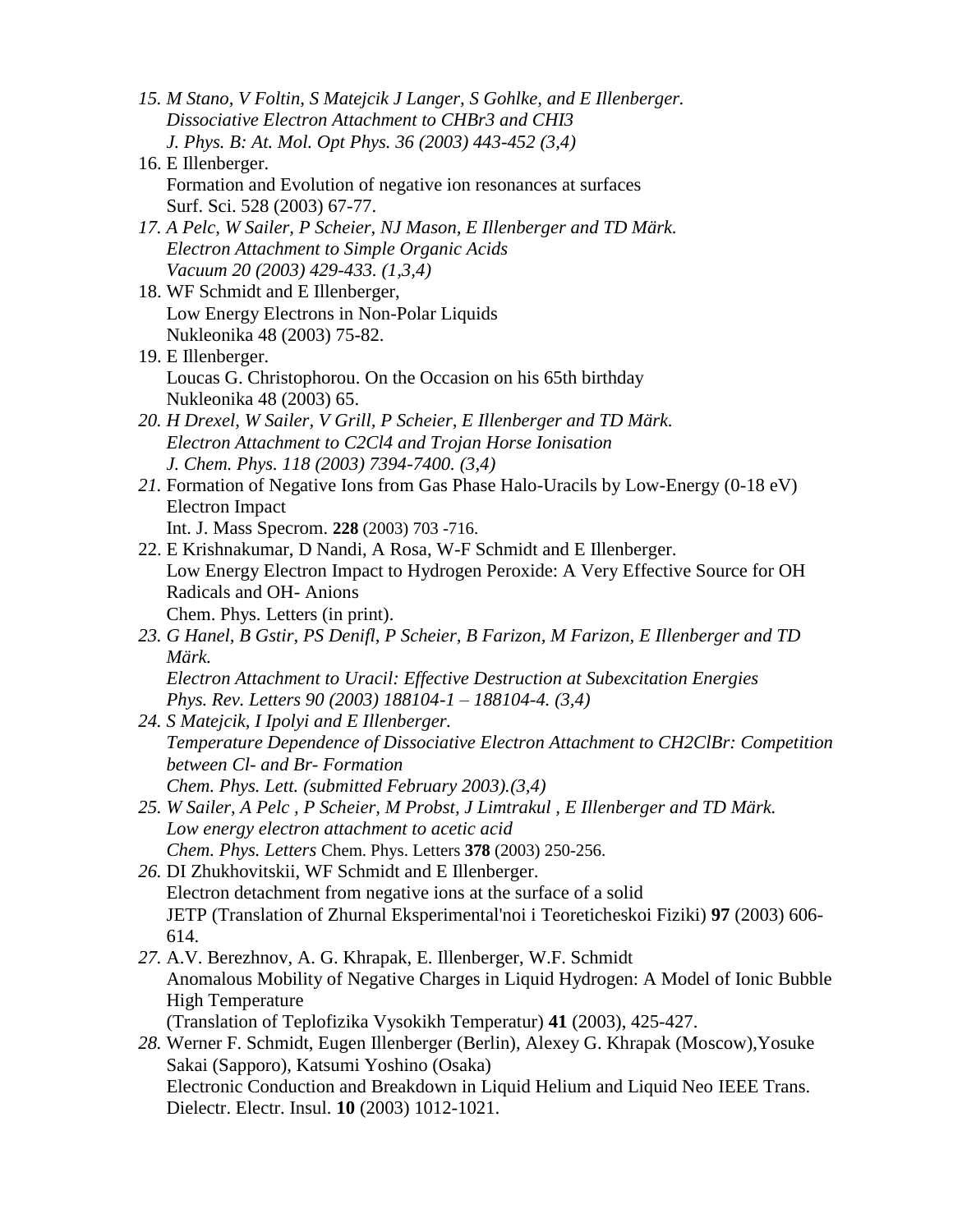- *29. Richard Balog, Michal Stano, Paulo Limao-Vieira, Constanze Koenig, Ilko Bald, Nigel. J. Mason, Eugen Illenberger Low energy electron interaction with free and bound SF5CF3: negative ion formation from single molecules, clusters and nanofilms J. Chem. Phys. 119 (2003) 10396-10403.*
- *30.* Hassan Abdoul-Carime, Sascha Gohlke, and Eugen Illenberger Dehydrogenation of Adenine Induced by Slow  $(< 3 \text{ eV})$  Electrons Chem. Phys. Letters **380** (2003) 595-599
- *31. Stephan Denifl, Stefan Metejcik, Sylwia Ptasinska, Bettina Gstir, Michael Probst, Paul Scheier, Eugen Illenberger and Tilmann D. Marrk Electron attachment to chlorouracil: A comparison between 6-ClU and 5-ClU J. Chem. Phys. 120 (2004) 704-709. (3,4)*
- 32. R Balog and E Illenberger. Complete chemical transformation of a molecular film by subexcitation electrons Phys. Rev. Letters **91** (2003) –213201-1
- 33. H Abdoul-Carime, S Gohlke and E Illenberger. Site-Selective Dissociation of DNA Bases with Subexcitation Electrons. Electron Affinities of the N-Dehydrogenated Radicals Nature (submitted 2003).
- 34. Hassan Abdoul-Carime, Sascha Gohlke and Eugen Illenberger, Site Specific Dissociation of DNA Bases by Slow Electrons at Early Stages of Irradiation Phys. Rev. Letters 92 (2004) 168103-1.
- 35. Hassan Abdoul-Carime, Sascha Gohlke, Esther Fischbach Jessica Scheike and Eugen Illenberger Thymine Excision from DNA by Subexcitation Energies

Chem. Phys. Letters **387** (2004)

- 36. Hassan Abdoul-Carime, Sascha Gohlke and Eugen Illenberger Conversion of Amino Acids by Electrons at Subexcitation Energies Physical Chemistry Chemical Physics (PCCP) **6** (2004) 161-164.
- 37. Tihomir Solomun, Arnd Schimanski, Heinz Sturm, Renate Mix and Eugen Illenberger Surface Modification of Polyamides by Direct Fluorination e-Polymers **008** (2004) 1-16.
- 38. Tihomir Solomun, Arnd Schimanski, Heinz Sturm, Renate Mix and Eugen Illenberger Reactions of Amide Group with Fluorine as Revealed with Surface Analytics Chem. Phys. Lett. **387** (2004) 312-316.
- 39. Judith Langer, Richard Balog, Sascha Gohlke, Michal Stano, Hassan Abdoul-Carime and Eugen Illenberger Low Energy Electron Driven Reactions in Free and Bound Molecules: From
	- Unimolecular
- *40. Andrzej Pelc, Wolfgang Sailer, Paul Scheier, Tilmann D. Maerk, Eugen Illenberger Dissociation of Organic Acids by Subexcitation Electrons Chem. Phys. Letters (accepted).(3,4)*
- 41. Hassan Abdoul-Carime, and Eugen Illenberger Degradation of Vitamin C by Electrons Chem. Phys. Letters **390** (2004) 481-484.
- 42. Andrzej Rosa, Frank Brunning, S. V. K. Kumar and Eugen Illenberger Dissociative Electron Attachment to Excited SF<sub>6</sub>: Selective IR Excitation Versus Thermal Activation

Chem. Phys. Letters **391** (2004) 361-365.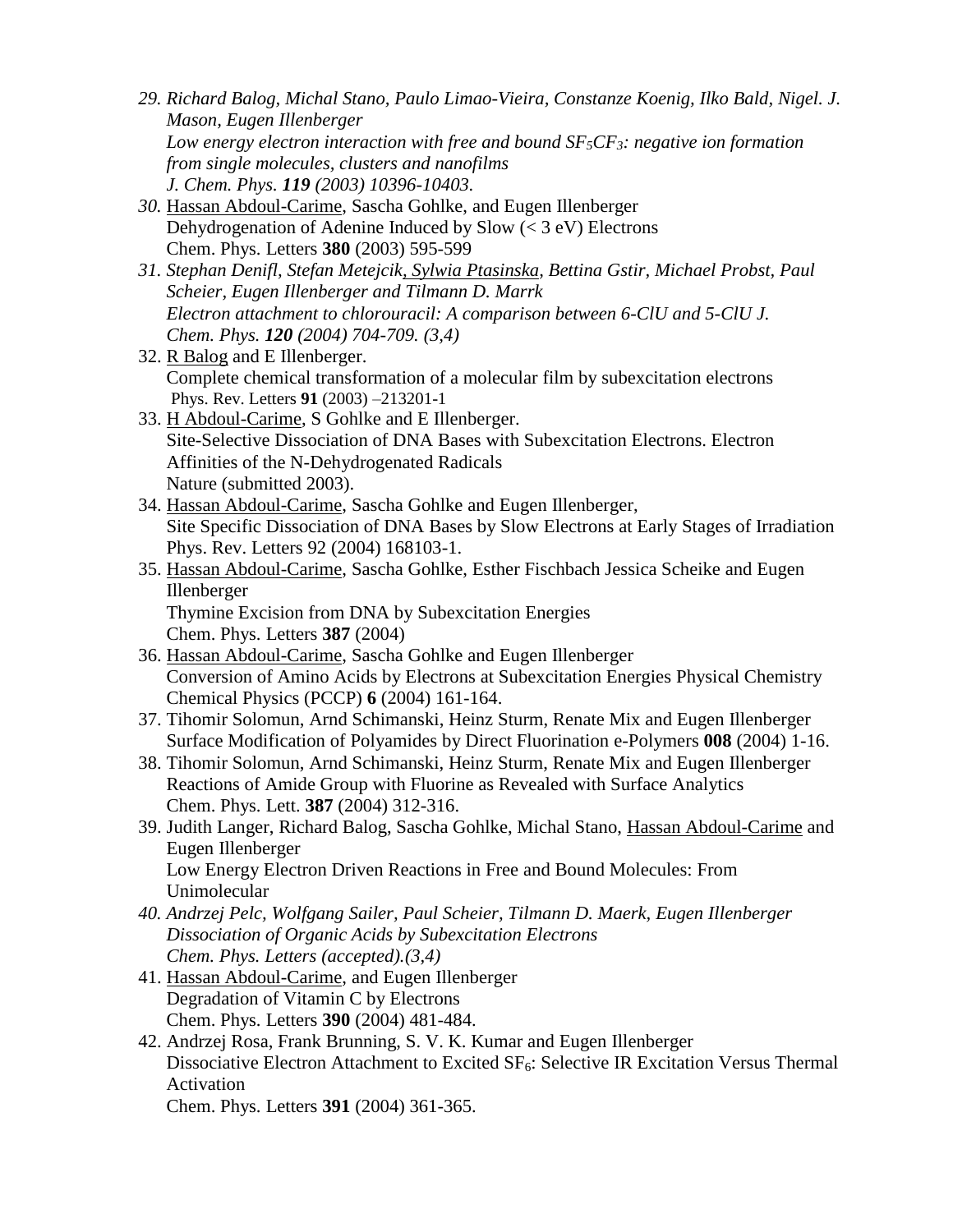# Conference Proceedings 2003

- 1. Evidence for Mode Selectivity in DEA to SF6 (Bunsentagung Kiel, May) Chemistry with Low Energy Electrons, Tag der Chemie, Berlin-Adlershof, June
- 2. Probing Biomolecules by Low Energy Electrons, Tag der Chemie, Berlin-Adlershof, June
- 3. Electron Attachment Processes: from Unimolecular Decomposition in Single Molecules to Polymerization Processes in Clusters, Tag der Chemie, Berlin-Adlershof, June
- 4. Electron Attachment to Selectively Excited Molecules, ICPEAC Stockholm, July
- 5. Dissociative Electron Attachment to H2O2, ICPEAC Stockholm, July Site Selective Dissociation Induced by Low Energy Electrons, ICPEAC Stockholm
- 6. Complete Chemical Transformation of Nanofilms by Energy Selected Electrons, EMS 03, Prague
- 7. Site Selective Dehydrogenation in DNA by Energy Selected Electrons, EMS 03, Prague

# **Partner 5: URLS. Dipartimento di Chemica Universita degli Studi di Roma 'La Sapienza', IT.**

- 1. T Nishimura, FA Gianturco. Positron-impact vibrational excitation of CH4: Comparing calculations with experiments NIMB 192 (2002) 17
- 2. T Nishimura and FA Gianturco. Vibrational excitation of methane by positron impact: Computed quantum dynamics and sensitivity tests Phys. Rev. A 65 (2002) 062703
- 3. T Nishimura and FA Gianturco. Vibrational excitation of methane by electron impact: a close coupling treatment J. Phys. B: At. Mol. Opt. Phys. 35 (2002) 2873
- *4. P Carsky, R Curik, FA Gianturco, RR Lucchese and M Polasek. Computing the Exchange Interaction in Electron Scattering from Polyatomic Molecules Phys. Rev. A 65 (2002) 052713 (5,7)*
- 5. RR Lucchese and FA Gianturco. Electron-Molecule Collisions in the Static-Exchange Correlation-Polarization Approximation in: ICAM Data and their Applications, edited by DR Schultz, PS Krstic and F Ownby (AIP, New York, 2002) pg 213
- 6. T Nishimura and FA Gianturco. Threshold efficiency of vibrational excitation of methane by electron/positron impact: a comparison Europhys. Lett. 59 (2002) 674
- 7. FA Gianturco. Positron and Positronium Physics in atomic and molecular gases: challenges for the 21st **Century** Europhys. News, 33 (2003) 212
- 8. FA Gianturco, RR Lucchese and N Sanna. Trapped metastable anions in low-energy electron scattering from C20 clusters J. Chem. Phys, 118 (2003) 4013
- 9. A Occhigrossi and FA Gianturco. Low-energy positron dynamics in small hydrocarbon gases J. Phys. B 36 (2003) 1383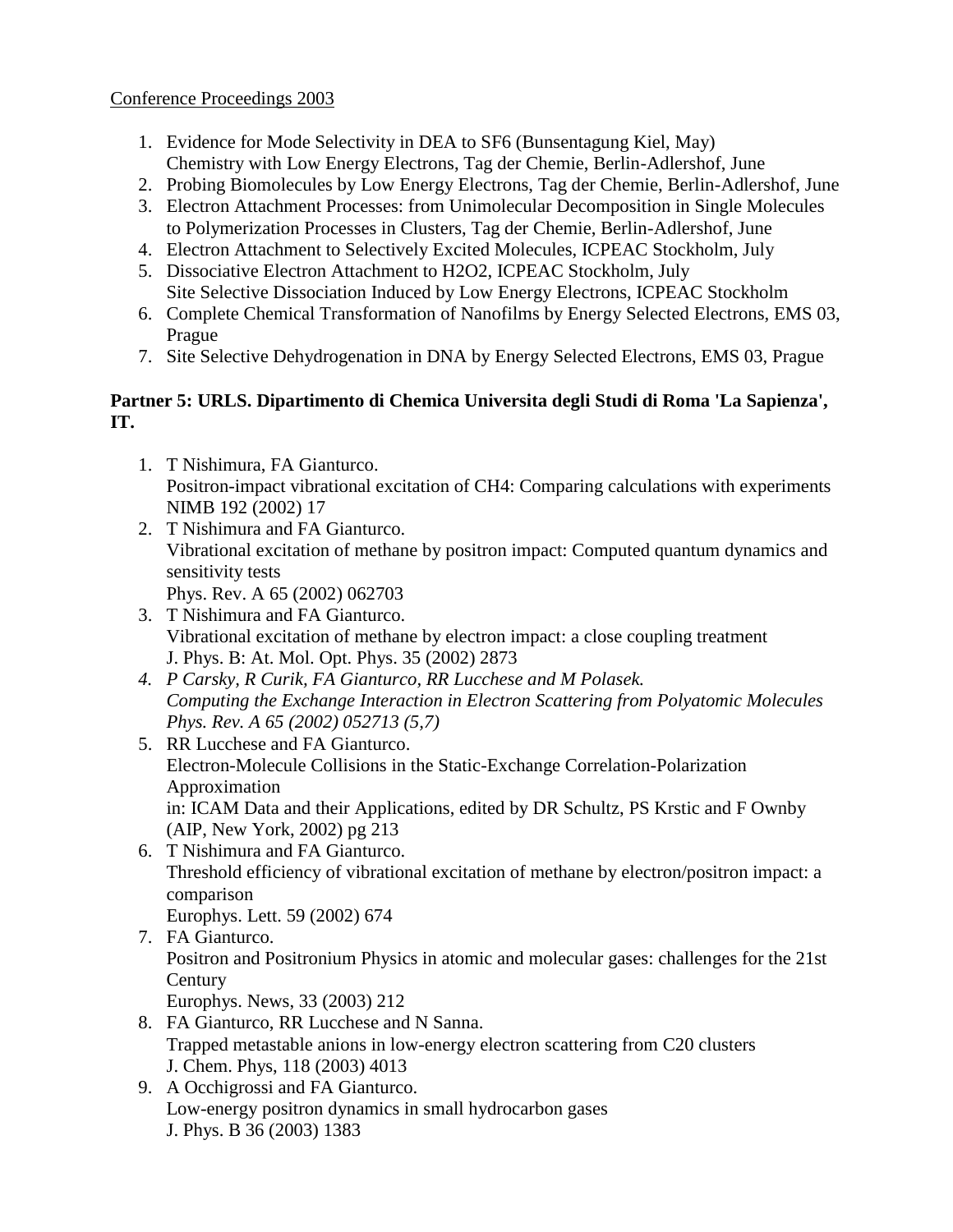10. T Nishimura and FA Gianturco.

Virtual state formation in positron scattering from vibrating polyatomic molecules Phys. Rev. Lett. 90 (2003) 18320-1

# **Partner 6:UAR University of Aarhus, DK**

1. SL Lunt, NC Jones, J-P Ziesel.

Cold collisions of electrons with Molecules: virtual state scattering in CO2 Photonic, Electronic and Atomic Collisions XXII ICPEAC Santa Fe, New Mexico, July 18-24 2002. Eds. J.Burgdorfer, J.S.Cohen, S.Datz, C.R.Vane. Rinton Proess. Inc. (pp 263- 271).

- 2. D Field, NC Jones, J-P Ziesel. Very low energy encounters: cold electrons and molecules Europhys. News, 2002.
- 3. D Field, NC Jones, J-P Ziesel, TA Field. Cold collisions of electrons with molecules Few Body Systems; 31: 191 197, 2002.
- 4. SV Hoffmann, SL Lunt, NC Jones, D Field, J-P Ziesel. An undulator based spherical grating monochromator beamline for low energy electron molecule scattering experiments Review of Scientific Instruments 73; 73: 4157 4163, 2002. (publication with Toulouse subnode)
- 5. NC Jones, D Field, J-P Ziesel, TA Field. Giant Resonances in cold electron scattering by CS2 Physical Review Letters; 89: 93201 93204, 2002.
- 6. D Field, J-P Ziesel, NC Jones, SL Lunt. Collisions froides electron-molecule: etats virtuels et resonances PAMO 2002, French Physical Society (Atomic, Molecular and Optical Physics Division) Symposium, Bourges (2002)
- 7. D Field, LB Madsen. Time delays in cold elastic scattering J. Chem. Phys. 118 (4), p1679 (2003)
- 8. JP Ziesel, NC Jones, D Field, and LB Madsen. Reaction and Scattering in Cold Electron Collisions Phys. Rev. Lett. 90, 083201-1 (2003) (publication with Toulouse subnode)
- 9. D. Field, N.C. Jones, and J.-P. Ziesel, Cold electron scattering in  $SF_6$  and  $C_6F_6$ : bound and virtual state channels: Phys. Rev. A, 69 052716-1 (2004) (publication with Toulouse subnode).

# **Partner 7: IPC Heyrovsky Institute of Physical Chemistry, Academy of Sciences of the Czech Republic**

- *1. P Carsky, R Curik, FA Gianturco, RR Lucchese and M Polasek. Computing the Exchange Interaction in Electron Scattering from Polyatomic Molecules Phys. Rev. A 65 (2002) 052713 (5,7)*
- *2. Vibrationally inelastic electron scattering on polyatomic molecules by the discrete momentum representation (DMR) method J.Phys.B 36, 2165 (2003) (7,5)*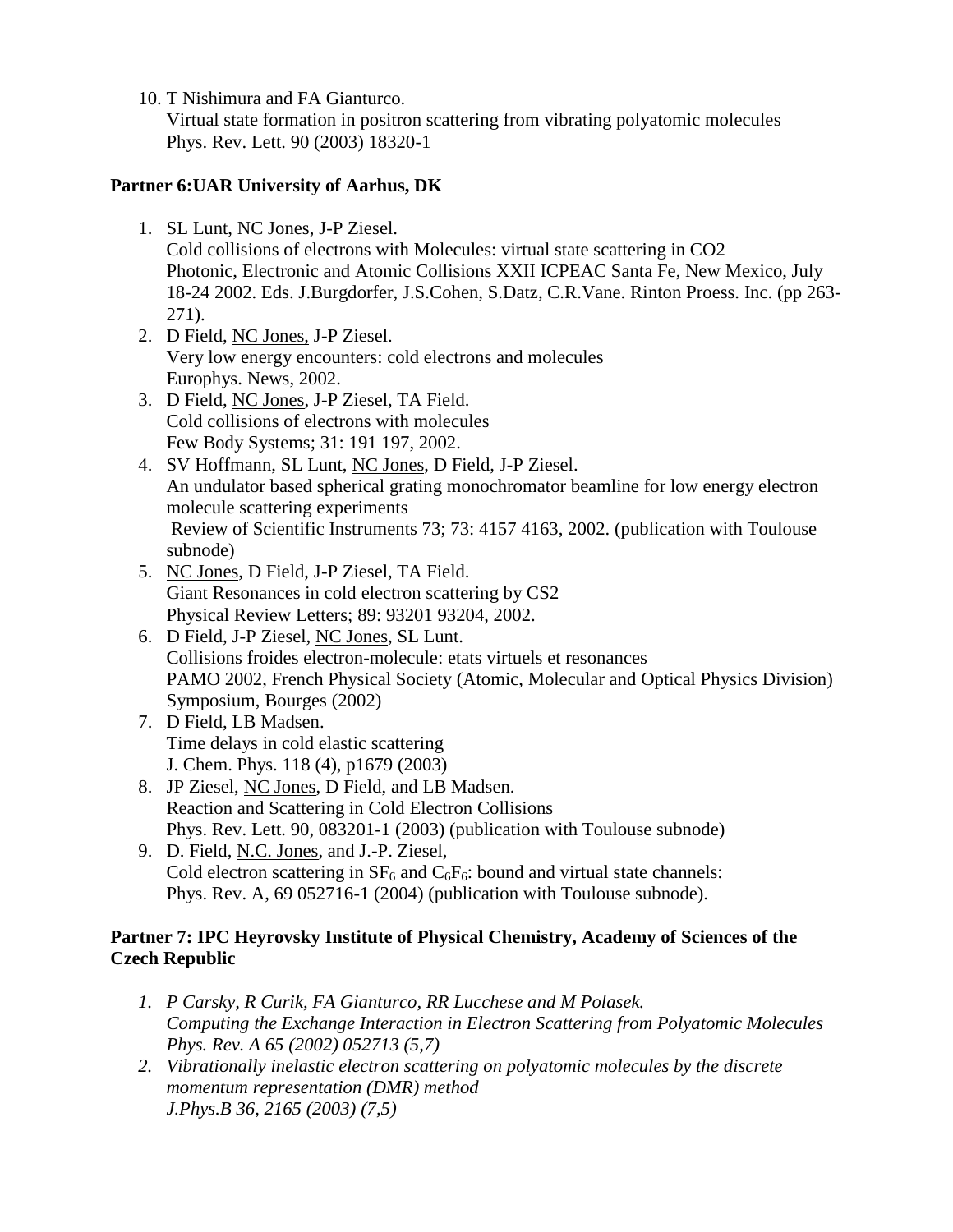- 3. J Michl, D Popovic, D David, P Carsky, R Curik. Vibrational excitation of propane by electron impact: joint experimental and theoretical study
	- Poster at the International Congress of Quantum Chemistry in Bonn, 2003
- 4. R Curik. Scattering calculations on vibrational electron energy loss spectra Lecture at the EMS03

# **Partner 8 UPSO Laboratoire des Collisions Atomiques et Moléculaires Université Paris-Sud, Orsay, France**

- 1. Electron H/Si(100) interaction : H- desorption and surface vibrations Invited talk to EMS
- 2. DC Marinica, C Ramseyer, AG Borisov, D Teillet-Billy. Quantum well resonances and image states in the Ar/Cu(100) Surf. Sci. (2003) in press
- 3. DC Marinica, C Ramseyer, AG Borisov, D Teillet-Billy, JP Gauyacq. Image states on a free electron metal surface covered by an atomically thin insulator layer Surf. Sci. 528 (2003) 78
- 4. DC Marinica, C Ramseyer, AG Borisov, D Teillet-Billy, JP Gauyacq, W Berthold, P Feulner, U Höfer. Effect of an atomically thin dielectric film on the surface electron dynamics: image potential states in the Ar/Cu(100) system Phys.Rev.Lett. 89 (2002) 046802
- 5. A Hoffman, S Ustase, M Hadj Hamou, MN Hedhili, J-P Guillotin, A Laiktman and R Azria.

Decay of secondary electron emission and surface charging induced by resonant electron attachment to hydrogenated diamond films

J. of applied Phys. Vol. 91, 7, 4726, 2002

- *6. R Balog, MN Hedhili, F Bournel, M Penno, M Tronc, R Azria, E Illenberger. Synthesis of Cl2 induced by low energy electron impact to condensed C2F4Cl2 molecules Phys. Chem. Chem. Phys., 4 (14) 3350-5, 2002 (8,4)*
- 7. A Hoffman, A Laikhtman, R Azria, Y Le-Coat, M Hadj Hamou and M Tronc. Stimulated desorption of D- from Diamond: surface versus sub-surface processes via resonance dissociative electron attachment Diamond and Related Materials, 11 (3-6) 867-71, 2002
- 8. A Laikhtman, Y Le-Coat, M Hadj Hamou , R Azria and A Hoffman. The mechanism of low energy ESD of O- from hydrogenated and hydrogen free Diamond surfaces exposed to activated oxygen J. Chem.Phys., 117, 346-52, 2002
- 9. A.Lafosse, D. Teillet-Billy, J.P. Guillotin, Y. Le Coat, R. Azria, A. Laikhtman, A. Hoffman Role of electronic band structure and resonances on electron reflectivity and vibrational excitation functions : the case of hydrogenated diamond Phys. Rev. B 68 (2003) 235 421
- 10. A.Laikhtman, A. Lafosse, Y. Le Coat, R. Azria, A. Hoffman Clarification oxygen bonding on diamond surfaces by low energy electron stimulated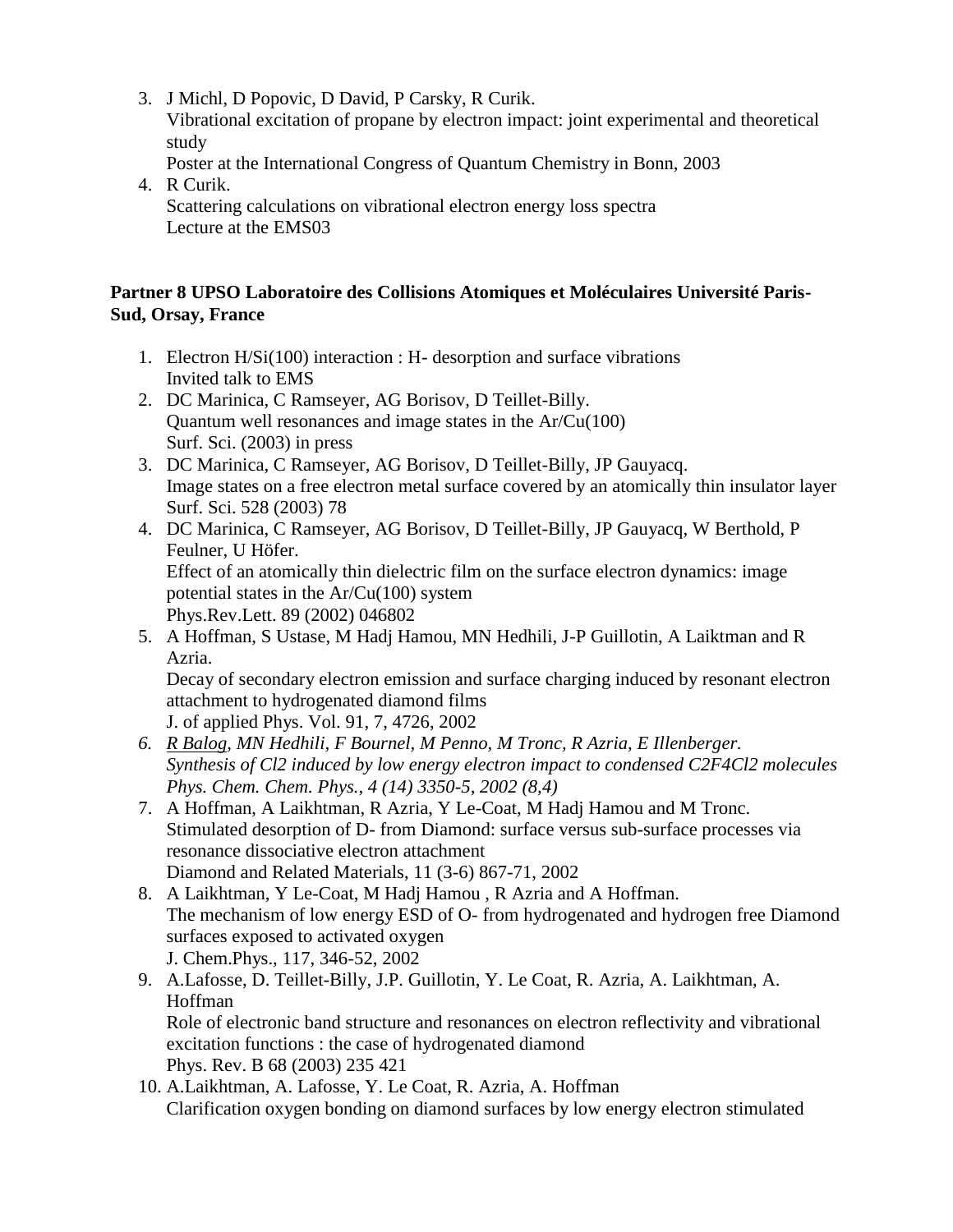desorption and high resolution electron energy loss spectroscopy J. Chem. Phys. 119 (2003) 1794

- 11. A.Laikhtman, A. Lafosse, Y. Le Coat, R. Azria, A. Hoffman Interaction of water vapour with bare and hydrogenated diamond film surface Surf. Sci. 551 (2004) 99
- 12. A.Laikhtman, A. Lafosse, Y. Le Coat, R. Azria, A. Hoffman Low energy electron scattering from H-Si $(100)$ -2x1 : reflectivity and vibrational excitation To be submitted to Surf. Sci.
- 13. C.D. Marinica, J.P. Gauyacq, D. Teillet-Billy Inelastic electron scattering on a molecule embedded in a host medium: role of the electronic structure of the medium To be published
- 14. C.D. Marinica, C. Ramseyer, D. Teillet-Billy, J.P. Gauyacq Adsorbed molecule on a metal surface covered with a rare gas Ar monolayer : adsorption site effect on the  $N_2$ <sup>-2</sup> $\Pi$ <sub>g</sub> resonance To be published

For further details please see the Network webpage and those of the partners [\(http://physics.open.ac.uk/epic/EPIC%20home.html\)](http://physics.open.ac.uk/epic/EPIC%20home.html)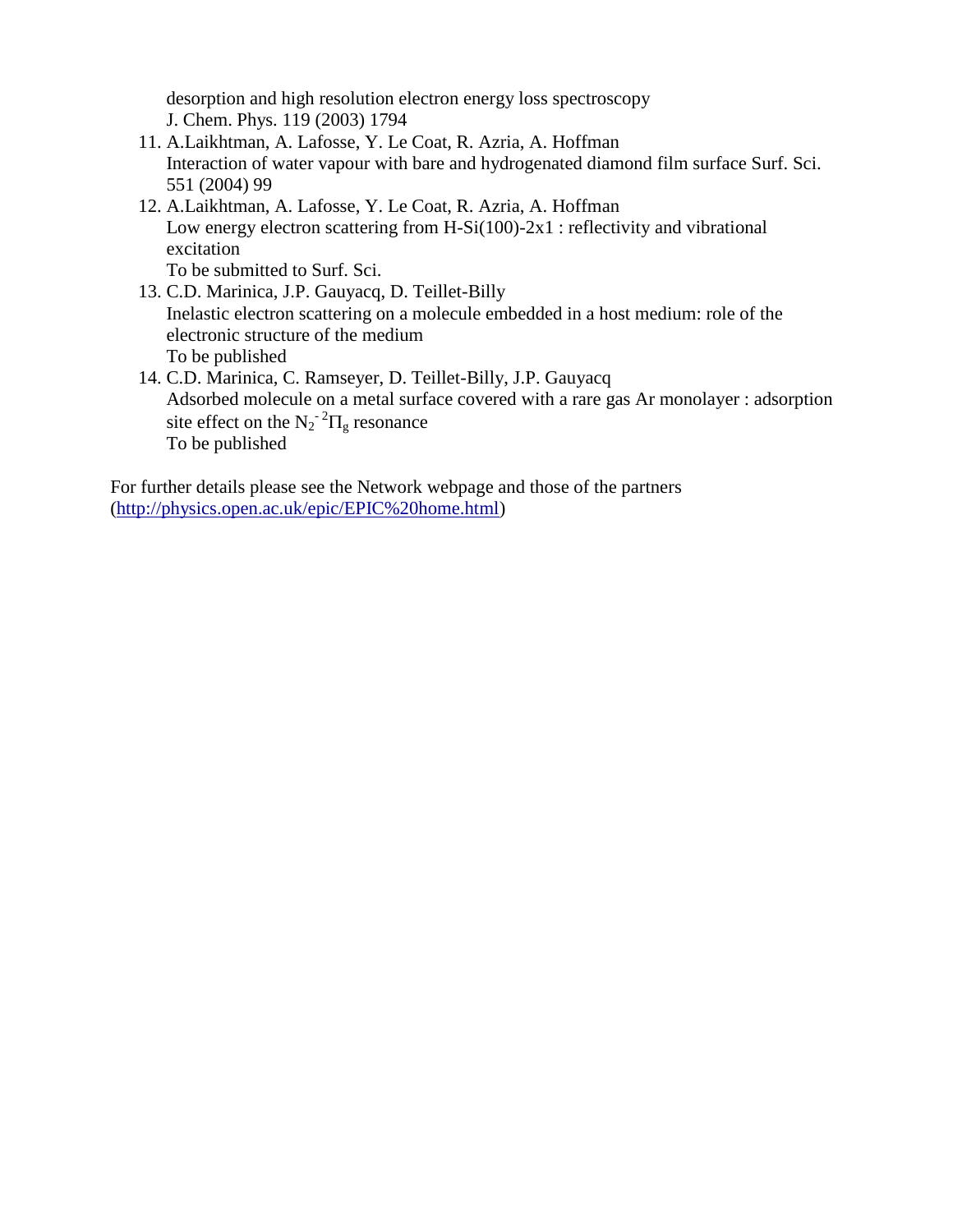#### **Part B**

### **Comparison with the Joint programme of work (ANNEX 1 of the Contract)**

### **B1: Project Objectives**

The major objectives of the proposed Network are to:

(i) Train young researchers in the latest experimental and theoretical techniques for studying electron/positron induced chemistry by providing them with the opportunity to undertake research within internationally renowned research centres.

(ii) Provide the most co-ordinated study ever undertaken, either experimental or theoretical, of the fundamental chemistry initiated by the irradiation by electrons and positrons of molecules (from diatomic to macromolecules) and

(iii) To develop a new understanding of the basic processes by which such chemical reactions are induced and how such reactions are modified by their local environment.

In particular the Network will;

1. Study fundamental electron and positron energy transfer processes.

2. Study electron and positron impact dissociation processes yielding reactive neutral, anionic and cationic species.

3. Study how such processes are modified in the different phases of matter (gases, clusters and on surfaces.

4. Probe new reaction processes initiated in denser phases of matter e.g. nucleophilic substitution).

Different molecular compounds have been selected to illustrate these processes; halogenated hydrocarbons and fluorocarbons; simple biomolecules (e.g. DNA and RNA bases) and water. These objectives remained unchanged after the first year and excellent progress has been made towards achieving these objectives.

# **B2 Research method and Work plan**

### **Experimental techniques**

Authoritative investigations of electron/positron-molecule interactions require the adoption of several different experimental methods within this Network. All the current state-of-the-art experimental techniques for probing electron/positron induced reactions with molecules are available to the researchers. In the first year of the Network these techniques have been developed still further making the participants amongst the leading pioneers of techniques or producing sources of biomolecules and ongoing work (led by younger researchers employed by the Network) is leading to the study of DNA itself with high resolution electron scattering apparatus (OU, FUB and UIBK) and the development of new techniques for probing DNA including use of Atomic Force Microscopy - AFM (OU and UAR).. The UAR group has pioneered the development of the first synchrotron based photo-ionisation electron source, a source that is capable of producing electron beams with resolutions of 2 meV at incident energies as low as 1 meV. With such a source it is possible to study electron impact induced rotational excitation and makes it possible to probe threshold phenomena at the onset of each mode of molecular excitation and has led to the investigation of a new class of scattering processes, named cold collisions with the electrons at temperature comparable to those of cold atoms .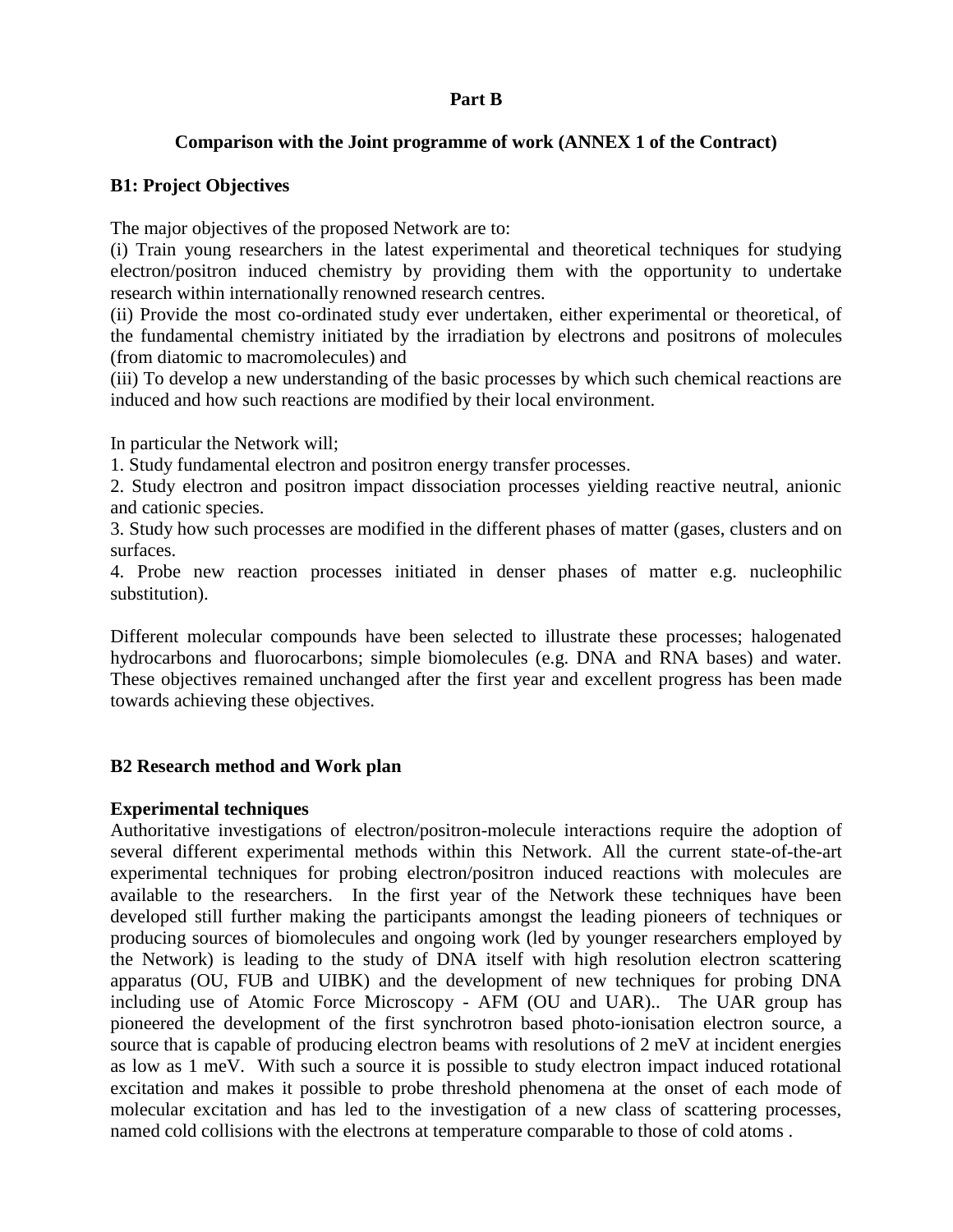The UCL team has developed corresponding methods for the investigation of single and multiply charged ionization (with and without positronium formation) including the first near-threshold measurements and the first complete (e,2e) type experiments with positrons. Techniques for generating positronium beams have also been developed and applied to the study of the interaction of simple atomic and molecular targets. Methods for extending these to more complex targets and probing those interactions that transfer energy directly into the target molecule are currently under development with the appointment of younger members of the research network.

Experimental teams in Berlin (FUB) and Paris (UPSO) have pioneered the transfer of gaseous phase experimental and theoretical techniques into the study of electron molecule collisions upon surfaces and are recognized as leaders in this field. Research performed this year through a collaboration of network members has led to a new understanding of state selective dissociation on surfaces with subsequent consequences for site selective chemistry using STM technology. In contrast the study of positron interactions in the condensed phase under single collision conditions has yet to be explored and this network is providing the first opportunity for developing techniques (both experimental and theoretical) to initiate such studies.

### **Theoretical Methods**

The UCL team has led the modern development of the R-Matrix method for treating electron interactions with molecules. For diatomic molecules the R-matrix method has been extended to the nuclear coordinate which has allowed for the first time full, *ab initio* non-adiabatic treatments of vibrational excitation and dissociative electron attachment. UCL have recently developed a novel procedure for treating near-threshold electron impact dissociation. In addition the UCL group has recently extended their code to treat polyatomic molecules. This work is complemented by the team in Bonn (sub-node of FUB) who use a similar formalism. URLS have long employed methods based on single centre expansions to study electron interactions with polyatomic molecules. Such calculations may be used to study larger molecules still beyond the scope of the R-matrix method (eg biomolecules). Furthermore URLS have considerable experience of performing vibrational and rotational excitation calculations on polyatomics. UCL and URLS are collaborating in studies to provide cross sections for those targets for which experiments remain too difficult (eg radicals). The transfer of electron scattering methodologies from the gaseous phase to the treatment of inelastic electron scattering on molecules physisorbed on metal surfaces has been pioneered by the UPSO team.

The group at URLS have developed several dedicated scattering codes for treating the quantum dynamics of low-energy positron beams in a molecular gas, specifically one containing polyatomic molecules. These codes are now shared and have developed jointly with younger network members employed by ICP. This Network therefore contains the only research teams currently able to evaluate annihilation rates in polyatomic gases and who are able to evaluate total and differential elastic cross sections below the Ps formation threshold.

*Thus the network has developed the research methods outlined in the original proposal with significant progress being made in the first year, progress that is expected to be accelerated still further in year 2 as younger members complete their initial training.*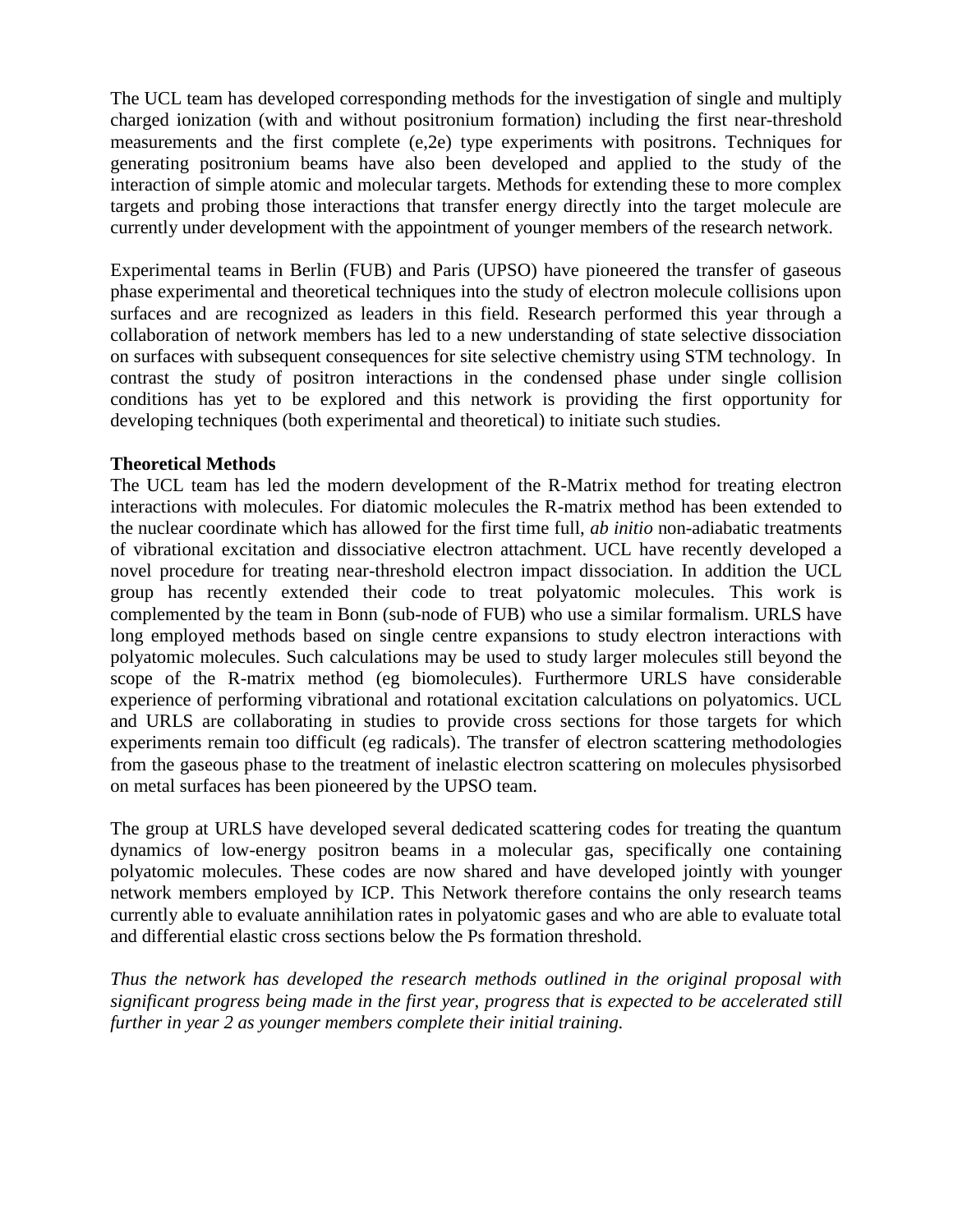# **B3 Schedule and Milestones**

The work plan is set out in terms of three inter-linked scientific strands namely the study of :

- Electron and positron induced reactions in the gaseous phase.
- Reactions in molecular clusters and aggregates and
- Reactions in the condensed phase.

# **In the original Annex 1 the following milestones were declared**

Year 1: Advertising/ recruitment of Younger Researchers. Establishment of Network WWW site.

- (Month 1 -6) First Network meeting to determine specific project schedule and identify molecular targets to be studied by each partner laboratory.
- (Month 7-12) Experimental research programme on halogenated hydrocarbons and fluorocarbons commenced. Master class in 'Theory of Molecular dynamics and symmetry' organised by UCL Master Class in Theoretical Modelling organised by ULRS. Master class in surface preparation and UHV techniques organised by FUB and UPSO.

The First Network meeting to determine specific project schedule and identify molecular targets to be studied by each partner laboratory was held at the coordinator's new institution in February 2002.

At this meeting it was agreed to continue to organise the research of this Network in this manner. For each of these strands four specific molecular targets have been chosen since these provide the opportunity to determine the reactivity as a function of particular site and/or chemical bond. The targets selected are:

- Halogenated hydrocarbons  $(CH_xR_y$  where R is any halogen species F, Cl, Br and I and x  $+y = 4$  and the fluorocarbons (CF<sub>x</sub>R<sub>y</sub> where R is Br,Cl (or H) and x +y = 4).
- Simple bio-molecules that form the bases of DNA and RNA (adenine, cytosine, guanine, thymine and uracil) often called the *building blocks of life*.
- WATER, the universal solvent.

# **1. Electron and positron induced reactions in the gaseous phase Teams involved :OU, UCL, UIBK, FUB, ULRS, UAR, ICP**

Experimental Programme: The different fragmentation patterns induced by low energy electrons and positrons have been explored many halogenated hydrocarbons and fluorocarbons. The electronic state spectroscopy has been extensively investigated by OU and differential cross sections measured. Yields of both anionic and cationic fragments have been measured together with their kinetic energy by UIBK and FUB. Total electron scattering cross sections have likewise been measured at low energy ( < 1eV) by UAR and provide a complementary means of determining the probability of a specified molecule to undergo dissociative attachment. This work has attracted the interest of many groups worldwide involved in plasma etching. This has led to the development of strong links with Japanese industry (see above).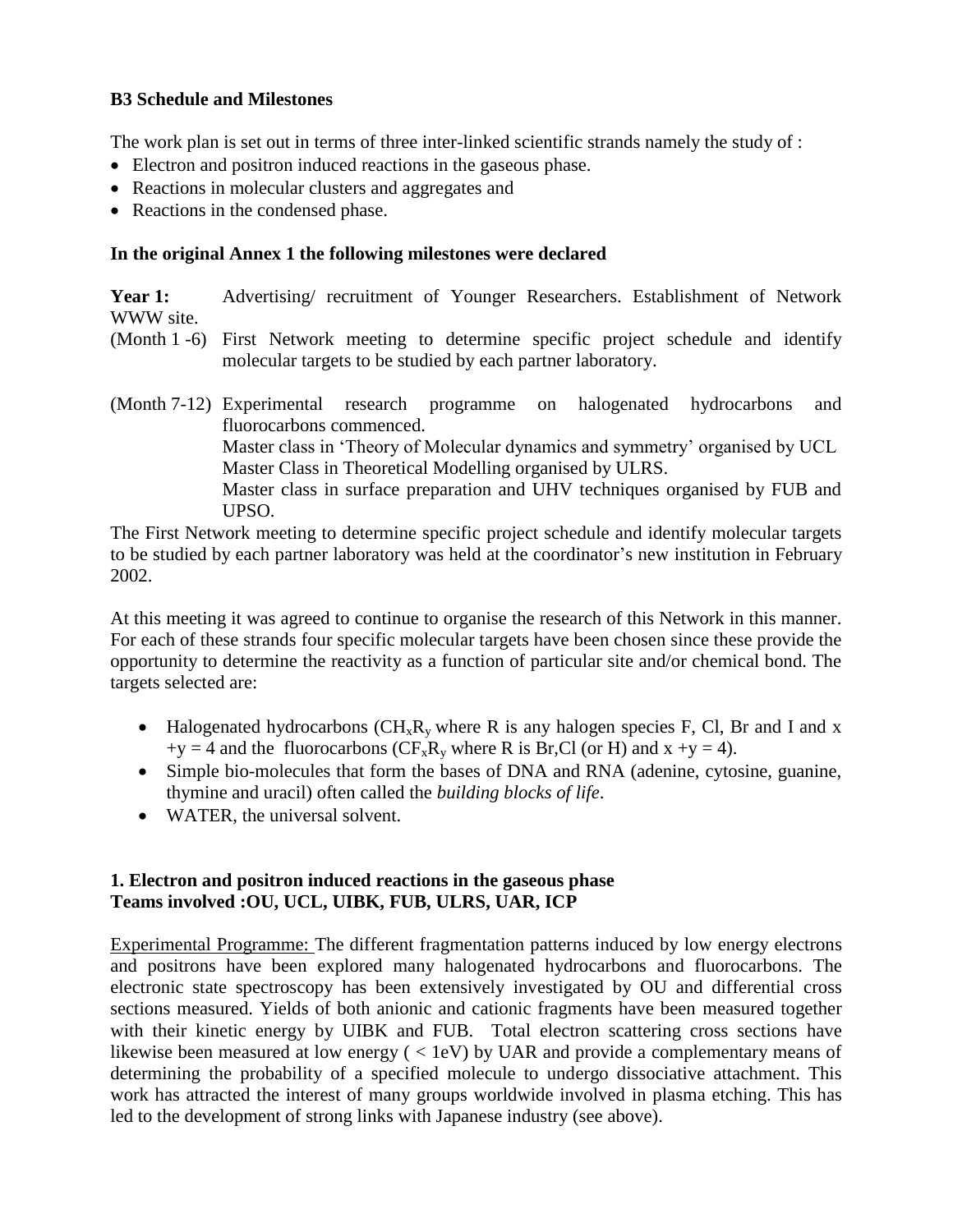Perhaps the most dramatic progress in the network has been in the study of electron scattering from bio-molecules, in particular the DNA bases adenine, cytosine, guanine, thymine and RNA base uracil and most recently the larger biomolecules including glycine, simple sugars and acids. This work has dramatic consequences for our understanding of radiation damage and has attracted worldwide attention with UIBK and FUB 's PRL publication being reported in international media.

We have also started an extensive study of water with completion of a comprehensive review of current state of knowledge of electron interactions with water. This work is seen to be pivotal to future research radiation damage. In particular the formation of anions by dissociative electron attachment has been shown to be an important problem in salvation chemistry. However the data for this mechanism is both rather old and conflictory such that it is necessary to repeat this work and compile authoritative cross sections. As part of this Network one of the Young researchers (from OU) in collaboration with researchers at another node (UIBK) have recently measured DEA in gaseous water. These results may also be compared with theoretical research at UCL and ULRS.

**Theoretical Programme:** Methodology and general purpose codes, built upon existing codes constructed by teams in the network, have been developed to study fundamental electron interactions with halogenated hydrocarbons and fluorocarbons leading to excitation and dissociation. These have highlighted the different electron attachment processes to the  $CF<sub>x</sub>$ radicals with CF supporting electron attachment but CF does not, the consequences of which are dramatic for design of future industrial semiconductor plasmas. The UCL group has also reported the first results for electron induced dissociation of the water molecule. ULRS have performed the first calculations on complex biological molecules (glycerine) pioneering new methods for probing radiation damage studies at the molecular level. In collaboration with ICP they have likewise developed methodology to study positron interactions with simple molecular targets, results that are now being tested by experiments performed at UCL.

## **Task 2. Reactions in clusters and aggregates Teams: UCLE,ULCP,FUB,UIBK,UPSO**

The goals of this research programme are to compare the electron induced reactions in the gas phase with those observed in simple cluster or aggregates and to determine the importance of intra-cluster scattering phenomena (electron transfer between the cluster components) in both primary and secondary chemical reactions. Some initial work in preparing clusters of halogenated hydrocarbons and fluorocarbons to study the role of such reactions as a function of cluster size and chemical composition have been performed by FUB some of which is in collaboration with OU. These studies have shown the dramatic changes to be found when electrons interact with even the simplest dimmers. This work is now to be extended to pioneering studies of electron attachment to bio-molecules and to targets consisting of a bio-molecule clustered either with water or simple organic molecules. The experimental research has been complemented by theoretical calculations at ULRS.

# **Task 3. Reactions in the condensed phase**

**Teams: OU, UIBK, FUB, UPSO.** Electron induced reactions from molecules absorbed upon surfaces have been studied both theoretically and experimentally. Most recently one of us (OU) has provided the first evidence for the formation of a bio-molecule by electron impact of simple ice surfaces with the observation of glycine in an irradiated methylamine/water ice mixture. We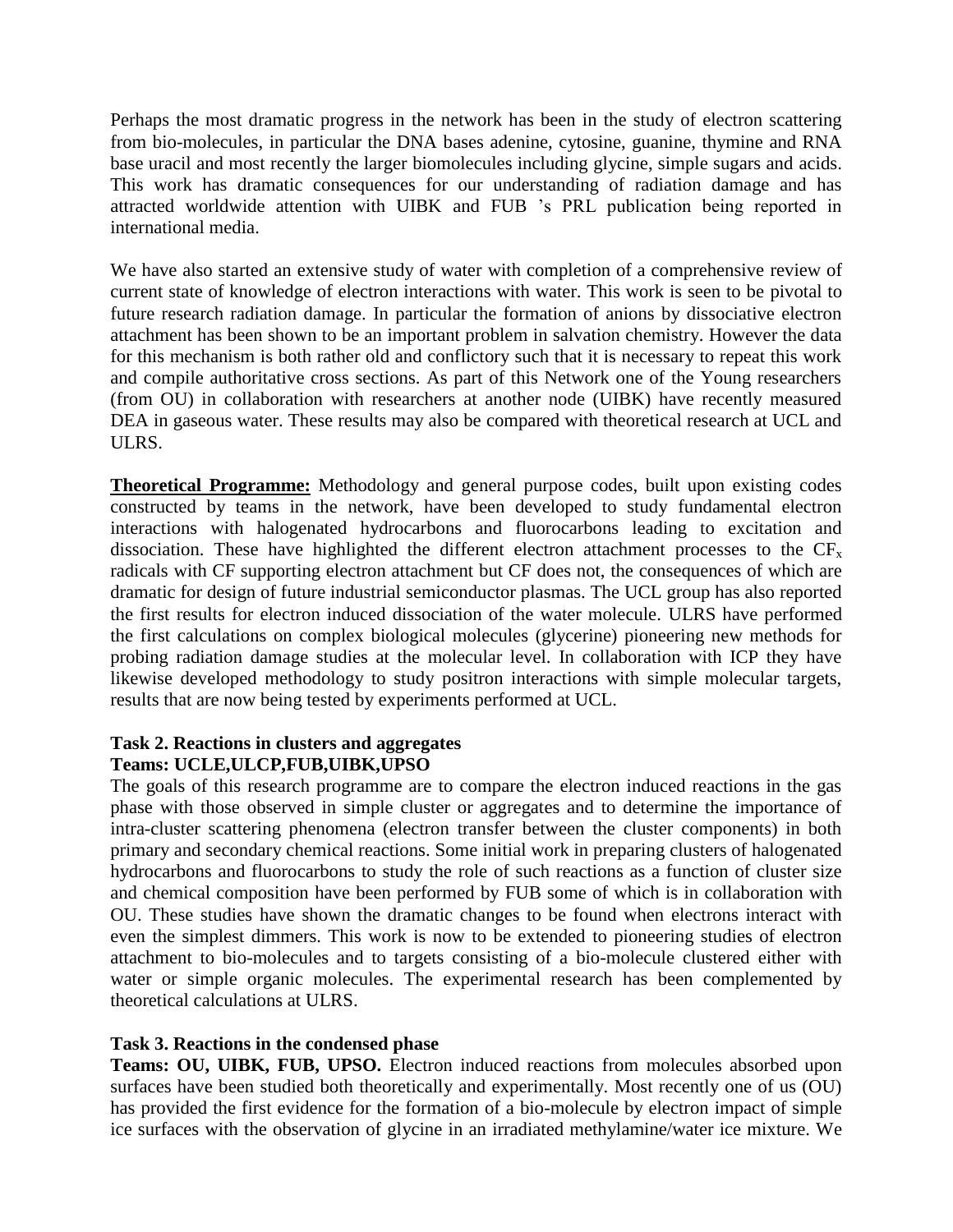have also undertaken experimental studies on the formation and evolution of negative ion resonances in electron scattering from halogenated hydrocarbons and fluorocarbons absorbed on either metallic or ice surfaces (FUB). Dramatic changes in the dissociation pathways have been seen for molecules frozen on a surface compared to the gas phase. Such results suggest that with sufficient understanding it may be possible to perform selective bond breaking chemistry of surfaces using emerging STM technology, hence allowing truly nanoscale chemistry to be undertaken. This exciting prospect has led to the award of an ESF 5 year Programme starting in 2004.

Theoretical modelling of these systems will be developed using a new R-matrix method to investigate how the environment influences the molecular inelastic scattering properties i.e. vibrational excitation, electronic excitation and dissociative attachment processes. Investigation for extending techniques developed for electron studies to using positrons to probe surfaces is also planned.

### **Network training:**

A Master class in preparation and synthesis of bio-molecules planned for year 2 was organized by the co-ordinator as part of the new UK National Quantum, Atomic and Molecular Physics meeting in September 2003 and Master class in UHV techniques was held in Liege, Bel.gium in December 2003 while a Master class in 'Theory of Molecular dynamics and symmetry' is now planned for autumn in 2004 (delayed until appointment of young theoretical researchers, some of whom do not start until January 2004). Those young researchers in post by July 2003 presented their work at a formal session of the Network meeting held in Prague on July 30, 2003. All researchers in post will present their work at the mid-term review. Annual presentations by younger researchers are an essential requirement for their training in communication and presentation skills.

*In summary we have met and exceeded the scientific milestones set for the mid-term of the network.*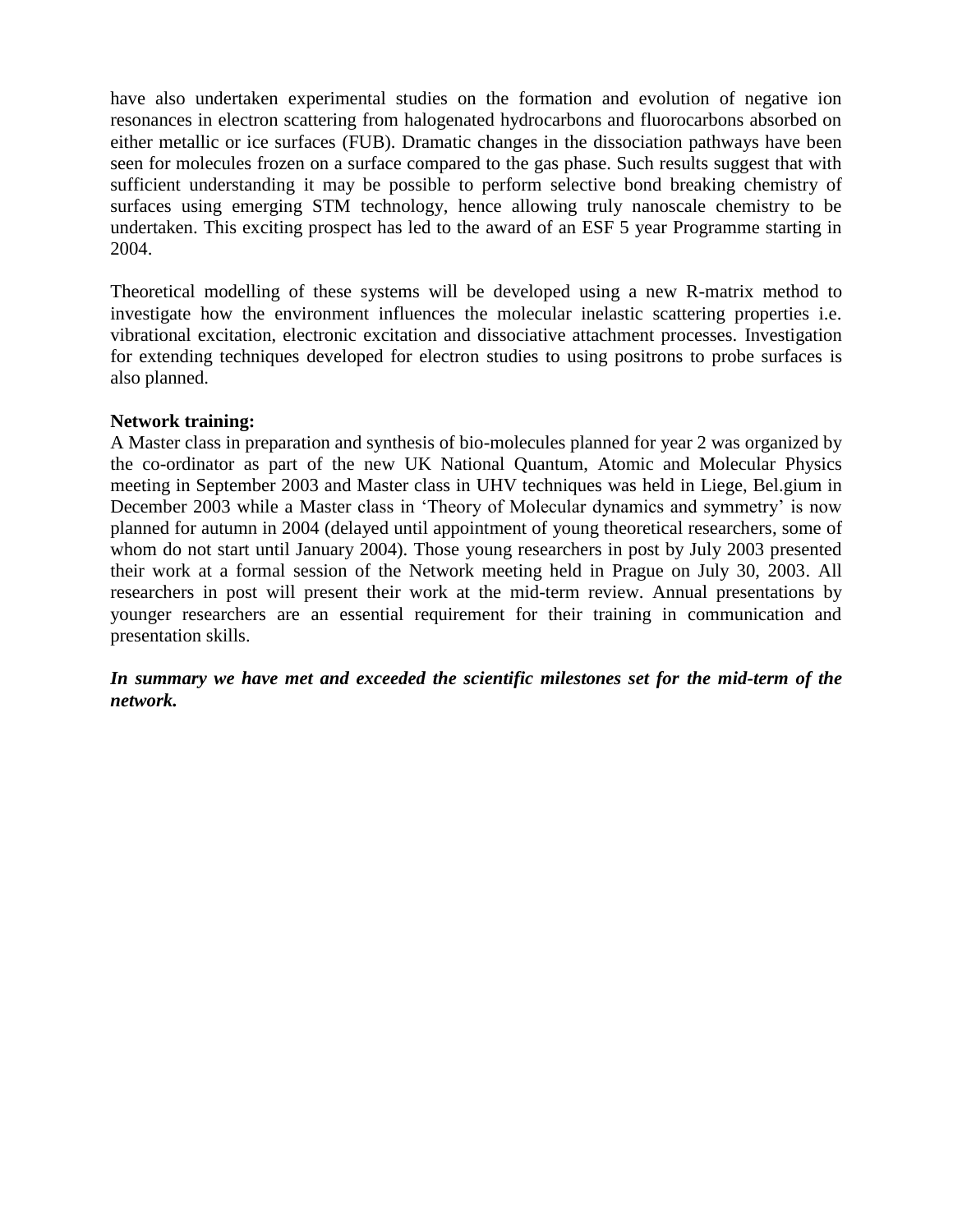### **B5 Organisation and Management**

**Management Committee.** A Management Committee was established at the initial Network Meeting held in the UK in February 2003. The management team is comprised of the leaders of each of the 8 partners and two co-opted members elected by the Network participants (Professor Tennyson from UCL and Professor A Zecca, ULRS). Professor N J Mason chairs the committee. Professor E Illenberger acts as Secretary with special responsibility for ensuring training of the younger members is reviewed. Minutes of the Committee meetings are recorded and are available for scrutiny by the Commission. Each partner nominates a member of their research group as *mentor* for the Young Researchers employed by them in the Network. At the annual meeting all younger researchers will be interviewed by a mentor (from a different partner) and questioned as to their progress and upon the training received, these comments will be examined by the management committee and where appropriate, action taken. In order to have an unbiased review of the research and training of the Network the Management Committee invited Professor Loucas Christophorou to act as external assessor of the Network. Professor Christophorou is an internationally acclaimed researcher who, having spent many years in the USA as a leader of the electron scattering community, has recently returned to Europe to the National Academy in Athens. His reports on the Initial Network meeting and first annual meeting are available in the meeting minutes.

**Research strand leaders.** To maintain focus the research programme has been divided into three inter-linked scientific strands each reviewed by task leaders. **Task 1; Electron and positron induced reactions in the gaseous phase Strand Leader:** Experimental Professor D A Field (UAR)

**Task 2. Reactions in clusters and aggregates Strand leader;** Professor T Märk, (UIBK) **Task 3. Reactions in the condensed phase**

**Strand Leader:** Dr R Azria (UPSO)

Research teams working on each strand meet at least once annually to discuss progress and plan future work. The meetings are chaired by the strand leader. As some strands obviously overlap, joint task meetings will be organised as appropriate at the annual meeting. Between meetings informal contacts are maintained by email and through the Network electronic Newsletter (See below).

**Annual Scientific Meetings.** An annual scientific meeting is held. In July 2003 the first network meeting was held in Prague July 30 to August 1. The first day of the meeting was a closed meeting of the network at which the younger members of the network presented their work. The remainder of the Network meeting reviewed scientific progress in the three strands and held a general discussion allowing new results to be reviewed and new research avenues to be debated. Part of this meeting was held jointly with the Electron molecule and Swarms meeting allowing international colleagues to learn of the Network research programme. This was particularly useful as it has enabled the network to establish research links with US, Australian, Japanese, Indian and Brazilian research groups, making it a catalyst for international research in electron and positron induced chemistry. The second annual meeting will include the Mid-term review and will be held at Obergurgl in June 2004. Further network meetings are planned in collaboration with ESF networks on Radiation damage (COST P9) to be held in Lyons in June 2004, Collisions in Atom Traps (CATS) – first meeting held in Durham UK March 2004 and the ESF Programme Electron Induced Processing of Atoms and Molecules (EIPAM) the first meeting of which is planned as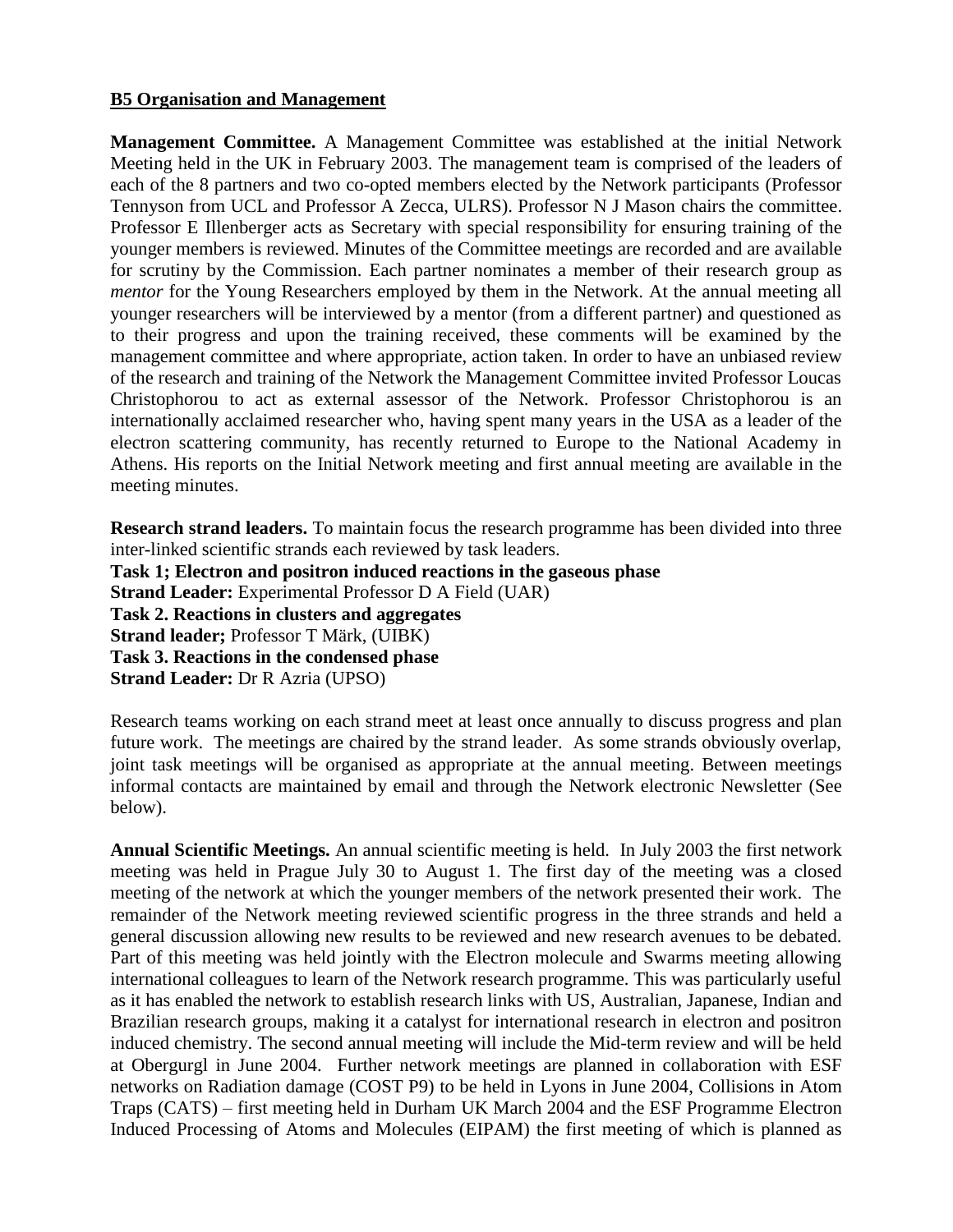part of the 332nd Wilhelm and Else Heraeus Seminar, "Processes Driven by Low Energy Electron-Molecule Interactions" 1st-4th September, 2004 at Bad Honnef, Germany. The network will also have a major presence at the Eighth European Conference of Atomic and Molecular Physics (ECAMP) to be held in Rennes, France July 6-10 2004 and for which N J Mason is the Chairman.

**Network Newsletter and Communications.** Communications between the Network is enhanced through a Newsletter. This is circulated electronically and will include updated reports by each of the partners (and their sub nodes), abstracts of papers submitted for publication, meeting information and reports, adverts for postdoctoral positions, news of visits between nodes and a monthly review of latest international research papers in the electron/positron induced chemistry scattering (drawn from Web of science database). An abbreviated version of the Newsletter will be available to all international researchers upon registration with the Network. The Newsletter is placed on the Network's WWW site which will also include full details of the partners, their research interests, ongoing research, personal profiles etc. Interim reports and pre-prints of publications will be available electronically from the Network web pages. <http://physics.open.ac.uk/epic/EPIC%20home.html>

#### **B6 Cohesion with Less Favoured Regions and Associate members**

The Network has sought to make major interaction with the newly joined EU countries with many of the young researchers coming from new accession countries. This is to be expected since it is the students from those countries that would require the most training in the new techniques and skills. In addition one node (Prague) is based in Eastern Europe and a sub-node of Austria is based in Commenius University in Bratislava, Slovakia. We have in addition sought to acquire additional resources to allow members of these communities to attend Network meetings (e.g EPS and ESF funds). In the new Networks discussed above there are representations and partners from most of the new EU members in Eastern Europe.

**B7 Connections with industry** A major result of the Network has been to develop contacts with the Semiconductor industry in Japan (see discussion above). These contacts provide further scientific and funding opportunities (including the prospect of some of the young research fellows visiting Japan for joint research projects and obtaining postdoctoral support after the end of their contracts). Such collaboration also ensures that the scientific output of the EPIC network is swiftly put to practical use. Therefore we wish to develop these links in the latter stages of the Network developing a joint EU Japan research programme in electron induced chemistry.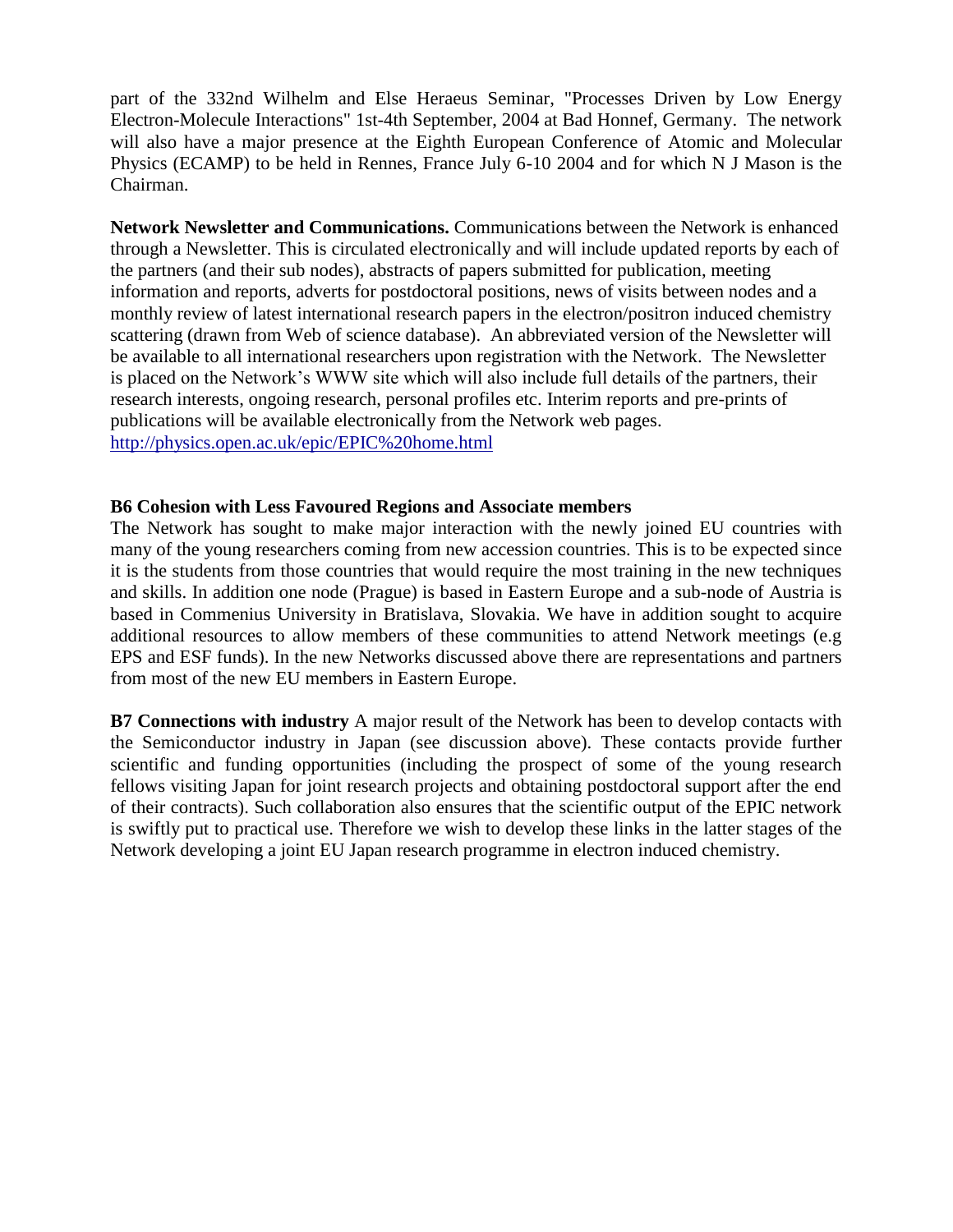# **C1 Training**

# **C1 Appointment of Younger researchers**

Recruitment: Research positions available under the Network were widely advertised using electronic media, at conferences and by mail shots to major laboratories. The response was good but many of the applicants were not eligible for EU awards (being from non EU states such as the Former Soviet Union). However by January 2003 all the partners had filled their posts. Some candidates were still completing their PhD and therefore did not join their partners until later in the year or at the beginning of year 2. No Postdoctoral candidate was allowed to take up the post until they had definitively completed their Phd thesis. We therefore have a complete cohort of young researchers in post in year 2. However due to the late start of some posts we have postponed some of the training courses planned in year 1 year 2.

The following table compares the current status of young researchers (Pre-Doc and Post-Doc) as of June 2002 with the plan in the contract.

| Participant  | <b>Contract deliverable of Young</b><br>Researchers to be financed by the<br>contract (person- months) |                 |                         | <b>Young Researchers financed by the</b><br>contract so far (person-months) |                 |                         |
|--------------|--------------------------------------------------------------------------------------------------------|-----------------|-------------------------|-----------------------------------------------------------------------------|-----------------|-------------------------|
|              | Pre-doc<br>(a)                                                                                         | Post-doc<br>(b) | <b>Total</b><br>$(a+b)$ | Pre-doc<br>(c)                                                              | Post-doc<br>(d) | <b>Total</b><br>$(c+d)$ |
| OU<br>(UCLE) | $\boldsymbol{0}$                                                                                       | 36              | 36                      | $\Omega$                                                                    | 17              | 17                      |
| <b>UCL</b>   | $\overline{0}$                                                                                         | 24              | 24                      | 9                                                                           | 5               | 14                      |
| (UCLP)       |                                                                                                        |                 |                         |                                                                             |                 |                         |
| <b>UIBK</b>  | 36                                                                                                     | 8               | 44                      | 22                                                                          | $\overline{0}$  | 22                      |
| <b>FUB</b>   | 12                                                                                                     | 18              | 30                      | $\Omega$                                                                    | 16              | 16                      |
| <b>ULRS</b>  | $\overline{0}$                                                                                         | 36              | 36                      | $\theta$                                                                    | 11              | 11                      |
| <b>UAR</b>   | 0                                                                                                      | 24              | 24                      | $\Omega$                                                                    | 21              | 21                      |
| <b>IPC</b>   | 38                                                                                                     | 6               | 44                      | 26                                                                          | $\theta$        | 26                      |
| <b>UPSO</b>  | $\overline{0}$                                                                                         | 30              | 30                      | $\overline{0}$                                                              | 14              | 14                      |
| <b>TOTAL</b> | 86                                                                                                     | 182             | 268                     | 57                                                                          | 84              | 141                     |

Notes on recruitment:

- *1.* OU A Postdoc has been appointed (D Mayr from Austria) from 1/7/2003 to work on experimental programme at the OU. A theoretical postdoc (Dr Simone Taioli) has been appointed from 1/1/2004. This post will be shared with UCL as computational facilities are at UCL. The movement of the Co-ordinator from UCL to the OU in October 2002 has necessitated some organisational changes in training between UCL and OU not foreseen when Annex was drawn up since the Co-ordinator was at UCL. *All months now allocated*
- *2.* UCL. Ms Cristiana Arcidiacono pre-doc 1/9/03 24 months (appointed after node experienced difficulties finding an elegible post-doc). Dr Zoran Pesic post-doc 12/1/2004 16 months.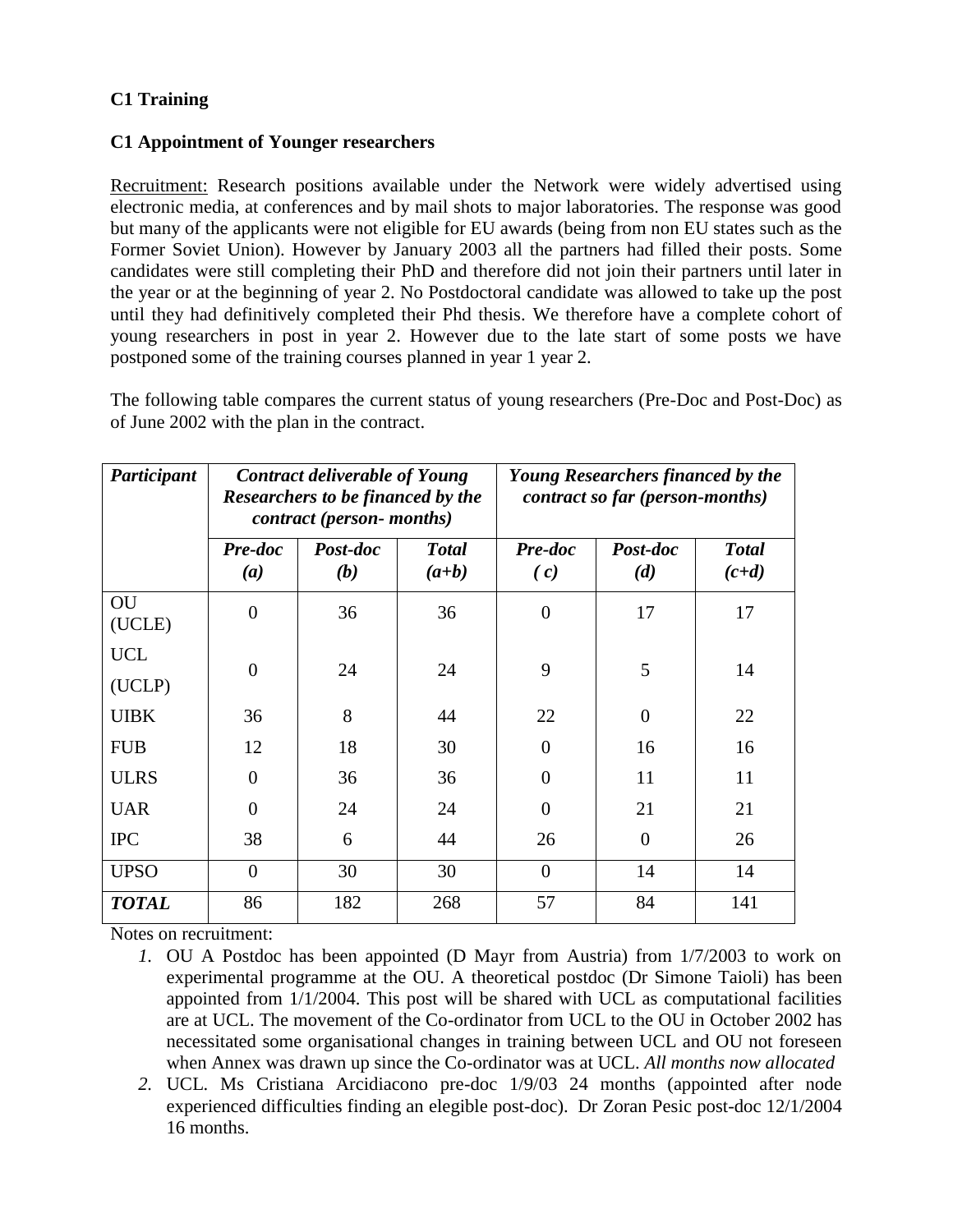- 3. UIBK. The first Predoc was appointed from September 2002 Ms Sylwia Ptasinska and will continue in year 2 a second has been appointed from September 2003.
- 4. FUB The Postdoc was appointed in January 2003 and will continue in year 2 instead of predoc post.
- 5. ULRS This node was the slowest to recruit its young researchers due to loss of the candidate in 2002 following late transfer of funds from EU in fall of 2002. Dr S.Telega (from Poland) was in Rome for three months during 2003 and will return in 2004. Dr Damian Pliszka (from Poland) has been in post since December 2003. Dr. Jan Franz (from Germany) will spend six months in Rome from Sept 2004 till April 2005. Dr Kai Willner (from France) will come in 2004 *All months now allocated*
- *6.* UAR a Postdoc was in place from 1 September 2002 and will be employed for the 24 months allocated to this partner. *All months now allocated*
- 7. ICP have appointed Peter Papp ( 4.11.2002 4.5.2003); Peter Hrušč (4.11.2002 4.5.2003) Vincent Brems (1.5.2004 -31.10. 2004) and Barbara Pezler (1.5.2004- 31.10. 2004)
- 8. UPSO The first postdoctoral post was filled in March 2003 for an 12 month period. A second appointment will be made later in 2004 for 12 months.

Integration of Young researchers; All the young researchers are provided with a detailed description of the aims and objectives of the EPIC network upon commencing their studies. Attendance at the network meetings is compulsory and all in post in July 2003 were required to give a presentation of their work by that date. All in post in June 2004 will present their work at the Midterm review. Exchange of younger members between the research teams is recommended and has been enacted by most partners in year 1 (see joint publications arising from these actions) with the expectation of more intense exchanges in year 2 and 3 as the younger have become more active.

**C2 Training;** A Master class in preparation and synthesis of bio-molecules planned for year 2 was organized by the co-ordinator as part of the new UK National Quantum, Atomic and Molecular physics meeting in September 2003 and Master class in surface preparation and UHV techniques was held in December 2003 while the Master class in 'Theory of Molecular dynamics and symmetry' is now planned for later in 2004 (delayed until appointment of young theoretical researchers some of whom did not start until January 2004). Those young researchers in post by July 2003 presented their work at a formal session of the Network meeting held in Prague on July 30, 2003. This was an essential requirement for their training in communication and presentation skills. In each partner laboratory the young researchers have been encouraged to make use of the institutes's own training programmes for young researchers. These include career instruction, project management and timekeeping courses. In addition several have made use of specialized language courses to allow them to integrate with the country in which they are undertaking training.

Equal opportunities: 4 of the younger researchers employed to date under the network are women and have been advised of specialized training courses at their host institutions.

Interdisciplinary Aspects: The nature of the network makes the training necessarily interdisciplinary with aspects of physics, chemistry and biology being employed in the research studies as well as some aspects of technology and computer science and IT.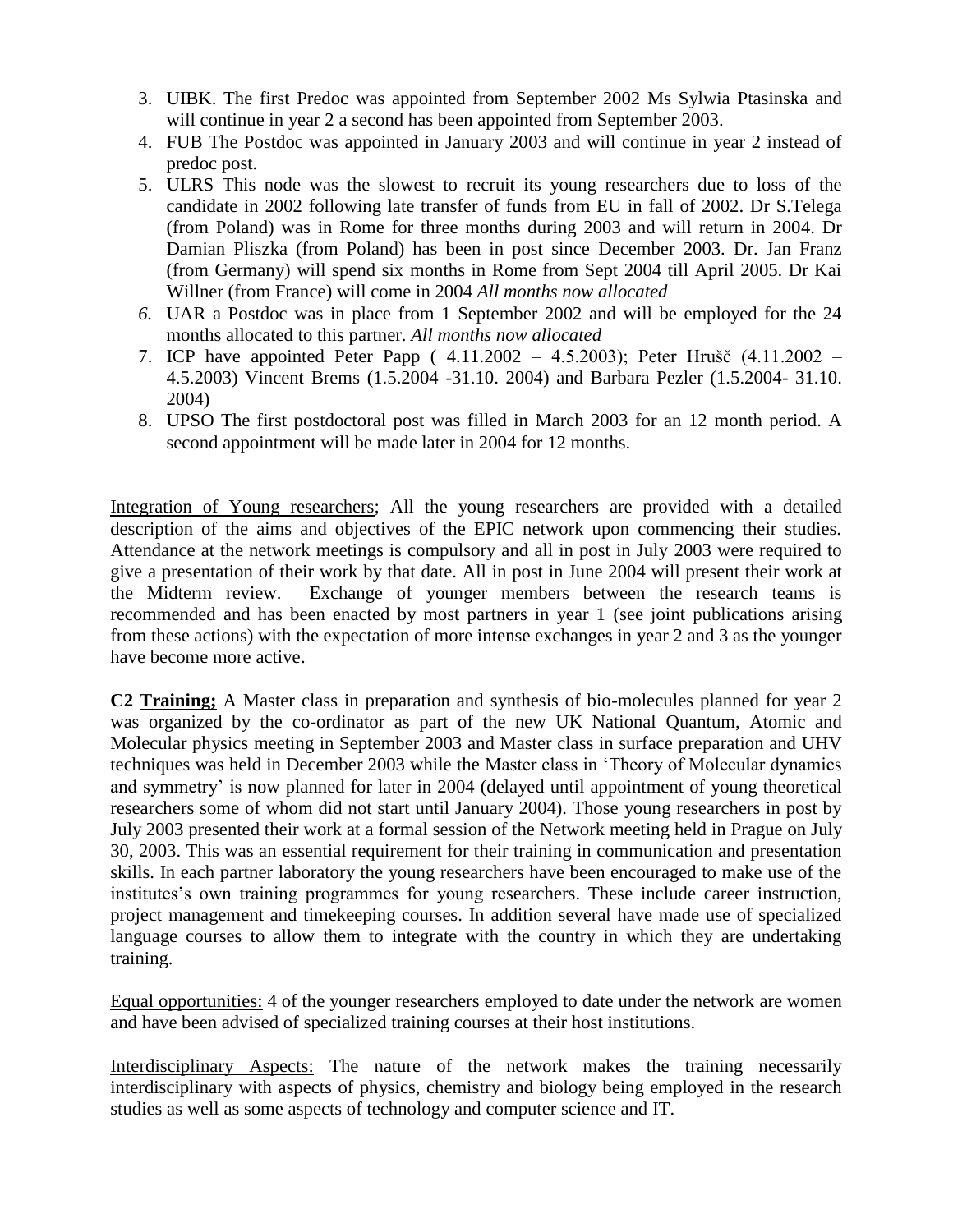# **C3 Factual information on the Young researchers**

## Host; Open University; United Kingdom

**Dr D Mayr :** Nationality Austrian; Age at appointment 27; Start date July 2003 End Date December 2004; Employment as Post-doc; Previous contact PhD University of Innsbruck

## Host; Open University; United Kingdom and University College London

**Dr Simone Taoli** Nationality Italian; Age at appointment 30; Start date January 2004 End Date July 2005; Employment as Post-doc; NO Previous contact with nodes

## Host; University College London

**Ms Cristiana Arcidiacono** Nationality Italian; Age at appointment 27; Start date September 2003 End Date December 2005; Employment as Pre-doc; NO Previous contact with nodes

**Dr Zoran Pesic** Nationality Serbian; Age at appointment 33; Start date January 2004 End Date May 2005; Employment as Post-doc; NO Previous contact with nodes

## Host; Free University Berlin

**Dr Hassan Abdoul-Carime** Nationality French; Age at appointment 35; Start date November 2003 End Date August/September 2005; Employment as Post-doc; NO Previous contact with nodes.

### Host; University of Innsbruck

**Ms Sylwia Ptasinska** Nationality Polish; Age at appointment 35; Start date January 2003 End Date August/September 2005; Employment as Pre-doc; NO Previous contact with nodes.

### Host; University of Rome

**Dr S.Telega** Nationality Polish; Age at appointment 33; Start date August 2003 End Date October 2003; returning in 2004 Employment as Post-doc; NO Previous contact with nodes

**Dr Damian Pliszka** Nationality Polish; Age at appointment 31; Start date December 2003 End Date December 2004; Employment as Post-doc; NO Previous contact with nodes

### Host; University of Aarhus

**Dr Nykola Jones** Nationality British; Age at appointment 25; Start date September 2002 End Date August 2004; Employment as Post-doc; Previous contact with nodes PhD student UCL.

### Host; ICP Prague

**Peter Papp** Nationality Age at appointment; Start date November 2002 End Date May 2003; Employment as Post-doc; NO Previous contact with nodes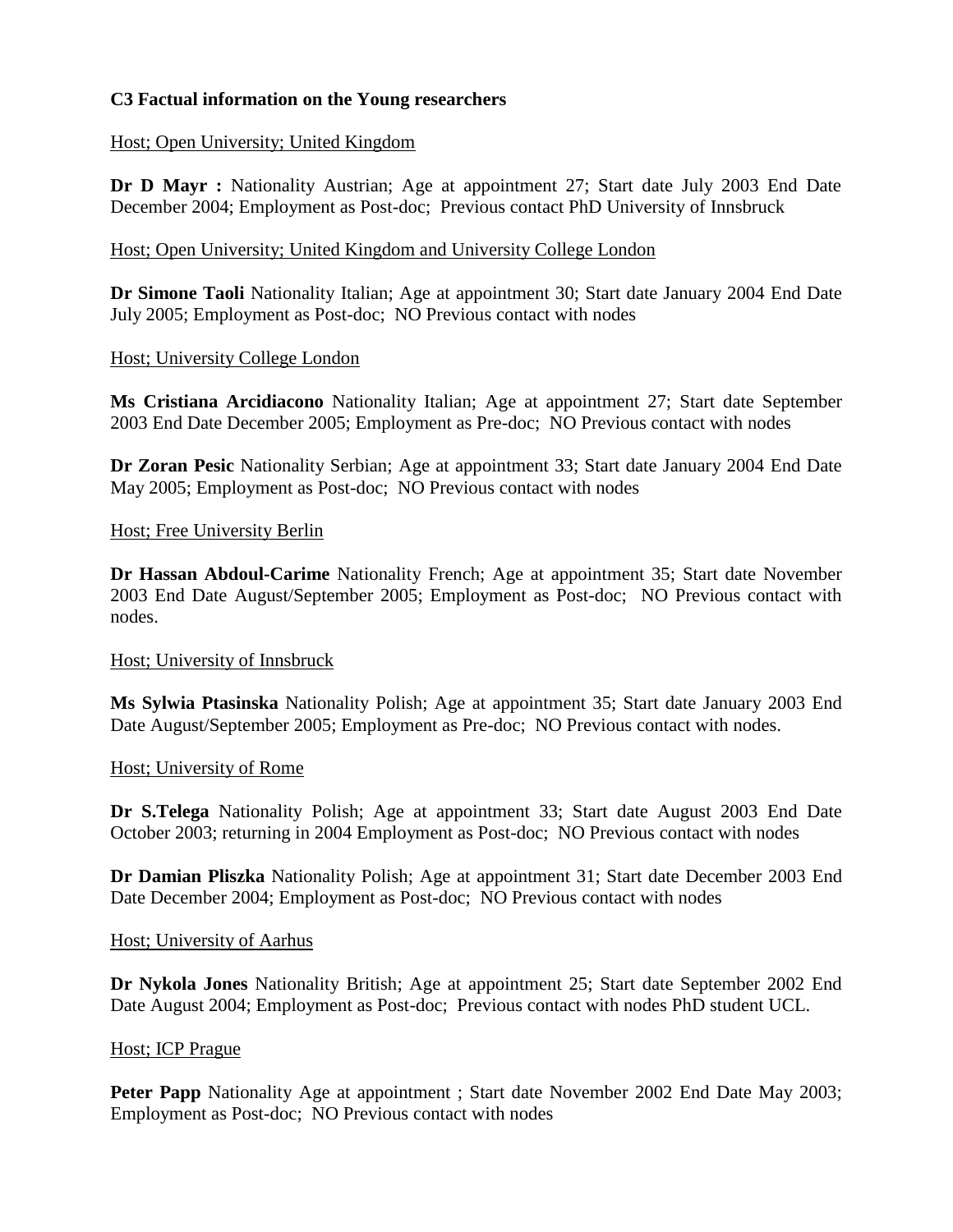**Peter Hrušč** Nationality Slovakian Age at appointment ; Start date November 2002 End Date May 2003; Employment as Post-doc; NO Previous contact with nodes

**Dr Vincent Brems** Nationality German Age at appointment ; Start date may 2004 End Date October 2004; Employment as Post-doc; NO Previous contact with nodes

**Barbara Pezler** Nationality Polish Age at appointment 39; Start date May 2004 End Date October 2004; Employment as Post-doc; NO Previous contact with other nodes

#### Host: University of Paris-Sud:

**Dr Daniel Caceres** Nationality Spanish Age at appointment 30; Start date March 2003 End Date March 2004; Employment as Post-doc; NO Previous contact with nodes

# **Part D Sketches of The Young Researchers**

#### **Dagmar Mayr Employed as Postdoc at the OU**

My background is in Ion physics. I did trace gas analysis of volatile organic compounds for my diploma and PhD thesis for four years. My thesis dealt with the development of quality control methods of food based on headspace measurements by Proton-Transfer-Reaction Mass-Spectrometry (PTR-MS) and with aroma analysis of food using PTR-MS and Gas Chromatography-Olfactometry (GC-O).

After finishing my PhD I started working with Prof. Nigel Mason in the Epic Network. I am investigating radiation damage of biomolecules on a molecular level to find the molecular pathways that lead from initial deposition of radiative energy to the formation of double strand breaks and lesions in DNA. Damaged DNA, if not repaired, can lead to mutation and hence the development of cancers, however, the well controlled and selective destruction of DNA can also be used as a means to kill cancerous cells. The approaches currently used in radiotherapy cannot well distinguish between different DNA. They destroy all biomolecules and are not very efficient in targeting DNA bases that encode the genetic information causing cancer. Therefore a lowenergy method to achieve selective DNA base damage is certainly desirable. We recently got an Atomic Force Microscope (AFM) and are now about to apply it to observe and quantify DNA damage caused by UV and low-energy electron impact. We work together with the Chemistry Department here at the Open University as well as with other Network members. I recently visited the group of Prof. David Field in Aarhus/Denmark and collaborated with Prof. Tilmann Maerk's group in Innsbruck/Austria on electron attachment to some biomolecules (5- Bromouridine and 5-Bromo-2'-deoxyuridine) and to water.

### **Simone TAIOLI Employed Postdoc UCL/OU**

My higher education started with my attending "Liceo Classico" where I defended my final matriculation exam in Jul. 2000, with a 60/60 graduation mark. After that I attended the university in Bologna, in which I studied the basics of nuclear physics and neutronics applied to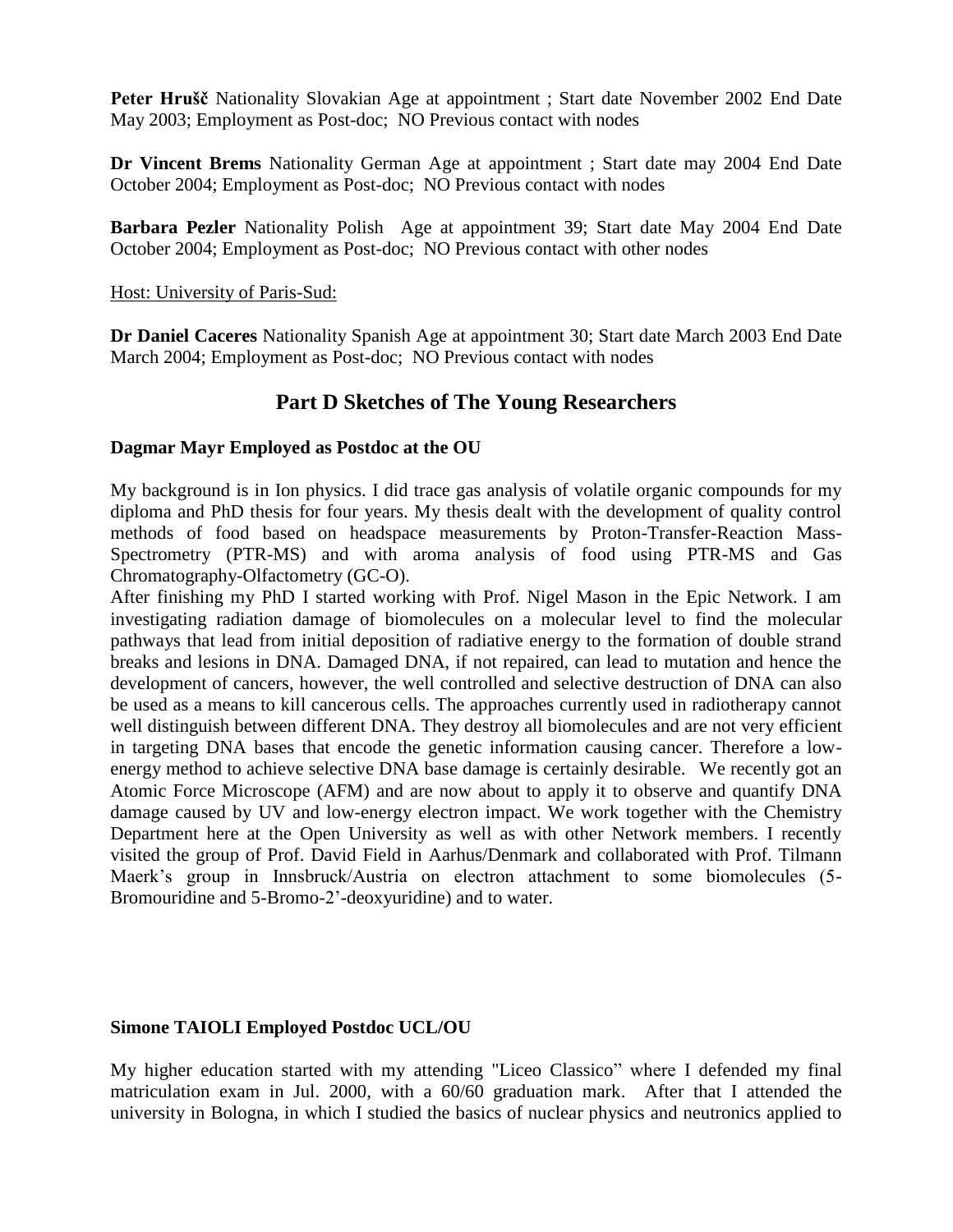the study of flux in a nuclear power fission reactor, and concepts about plasma instabilities and turbulence and its application to fusion reactors. I defended my degree thesis on "Quantum mechanical calculations of Auger spectra of silicon clusters" on October 2000 receiving a summa cum laude graduation mark. After, in January 2001, I became a PhD Student in the same university in the Nuclear Science and Technology Department, which is an interdepartmental institution of the university of Bologna. The laboratory has an active nuclear research reactor and a plasma focus machine. My first activity was devoted to the study of the basics physics of both fusion and fission nuclear reactors. Since 2001 I split my activity between Bologna and Pisa, where I also became a research student in Scuola Normale Superiore in the physics division. I have a position in this institution to pursue a second PhD. These studies formed my Phd degree thesis, whose title is "Inner shell photoionization and non-radiative decay processes in molecules: theory and calculations", which was defended in May 2004 and which is based on formal scattering theory, as applied to the interactions of photons with atoms and molecules, developing a new quantum-mechanical method based on the Fano's formulation of the continuum-discrete interaction. Since January 2004 I'm working within the TAMPA group at University College London for postdoctoral studies, involving me in the EPIC network, in order to solve the electron-water molecule scattering trough R-matrix type theories and to develop a method for taking into account the interplay between multiple nuclear degrees of freedom of the system and the open off-resonance decay processes that give a dominant contribution to the dynamics. During the project, I'm receiving extensive training in developing a new computer program, that will form an integrated part of the UK molecular R-matrix package, using C++ programming language. I'm learning about time-dependent quantum mechanics and interaction with experiment. Indeed the opportunity to work on a project closely with an experimental group is one aspect that particularly appeals to me as this is a new opportunity for me. I will be able to participate in the training (and other) activities of the Electron and Positron Initiated Chemistry (EPIC) network and other congresses and schools such as MOLEC 2004. I believe that collaboration with internationally leading research groups will help me make important contacts for my future career. Experimental groups include those involved in EPIC network such as that of Prof NJ Mason (Open University) with whom the host has extensive collaborations, and that of Prof L Sanche (Sherbrooke, Canada) who is working on electron collisions with biologically important molecules. The main feature I like is that of a multidisciplinary project using techniques on the borders of physics and chemistry and with application to the life sciences, astronomy, aeronomy and, given the importance of water, most likely to other areas too. I'd like to broaden the application of my work to such areas that are strategic and relevant for the community.

#### **Dr PESIC Employed PostDosc UCL**

During my PhD studies at Stockholm University (Sweden) I have studied the interaction of highly charged ions with surfaces, with focus to the relaxation of hollow atoms above and below metal surfaces. I have continued these studies at Hahn-Meitner Institute (Berlin, Germany) as post-doc. In addition, I have studied basic processes in ion-molecule collision.

I have joined the positron group at UCL 5 months ago. As part of the EPIC network, I am participating in the measurements of direct and total ionization cross sections of water molecule induced by positrons. In particular, I am responsible for managing one of the experimental setups of UCL positron physics group. I have developed the inlet gas line for water introduction in the chamber and have familiarized myself with the positron beamline.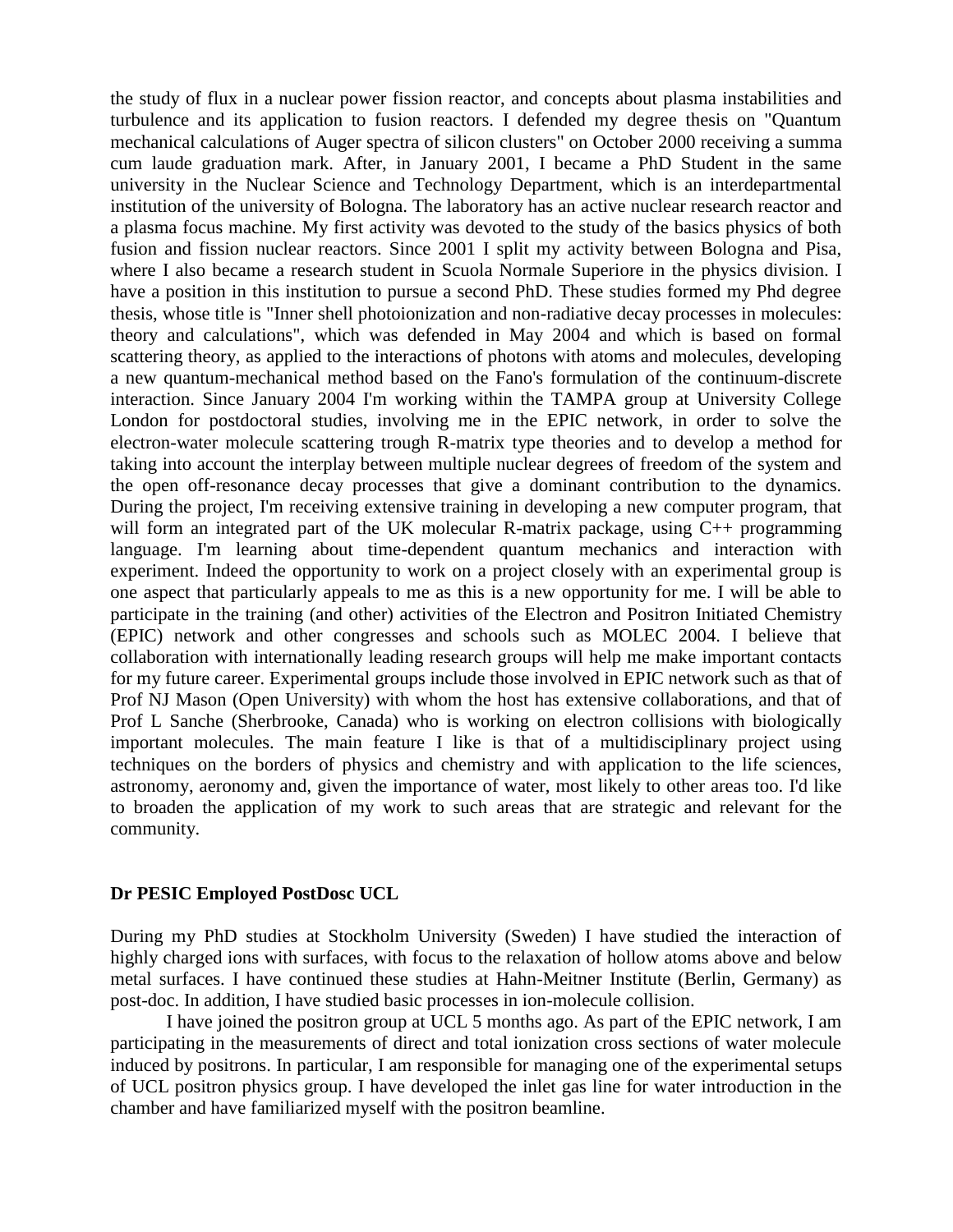After testing the system, with argon and obtained good agreement with previous results, we have already obtained some preliminary result for direct ionization cross sections of water. To the best of our knowledge, these are the first results for positron impact ionization of water. Further measurements are in progress to improve the statistical accuracy of the data and possibly of the mass spectrometer. I plan to present these data at forthcoming international conferences (EPIC Network meeting, Austria and SPIG2004, Serbia). Further test measurements for the total ionization cross-section are also in progress.

From an academic professional development point of view, I am assisting in the supervision of one PhD student and, from September, I will assist in the undergraduate laboratory for student exercises. I also delivered an invited talk as part of the Departmental Seminar series.

Therefore, I can say that the research fellow position within EPIC Network is providing me with excellent training on collisional physics of positrons with atomic species as well as new experimental techniques (e.g. coincidence techniques) and, not less importantly, an opportunity to develop professionally.

#### **Ms C ARCIDIACONO Employed PreDoc UCL**

I am a PhD student at University College of London. I got my degree "Laurea in Physics and Environmental Physics" at University of Catania, Italy. As a holder of the INFN scholarship during my thesis work, I was trained at South National Laboratory (LNS) of the National Institute of Nuclear Physics (INFN) for two years (2000/2001). There, I was mainly concerned in vivo Dosimetry and tissue inhomogeneity study at the Garibaldi Hospital and Policlinic of Catania and the treatment of critical organs (the eye) through adrotherapy at INFN-LNS (Catana Project).

I came to UCL at the end of September 2002 and begun working on positron impact differential ionization studies as MPhil student. Since August 2003, I have been involved in the EPIC project at UCL as a PhD student and participated in the Vacuum Physics and Techniques course at Louvain-la-Neuve in Belgium. Upon my return, I gave an oral presentation on the course to the whole group. Under the supervision of Professor Gaetana Laricchia, Dr Akos Kover and Dr Zoran Pesic, I am being trained on experimental methods about collision physics (positronatom/molecules) with particular attention to positron induced (direct and total) ionization. I have also attended three English Language courses at the Language Centre sponsored by the Graduate School at UCL.

As part of my duties, I am responsible for the daily running of one of the electrostatic beamlines at UCL, to perform data analysis and simulations. Since January this year, I have been working closely with Dr Pesic and have assisted in the assembly of another apparatus. Until now, we have tested the system and preliminary measurements have been conducted. Measurements of direct ionization cross section with Ar were performed as a test. A good agreement with previous measurements has been found. Thereafter, first direct ionization cross-section for water have been obtained. These data will be presented at the next EPIC satellite meeting, Austria. New tests are in progress to enable measurement of the total ionization cross section for  $H_2O$ .

In conclusion, my PhD position inside the EPIC network at UCL provides me with a great opportunity for learning about the low-energy collision of antimatter with gaseous species and, hopefully in the future, with further biologically important molecules.

#### **Dr H. Abdoul-Carime (Freie Universität, Berlin, Germany)**

I graduated from Paris-Nord University (France) in 1996 where I have been investigating electron transfer occurring during collision between a highly excited atoms (i.e., Rydberg atoms) and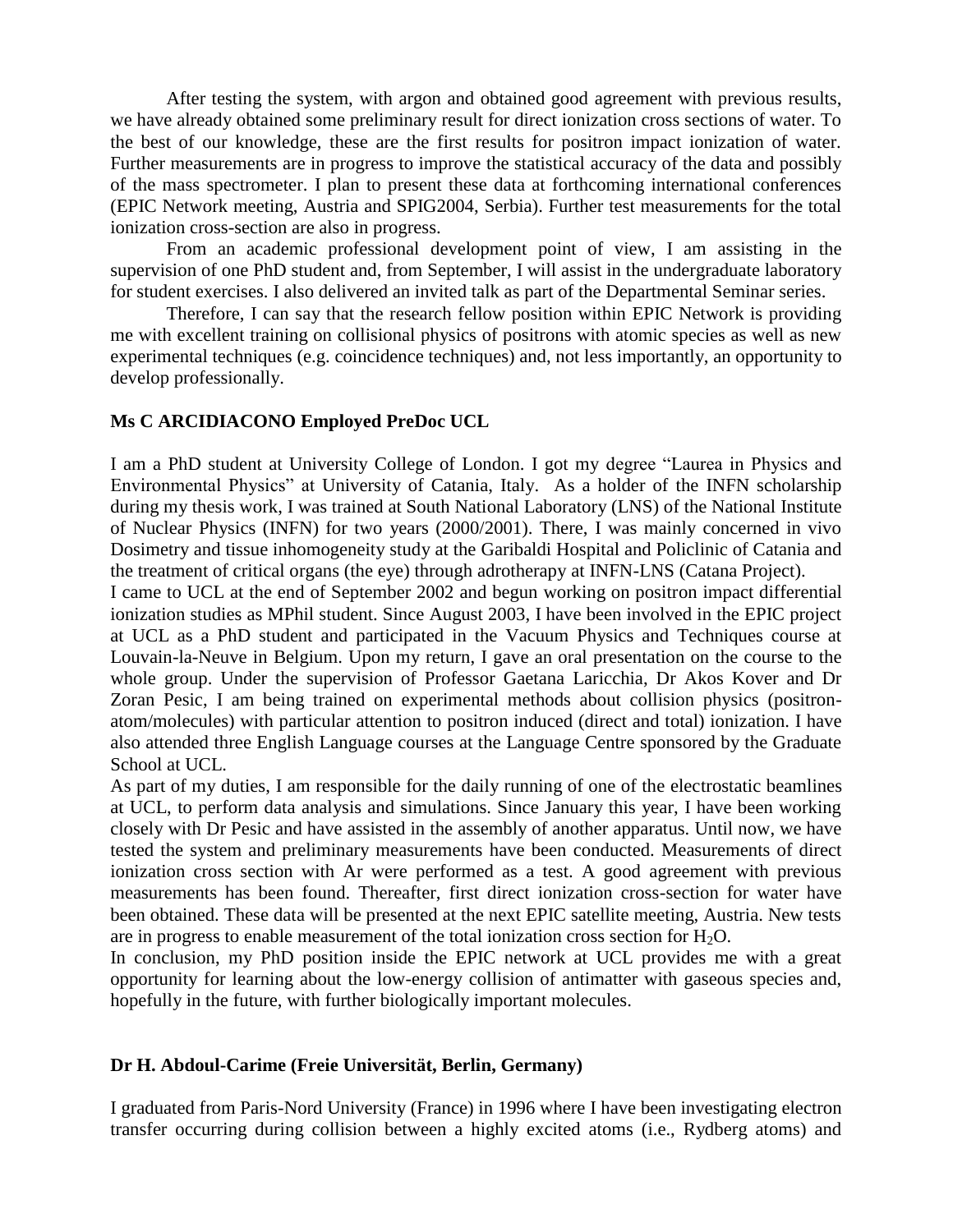polar molecules and molecular clusters. It was during my Ph.D. times that I have had my first experience with the interaction of electrons with biologically relevant molecules. Indeed, I have performed the first measurements of electron attachment to nucleobases in the gas phase. After being graduated, I have had a one year contract as lecturer at the same University, continuing my Ph.D. work. Then, I went to Japan (Tsukuba) as a post-doctoral fellow to work on a different field: solution chemistry. However, I have been involved in the development of a home-built experimental apparatus to put large molecules in vacuum (electrospray – coupled to mass spectrometry technique). After my Japanese experience, I went back to the electron-molecule interaction problems at Prof. L. Sanche group (Canada) for more than 3 years, as a post-doctoral fellow. I have started investigation on how low energy electron can damage at the molecular level biological molecules (short strand DNA, DNA bases and amino acids) in condensed phase. I also have explored how low-energy electrons can induce radio-sensitization in nucleic acids containing halogenated–modified nucleobases. My background is nevertheless not restricted to biological molecules, also they represent the main part of my work since 1998. Indeed, I have had some contribution on potential sulfur contained atmospheric pollutants.Then I have taken a one year and half sabbatical to perform a real biological experiment (her name is Adele).

By 2002, Prof. Illenberger proposed me to join his group to work on biologically relevant molecules in the gas phase and cluster, under the contract with the EPIC network. At the beginning, I have planned to perform some measurements on amino-acids (cystein, tryptophan, proline) and proteins (N-acetyl-tryptophan). Those points are completed by now. In the gas phase, probing biologically relevant molecules were restricted to isolated nucleobases. I have shown for instance that electrons with energies below 3 eV can induce a loss of hydrogen at the specific nitrogen sites of DNA bases. In fact within DNA, nucleobases are bound to sugar molecules, via a chemical bond at one of the nitrogen sites. Therefore, I have suggested and then investigated how interaction of low electrons can be modified when the DNA bases (thymidine, bromouridine) are bound to sugar molecules which represent more closely DNA sub-units. I appreciate Prof. Illenberger to let me free for doing any experiments that I wanted to do, this way of our collaboration appears to be quite fruitful. I also have the opportunity to supervise (although not officially) the Ph.D. work of Sascha Golke.

#### **Ms Sylwia Ptasinska employed University of Innsbruck**

In 2001 I was graduated as a Master of Science in Physics at Maria Curie-Skłodowska University of Lublin in Poland. The title of my master thesis is "Mass spectrometry of gaseous clusters", for which I have gotten the awards of Polish Vacuum Society for the best thesis of year. After my study I was during one year PhD student at the same university, where I continued the studies of small protonated clusters obtained from ammonia and water. I also started new topic of researches, where I used MALDI (Matrix Assisted Laser Desorption/Ionization) method for study of big biomolecules like hemoglobin, insulin and cytochrome. Since October in 2002 I have started PhD study in Institute of Ion Physics at the Innsbruck University and I have been employed there like an EPIC young researcher in Prof. Tilmann D. Märk's group. The topic of my present studies is inelastic electron interaction (attachment/ionization) with biomolecule (particularly DNA and RNA components, but also amino acids and sugars) in the gas phase. For my studies I use high resolution crossed beams machine, consisting of hemispherical electron monochromator in combination with quadrupole mass spectrometer. From these measurements we can determinate the ionization energies, cross section and also production and decay mechanisms of parent and fragment cations and anions. Also from results obtained from partially deuterated thymine it is observed that deuterium abstracted from the carbon site can be the initial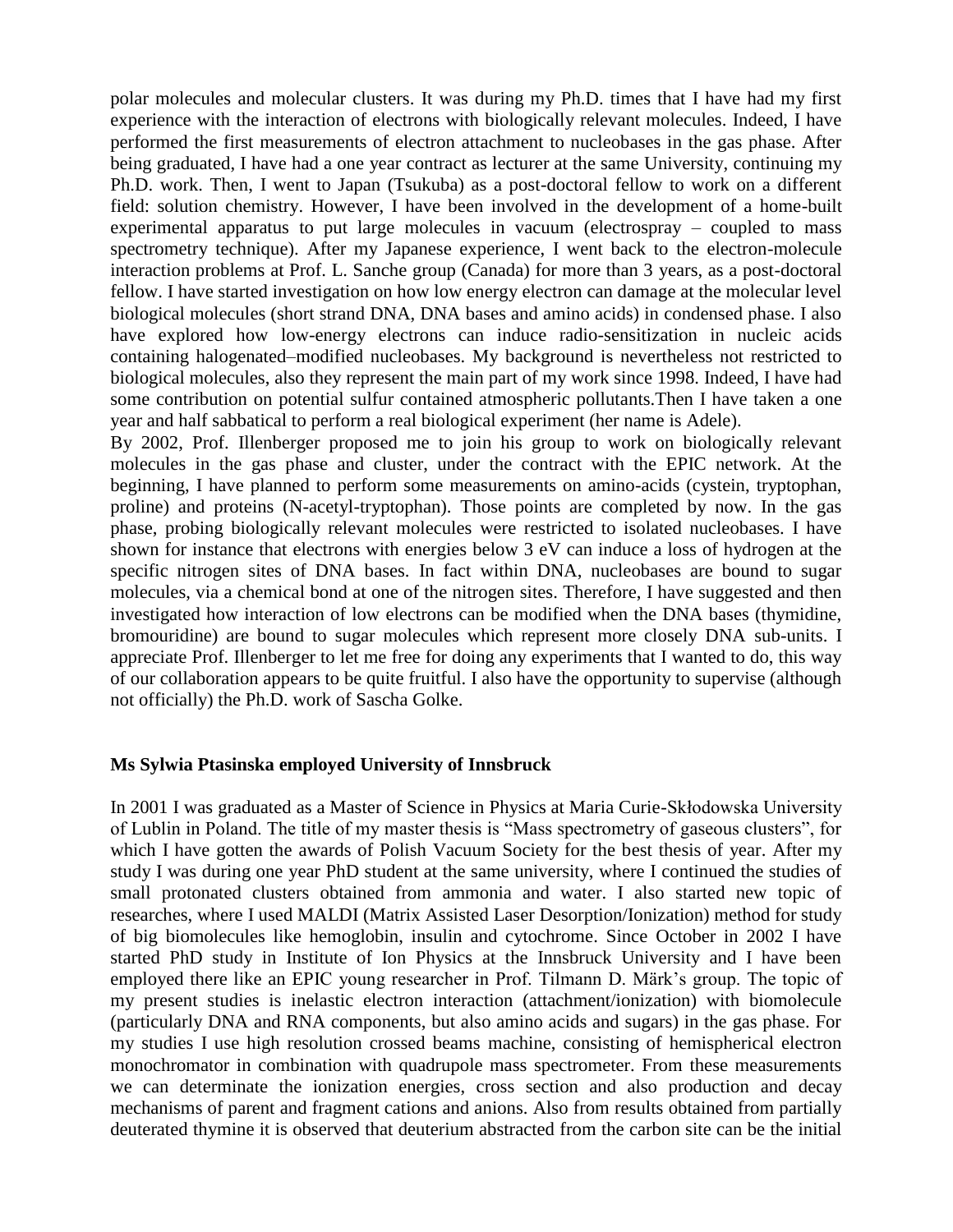step toward strands breaks in DNA. Last time I got opportunity to involve to Prof. E. Illenberger's group (which is also the team of the EPIC network), where I studied electron attachment to clusters of propanionic acid.

#### **Dr S.Telega employed University of Rome**

I've been employed as a predoctoral fellow under the EPIC network for three months period (from November 2003 to January 2004) in the Roman node of the network (Group of Theoretical Chemical Physics led by Prof. F.A.Gianturco, Departament of Chemistry, University of Rome "La Sapienza"). It was my third visit to this group. My first contact with the group led by Professor Gianturco was established via the European Students Exchange Program "Erasmus" in which I participated as a student.

Since my first visit I've been studying the electron - molecule scattering formalism developed in the Roman group. After obtaining M. Sc. degree I decided to start Ph. D. studies. The subject of my thesis is "Low energy electron scattering from H2 and N2". During my employment under the EPIC network I was working on application of Laboratory Frame formulation of electron molecule scattering. We've managed to perform calculations for the case of rotational excitation of H2 and N2, which were published in a paper. Later we started calculations of ro-vibrational exciatations of the mentioned molecules. We've already got results for the case of H2 molecular target, which I'm going to present at EPIC 2004 meeting. At the very moment we're calculating the cross sections for vibrational excitation of N2.

I consider the period of work under the EPIC network as an extremally valuable experience, which has helped me a lot in developing skills and exchanging ideas with other European scientists.

#### **Dr Damian Pliszka employed University of Rome**

During my stay in Trento I'm working on positron scattering apparatus in gases. I have found very nice and helpful collegues in Trento laboratory, which helped me with some administrative things and Italy. Laboratory in itself is very well equipped and makes a very good impression. Also it creates very good conditions to work. Uding the work with PAIS apparatus I teach a lot about vacuum techniques, about electron optics techniques. We found some technical problems with the apparatus what gave me a very interesting experiences for my future works. After overcome technical problems, I have started testing of the apparatus, first with electrons and then with positrons achieving more and more experience in settings of the electron optics and in optimizing of the positrons beam. Simoultaneously I was involved in work to prepare remoderator for the PAIS apparatus. It is very difficult to obtain very thin monocrystal film of the cooper. Difficulties made that inserting of the remoderator is delayed (in nearest time it should be finished). Meantime during the tests it becames clear that apparatus can be set in deaccelerating mode, what allowed to measure cross sections of the several gases in energy range from 0.5 up to 20 eV. In that mode there are still performed measurements until remoderator stage will be ready for testing. My work in Trento laboratory is very interesting and made, that I'm going to follow that thematics in my future works. It gave ma a lot of practical and theoretical experiencies in different fields of the modern physics, which in Trento is at really high level. I'm planning two short-time visits to other laboratories involved in EPIC program. First is Innsbruck University, second - London laboratory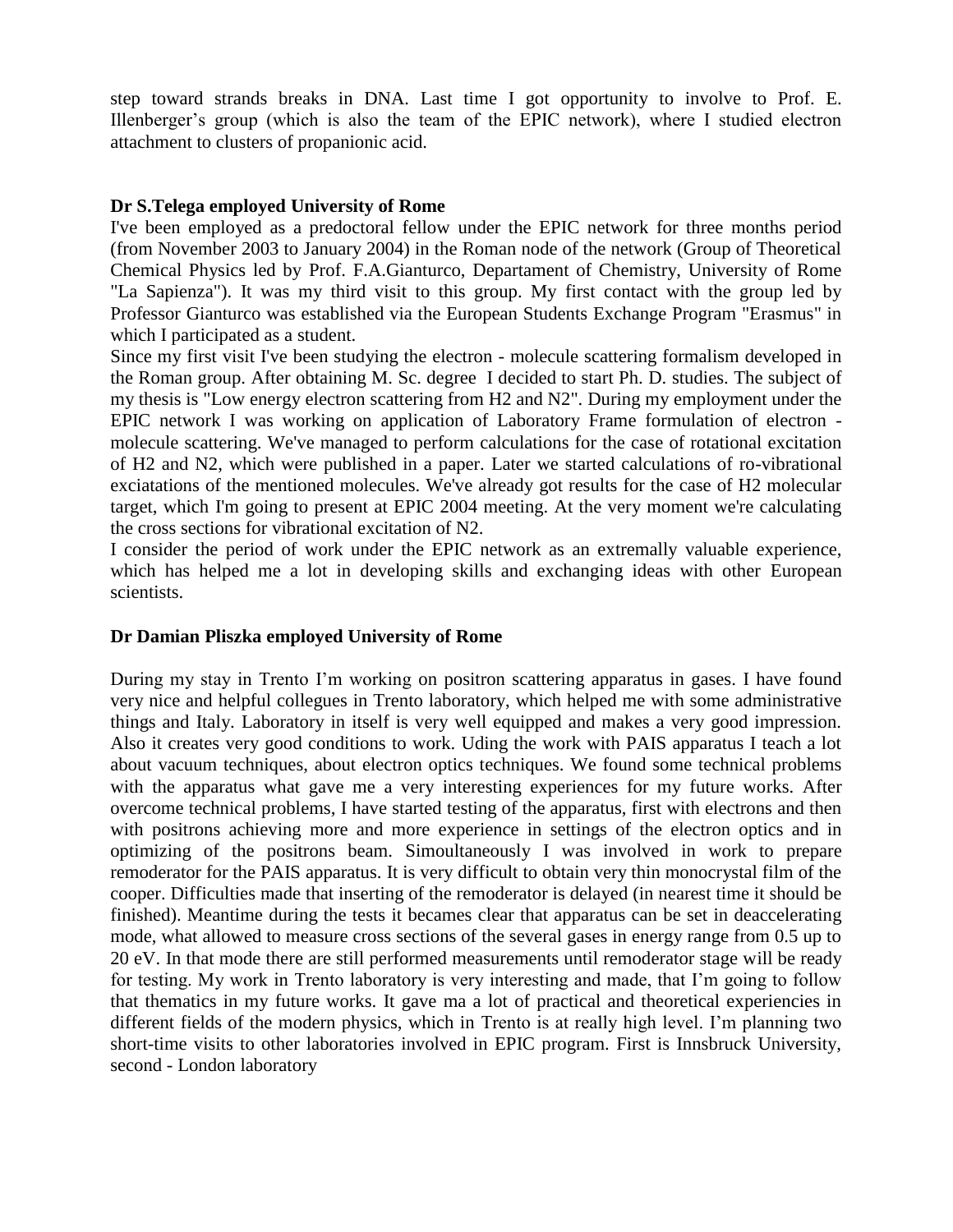#### **Dr Nykola Jones: employed University of Aarhus**

In 1996 I graduated from the Chemistry department at University College London with a BSc. From there I moved to the Physics department at UCL for postgraduate studies in the Molecular Physics Laboratory, under the supervision of Prof. Nigel Mason. I was awarded a PhD in Physics by the University of London in March 2000. Under EPIC, I have been working in the Department of Physics and Astronomy, University of Aarhus in a postdoc position. Throughout the course of my studies and employment I have been involved in a variety of experiments in the area of molecular physics (physical chemistry), investigating atoms and molecules which are relevant to the physics and chemistry of natural and man-made plasmas. These experiments include: Timeof-flight mass spectrometry used in electron-impact ionisation studies to investigate the fragmentation of dications, Electron energy loss spectroscopy, Detection of metastable neutral species in excited states, VUV Photoabsorption spectroscopy using synchrotron radiation, performed on the 3.1 station at Daresbury Laboratory, UK and at UV1 on ASTRID, Denmark. Under EPIC, I currently work on an experiment which involves low energy electron scattering from molecules. The experiment uses synchrotron radiation from the undulator in ASTRID to photoionise argon, producing low energy electrons with high resolution. These electrons, formed into a beam, are used in a transmission experiment, from which absolute total integral and backward scattering cross-sections are obtained. During the period of the network, data for a large number of molecules have been obtained and the results are published or will be published in the near future. Also a new apparatus has been designed and is currently under construction which will allow the study of low energy electron interactions with solids. In September 2003 as part of the EPIC network I attended a workshop on preparing and analysing DNA damage at the Open University, UK. In December 2003 I visited the laboratories of Dr Bratislav Marinkovic, at the Institute of Physics, Belgrade, where I also gave a seminar pertaining to my current research. I have attended/will attend the following conferences (\* indicates poster(s) presented at the meeting)

1st EPIC Network Meeting, Saturday 8th/Sunday 9th February 2003

\*EPIC Meeting, 29 July- 2 August, 2003, Pruhonice, near Prague, Czech Republic

\*ICPEACXXIII, 23-29 July 2003, Stockholm, Sweden

QuAMP Combined UK Meeting and Summer School, September 8-12 2003, Milton Keynes, UK \*EPIC Meeting, 19-23 June 2004, Obergurgl, Austria

\*COST/RADAM Meeting, 24-27 June 2004, Lyon, France

\*ECAMP8, 6-10 July 2004, Rennes, France.

I also designed and constructed the website for the network. I have become closely integrated into the department here, especially with respect to computing, meeting organisation (for ESF and EU networks) and it has been an excellent experience.

#### **Peter Hrušč and Peter Papp employed J Heyrovsky Institute of Physical Chemistry**

These two predoctoral EPIC Fellows were gradute students from the Faculty of Mathematics and Physics at the Comenius University in Bratislava, Slovakia. They stayed with us in Prague six months (4.11.2002 – 4.5.2003). Upon their coming to Prague, they had only a basic knowledge of the theory of electron scattering as it corresponds to the curriculum of the Comenius Univeristy. Therefore the main purpose of their visit was to improve their education and training for their future research work, and we believe that this objective was met. They could not be charged with a highly demanding project (as it was in case of postdoctoral Fellows). Instead, they joined an already running project of DMR calculations on the electron energy loss spectrum of methane. Their task was to test the performance of the DMR method, as Čársky and Čurík did it already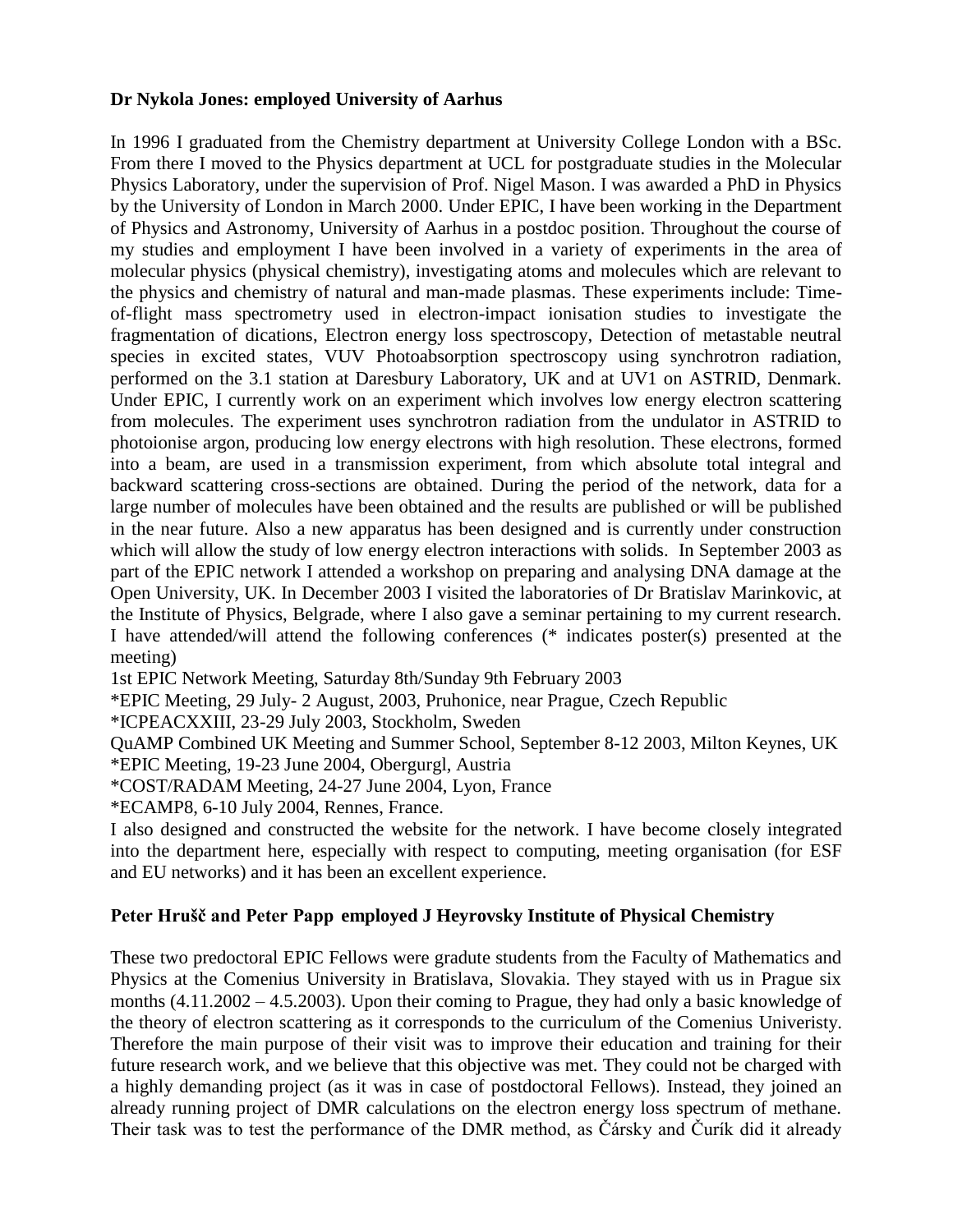for propane. Unfortunately, their work remained largely unfinished and it had to be completed after their departure by R. Čurík. This project is already in the stage of writing a paper and we believe that it will bring useful new information.

#### **Dr Vincent Brems employed J Heyrovsky Institute of Physical Chemistry**

Since 2001 up to now he has been a postdoctoral fellow working for Prof. Nestmann in Bonn. He acquired there good knowledge of the R-matrix method and theory of electron scattering in general, and he is therefore a profitable acquisition for Prague group. He started in Prague on May 1, 2004 and he wants to stay with us a year. His experience, knowledge and his calculations on resonances in  $Cl_2(\text{-})$  done in Bonn permitted Jiří Horáček to formulate a project of common interest. Collaboration of Vincent Brems with P.Kolorenc and J.Horáček already started and it concerns the use of Feshbach-Fano-R-matrix approach to the calculation of resonance parameters. The objective is to use the computed terms for investigation of low energy resonant attachment processes such as dissociation electron attachment and electron collision induced vibrational excitation. The second project of V. Brems in Prague is done in collaboration with P.Čársky and R.Čurík. The aim of this project is to run in parallel Discrete Momentum Representation (DMR) and R-matrix calculations on propane to see merits and shortcomings of the approximate DMR method (developed in Prague) when compared with accurate R-matrix calculations (to be done in Bonn).

 Only six weeks elapsed from the beginning of the visit of V.Brems in Prague. In spite of this short time a remarkable progress has been done in the above-mentioned projects and it is every reason to believe that this one-year visit will be productive and profitable for both the Fellow and the Prague EPIC group.

#### **Barbara Pezler employed J Heyrovsky Institute of Physical Chemistry**

Barbara's field of specialization is theoretical chemistry: kinetics of ion-molecule and electronmolecule reactions. Her Ph.D. thesis concerned the classical and quantum transition state theory for the ion - linear quadrupole molecule capture. Recently she has investigated the geometry and energy changes in halocarbons after the electron capture.

Under EPIC she is working on the investigation of spatial differential cross-section maps for the vibrational excitation of some molecules (nonpolar and polar) using Discrete Momentum Representation method to find the correlation between electron energy loss intensities and chemical structure of the molecule.

This is her first appointment within a Research Training Network.

#### **Dr Daniel Caceres employed University Paris Sud**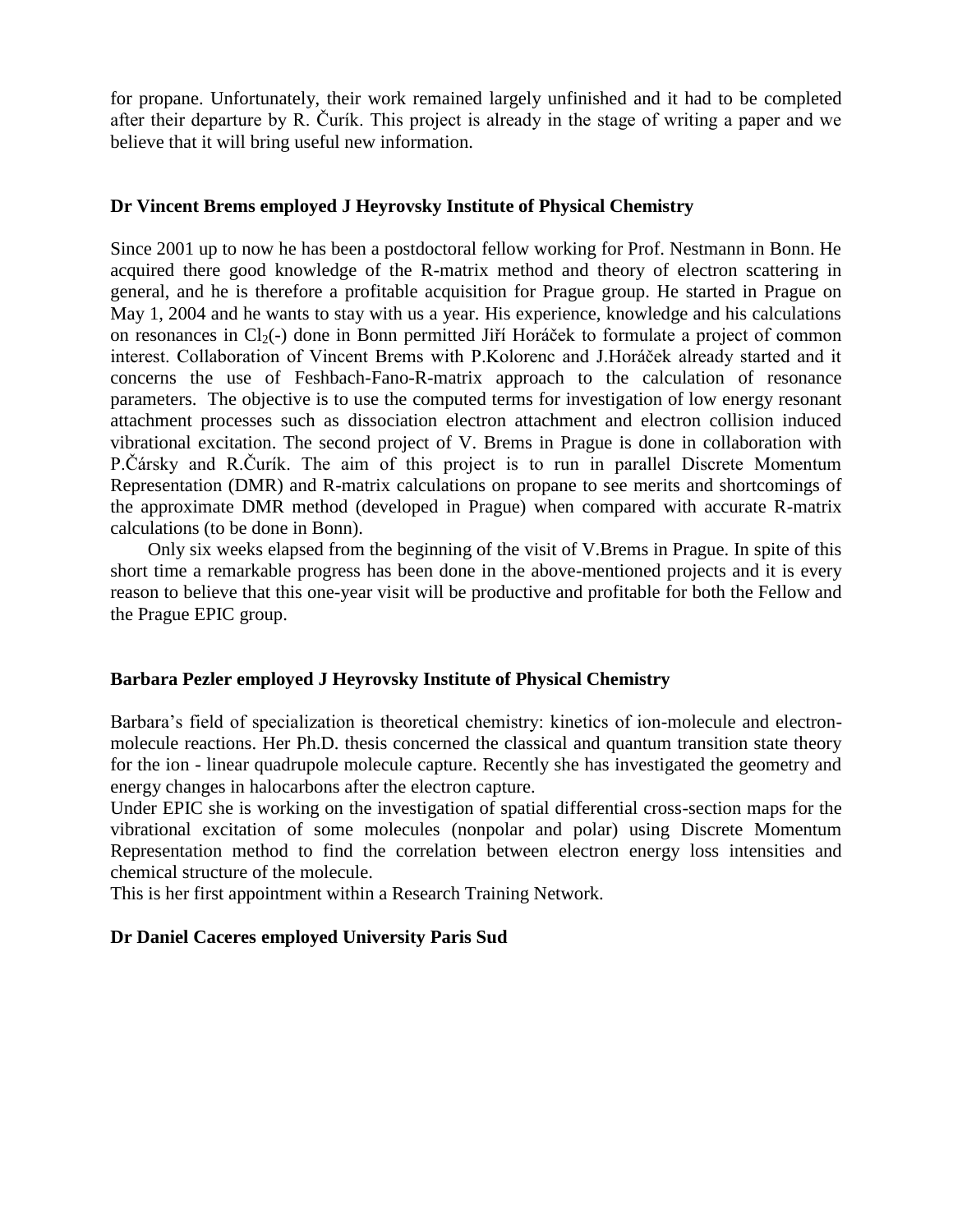# **Appendix 1**

# **CVs of**

# **Young Researchers employed**

# **under EPIC**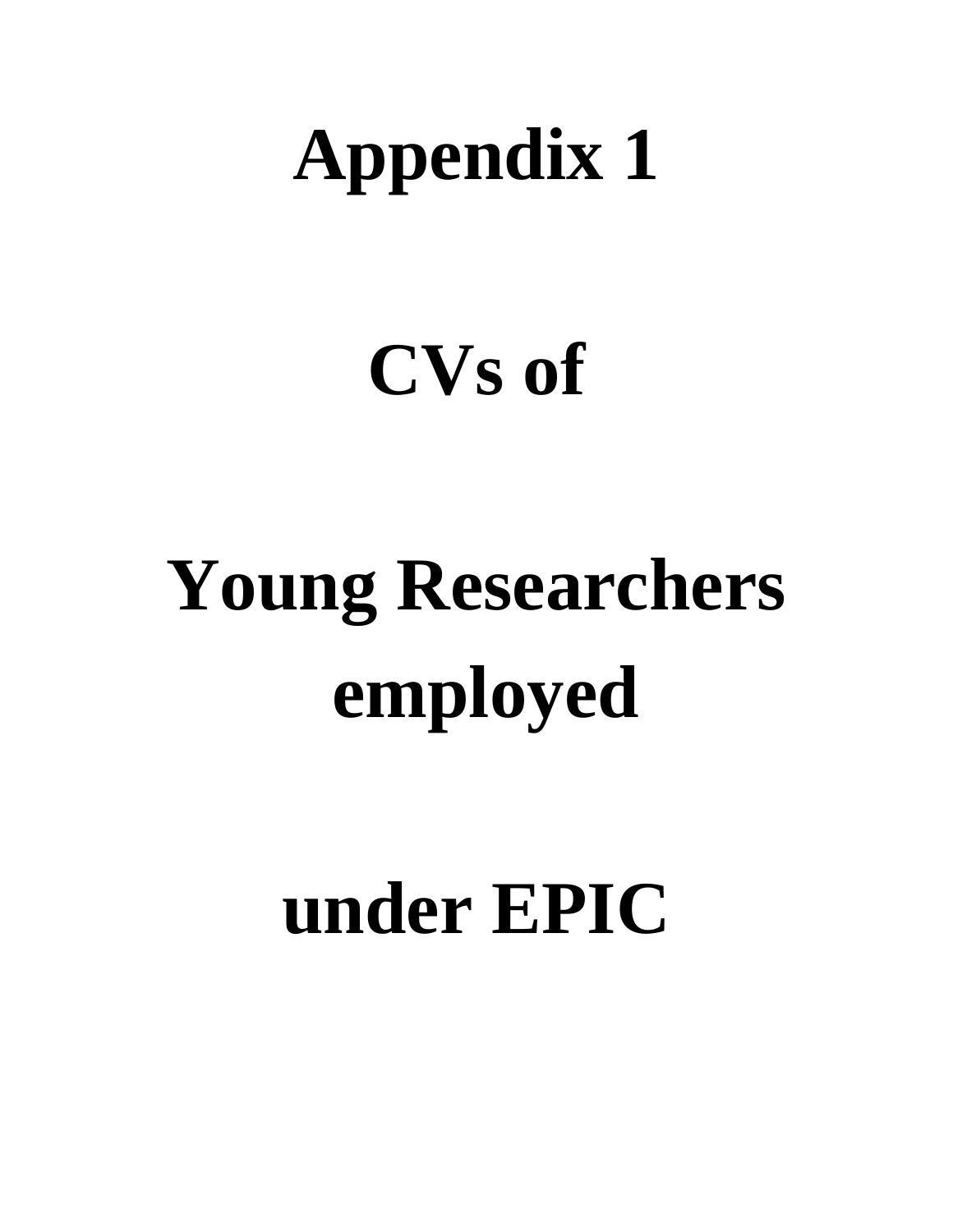# **Curriculum Vitae Dr Dagmar Mayr**

## **PERSONAL DATA**

| NAME:                 | Dagmar MAYR                                                                                                   |
|-----------------------|---------------------------------------------------------------------------------------------------------------|
| <b>ADDRESS:</b>       | Department of Physics and Astronomy<br>The Open University<br><b>Walton Hall</b><br>Milton Keynes MK7 6AA, UK |
| EMAIL:                | d.mayr@open.ac.uk                                                                                             |
| <b>DATE OF BIRTH:</b> | May 19, 1975                                                                                                  |
| <b>BIRTH PLACE:</b>   | Innsbruck (Austria)                                                                                           |
| NATIONALITY:          | Austrian                                                                                                      |

### **EDUCATION**

|             | 09/81-07/85 primary school in Wilten/Innsbruck                   |
|-------------|------------------------------------------------------------------|
|             | 09/85-06/93 grammar school in Innsbruck                          |
| 06/93       | school leaving examination                                       |
| 10/93-05/00 | studies in physics at the Leopold-Franzens-University Innsbruck, |
|             |                                                                  |

obtained **Mag. rer. nat. (MSc)**

- 03/99-05/00 **diploma thesis** at the Institute for Ion Physics, *title*: "Volatile Organic Compounds in Human Breath: Measurements Using Proton-Transfer-Reaction Mass-Spectrometry with High Time Resolution", s*upervisor*: Univ. Prof. Dr. Lindinger, *grade*: excellent.
- 06/00-03/03 **PhD**. studies in physics at the Institute for Ion Physics, Leopold-Franzens-University Innsbruck, *title*: "Aroma Analysis and Quality Control of Food Using Highly Sensitive Analytical Methods", *supervisor*: Univ. Prof. Dr. Lindinger (†), Univ. Prof. Dr. Märk, *grade*: excellent, obtained **Dr. rer. nat.**

### **ADDITIONAL EDUCATION**

12/03 **Vacuum physics and techniques**, SOCRATES Intensive Program [\(http://www.fyam.ucl.ac.be/enseignement/Vide/Vacuum03.html\)](http://www.fyam.ucl.ac.be/enseignement/Vide/Vacuum03.html), Catholic University of Louvain, Louvain-la-Neuve, Belgium, 1 - 11 December 2003.

## **PROFESSIONAL EXPERIENCE**

*Positions held*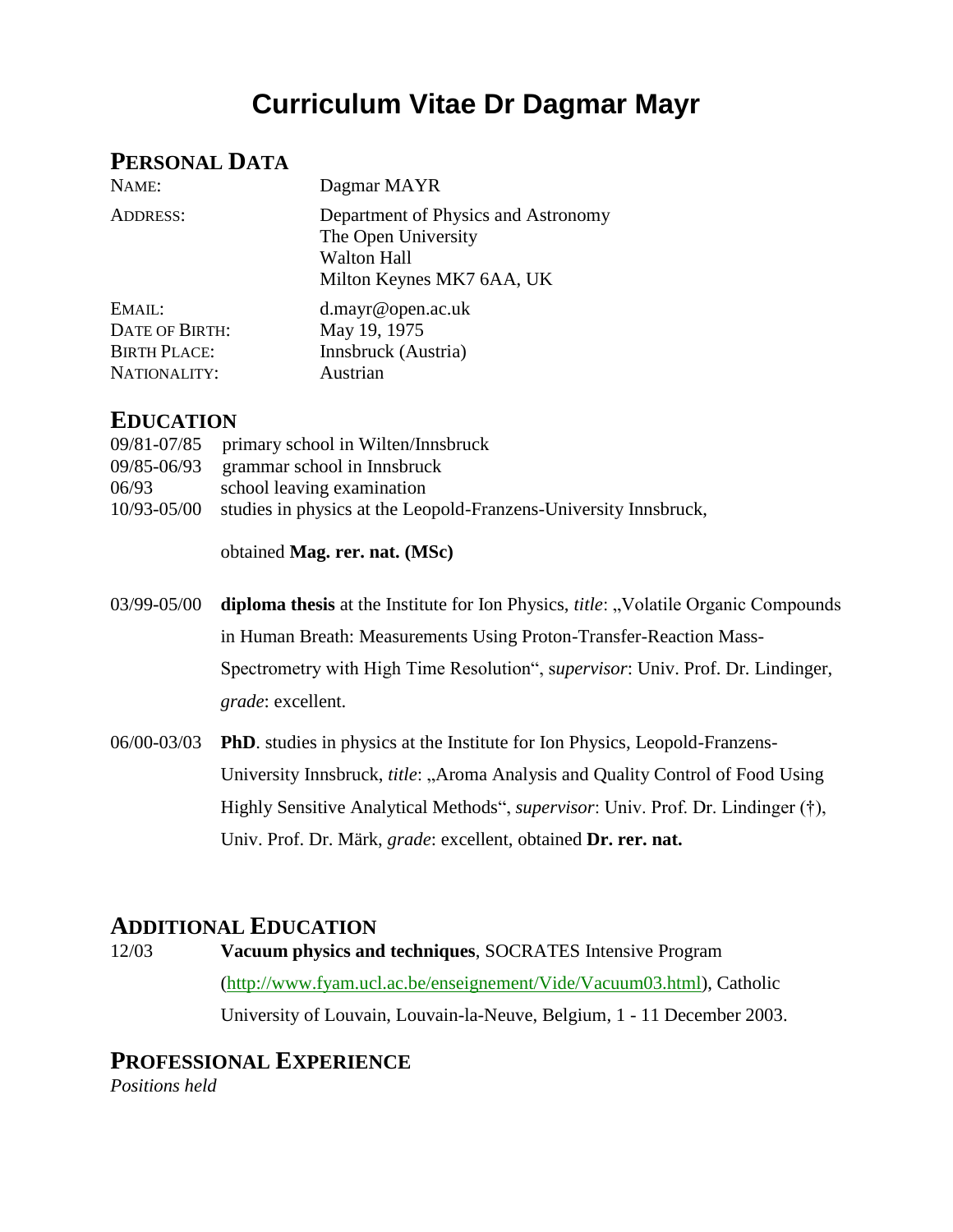- 06/00-07/03 Employment as a **research assistant** at the Institute for Ion Physics, Leopold-Franzens-University Innsbruck
- 07/03-present Employment as a **research fellow** at the Department of Physics and Astronomy, The Open University, Milton Keynes

#### *Research visits*

05/02-08/02 Department of Food Sciences and Technology, **University College Cork (**[http://www.ucc.ie/acad/departments/foodtech/\)](http://www.ucc.ie/acad/departments/foodtech/), Ireland: **Marie Curie Fellowship** 10/03 **University of Innsbruck**, Institute for Ion Physics [\(http://www.uibk.ac.at/c/c7/c722\)](http://www.uibk.ac.at/c/c7/c722) 10/03 **Rutherford Appleton Laboratory** [\(http://www.cclrc.ac.uk/Activity/RAL\)](http://www.cclrc.ac.uk/Activity/RAL) 11/03 **University of Innsbruck**, Institute for Ion Physics [\(http://www.uibk.ac.at/c/c7/c722\)](http://www.uibk.ac.at/c/c7/c722) 02/04 **Rutherford Appleton Laboratory** [\(http://www.cclrc.ac.uk/Activity/RAL\)](http://www.cclrc.ac.uk/Activity/RAL) 04/04 **Institute for Storage Ring Facilities ISA** [\(http://www.isa.au.dk\)](http://www.isa.au.dk/), University of Aarhus, Denmark 06/04 **University of Innsbruck**, Institute for Ion Physics [\(http://www.uibk.ac.at/c/c7/c722\)](http://www.uibk.ac.at/c/c7/c722)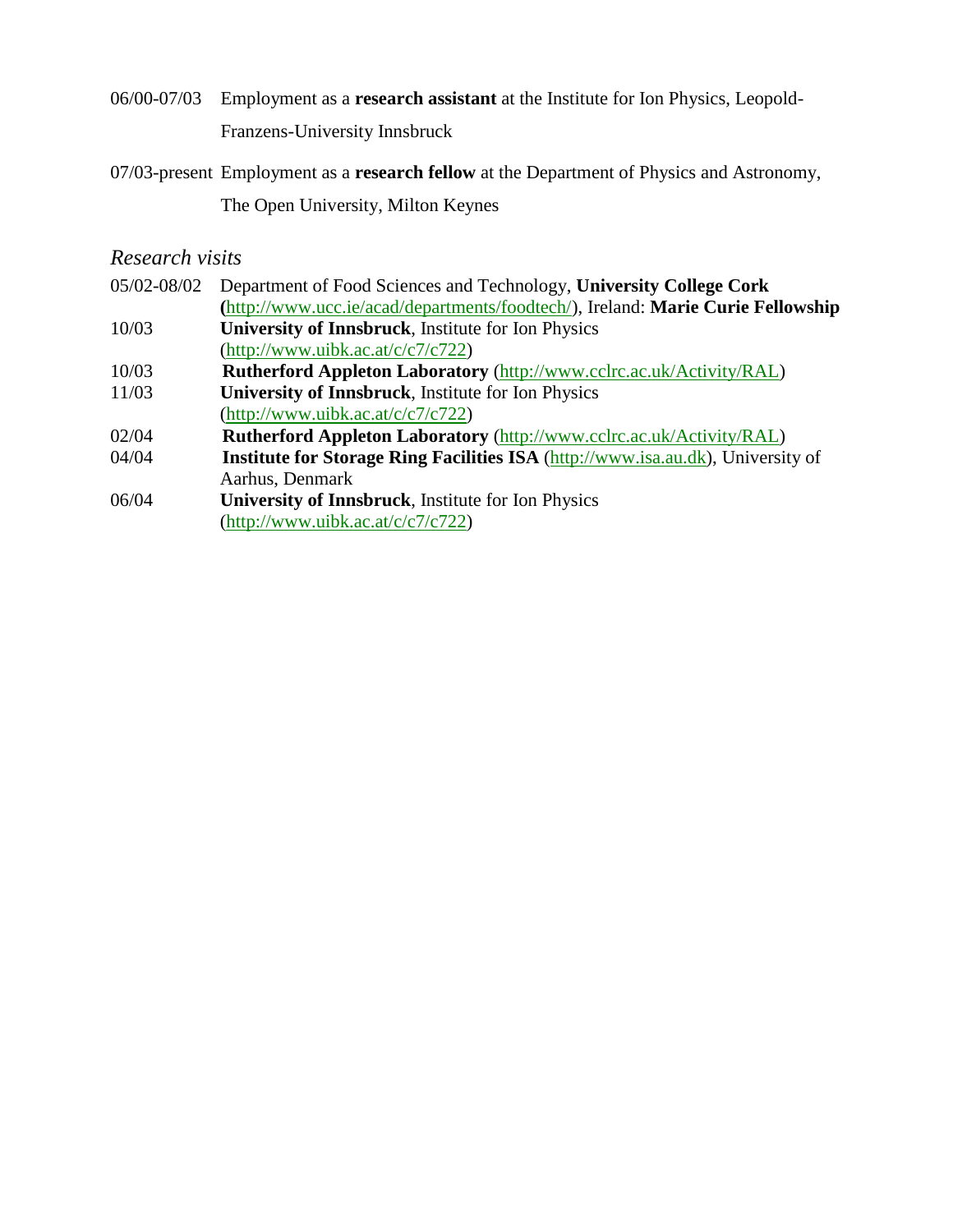# **Curriculum vitae: Simone Taioli**

Surname TAIOLI First name SIMONE Date of birth 27th September 1974 Home address: Via Serraglio 7 CESENA (FC) Post Code 47023 personal e-mail: simone@theory.phys.ucl.ac.uk

#### **EDUCATION**

#### **LICEO CLASSICO, V.Monti, Cesena, Italy** Matriculation exam. Jul. 1994  **Graduation Mark: 60/60.**

#### **UNIVERSITY OF BOLOGNA, Bologna, ITALY**

 Degree: Nuclear Science and Technology (Neutronic and plasma Section) Sept 1994 -Oct 2000 Final thesis : Quantum mechanical calculation of Auger spectra of silicon clusters. Graduation Mark: first-class degree (summa cum laude).

**MILITARY SERVICE**: June 2000-May 2001.

#### **PHD STUDENT , BOLOGNA, ITALY**

Nuclear Science and Technology Jan 2001-May2004

#### **RESEARCHER STUDENT IN SCUOLA NORMALE SUPERIORE, PISA, ITALY** Chemical Physics September 2001 – December 2004

#### **EDUCATIONAL EXPERIENCE :**

**National School on parallel calculation**  Bologna, ITALY, 3-14 July 2001. **National School on Synchrotron Radiation**  S.Margherita di Pula, Cagliari, ITALY, 17-28 September 2001. **Second European Summer School on microscopic quantum many-body theories and their applications** ICTP, Trieste, ITALY, 3- 14 September 2001. **National School on condensed matter physics**  Torino, ITALY, 19-25 September 2003. **First national Summer School on computational chemistry: excited states, spectroscopy and photochemical processes Pisa, ITALY, 25-31 August 2002. European Summer school in Quantum Chemistry (ESQC-03)**  Lund, Sweden, August 17-30 August 2003. **Course on solid state theory (prof. Giuseppe Grosso)** Pisa, ITALY, 6 January to 15 December 2001. **Course on theoretical physics (prof. Adriano Di Giacomo)**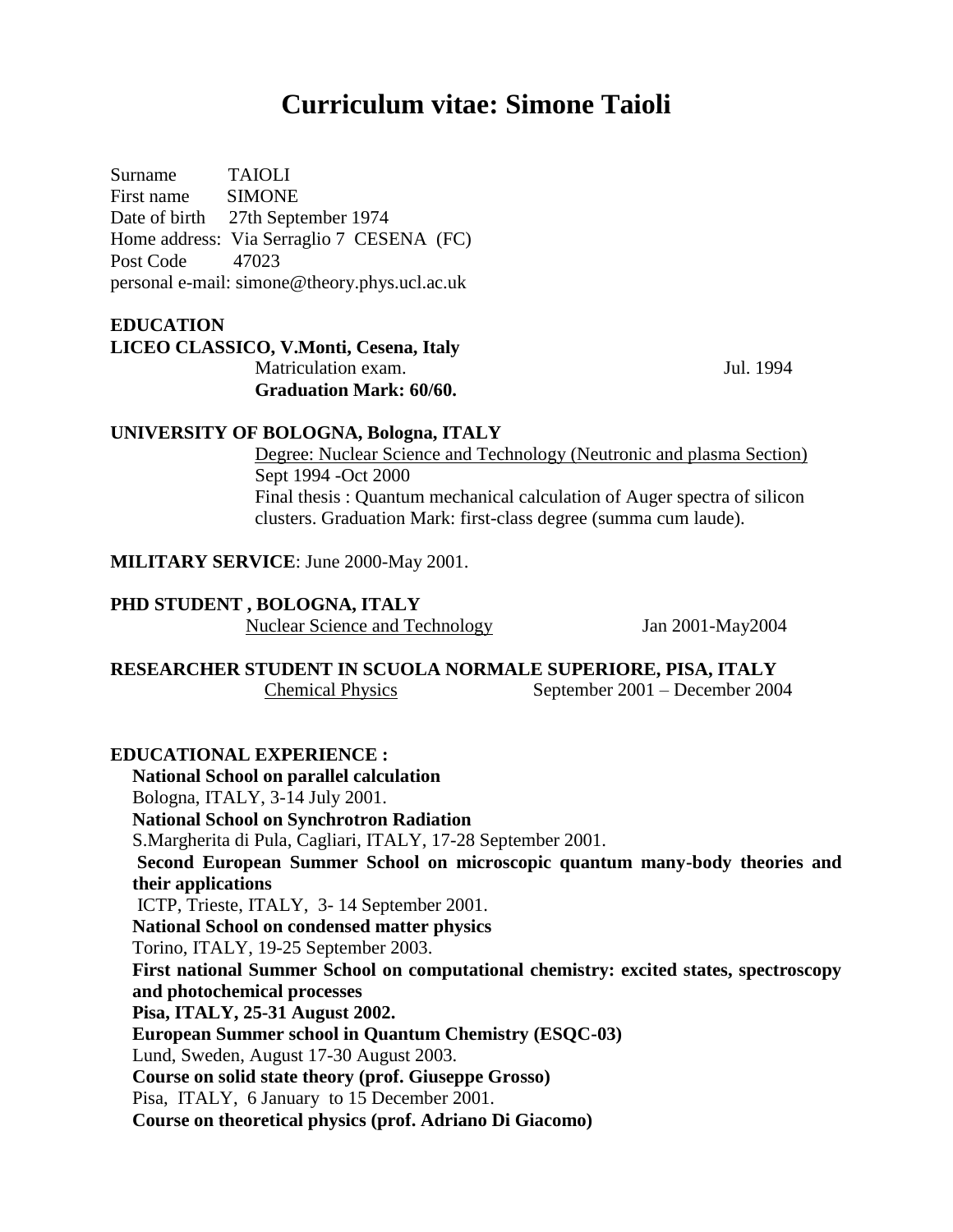Pisa, ITALY, 6 January to 15 December 2001.

**Course on superconductivity (prof. Rosario Fazio)**

Pisa, ITALY, 6 January to 30 March 2003.

**Course on quantum many-body (prof. Mario Tosi)** 

Pisa, ITALY, 6 January to 30 March 2002.

#### **PUBLICATIONS:**

**1) On the angular dependence of L x-ray production cross sections following photoionization at an energy of 59.54 keV: Agostino Tartari, Claudio Baraldi, Ernesto Casnati, Andrea Da Re, Jorge E Fernandez and Simone Taioli** 

**J. Phys. B: At. Mol. Opt. Phys. 36 No 5 (March 2003) 843-851** 

**2) Ab-initio calculation of the C1s photoelectron spectrum of C2H2: R.Colle, S.Taioli, D.Embriaco, M.Massini, S.Simonucci** 

- **Nucl. Inst. and Meth. in Phys. Res. Journal (Section B) (January 2004) Vol.213, 65-70**
- **3)Ab initio calculation of the normal Auger spectrum of C2H2: R.Colle, S.Taioli, D.Embriaco, M.Massini, S.Simonucci**

[J.Phys.B.](http://j.phys.b/): [At.Mol.Opt.Phys.](http://at.mol.opt.phys/) (March 2004) Vol.37, 1-8.

**4) Auger electrons angular distribution calculated without two-step approximation: angle-resolved Auger spectra of the C2H2 molecule.** 

**Accepted in Phys.Rev.A** 

**5)Photoelectrons angular distributions of fixed in space CO. Submitted to Phys.Rev.Lett.** 

#### **CONGRESSES:**

**5th International Topical Meeting on Industrial Radiation and** 

**Radioisotope Measurement Applications** 

I**RRMA V ,Bologna, ITALY** 

Local Organizing Committee, 9-14 June 2002 and oral talk

**XXXII Italian Meeting of Physical Chemistry** 

**Ferrara, ITALY**

Poster presentation, 23-28 June 2002.

**XIII International conference on photonic electronic and atomic collision**, **ICPEAC Stockholm, 23-29 July, 2003**

Poster session.

**International Symposium on (e,2e), Double Photoionization and Related Topics Frankfurt, July 30-August 2 2003** 

**WORK EXPERIENCE:** July 2000-March 2001

NMR technician in the M.Bufalini hospital of the national sanitary service.

#### **COMPUTER EXPERIENCE**

Operating systems: UNIX BSD, IBM AIX, LINUX DEBIAN, MICROSOFT WINDOWS 2000, NT4.0. Programming skills: C, C++(STL), FORTRAN, ACCESS, MATLAB.

**LANGUAGES: -Italian (mother-tongue), -English (good). -French (beginner).**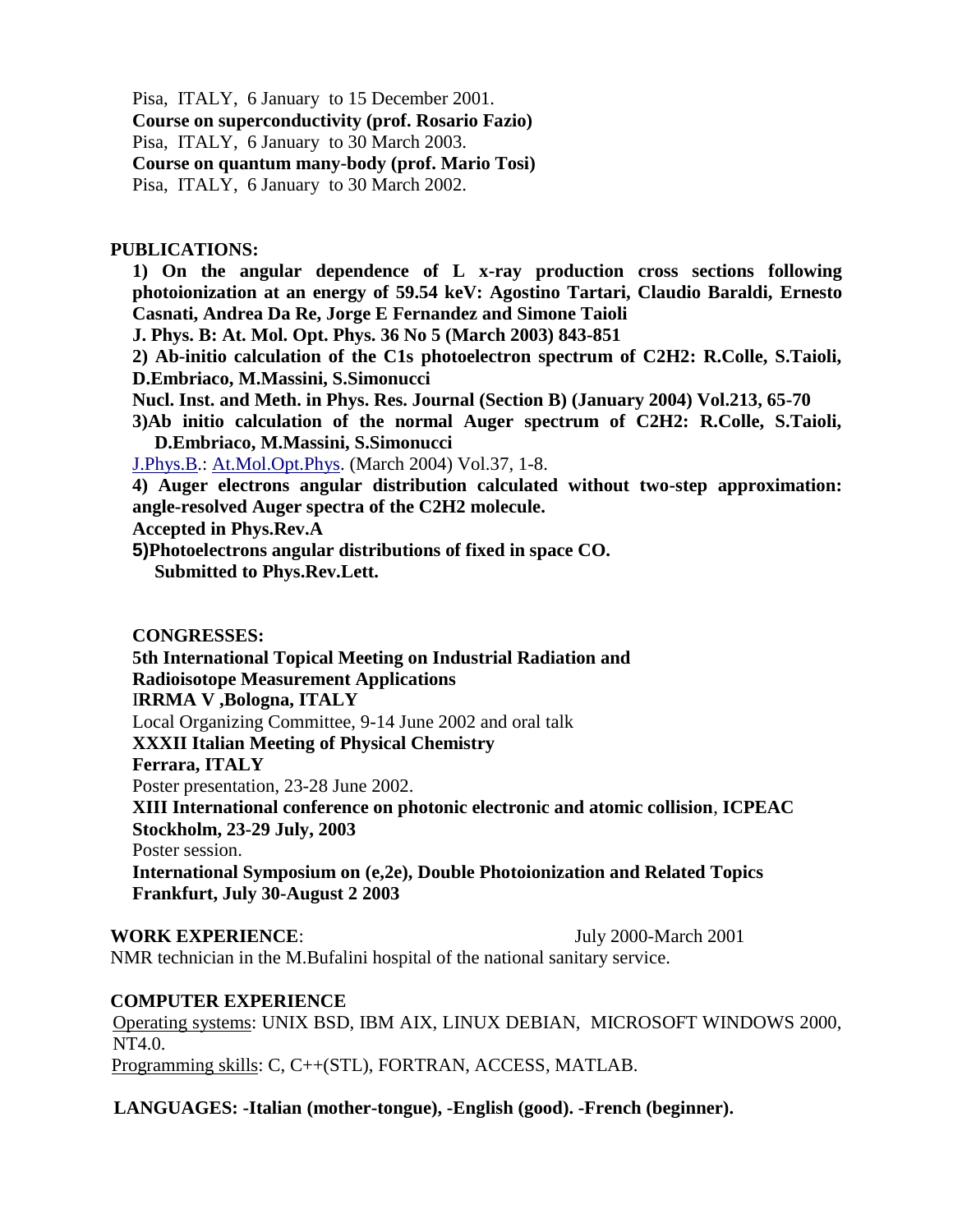**HOBBIES: Philosophy; Italian Literature; Running; Scuba Diving, Sailing, Volleyball and football. I was an active member of a professional football team.** 

**REFERENCES AND DETAILS: Available upon request. According to the privacy laws, I authorize the processing of my personal data.**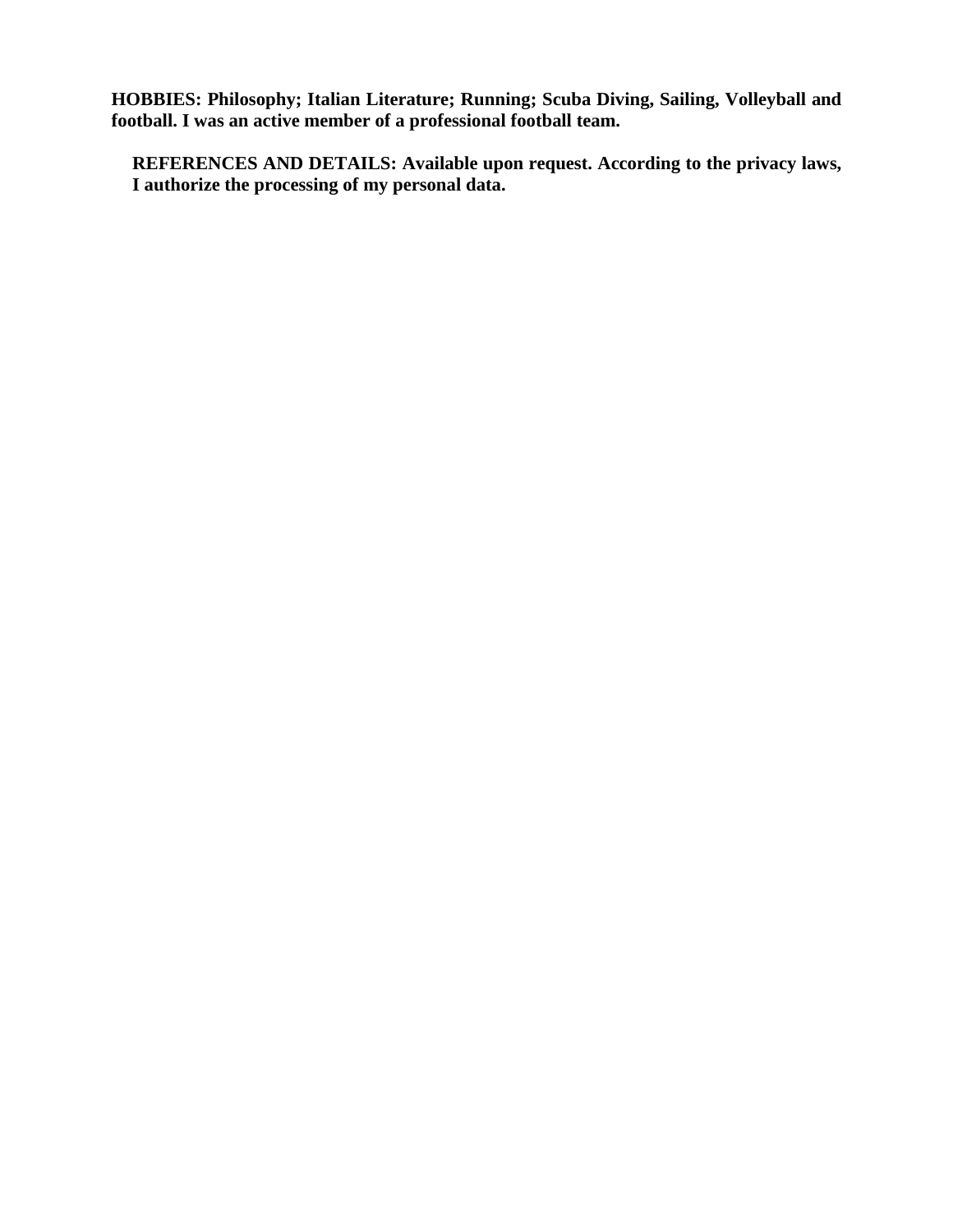# **Cristiana Arcidiacono**

*First name:* Cristiana *Family name:* Arcidiacono *Place and date of birth:* Catania (Italy), July  $7<sup>th</sup>$ , 1975 *Nationality:* Italian *Term-Address:* 76 Musbury street E1 OPL London, England *Perm-Address:* Via A.Volta, 115 95010 Santa Venerina (Catania), Italy *Tel.:* 0039 095 953275 – 0039 349 5027540 **Tel.:** *020 7679 2133 Mob.* : 07985075443 *E-mail:* c.arcidiacono@ucl.ac.ucl *National Insurance Number:* SC 45 54 11 D

#### *Education:*

*Dec. 2003*: Vacuum Physics and Techniques course at Louvain-la-Neuve (Belgium).

*Feb. 2003:* Radiation Protection course (UCL), UK

*Nov. 2001: Theoretical* study on the Pamela Project (Astroparticle group at the University of Rome2, Italy)

*Sept. 2001:* European Summer School on Experimental Nuclear Astrophysics (ENA), Sicily, Italy

*Oct. 1994 –Apr. 2001:* University of Catania, Italy

 Degree title: Laurea in Fisica e Fisica dell'Ambiente (BSc in Physics) Final grade: graduating marks (108/110) Dissertation: "Dosimetry *in vivo* in treatment of radiotherapy with photon beams"

*March 1996 – July 1996:* Diploma at the Course for Social, Tourist-Cultural Animator (F.S.E.)

*Sept. 1989 – July 1994:* Liceo "Archimede" specializing in scientific studies, Acireale (C.T:) Diploma di Maturita' Scientifica (Upper school leaving certificate) with marks 58/60

*Informatics skills:* Fortran, Window, Word, Works, Excel, Power Point, Sigma Plot, SIMION, Macintosh

#### *Language skills:*

*Italian:* mother tongue *English:* fluent *Hungarian*: fluent *French*: good *Spanish:* basic knowledge

#### *Employment history:*

*October 2002 - April 2004:* Teaching Assistant in the Physics & Astronomy Department, University College London (UCL), UK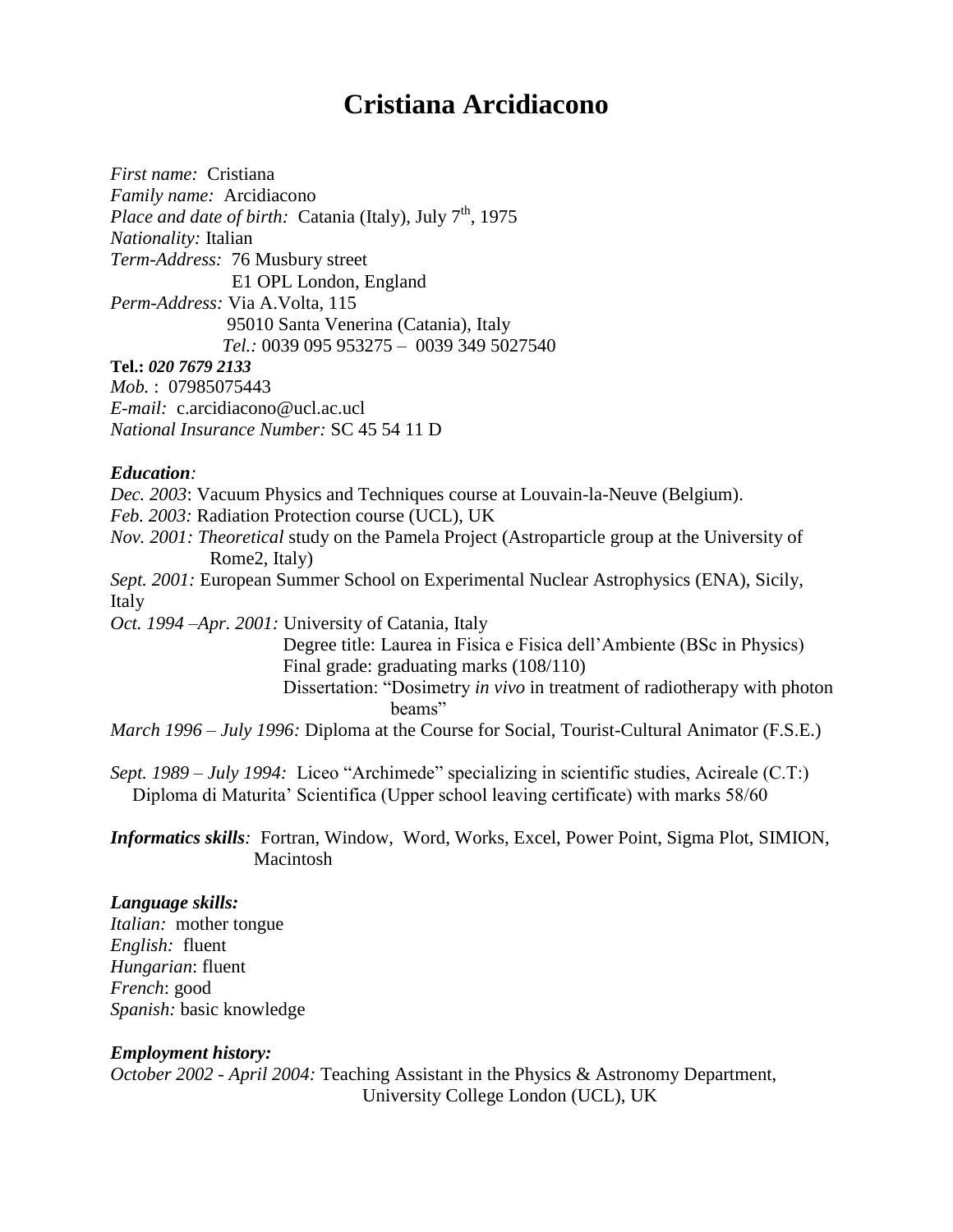*January 2000 - September 2002:* Journalist assistant and photographer for the journalist of the Sicilian daily news: "La Sicilia"

*January 2002 – June 2002:* irregular work as a Mathematics and Physics teacher, Italy *April 2002 - May 2002:* social work for elderly, Stella Polare cooperative, Italy *October 2000:* Hostess and conference coordinator in International Congresses, Italy *July 2000:* Volunteer as a tourist guide, interpreter and gallery assistant, Rome, Italy *July 1997:* Animator and director of a children's summer group (GREST), Santa Venerina, Italy

### *Experiences abroad and language courses:*

| October 2003 – December 2003: Public speaking and pronunciation Course, Language Centre,          |
|---------------------------------------------------------------------------------------------------|
| University College London (UCL).                                                                  |
| January 2002 – March 2003: In Sessional English Course (Advanced Level), Language Centre,         |
| University College London (UCL).                                                                  |
| November2002-March 2003: English Lesson Courses (Advanced Intermediate Level) at the              |
| University College London (UCL).                                                                  |
| March 15, 2002: TOEFL test Computer Based version, Rome.                                          |
| Score report 230. Essay score report in the Toefl test 5.0                                        |
| <i>December2001-February2002:</i> Part -Time Course in English at the Science Politics Department |
| of the University of Catania, Italy.                                                              |
| <i>July1998</i> : English course at the Stanton School in England (3-weeks), London.              |

# **Grants and Scholarships**

*2003*: EPIC maintenance grant

*2002*: Contribute by "Fondazione Angelo della Riccia"

*2002-2005*: The Engineering and Physical Sciences Research Council Scholarships (EPSRC), Government's leading funding agency for research and training in engineering and the physical sciences, for the Mphil/Phd fees in Physics, University College London (UCL), London.

*2000-2001*: Scholarships of the National Institute of Nuclear Physics (INFN) for final-year undergraduate at the South National Laboratory (L.N.S.)

### *Publications and Posters*

Differential ionization experiments on positron – atom scattering Á. Kövér, C. Arcidiacono and G. Laricchia

*Nucl. Instr. Meth. B221 (2004) 56-59*

Ionisation and fragmentation of  $H_2O$  molecule in the interaction with positrons and ions Z. D. Pešić*\*\**, C. Arcidiacono*\*\** , R. Hellhammer, N. Stolterfoht and G. Laricchia to be published in AIP conference series (2004)

Electron Ejection from Collisions of Positrons with Helium Atoms

C. Arcidiacono, Á. Kövér, and G. Laricchia

Abstract published on "XII International Workshop on Positron and Positronium Physics

Sandbjerg, Denmark 19-21 July (2003) Poster presented.

"Utilization of Thermoluminescent detectors for *in vivo* dosimetry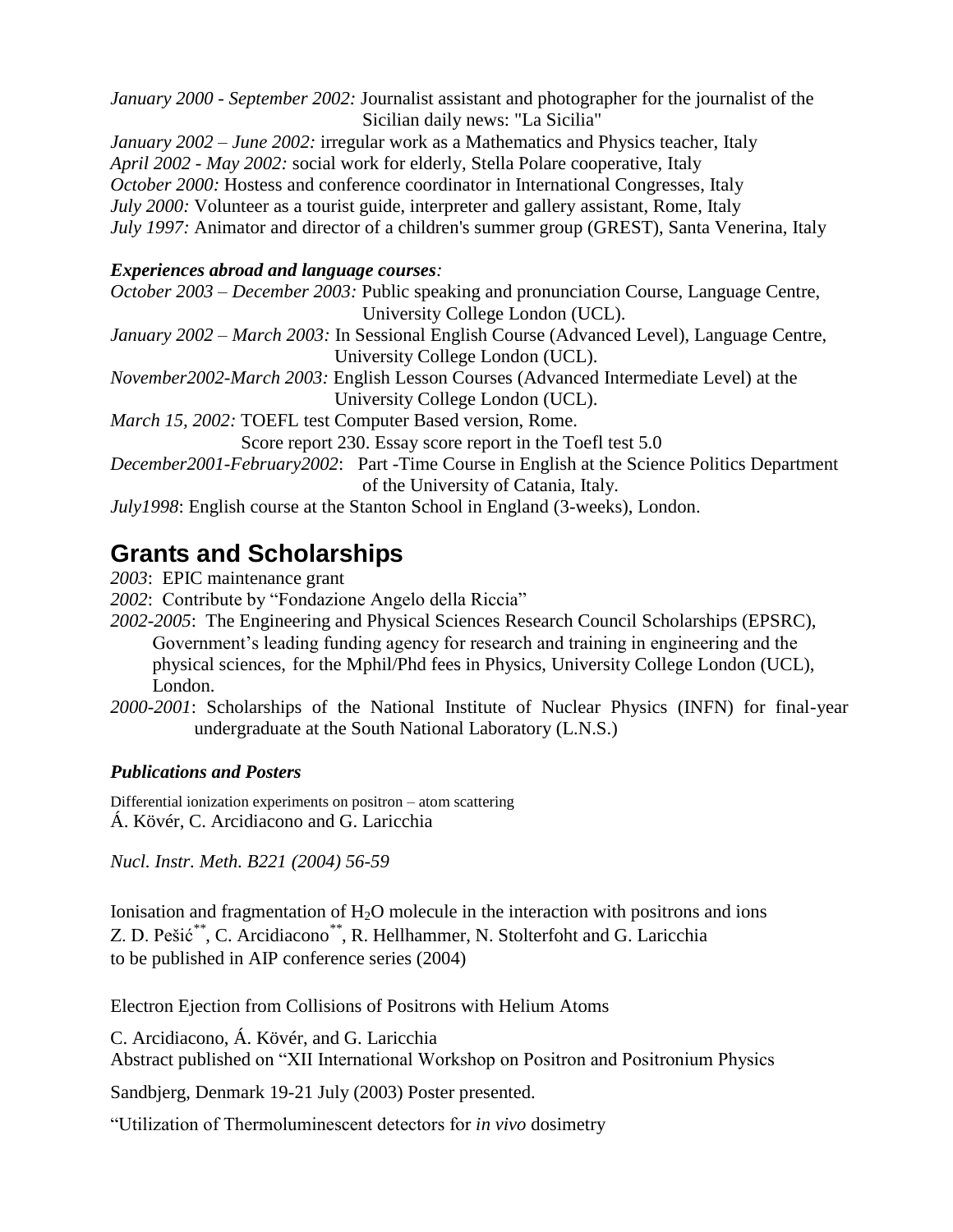C. Arcidiacono, G. Cuttone, L. Valastro, G. Lo Nigro

Acts of 2<sup>nd</sup> National Congress AISM - Brescia 12-16 June (2001). Poster presented.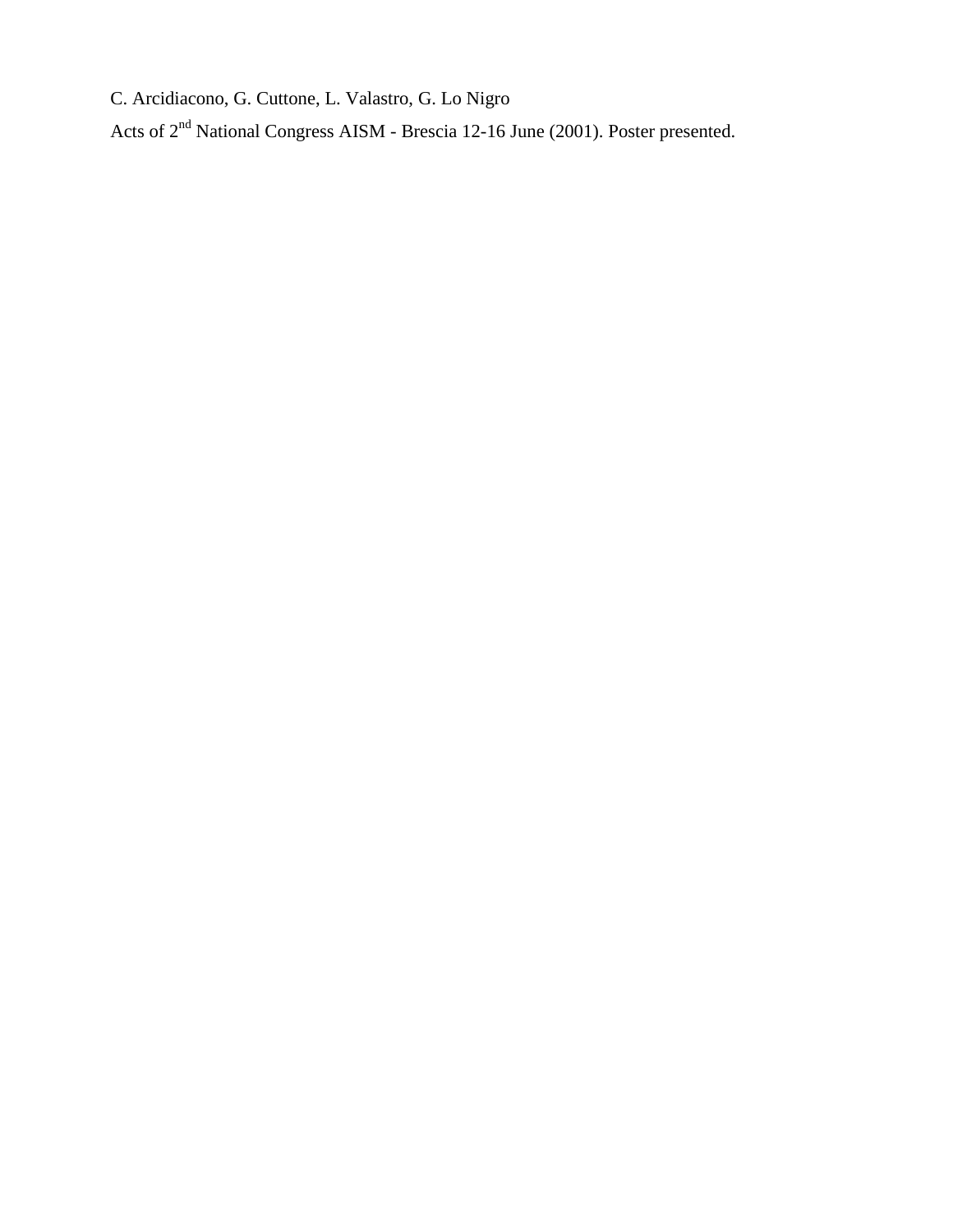# **Dr. Zoran Pešić**

Dept. of Physics & Astronomy University College London Gower Street London WC1E 6BT, UK

tel.: (+44) 0207 6792380 fax.: $(+44)$  0207 6797145 E-mail: z.pesic@ucl.ac.uk

#### **Curriculum vitae** *Date of Birth: 6th May 1970*

1989-1996: I studied experimental physics and received a **Bachelor of Science** diploma at the University for Mathematics and Natural Sciences, Belgrade, Yugoslavia. The title of my diploma work was "Using a Diode Laser in the Atomic Collision Physics".

1996–1998: After my diploma work, I have started Master degree studies in the Electron -Atom Collision Group, in the Institute of Physics, Belgrade, Yugoslavia. The project "Stepwise electron laser excitation of the atoms" under the supervision of Dr. B. Marinković has had a goal to develop one completely new experimental set-up. Due to the fact that my experimental set-up was in development phase, I took part in the experiments in the field of electron spectroscopy at an existing set-up.

1998-2002: I moved to Sweden, where I have continued my PhD studies at Stockholm University. Professor Reinhold Schuch was my supervisor. The subject of my PhD work was the interaction of highly charged ions with crystal surfaces. The investigated phenomena were the neutralization and the energy loss of incident ions, as well as the relaxation of hollow atom formed in the interaction. I have used electrostatical and time-of-flight spectrometers, as well as x-ray detectors (Si(Li) detector) in my investigations. In order to explain experimental results, I used a neutralization model and classical trajectory simulations (MARLOWE code and SIMKIT). I was also involved in recombination measurements with Prof. R. Schuch at the heavy ion storage ring (CRYRING) at Stockholm.

I passed the Licentiat exam in June 2000 (At the Stockholm University, Licentiat exam should be performed after 50 % of full PhD studies is accomplished, it has analogy with the Master degree). The title was "Energy Dependence of Neutralization in Scattering of Slow Highly Charged Ar Ions from a Au Surface".

I defended PhD degree with the title "Relaxation of Hollow Atoms Above and Below Metal Surfaces" in May 2002.

2002-2003: I spent 1.5 years as postdoc position in the group of Prof. Nikolaus Stolterfoht in Hanh-Meitner Institute in Berlin where I took part in several research programs. As the continuation of the investigation of the interaction of slow, highly charged ions with crystal surface, we did experiments with insulators (collaboration with Rossendorf, Germany). I was also actively involved in studies of nanostructures produced at surface and in solids. Besides my active role in all phases of the experiment and data analysis, I was particularly responsible for the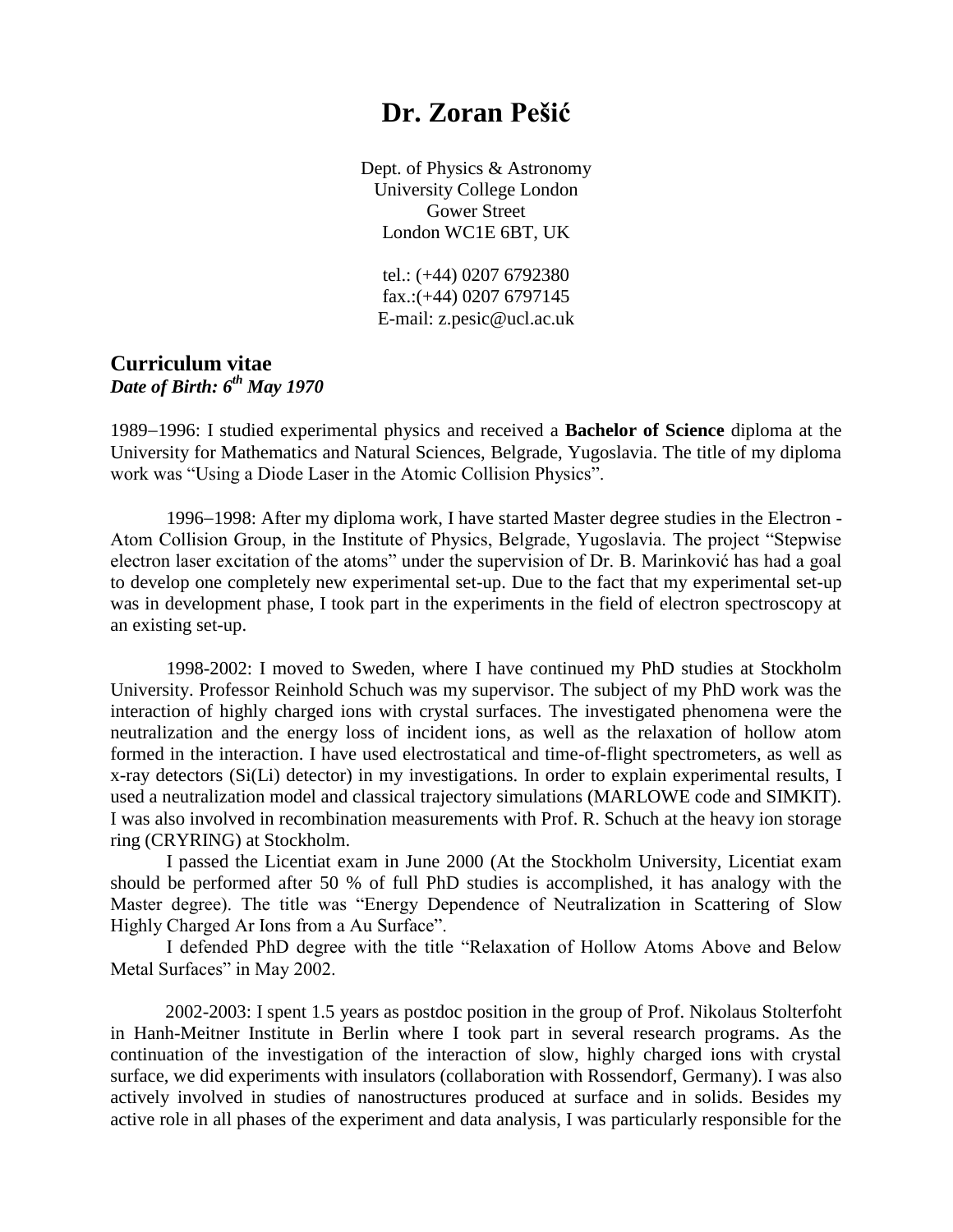AFM/STM imaging of the samples. Finally, I was responsible for experimental studies of the fragmentation of molecules following the interaction with slow HCI.

It should be also mentioned that part of my work was to manage the ion source, i.e. to provide the ion beam from the ECR ion source for guest groups (Stockholm University - Sweden, ATOMKI –Hungary, GANIL – France, Rossendorf – Germany). In the collaboration with Stockholm University and Rossendorf Institute I am actively involved in data analysis and writing of papers.

#### **Present status and work:**

I have got the research fellow position in the Positron Physics Group, University College London, under the supervision of Prof Gaetana Laricchia. The position has been opened within the European network Electron and Positron Induced Chemistry (EPIC), and it is limited until the end of 2004. The goal of the project is investigation of single and multiply charged ionization (with and without positronium formation) including the first near-threshold measurements. Until now, the positron beam line has been set and detection system (TOF) has been tested, which makes available first test measurements.

#### **Achieved experience during my research work:**

I made a lot of hardware development. I have very good knowledge of the modern electronic devices, particle and x-ray detectors, UH Vacuum technique, electron optics and spectrometers, time-of-flight spectrometers, ion sources (EBIS, ECR) and beam transport. I have learned to use the OMICRON UHV AFM /STM system.

I worked with operational systems: **MicrosoftWindows, UNIX**, and **DOS**, with programming languages: **FORTRAN**, **C** and **C++**, and programs: Microsoft Office, SigmaPlot, Origin, Simion, MARLOWE, SIMKIT.

#### **Knowledge of languages**:

English (good), Serbocroatian (mother tongue), Swedish (beginner).

#### **Realized visits to other laboratories achieved within collaboration:**

-3 x 3 weeks measurement in Hahn-Meitner Institute, Berlin, Germany (in 1998, 1999 and 2000).

- -1 week at Queens University, Belfast, N. Ireland (2003)
- -1 week in Manne Seighban Laboratory, Stockholm, Sweden (2003)
- -1 week in measurement in Hahn-Meitner Institute in Berlin, Germany (2004)

I have published 15 articles in the most acknowledged international journals for physics. Same data are still in processing and that will be published in near future. **I had 4 talks at International Conferences: 1.) The Third Balkan Physical Union BPU-3 Conference, 1997, Cluj-Napoca, Romania, 2.) 4th LEIF (Low Energy Ion Facility) Annual Meeting 2003, Belfast, N. Irelandand 3.) ISIAC 2003 (International Symposium on Ion-Atom Collisions), Helsinki, Finland 4.) Austrian - Hungarian Workshop on Charged - Particle Transport Through Nanostructures and Solids 2003, Debrecen, Hungary**

During the last year I gave a talk in AMOP seminar at UCL. I have also invited to present my recent data (concerning positron physics) at 22nd Summer School and International Symposium on the Physics of Ionized Gases (SPIG 2004) in Tara, Serbia.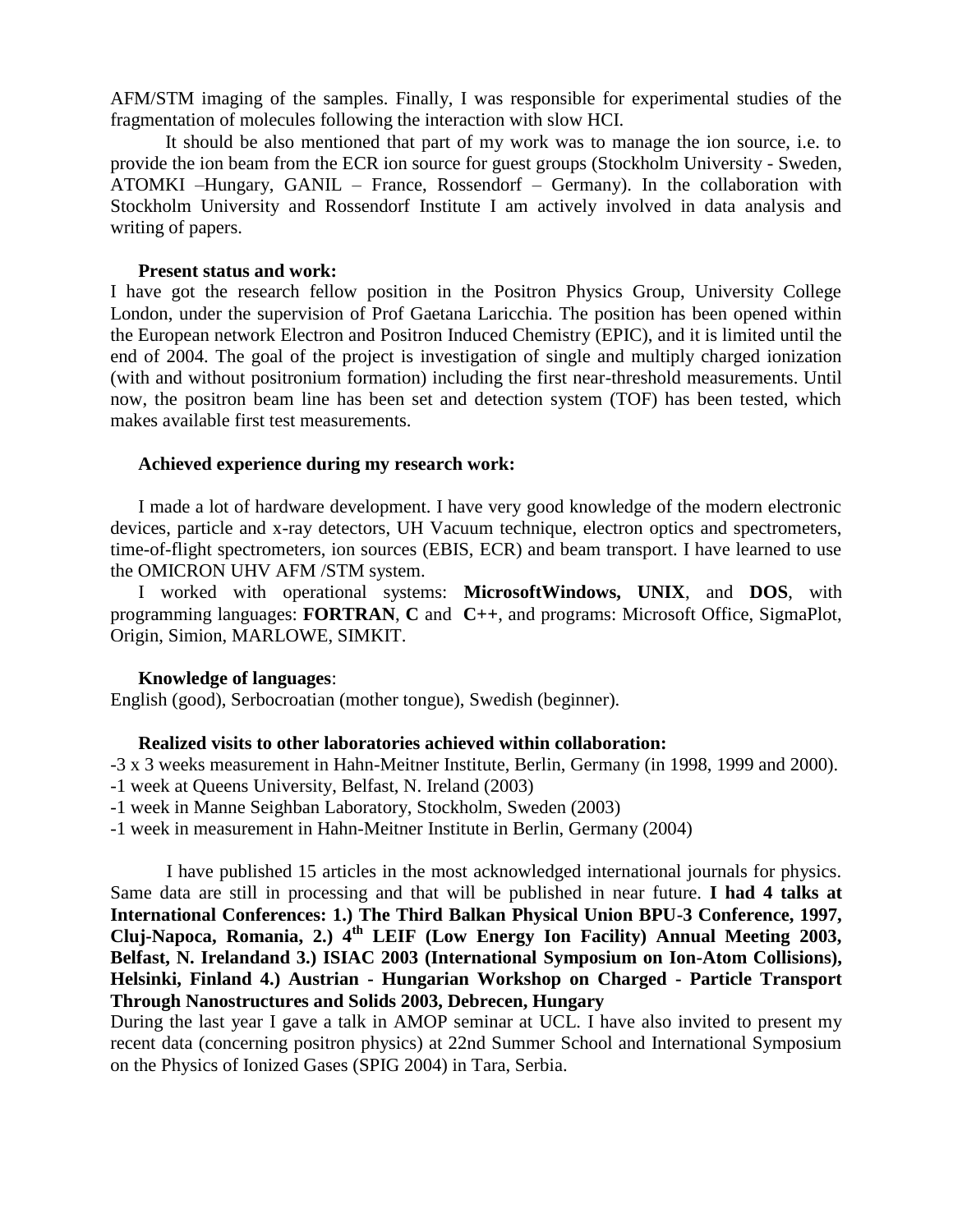# **Hassan Abdoul-Carime**

*Educational and Professional Background*

Assistant Researcher

Institut für Physikalische und Theoretische Chemie der Freien Universität Berlin, Takustrass 3, D-14195 Berlin, Germany

> Phone: +49-30-838-55353 Fax: +49-30-838-56612 E-Mail: hcarime@chemie.fu-berlin.de

| <b>Marital Status:</b> |                     | Single, 2 children                                  |                                       |              |
|------------------------|---------------------|-----------------------------------------------------|---------------------------------------|--------------|
| Date and               |                     |                                                     |                                       |              |
| <b>Place of Birth:</b> |                     | $15th$ of November 1967, Phnom-Penh (Cambodia)      |                                       |              |
| Citizenship: French    |                     |                                                     |                                       |              |
| <b>Education:</b>      | <b>Habilitation</b> |                                                     | <i>May 2003</i> Université Paris-Nord |              |
|                        |                     | <b>Ph.D. Physics</b> (Atomic, Molecular and Optics) |                                       | January 1996 |

Laboratoire de Physique des Lasers

Université Paris Nord, Institut Galilée, Villetaneuse 93430, France

Thesis Advisor: Prof. Jean Pierre Schermann Thesis Title: *Dipole Bound Anions: Applications to the study of electron attachment to biological molecules and to separation of geometrical isomers of weakly bound molecular complexes* **M.Sc. Physics** *(Lasers and Applications) June 1993* Université Paris Nord, Institut Galilée, Villetaneuse 93430, France **M.Sc. Physics** *(Optical Engineering) June 1991* Université Jussieu-Paris 7, Paris 75005, France

**B.Sc. Physics** *June 1990*

Université Jussieu-Paris 7, Paris 75005, France

**Specialties:** *Experimental atomic and molecular physics*:

effusive, supersonic and liquid molecular beam, atomic and molecular clusters, surface analysis techniques (LEED, XPS), laser excited Rydberg atoms; low energy electron (0-30eV), trochoidal monochromator, thin physisorbed or chemisorbed films; ultra-high vacuum technology, mass spectrometry analysis (time of flight, Q-mass), Infra-red spectroscopy, simulation of molecular structures and molecular dynamics with commercial (CHARMM) or self-written codes

**Research Experience:**

**1. Freie Universität**

**Assistant Researcher** *Jan.2003-present*

Investigation of molecular dissociation induced by sub-excitation electrons in gas phase and in clusters.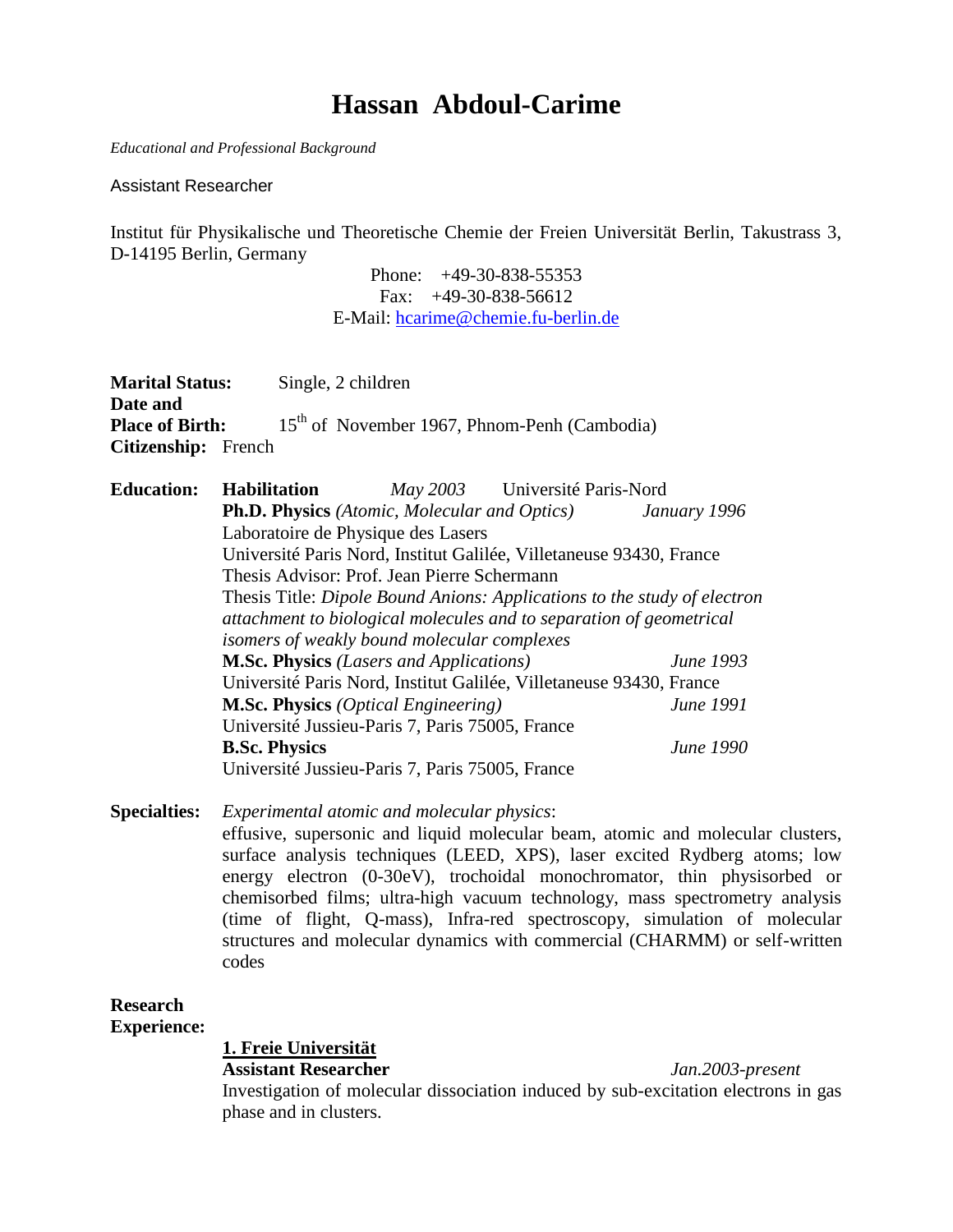#### **2. Université de Sherbrooke Post-doctoral Fellow** *Sept.1998-2001*

Investigation of damages to bio-molecules physisorbed and chemisorbed (self assembled monolayer) onto a surface induced by low energy electrons (<30eV)

#### **3. National Institute for Advanced Interdisciplinary Research**

**Post-doctoral Fellow** *1997-to 1998* Investigation of intermolecular interaction in electrolyte and non-electrolyte solutions, using thermospray and electrospray coupled to mass spectrometer. Molecular simulation with commercial code Quanta-Charmm

#### **4. Université Paris-Nord**

**Attache de Recherche – Lecturer** *1996 to 1997*

Investigation of subthermal-electron attachment to bio-molecules produced via supersonic beam.

#### **5. Graduate Research Assistant** *1993 to 1996*

Experimental investigation of dipole bound anions. Simulation of a potential energy surface of small molecular clusters, using empirical force field and genetic algorithm coupled to the steepest descent method.

#### **Teaching**

**Experience: Teaching Assistant** *Sept. 1993 to June 1996*

Laboratoire de Physique des Lasers Université Paris Nord, Institut Galilée, Villetaneuse 93430, France

**Instructor** *Sept. 1996 to June 1997*

**Laboratoire de Physique des Lasers Université Paris Nord, Institut Galilée, Villetaneuse 93430, France**

#### **Honors & Awards:**

- 1) *Invited Speaker* at the 13 th International Symposium on Electron-Molecule Collision and Swarm, Prag, Czech Republic (2003)
- 2) *Invited Speaker*, Travel Award for the 48<sup>th</sup> Radiation Reserch Annual Meeting, Puerto-Rico, (2001)
- 3) Award for the Euresco Conference on "Molecules of Biological Interest in the Gas Phase", Euresco Conference on Experimental Tools and Quantum Chemistry, Les Houches, France, (2000)
- 4) *Invited Speaker* at the 8<sup>th</sup> International Workshop on Desorption Induced by Electronic Transitions, New Jersey, USA, (1999)
- 5) *Invited Speaker* at the 20th Symposium on Solution Chemistry, Kyoto, Japan, (1998)
- 6) *Invited Speaker* at the 4th Workshop on Dynamic of Ions Atoms and Molecules, Bourges, France, 1996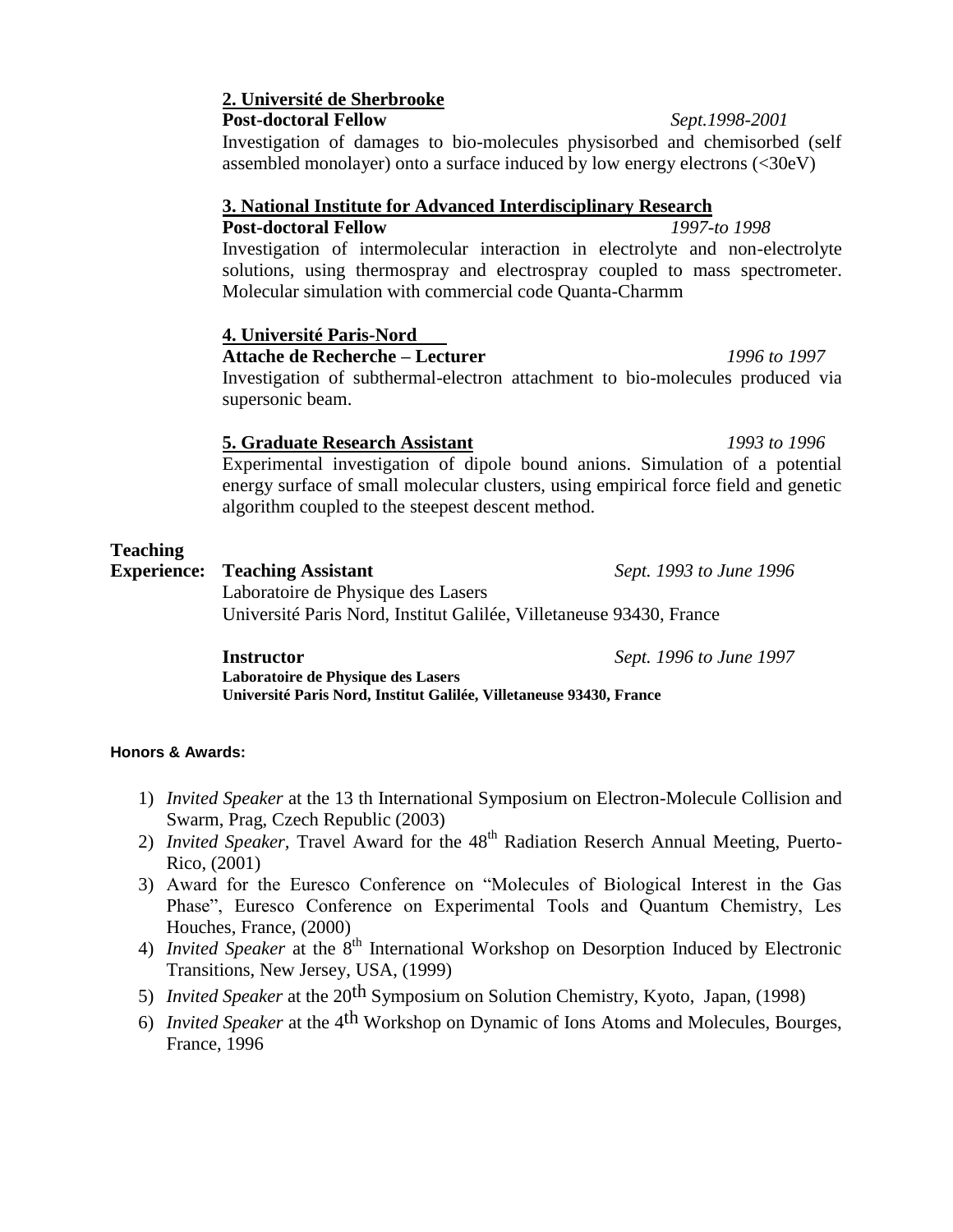#### **Grants:**

1) Grant from the European Electron and Positron Induced Chemistry (EPIC) Network (January 2003 – July 2004)

#### **Prof. Eugen Illenberger**

Institut für Chemie – Physikalische und Theoretische Chemie, Takustrasse 3, D-14195 Berlin Phone: +49-30-838 55350/52096, Fax: +49-30-838 56612/527177 email: [iln@chemie.fu](mailto:iln@chemie.fu-berlin.de)[berlin.de](mailto:iln@chemie.fu-berlin.de)

2) Fellow from the Medical Research Council of Canada (September 1998 to August 2001) **Prof. Léon Sanche** 

Département de médecine nucléaire et de radiobiologie, Faculte de médecine, Université de Sherbrooke, 3001,12e ave nord,Sherbrooke, QC,Canada J1H5N4

Tel: (1)819-346-1110 ext.14678, Fax: (1)819-564-5442 e mail [lsanche@courrier.usherb.ca](mailto:lsanche@courrier.usherb.ca)

3) STA-Japan Science and Technology Corporation *Fellowship*, (February 1997 – February 1998)

#### **Dr. Akihiro Wakisaka**

(moved from NAIR-Tsukuba. Present adress unkown)

4) Attaché Temporaire de Recherche (September 1996 – January 1997)

Prof. Jean-Pierre Schermann

Laboratoire de Physique des Lasers, Institut Galilee, Villetaneuse 93430, France Tel: (33) 01 4940 3816 fax (33) 014940 3200 e mail [scherman@galilee.univ-paris13.fr](mailto:scherman@galilee.univ-paris13.fr)

#### **Referees:** (see addresses above)

1) **Prof. Eugen Illenberger** 2) **Prof. Léon Sanche** 3) **Prof. Jean-Pierre Schermann**

#### **Other:**

*Languages:* French, English and Cambodian (mother tongue) *Hobbies*: Go game, Cooking and "Triumph" Motorbikes

**Publications:** (\* corresponding author)

**1** Dipole binding to a strongly polar molecule and its homogeneous clusters: Magic distribution of acetonitrile cluster anions.

C. Desfrançois, **H. Abdoul-Carime**, C. Adjouri, N. Khelifa and J.P. Schermann *Europhys. Lett.* **26** 25 (1994)

**2** From  $1/r$  to  $1/r^2$  potentials: electron exchange between Rydberg atoms and polar molecules

C. Desfrançois, **H. Abdoul-Carime**, N. Khelifa and J.P. Schermann *Phys.Rev.Lett.* **73** 2436 (1994)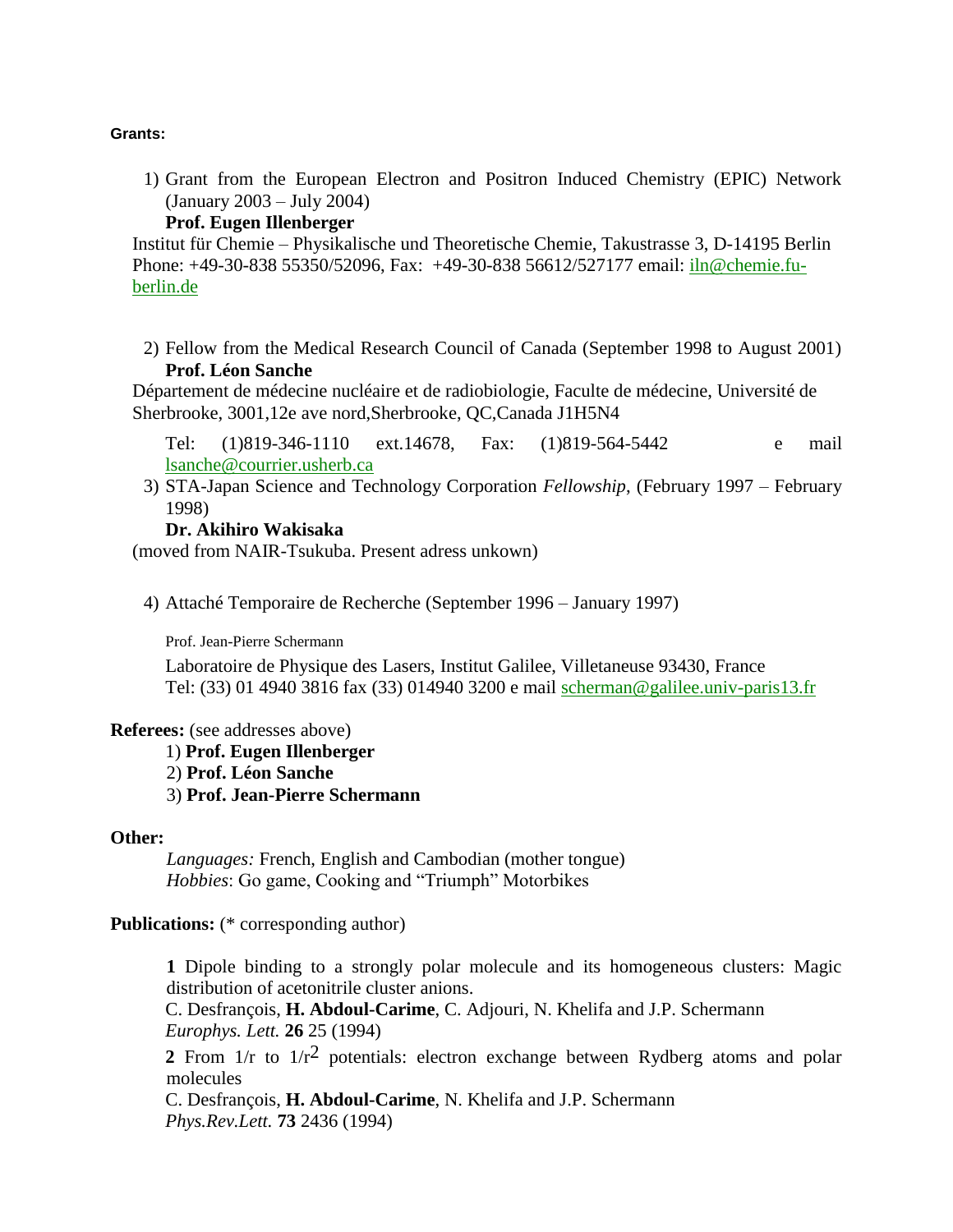**3** Electron attachment to closed-shell polar molecule assemblies: from dipole-bound anions to solvated electrons C. Desfrançois, **H. Abdoul-Carime**, N. Khelifa and J.P. Schermann *Journal de Chimie-Physique* **92**, 409 (1995) **4** Dipole binding: an experimental test for small polar cluster cluster calculations C. Desfrançois, **H. Abdoul-Carime**, N. Khelifa, J.P. Schermann, V.Brenner, P.Millié *J.Chem.Phys* **102** 4952 (1995) **5** Laser separation of geometrical isomers of weakly bound molecular complexes C. Desfrançois, **H. Abdoul-Carime**, C.P.Schulz and J.P. Schermann *Science* **269**, 1707 (1995) **6** Ground state dipole-bound anions C. Desfrançois, **H.Abdoul-Carime** and J.P. Schermann *Int. Journ. Mod. Phys.* B **10**, 1339 (1996) Invited Review article **7** Electron attachment to isolated nucleic acid bases C. Desfrançois, H. Abdoul-Carime and J.P. Schermann *J.Chem.Phys*. **104**, 19, 7792 (1996) **8** On the binding of electrons to nitromethane:dipole and valence bound electrons R.N.Compton, H.S.Carman, C. Desfrançois, **H. Abdoul-Carime**, J.P.Schermann, J.Hendricks,S.A.Lyapustina, K.H.Bowen *J.Chem.Phys*. **105**, 3472 (1996) **9** Structure and intermolecular motions of the water dimer anion Y.Bouteiller, C. Desfrançois, **H. Abdoul-Carime** and J.P. Schermann *J.Chem.Phys*. **105**, 6420 (1996) **10** Non destructive isomer selection of some small van der Waals clusters. C. Defrancois, **H. Abdoul-Carime**, J.P. Schermann *Frontiers Science Series* **16** (Structures and Dynamics of Clusters) 311-319 (1996) **11** Excess electrons in polar cluster anions **H. Abdoul-Carime**, Y.Bouteiller, C. Desfrançois, L.Philippe and J.P. Schermann *Acta Chemica Scandinavica*, vol.**51**, 145 (1997) Review article **12** Rigid or floppy water-containing dipole-bound anions **H. Abdoul-Carime**, A.Wakisaka, Y.Bouteiller, C. Desfrançois, J.P. Schermann *Z. Phys. D*, **40**, 55 (1997) **13** Non-covalent binary interaction between some organic acids and bases **H. Abdoul-Carime**, A.Wakisaka, H.Takeo, V.Périquet, J.P. Schermann, C.Desfrançois *J. Chem. Soc. Faraday Trans*., **93**, 4289 (1997) **14** Non-ideality of Binary Mixtures: water-methanol ans water acetonitrile from the view point of clustering structure A.Wakisaka, **H. Abdoul-Carime**, Y.Yamamoto, Y.Kiyozumi *J. Chem. Soc. Faraday Trans.* **94**, 369 (1998) **\* 15** Alkali metal cations and Chorand crown ether complexes:"Best fit" concept investigated by Electrospray Mass Spectrometer **H. Abdoul-Carime** *J. Chem. Soc. Faraday Trans*. **94**, 2407 (1998) **16** Electron weakly bound to molecules by dipolar, quadrupolar or polarization forces **H. Abdoul-Carime**, C.Desfrançois *Eur. Phys. J. D* **2**, 149 (1998) **17** Experimental and Theoritical ab-initio study of the influence of N-methylation on the dipole-bound electron affinities of thymine and uracil

C.Desfrançois, **H. Abdoul-Carime** , S.Carles, V.Periquet and J.P. Schermann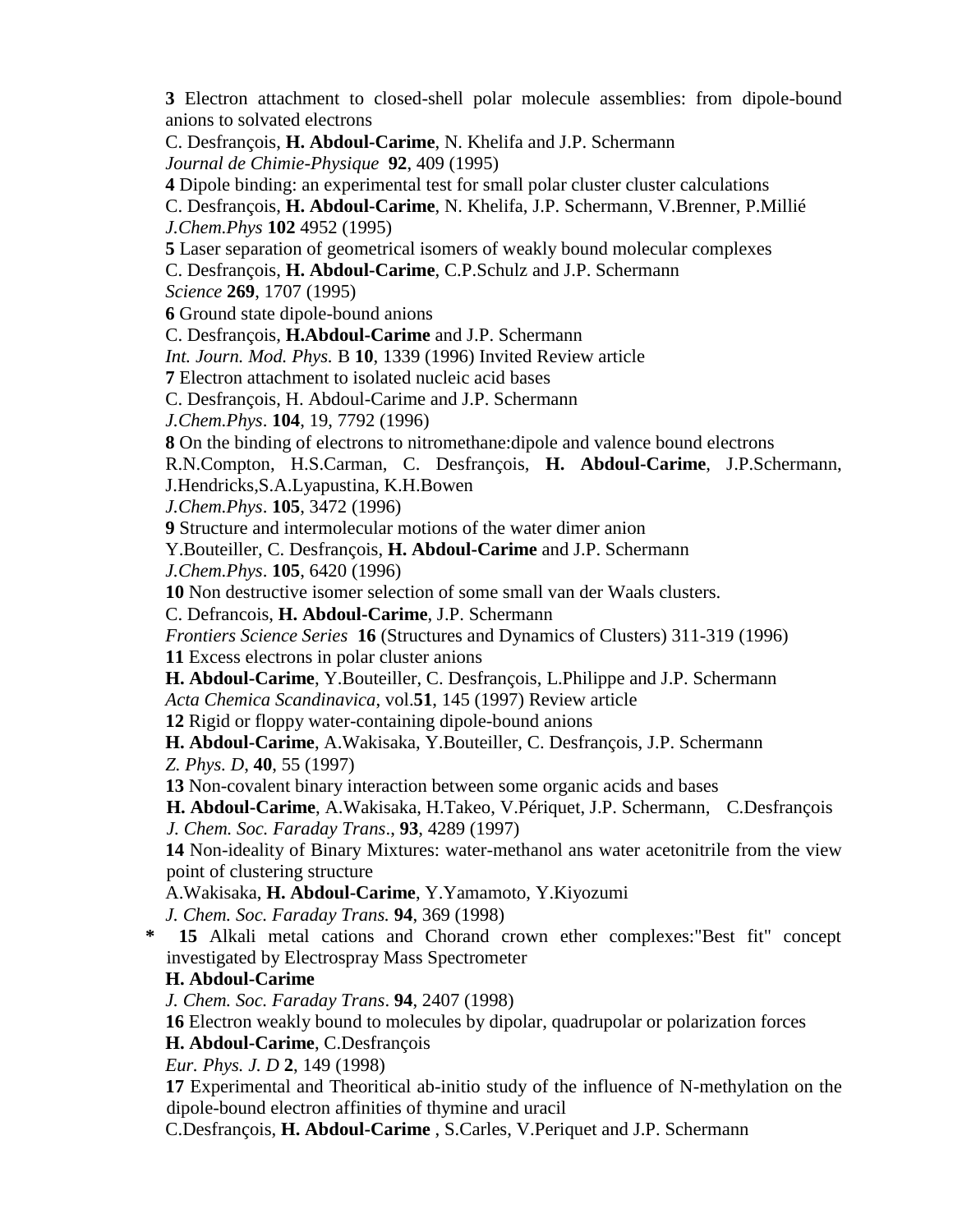*J.Chem.Phys*. **110**, 24, 11876 (1999)

**18** Damage induced by 0-30eV electrons on thymine and bromouracil substituted oligonucleotides

**H. Abdoul-Carime**, P.C. Dugal, L.Sanche

*Radiat. Research*, **153**, 23, (2000)

**19** DIET of Neutral Fragments from Chemisorbed Biological Molecular Systems

**H. Abdoul-Carime**, P.C. Dugal, L.Sanche

*Surface Science*, **451**, 102, (2000)

**20** Mechanism for low energy (1-30eV) electron induced pyrimidine ring fragmentation within thymine and halogen substituted single strands of DNA

P.C.Dugal, **H. Abdoul-Carime**, L.Sanche

*J. Phys. Chem. B,* **104***, 5610* (2000)

**21** Dissociative Electron Attachment to Gas Phase BromoUracil

**H. Abdoul-Carime**, M.A.Huels, F..Brüning, E.Illenberger, L.Sanche

*J.Chem.Phys.*, communication, **113**, 2517, (2000)

**22** Low Energy (5-40 eV) Electron Stimulated Desorption of Anions from Physisorbed DNA bases

**H. Abdoul-Carime**, P.Cloutier, L.Sanche

*Radiat.Res.,* **155**, 625 (2001)

23 Sequence Specific DNA Damage Induced by Very Low Energy (1-30 eV) Electrons

**H. Abdoul-Carime** and L. Sanche

*Radiat. Res.* **156**, 151 (2001)

**24** Sensitizing DNA to secondary electron damage: Resonant formation of oxidative radicals from 5-halouracils

**H. Abdoul-Carime**, M.A. Huels, E. Illenberger, L. Sanche

J. Am. Chem. Soc. *123, 5354 (2001)*

25 Fragmentation of short single DNA strands by 1-30 eV electrons: dependence on base identity and sequence

**H. Abdoul-Carime** and L. Sanche

Int. J. of Radiat. Biol.. **78**, 89 (2002)

26 Alteration of the Protein Structure Induced by Low-Energy (0-18 eV) Electrons: I - *Investigation of Model Systems: Acetamide and Dimethyl Disulfide*

**H. Abdoul-Carime**, S. Cecchini, L.Sanche

Radiat. Research. 158 23 (2002)

**27** Mechanism for sulfur-radical production by low-energy (1-18eV) electron impact on Dimethyl Disulfide adsorbed on ice

**H. Abdoul-Carime**, L. Sanche

*J. Phys. Chem. B,* 106 **12186 (2002)**

**28** Multipole-bound molecular negative ions.

**H. Abdoul-Carime**, J.P. Schermann, C. Desfrançois

*Few-Body Systems* 31(2-4), **183 (2002)**

29 Alteration of the Protein Constituents Induced by Low-Energy (0-18 eV) Electrons: II - *Dissociative Electron Attachment to Amino Acids Containing Cyclic Groups*

**H. Abdoul-Carime**, L.Sanche

Radiat.Res. *160 86 (2003*)

**30** Fragmentation of Gas Phase HaloUracils Induced by Low-Energy (0-18eV) Electron Impact

**H. Abdoul-Carime**, M.A.Huels, E.Illenberger, L.Sanche

*Int.J. Mass Spectrom.* **228** 703 (2003*)*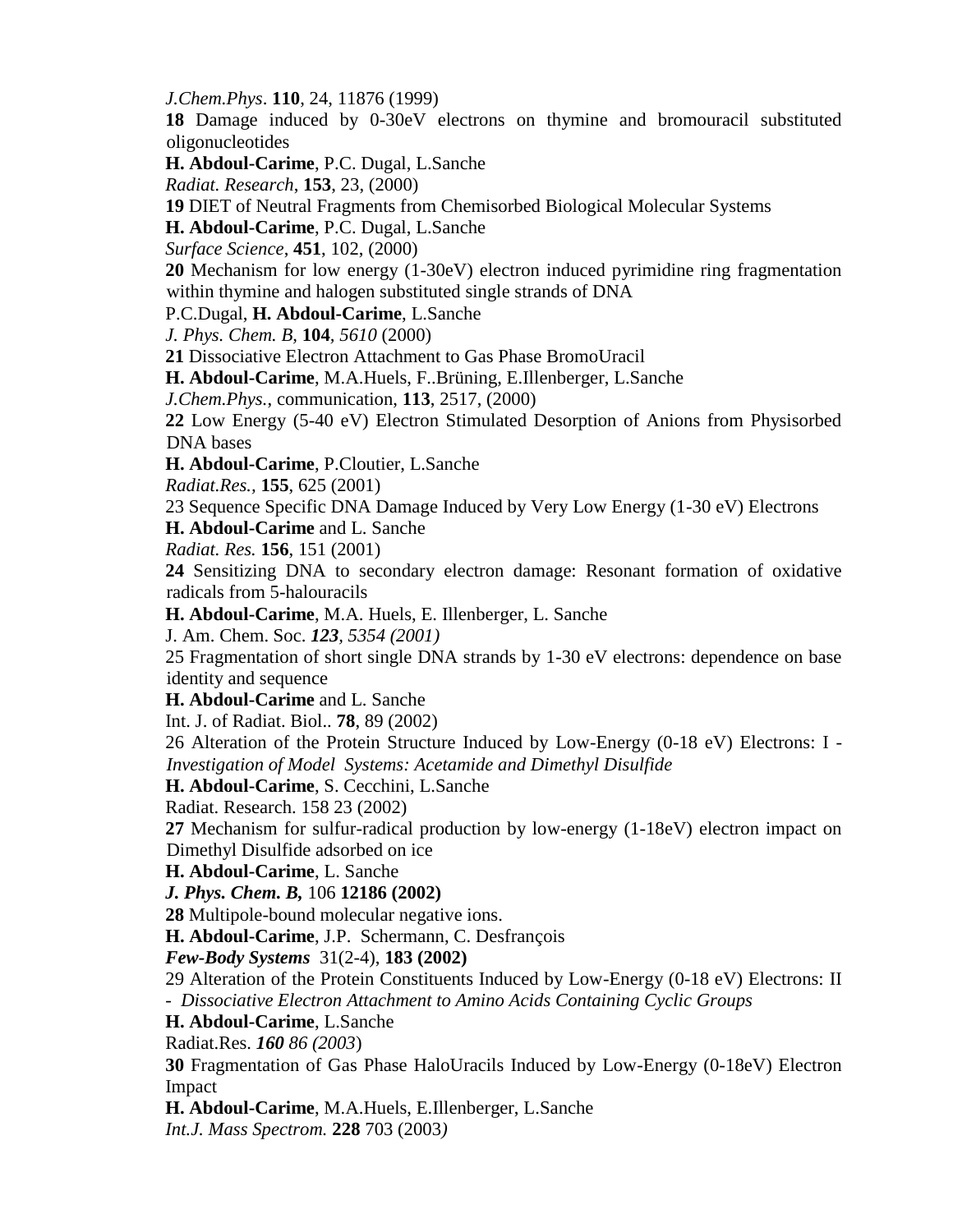**\*** 31 Dehydrogenation of Adenine Induced by Slow (<3 eV) Electrons S. Gohlke, **H. Abdoul-Carime** , E. Illenberger, *Chem.Phys.Lett.* 380 **595 (2003)** 32 Alteration of Protein Constituents Induced by Low-Energy (< 35 eV) Electrons: III. *The aliphatic amino-acids* **H. Abdoul-Carime** and L.Sanche *J.Phys.Chem.* **108** 457 (2004) **\*** 33 Conversion of Amino-Acids by Electrons at Subexcitation Energies **H. Abdoul-Carime**, S. Gohlke, E. Illenberger

*PCCP* **6** 161 (2004)

34 Dissociation of Dimethyl Sulfide on Amorphous Ice Initiated by Low-Energy (< 20 eV) Electrons

H. Abdoul-Carime**, L. Sanche**

*PCCP* **6** 1043 (2004)

- **\*** 35 Thymine Excision by Electrons at Subexitation Energies **H. Abdoul-Carime**, S. Gohlke, E. Fischbach, J. Scheike, E. Illenberger, *Chem. Phys. Lett*. 387 267 (2004)
- **\*** 36 Site-Specific Dissociation of DNA Bases by Low-Energy Electrons at Early Stages of Irradiation

**H. Abdoul-Carime**, S. Gohlke, E. Illenberger,

*Phys. Rev. Lett.* 92 168103.1 (2004)

**37** Low Energy Electron Driven Reaction in Free and Bound Molecules: From Unimolecular Processes to Complex Reaction in a Condensed Environment

J. Langer, R. Balog, M. Stano, S. Gohlke, **H. Abdoul-Carime**, E. Illenberger

*Int. J. Mass Spectrom***.** 233 **267 (2004) – (Review Article)**

- **\* 38** Decomposition of Vitamin C by Radiation–Induced Slow Electrons **H. Abdoul-Carime**, E. Illenberger *Chem. Phys. Lett.* **390** 481 (2004)
- **\* 39** Decomposition of Protein at the Early Time of Irradiation **H. Abdoul-Carime**, S. Gohlke, E. Illenberger (submitted 2004)

40  $D^-$ ,  $O^-$  and  $OD^-$  desorption induced by low-energy (0-20 eV) electron impact on amorphous  $D_2O$  films

**X. Pan,** H. Abdoul-Carime**, P. Cloutier, A.D. Bass and L. Sanche, (accepted** *Radiat. Phys. Chem.* **2004)** 

**\* 41** 5-Bromodeoxiuridine radiosensitization induced by electron at subexcitation energies **H. Abdoul-Carime**, P. Limao-Vieira, I. Petrushko, N.J. Mason, S. Gohlke, E. Illenberger (submitted 2004)

**\* 42** Dissociative Electron Attachment to Tryptophan **H. Abdoul-Carime**, S. Gohlke, E. Illenberger (submitted 2004)

**\* 43** Fragmentation of Proline by slow electrons **H. Abdoul-Carime**, E. Illenberger (in preparation 2004)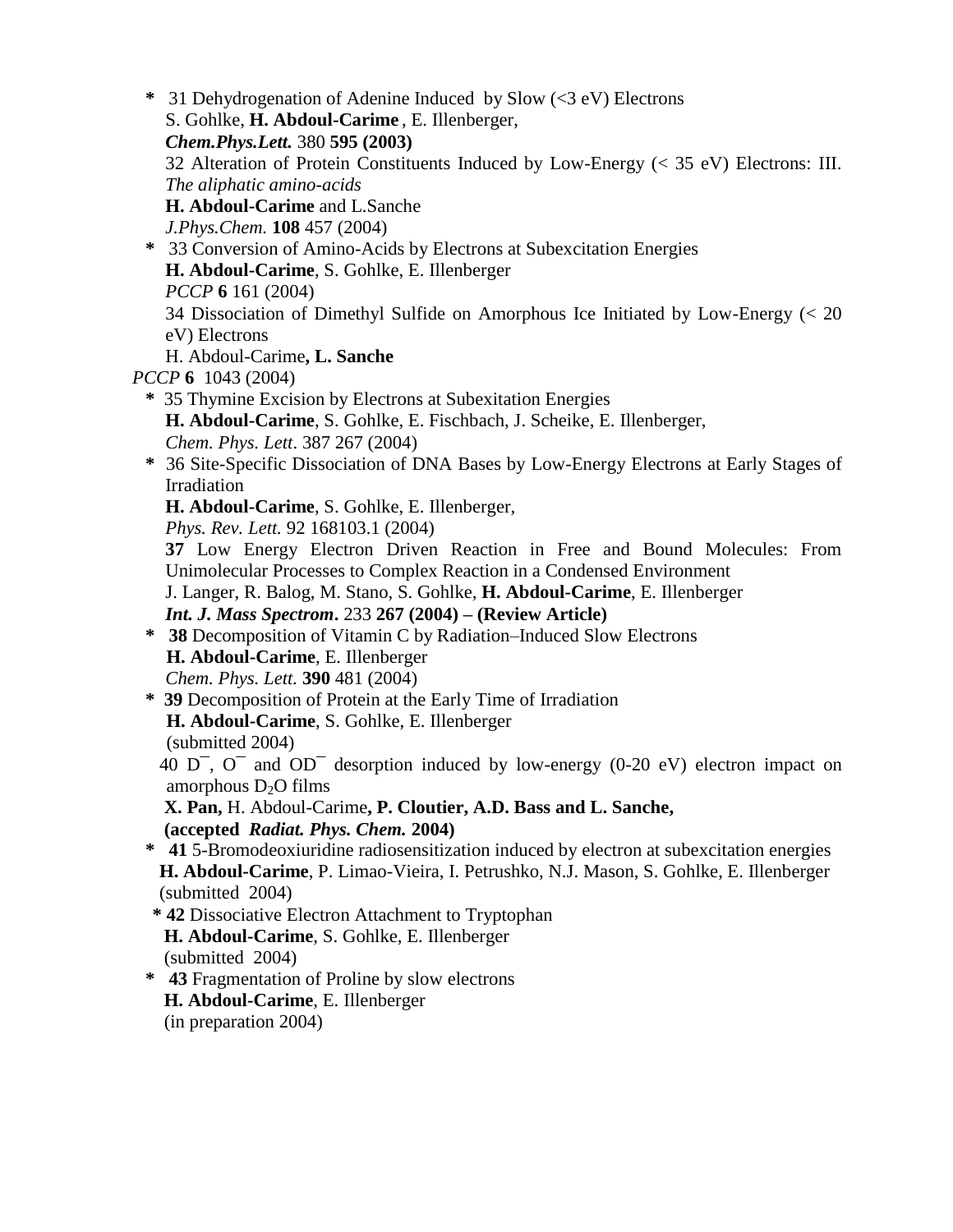#### **Chapter of Book:**

**1 H.Abdoul-Carime**, P.C. Dugal, L.Sanche, "DIET of Neutral Fragments from Chemisorbed Biological Molecular Systems" publié dans Desorption Induced by Electronic Transition - DIET VIII, edts. T:D Madey, A. Zimmermann, Springer–Verlag (2001)

**2** S. Gohlke, **H. Abdoul-Carime**, E. Illenberger, "Site–specific Dehydrogenation of DNA bases Induced by Low-Energy (<3eV) Electrons: Nucleic Acid alteration at Early Stage of Radiation", (à publier dans Gaseous Dielectrics X, edt. L.G. Christophorou, Kluwer Academic / Plenum Publisher (2004) )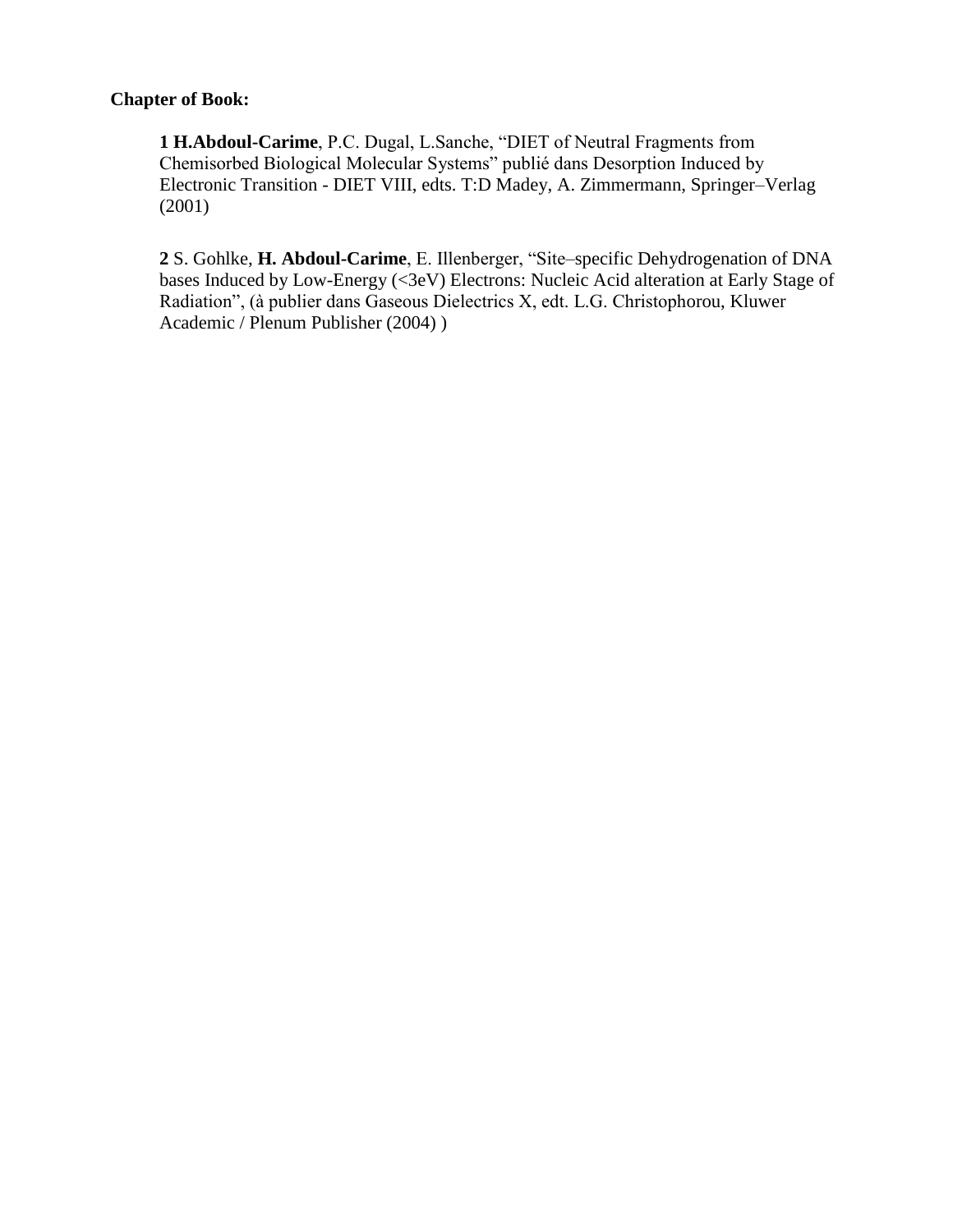# **Sylwia Ptasińska**

#### **Personal Data:**

Date of Birth: 14.08.1977 Nationality: Polish Present Address: Institute of Ion Physics Technikerstr. 25 A-6020 Innsbruck, Austria Phone: +43 512 507 6268 Fax: +43 512 507 2932 Email: [Sylwia.Ptasinska@uibk.ac.at](mailto:Sylwia.Ptasinska@uibk.ac.at)



#### **Education:**

|           | 1984-1992 Primary school, Lublin, Poland                                   |
|-----------|----------------------------------------------------------------------------|
|           | 1992-1996 High school, Lublin, Poland                                      |
|           | 1996-2001 Maria Curie-Skłodowsa University, Lublin, Poland                 |
|           | Master of Science (physics), diploma thesis: "Mass spectrometry of gaseous |
|           | clusters"                                                                  |
| 2001-2002 | Maria Curie-Skłodowsa University, Lublin, Poland                           |
|           | PhD student                                                                |
| 2002      | Leopold-Franzens-University, Innsbruck, Institute of Ion Physics           |
|           | PhD student                                                                |
|           |                                                                            |

#### **Achievement :**

Award of Polish Vacuum Society for the best master thesis." Mass spectrometry of gaseous clusters", 2002.

#### **Publications:**

#### **2003:**

- 1. S. Ptasińska, J. Dąbek, L.Michalak *Formation of water dimers in expanding air flows*. Vacuum, Volume 70, Issues 2-3. 2003, 403-409
- 2. S. Ptasińska, A. Bajuk, L.Michalak *Influence of potassium chloride on the MALDI detection process*. Vacuum, Volume 70, Issues 2-3. 2003, 439-445
- 3. S. Ptasińska, L.Michalak, M. Smolira *Some aspects of the stability of ion current in a matrix-assisted laser desorption/ionisation source*. Rapid Communication in Mass Spectrometry, Volume 17, Issue 9, 2003, 917-923
- 4. S. Denifl, S. Ptasinska, M. Cingel, S. Matejcik, P. Scheier, T.D. Märk *Electron attachment to the DNA bases thymine and cytosine*. Chem. Phys. Letters 377, 2003, 74-80
- 5. S.Denifl, S.Ptasinska, G.Hanel, B.Gstir, P.Scheier, M.Probst, B.Farizon, M.Farizon, S.Matejcik, E.Illenberger, T.D.Märk - *Electron attachment to uracil, Thymine and cytosine*, Physica Scripta, in print (2003)
- 6. S. Ptasinska, S. Denifl, A. Abedi, P. Scheier, T.D. Märk- *Dissociative electron attachment to gas-phase glycine*. Analytical and Bioanlytical Chemistry 377, (7-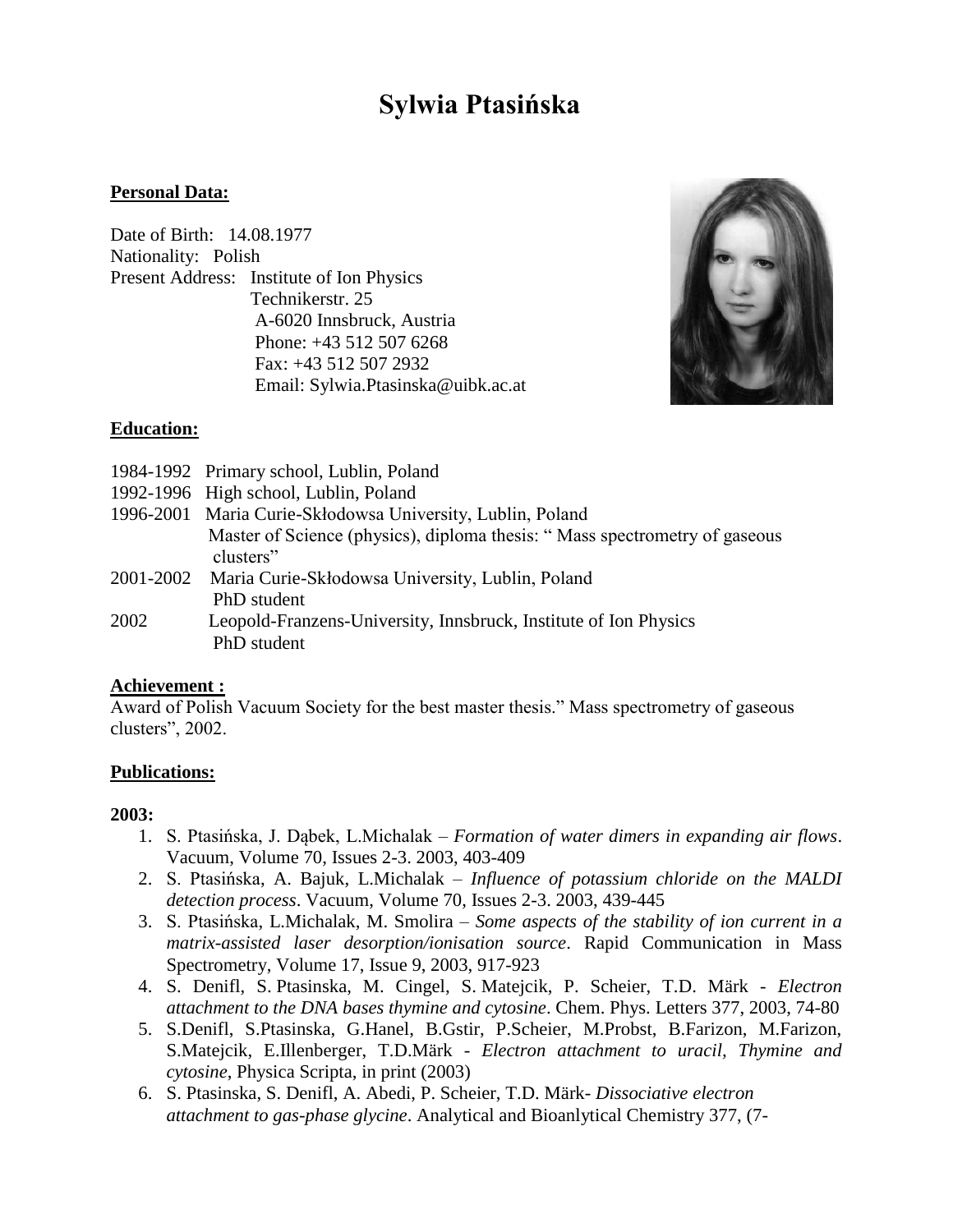8), 2003, p.1115-1119

**2004:**

- 7. S. Denifl, S. Matejcik, S. Ptasinska, B. Gstir, M. Probst, P. Scheier, E. Illenberger and T.D. Märk - *Electron attachment to chlorouracil: a comparison between 6-ClU and 5- ClU.* J. Chem. Phys. 120 (2004) 704-709
- 8. S. Denifl, S. Ptasinska, P. Scheier and T.D. Märk- *Electron impact ionization of 5 and 6-chlorouracil: appearance energies.* Int. J. Mass Spectrom. 232 (2004) 99-105
- 9. S. Denifl, S. Ptasinska, G. Hanel, B. Gstir, M. Probst, P. Scheier and T.D. Märk *Electron attachment to gas-phase uracil.* J. Chem. Phys. 120 (2004) 6557-6565
- 10. S. Ptasinska, S. Denifl, P. Scheier and T.D. Märk *Inelastic electron interaction (attachment/ionization) with deoxyribose.* J. Chem. Phys. 120 (2004) 8505-8511; and

Virtual Journal of Biological Physics Research 7 (2004) issue 9

- 11. S. Denifl, S. Ptasińska, M. Probst, J. Hrusak, P. Scheier and T. D. Märk-*Electron attachment to the gas phase DNA bases cytosine andthymine*. J. Phys. Chem. (accepted)
- 12. S. Ptasińska, S. Denifl, T. D. Märk, P. Scheier, S. Gohlke, M. A. Huels and E. Illenberg – *Site selective H-abstraction fromThymine*. Phys. Rev. Lett. (submitted)

#### **Lectures:**

- 1. S. Ptasińska *Mass spectrometry of gaseous clusters* . VI National Vacuum Conference, Korbielów, Polska 2002.
- 2. S. Ptasińska *Mass spectrometry of gaseous clusters*. (invited lecture) Technical University of Gdańsk, Poland 2002.
- 3. S. Ptasińska *MALDI method for biomolecules*. (invited lecture) Technical University of Gdańsk, Poland 2002.
- 4. S. Ptasińska, S. Denifl, A. Abedi, P. Scheier, T. Märk *– Dissociative electron attachment to glycine by low energy electron impact.*  EPIC Network Meeting, Pruhonice near Prague, Czech Republic 2003
- 5. S. Ptasińska, S. Denifl, A. Abedi, P. Scheier, T. Märk Electron attachment to biological relevant molecules. 53.ÖPG-Jahrestagung, Salzburg, Austria 2003
- 6. S. Ptasińska- Radiation damage of biomolecules. Schwerpunktseminar Ionen- Plasmaphysik, Leopold-Franzens-University, Innsbruck, Austria 2004
- 7. S. Ptasińska, S. Denifl, E. Illenberger, T. D. Märk, and P. Scheier *– Site selective electron at tachment to the partially deuterated thymine*  EPIC Network Meeting, Obergurgl, Austria 2004

#### **Conference Contributions:**

#### **2002:**

1. S. Ptasińska, J. Dąbek, L.Michalak - *Some aspects of formation of ammonia micro-*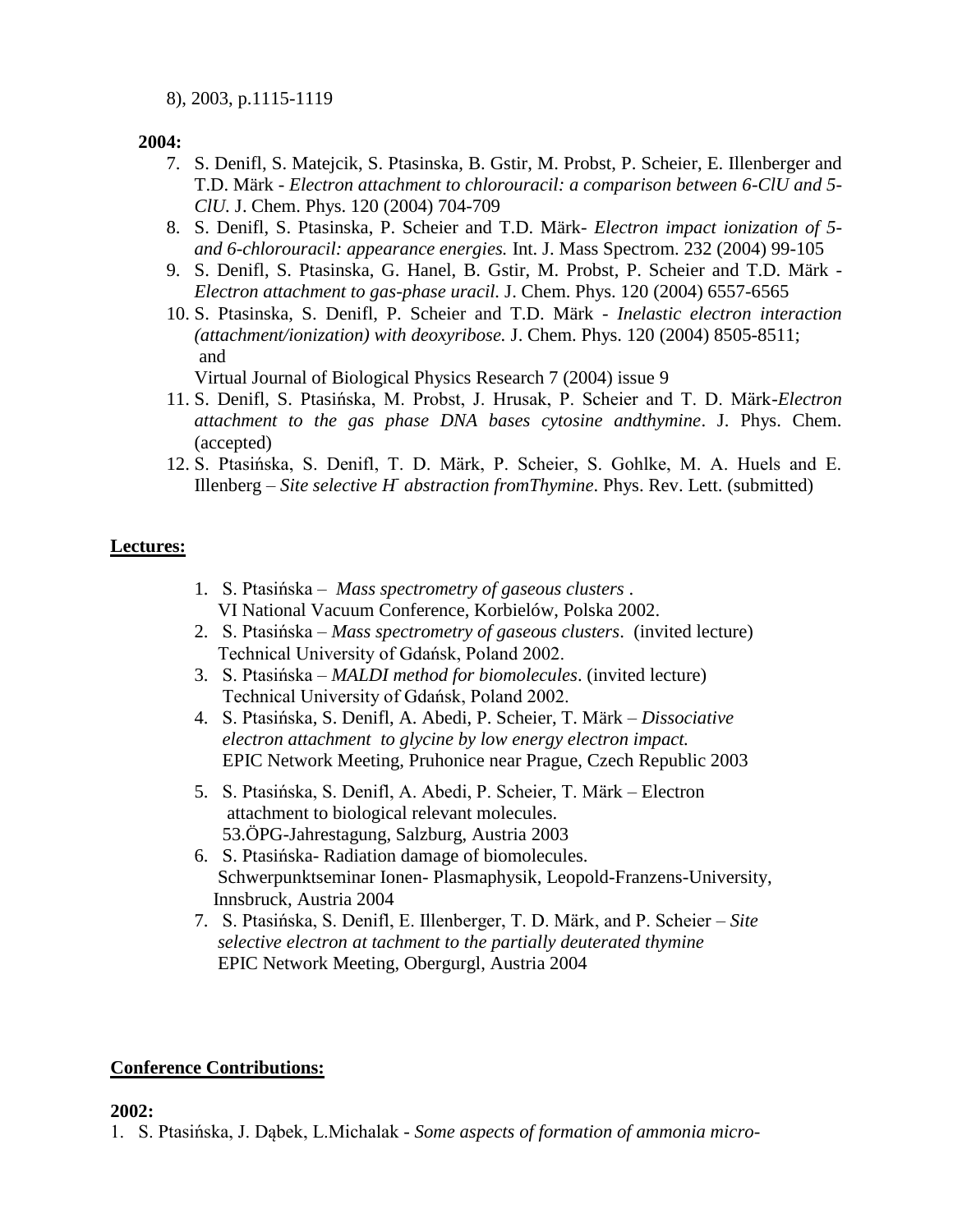*clusters.* IV International Symposium Ion Implantation and other Application of ions and electrons, Kazimerz Dolny, Poland 2002

- 2. S. Ptasińska, J. Dąbek, L.Michalak *Formation of water dimers in expanding air flows.* IV International Symposium Ion Implantation and other Application of ions and electrons, Kazimerz Dolny, Poland 2002
- 3. S. Ptasińska, A. Bajuk, L.Michalak *Influence of potassium chloride on the MALDI detection process*. IV International Symposium Ion Implantation and other Application of ions and electrons, Kazimerz Dolny, Poland 2002

#### **2003:**

- 4. S.Denifl, S.Matejcik, S.Ptasińska, G.Hanel, B.Gstir, A.Stamatovic, P.Scheier, T.D.Märk – *Electron attachment and electron impact ionization of biomolecules.* Deutsche Gesellschaft für Massenspektromtrie-meeting (DGMS 2003), Munich, Germany 2003
- 5. S. Denifl, G. Hanel, B. Gstir, S. Ptasińska P. Scheier, M. Probs, B. Farizon, M. Farizon, S. Matejcik, E. Illenberg, T.D. Märk – *Site selctive electron attachment to RNA and DNA bases.* XXIII International Conference on Photonic, Electronic, and Atomic Collisions (XXII ICPEAC), Stockholm, Sweden 2003
- 6. E. T.M. Selim, L. Michalak, S. Ptasińska *Study of manganese chloride and its reactivity in the negative ion mode using laser desorption/ionization (LDI) TOF mass spectrometer.* 16<sup>th</sup> International Mass Spectrometry Conference (IMSC-16), Edinburg 2003
- 7. S. Ptasińska, S. Denifl, A. Abedi, P. Scheier, T. Märk *- Dissociative electron attachment to glycine by low energy electron impact.* 13th International Symposium on Electron-Molecule Collisions and Swarms July (EMS 2003 Prague), Pruhonice near Prague, Czech Republic 2003
- 8. S.Denifl, G.Hanel, S.Ptasinska, B.Gstir, S. Matejcik, A.Stamatovic, P.Scheier, T.D.Märk *Electron impact and attachment studies of biomolecules*.

 13th International Symposium on Electron-Molecule Collisions and Swarms (EMS 2003 Prague), Pruhonice near Prague, Czech Republic 2003

- 9. S. Ptasińska, S. Denifl, A. Abedi, P. Scheier, T. Märk *Electron attachment to biological relevant molecules.* 53.ÖPG-Jahrestagung, Salzburg, Austria 2003
- 10. S. Denifl, S. Ptasinska, G. Hanel, M. Probst, P. Scheier, T.D. Märk *- Radiation damage in molecules of biological relevance.* Austrian- Hungarian workshop on charged-particle transport through nanostructures an solids; Debrecen, Hungary 2003

#### **2004:**

- 11. S. Ptasińska, S. Denifl, P. Candori, P. Limão-Vieira, P. Scheier and T. D. Märk *Inealastic electron interaction (attachment/ionization) with sugar moleculs and amino acids* V -th International Conference Ion Implantation and Other Applications of Ions and Electrons, Kazimierz Dolny, Poland 2004 (ION 2004)
- 12. S. Ptasińska, P. Candori, S. Denifl, S. Yoon, P. Scheier and T. D. Märk *Electron interactions with nucleosides of dna and rna: thymidine and uridine.* RADAM Conference ... Radiation Damage in Biomolecular System", Lyon, France
- 13. P. Scheier, S. Denifl, S. Ptasinska, M. Probst, S. Yoon and T.D. Märk *Dissociative electron attachment to biologically relevant molecule.* 8th European Conference on Atomic and Molecular Physics, Rennes, France 2004 (ECAMP8)
- 14. S. Ptasińska, S. P. Denifl, P. Limão-Vieira, P. Scheier and T. D. Märk *Damage of*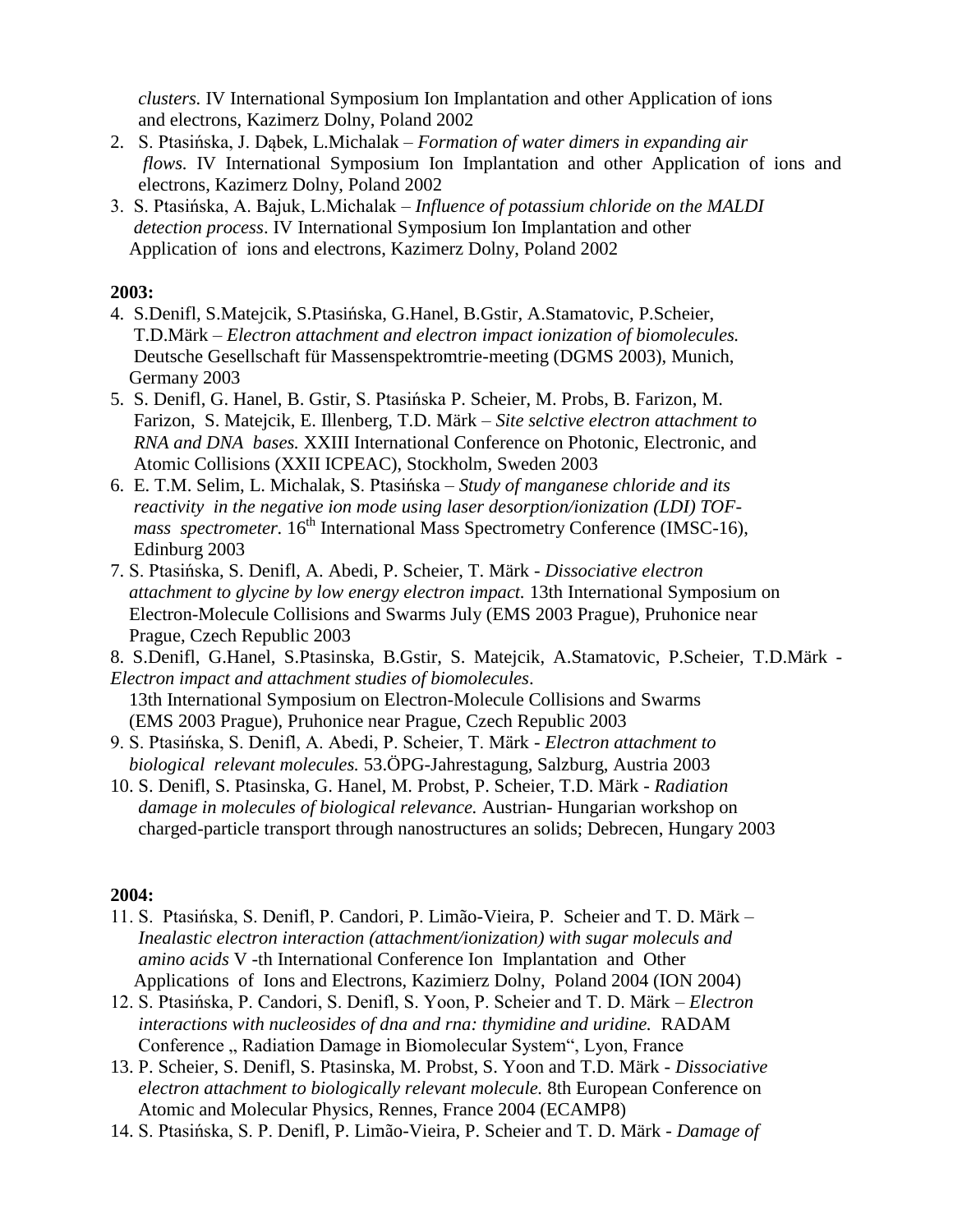*DNA sugar and its moiety by electron impact.* 8th European Conference on Atomic and Molecular Physics, Rennes, France 2004 (ECAMP8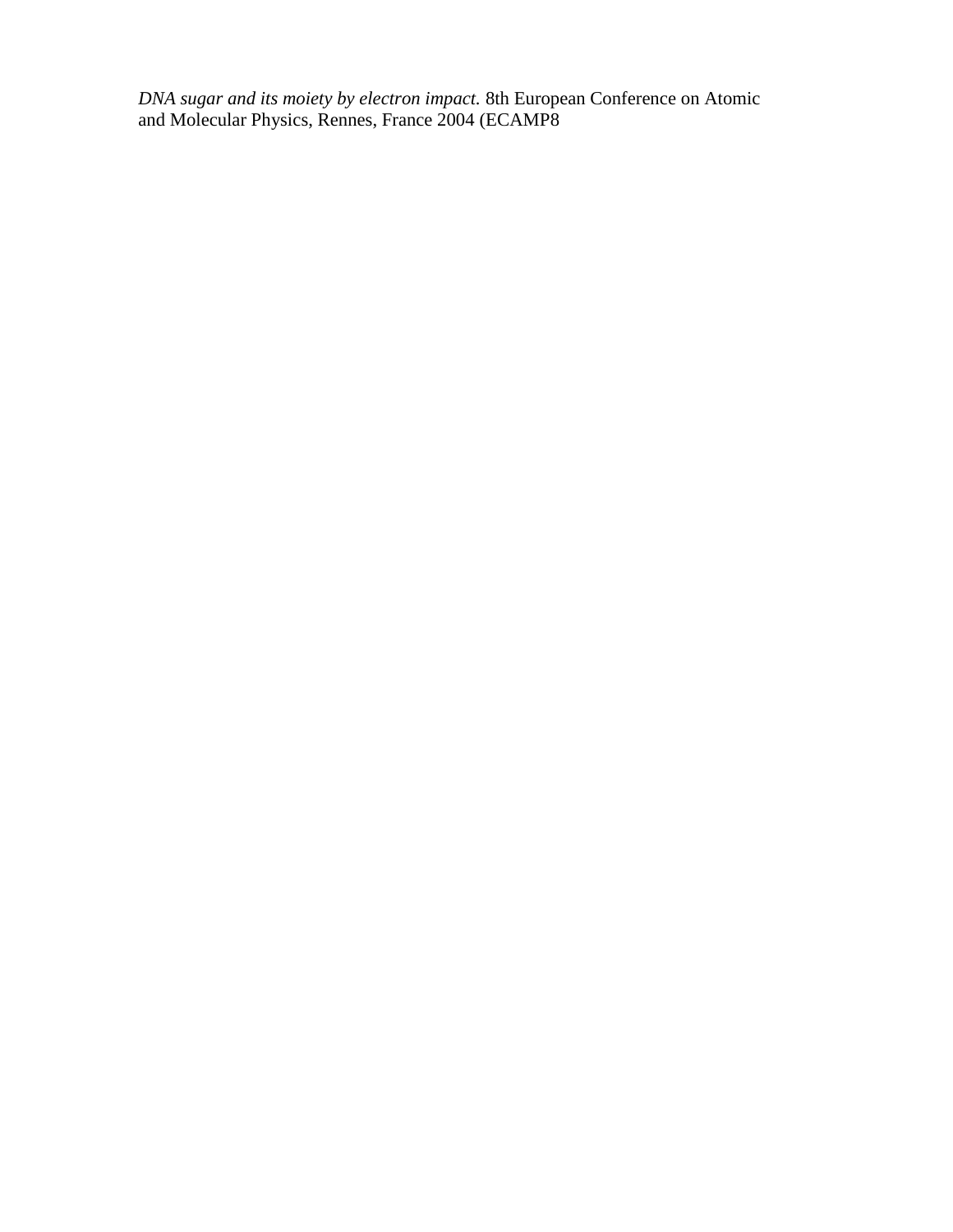# **Slawomir Telega**

Born: 12. 12. 1977 in Gdynia (Poland) Nationality: Polish

Employment in the Network: Predoctoral fellow under the EPIC network Period of Employment: November 2003 - January 2004 (three months)

Present position: Assistant and Ph. D. Student, Departament of Theoretical Physics and Mathematical Methods, Faculty of Applied Physics and Mathematics, Gdansk University of Technology

\*\*\*\*\*\*\*\*\*\*\*\*\*\*\*\*Research interests \*\*\*\*\*\*\*\*\*\*\*

\* Ro-vibrationally inelastic electron scattering from diatomic molecules

\* Critical minima in relativistic electron scattering from rare gas atoms

\* Dynamic distortion effects in the relativistic version of polarized orbital method

\*\*\*\*\*\*\*\*\*\*\*\* Colaboration \*\*\*\*\*\*\*\*\*

\* Group of Theoretical Chemical Physics led by prof. F.A. Gianturco, Departament of Chemistry, University of Rome "La Sapienza"

\* Prof. B. Marinkovic, A. Milosavljevic, Institute of Physics, Belgrade, Serbia and Montenegro

\*\*\*\*\*\*\*\*\*\*\*\*\*\*\*\*\* CV \*\*\*\*\*\*\*\*\*\*\*\*\*\*\*\*\*\*\*\*\*\*\*\*\*\*\*\*\*\*\*\*

\* 1992 - 1996 XII LO Gdañsk (Secondary School)

\* 1996 - 2001 Faculty of Technical Physics ans Applied Mathematics, Gdañsk University of Technology

\* 2001 M.Sc. Thesis with Honours entitled Solving Schrodinger equation for scattering states using T-matrix method

\* 2001 - Ph. D. student in the Departament of Theoretical Physics and Mathematical Methods, working on the Ph. D. thesis entitled Low energy electron scattering from H2 and N2 molecules

\*\*\*\*\*\*\*\*\*\*\*\*\*\*\*\*\*\*\*\* Visits \*\*\*\*\*\*\*\*\*\*\*\*\*\*\*\*\*\*\*\*\*\*\*\*\*\*\*\*\*\*\*\*\*\*\*\*

Spring 2001 - European Student Exchange Programme Erasmus, Group of Theoretical Chemical Physics led by prof. F. A. Gianturco, Departament of Chemistry, University of Rome "La Sapienza"

Spring/Summer/Fall 2002 - Group of Theoretical Chemical Physics led by prof. F. A. Gianturco, Departament of Chemistry, University of Rome "La Sapienza"

Fall/Winter 2003/2004 - Group of Theoretical Chemical Physics led by prof. F. A. Gianturco, Departament of Chemistry, University of Rome "La Sapienza"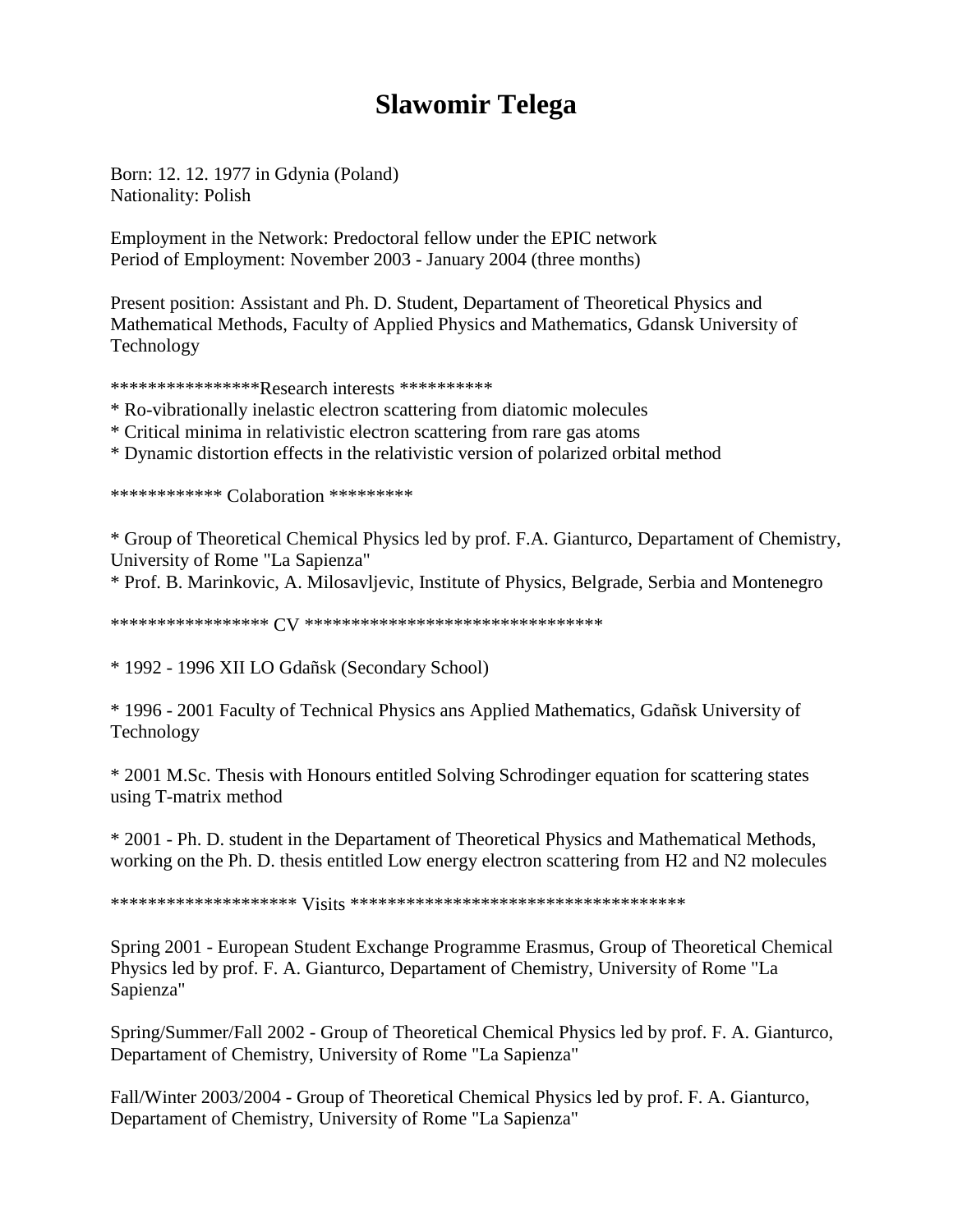\*\*\*\*\*\*\*\*\*\*\*\*\* Meetings attended \*\*\*\*\*\*\*\*\*\*\*\*\*\*

RMK I (conference on the relativistic quantum mechanics), Warsaw 2002

XXIII International Conference on Photonic, Electronic and Atomic Collisions ICPEAC XXIII, Stockholm 2003

XXXVII Zjazd Fizyków Polskich (XXVII Meeting of the Polish Physicists),Gdañsk 2003

RMK II (conference on the relativistic quantum mechanics), Olsztyn 2002

\*\*\*\*\*\*\*\*\*\*\*\* Papers \*\*\*\*\*\*\*\*\*\*\*\*\*\*\*\*\*\*\*\*

published:

- 1. Konopiñska V., Telega S., Sienkiewicz J. E., Electron-argon scattering: a high minimum in differential cross sections, Task Quarterly, vol.5, no.1, Jan. 2001, pp.13-16. Publisher: TASK Publishing, Poland.
- 2. Sienkiewicz JE, Konopinska V, Telega S, Syty P. Critical minima in elastic electron scattering from argon, Journal of Physics B-Atomic Molecular & Optical Physics, vol.34, no.13, 14 July 2001, pp.L409-18. Publisher: IOP Publishing, UK. (1 citation)
- 3. Sienkiewicz JE, Telega S, Syty P, Fritzsche S. Differential cross section minima in elastic scattering of electrons from zinc, Physics Letters A, vol.293, no.3-4, 28 Jan. 2002, pp.183-7. Publisher: Elsevier, Netherlands
- 4. Sienkiewicz JE, Telega S, Syty P, Fritzsche S. Critical minima in elastic scattering of electrons from Ar and Zn. Elsevier. Radiation Physics and Chemistry, vol.68, no.1-2, Sept. 2003, pp.285-9. UK.

in print:

- 1. S. Telega, E. Bodo, F.A. Gianturco Rotationally inelastic collisions of electrons with H 2 and N 2 molecules: A close-coupling calculations in space frame Eur. Phys. J. D (2004)
- 2. Marinkoviæ B, Sienkiewicz JE, Milosavljeviæ A, Telega S. Elastic electron scattering by argon in the vicinity of the high-energy critical minimum Radiation Physics and Chemistry (2004)
- 3. Sienkiewicz JE, Marinkoviæ B, Milosavljeviæ A, Telega S. The high-energy critical minimum in elastic electron scattering by argon Eur. Phys. J. D (2004)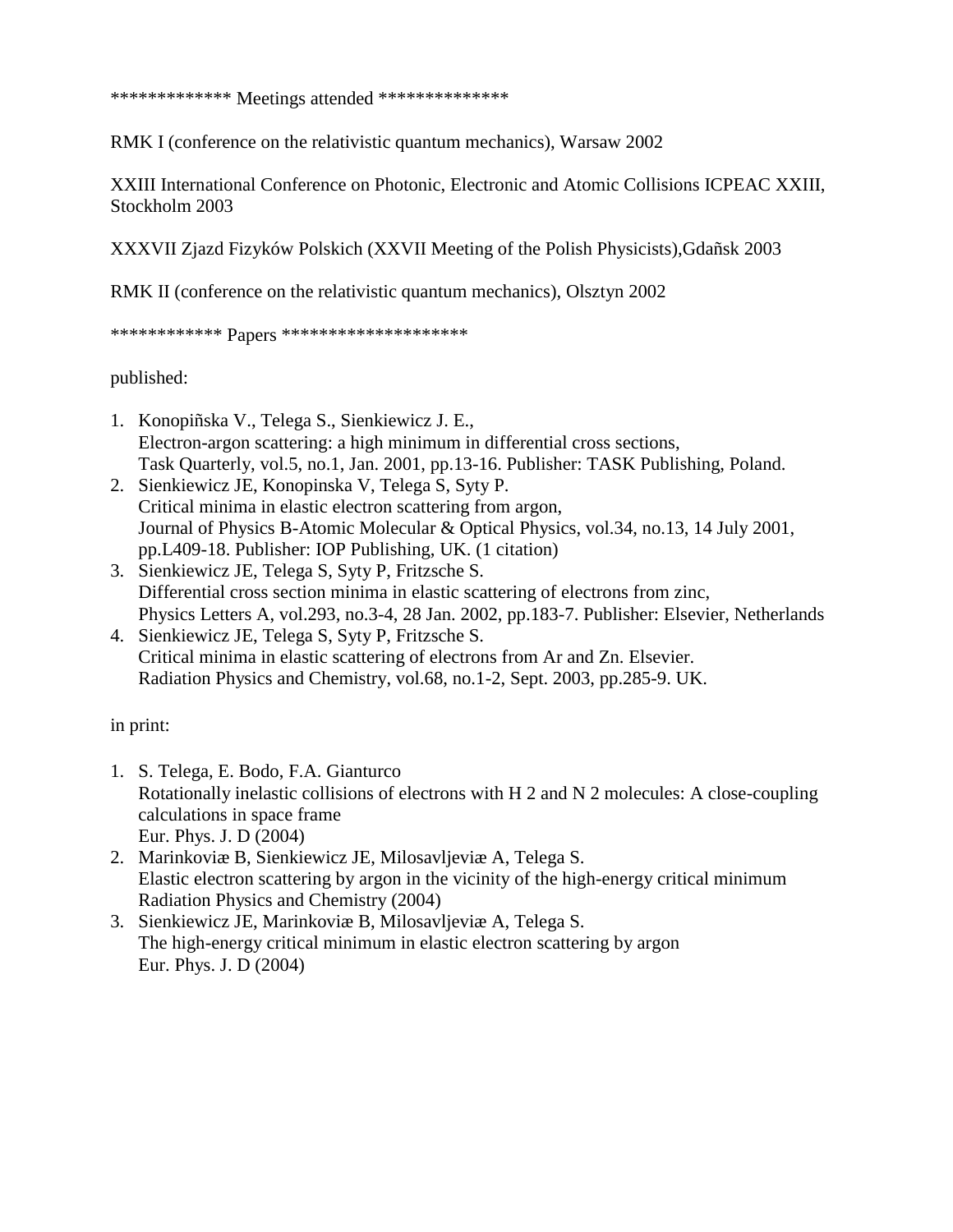# **Damian Pliszka**

#### **PERSONAL DATA**

| Name:                                                        | Damian Pliszka                          |  |
|--------------------------------------------------------------|-----------------------------------------|--|
| Passport No: BM 1222244                                      |                                         |  |
| Fiscale code (NIP) 839-202-25-25, (italian) PLSDMN71A08Z127M |                                         |  |
|                                                              |                                         |  |
| Address and telephone:                                       | ul. Witosa 98, 76-251 Kobylnica, Poland |  |
|                                                              | tel. (0-59) 84-15-333                   |  |
| Date and place of birth:                                     | 08.01.1971; Słupsk, Poland              |  |

#### **EDUCATION**

| 1990 - 1995        | - Pomeranian Pedagogical Academy in Słupsk, master of science degree in physics,                          |
|--------------------|-----------------------------------------------------------------------------------------------------------|
|                    | MSc thesis: "Energy transfer between $6^{3}P_{0,1,2}$ states in Hg-N <sub>2</sub> ring discharge plasma", |
|                    | supervisor prof. H. Wrembel                                                                               |
| 1000<br><b>MAN</b> | Capital University DLD studies DLD theories Application of negligen graphysecours:                        |

**1999 - 2003** – Gdańsk University PhD studies, PhD thesis: "Application of positron spectroscopy in solid state physics"

PhD Thesis "Applications of positron annihilation techniques in Solid State spectroscopy" Presented 24.04.2003, Gdańsk University

| <b>WORK</b><br>1995- | - Pomeranian Pedagogical Academy in Słupsk, assistant              |
|----------------------|--------------------------------------------------------------------|
| <b>SKILLS</b>        | - Languages: English – good, Russian – good, German – intermediate |

# **SCIENTIFIC INTERESTS**

Optical molecular spectroscopy Structural research in solids, especially semiconductor materials. Positron annihilation techniques Optical Solid State spectroscopy (Photoluminescence, IR spectroscopy).

# **DIDACTICS**

Physics Informatics

# **PUBLICATIONS:**

6 articles

11 conference rapports3 internal rapports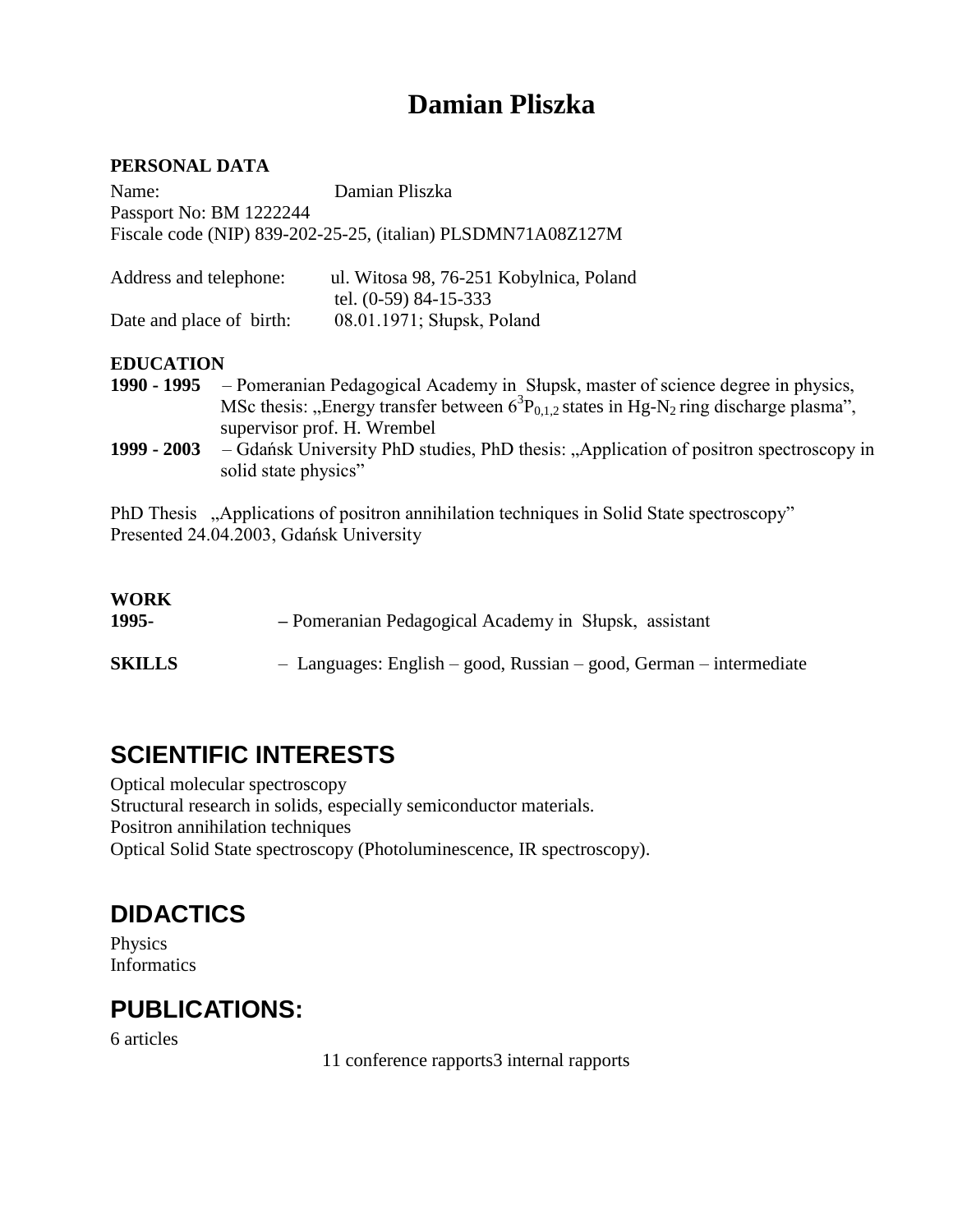## **Dr Nykola Jones**

#### **P e r s o n a l I n f o r m a t i o n**

*Current Work Address:* Institute of Physics & Astronomy, University of Aarhus, Ny Munkegade, Building 520, DK- 8000 Aarhus C, DENMARK *Work Tel:* 0045 8942 3774 *Fax:* 0045 8612 0740 *email:* nykj@phys.au.dk *Nationality:* British

#### **E d u c a t i o n & Q u a l i f i c a t i o n s**

**University College London, Dept of Chemistry** *1993 - 1996 B.Sc.- Upper Second class Honours degree in Chemistry*  **University College London, Dept of Physics & Astronomy** *1996 - 2000 PhD Post Graduate Studies in Molecular Physics* Supervisor: *Dr N. J. Mason,* **Spectroscopy and Dissociation Dynamics of Simple Polyatomic Molecules** *PhD in Physics from the University of London Awarded 31<sup>st</sup> March 2000* 

#### **E m p l o y m e n t**

#### **Institute of Physics and Astronomy, University of Aarhus,**

*Post-doctoral research assistant- Low energy electron-molecule scattering experiments.*

#### **E x p e r i m e n t a l E x p e r i e n c e**

Experience gained in experimental physical chemistry

#### **Low Energy Electron Scattering from Molecules**

Low energy electrons (a few meV) with high resolution  $(-1 \text{ meV FWHM})$  are produced via the photoionisation of argon, using monochormatised light from the ASTRID synchrotron storage ring in Aarhus. An electrostatic lens system focuses these electrons into a beam, which is used in a transmission experiment to determine total integral scattering crosssections for molecules. Further information regarding the processes occurring between molecules and low energy electrons is gained through the measurement of cross-sections in the presence of a magnetic field, whereby phenomena such as virtual state scattering, electron attachment and angular distribution of scattering processes can be observed. A large number of molecules have been investigated using this method, many of which are of reactive plasma, atmospheric and astrophysical interest:  $CO_2$ ,  $CS_2$ ,  $OCS$ ,  $N_2O$ ,  $CF_4$ ,  $C_2F_4$ ,  $C_4F_8$ , CF<sub>3</sub>Cl, CF<sub>2</sub>Cl<sub>2</sub>, CFCl<sub>3</sub>, CF<sub>3</sub>I, CF<sub>3</sub>Br, CCl<sub>4</sub>, C<sub>6</sub>F<sub>6</sub>, OClO, Cl<sub>2</sub>O, MeNO<sub>2</sub>, HCOOH and CH<sub>3</sub>COOH, CH<sub>3</sub>I, CH<sub>3</sub>Cl, CH<sub>3</sub>Br, SF<sub>6</sub>, SF<sub>5</sub>CF<sub>3</sub>, CH<sub>3</sub>CN, CHCl<sub>3</sub>, p-xylene, p-C<sub>6</sub>F<sub>2</sub>H<sub>4</sub>, THF,  $N<sub>2</sub>$ .

#### **VUV Photo-absorption spectroscopy using synchrotron radiation**

*Daresbury Laboratory -* The absorption spectra for many compounds of atmospheric and astrophysical interest have been recorded including OCl,  $N_2O$ ,  $SO_2$ ,  $N_2O_5$  and several PAH's *Physikalisches Institute, University of Bonn -* High resolution photoabsorption experiments concentrating on the investigation of Rydberg states of molecules e.g. vinyl bromide.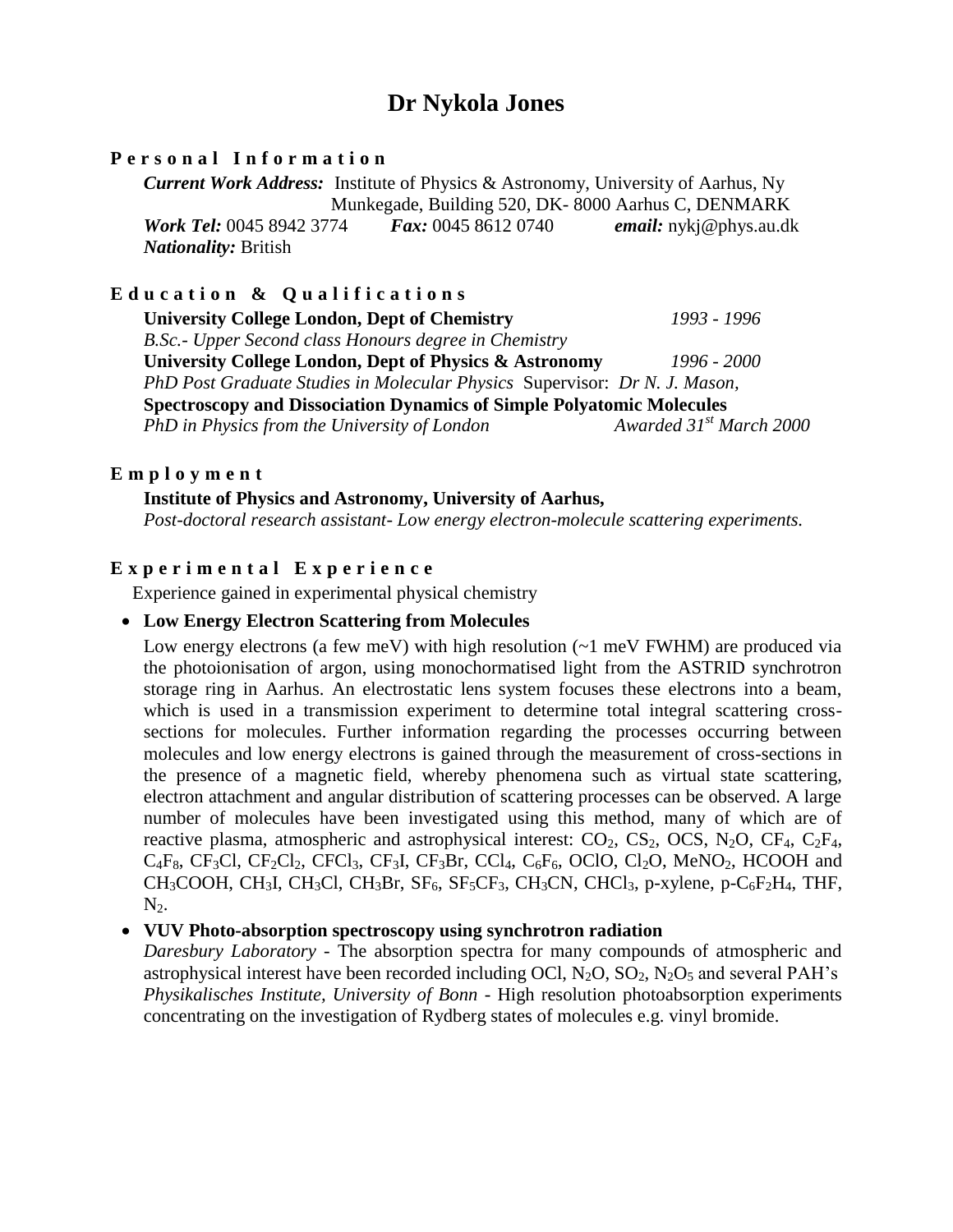#### **Electron/molecule collisions -**

*Electron energy loss spectroscopy* – EELS for  $N_2O$  (and  $N_2$  for calibration) have been recorded and analysed.

*Detection of metastable neutral species in excited sates.* - Metastable excited state neutrals have been detected using (1) a time-of-flight technique and (2) observation of resonance structure.

*Coincidence studies of the dissociation of highly excited states of neutral molecules* - The development of a coincidence experiment to look at the fragmentation dynamics of the highly excited electronic states of neutral molecules.

#### **Photoionisation**

The high resolution He(I) photoelectron spectrum of  $Cl<sub>2</sub>O$  has been recorded, working with Prof. J Delwiche at the University of Liege, Belgium

 **Electron-Impact Ionisation of Reactive Molecules Involved in Ozone Depletion** Third year research project for degree studying the fragmentation of the dications of dinitrogen pentoxide and nitric acid using time-of-flight mass spectrometry.

#### **P u b l i c a t i o n s**

#### **Electron-impact ionisation of dinitrogen pentoxide**

*C. S. S. O'Connor, N. C. Jones, K. O'Neale, S. D. Price,*  Int. J. of Mass Spec. & Ion Proc., vol.154, no.3, pp.203-211 (1996)

**The formation and dissociation of the dinitrogen pentoxide dication**

*C. S. S. O'Connor, N. C. Jones, S. D. Price,* 

Chemical Physics, vol. 214, No.1, pp.131-141 (1997)

#### **Electron-impact ionisation of nitric acid**

C. S. S. *O'Connor, N. C. Jones, S. D. Price,*  Int. J. Of Mass Spec. & Ion Proc., vol.163, No.1-2, pp.131-139 (1997)

#### **On the high resolution He(I) photoelectron spectrum of Cl2O**

*F. Motte-Tollet, J. Delwiche, J. Heinesch, M.-J. Hubin Franskin, J. M. Gingell, N. C. Jones, N. J. Mason, & G. Marston.* 

Chem. Phys. Lett vol. 284, p452-458 (1998)

#### **Electronic excitation and oscillator strength of ethyl iodide by VUV photoabsorption and electron energy loss spectroscopy**

*A. Guiliani, F. Motte-Tollet, J. Delwiche, J. Heinesch, N. J. Mason, J. M. Gingell, I. C. Walker, N. C. Jones, M.-J. Hubin-Franskin* .

Chem. Phys, Vol.110, No.21, pp.10307- 10315 (1999)

#### **Experimental studies on electron scattering from atoms and molecules: the state of the art.**

*N. J. Mason, J. M. Gingell, N. C. Jones and L. Kaminski,* Phil. Trans. Roy. Soc. Series A, Vol.357, No.1755, pp.1175-1200 (1999)

#### **Vacuum ultraviolet spectrum of dinitrogen pentoxide**

*B. A. Osborne, G. Marston, J. M. Gingell, N. C. Jones, L. Kaminski, N. J. Mason, I. C. Walker, J. Delwiche and M.-J. Hubin-Franskin,*

J. Quant. Spec. and Radiat. Transfer, Vol. 64, No. 6, p67-74. (2000)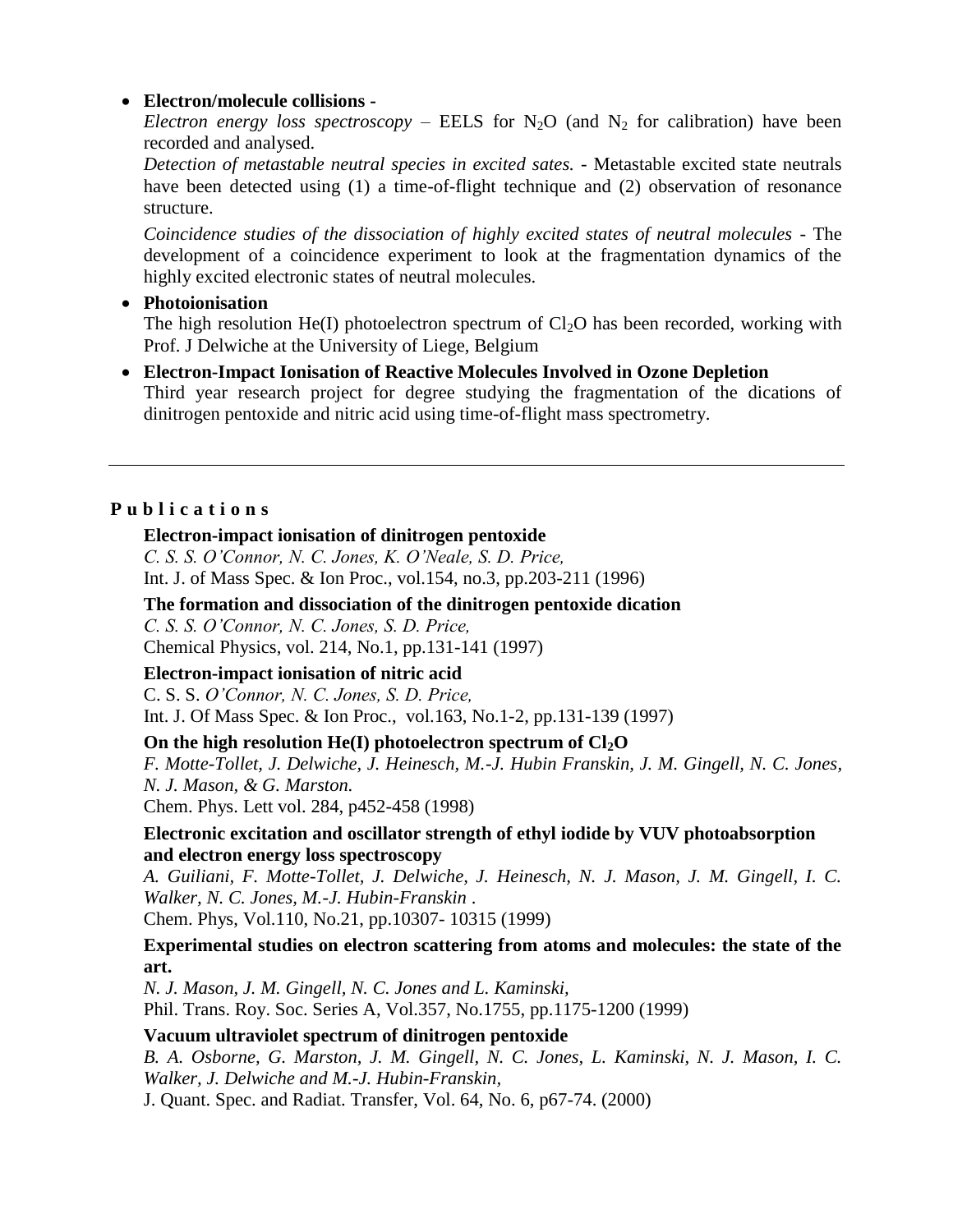**Electronic excitation and oscillator strengths of ethyl bromide by vacuum ultraviolet photoabsorption and electron energy loss spectroscopy.** 

*A. Guiliani, F. Motte-Tollet, J. Delwiche, I. C. Walker, N. J. Mason, J. M. Gingell, N. C. Jones, M.-J. Hubin-Franskin,* 

J. Chem. Phys., Vol.112, No.14, pp.6285-6292 (2000)

#### **Electron scattering in chlorine dioxide**

*D. Field, N. C. Jones, J. M. Gingell, N. J. Mason, S. L. Lunt, J.-P. Ziesel*, J. Phys. B, vol. 33, No.5, pp.1039-1046 (2000)

#### **VUV optical absorption and energy loss spectroscopy of chlorine nitrate**

*N. J. Mason, N. C. Jones, L. Kaminski, B. A. Osborne, G. Marston, M. A. Fernandez, I. C. Walker and E. A. Seddon,*

Int. J Mass Spec. Vol.205, No.(1-3), pp.183-196, (2001)

#### **Very low energy electron scattering in nitromethane, nitroethane and nitrobenzene.**

*S. L. Lunt, D. Field, J.-P. Ziesel, N. C. Jones, R. J. Gulley*, Int. J. Mass. Spect. Vol.205, No.(1-3), pp. 197-208, (2001)

#### **Experimental evidence for a virtual state in a cold collision: Electrons and carbon dioxide**

*D. Field, N. C. Jones, S. L. Lunt & J.-P. Ziesel*, Phys. Rev. A., vol. 64, 022708, (2001)

#### Low energy electron scattering in  $CF_2Cl_2$  and  $CF_3Cl$

*D. Field, N. C. Jones, S. L. Lunt, J.-P. Ziesel & R. J. Gulley*,

J. Chem. Phys., Vol. 115, No. 7, p3045, (2001)

#### **Cold collisions of electrons with molecules**

*D. Field, N. C. Jones & J.-P. Ziesel* Few Body Systems, Vol. 31, , p1-7, (2002)

#### **Cold collisions of electrons with Molecules: virtual state scattering in CO2.**

*S. L. Lunt, N.C. Jones, J.-P. Ziesel and D. Field* 

In: Photonic, Electronic and Atomic Collisions XXII ICPEAC Santa Fe, New Mexico, July 18 24. Burgdorfer, J.; Cohen, J.S.; Datz, S.; Vane, C.R. (Eds.), (2002)

#### **Collisions froides electron molecule: etats virtuels et resonances**

*J.-P. Ziesel, N.C. Jones, S. L. Lunt, and D. Field* In: PAMO 2002. French Physical Society (Atomic, Molecular and Optical Physics Division) Symposium, Bourges, (2002).

#### **Giant Resonances in cold electron scattering by CS<sup>2</sup>**

*N. C. Jones, D. Field; J.-P. Ziesel, T.A. Field,* Physical Review Letters; 89: 93201 93204, (2002).

#### **Very low energy encounters: cold electrons and molecules**

*D. Field, N. C. Jones, J.-P. Ziesel,*  Europhys. News, 33/6, 196-197, (2002)

#### **An undulator based spherical grating monochromator beamline optimised for low energy electron-molecule scattering experiments**

*S. V. Hoffmann, N. C. Jones, D. Field and J.-P. Ziesel* Rev. Sci. Inst. 73; 73: 4157 4163, (2002)

#### **Reaction and Scattering in Cold Electron Collisions**

*J. P. Ziesel, N. C. Jones, D. Field, and L. B. Madsen,*  Phys. Rev. Lett., **90**, 083201, (2003)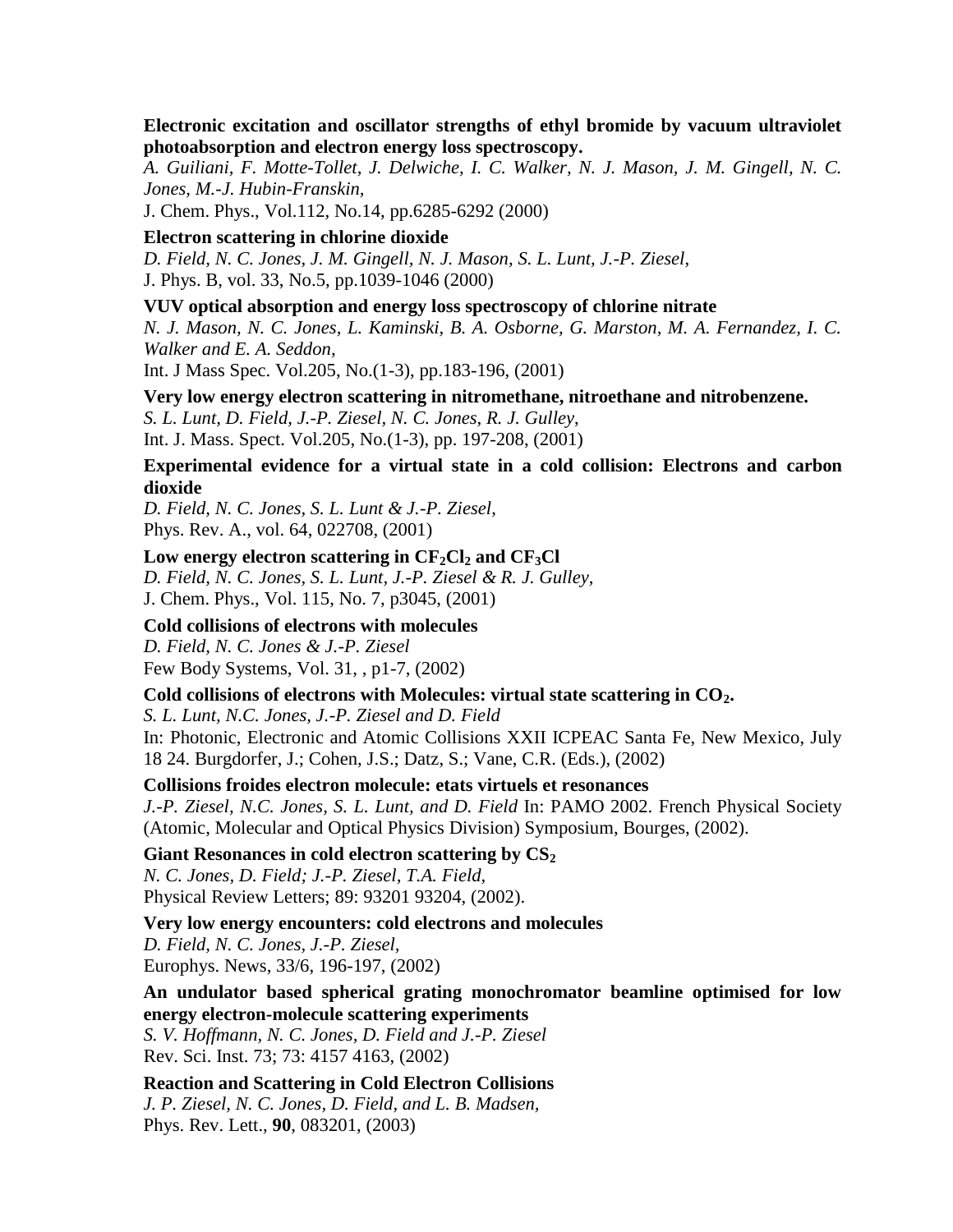#### **Cold electron scattering in SF6 and C6F6: bound and virtual state channels**

*D. Field, N.C. Jones, and J.-P. Ziesel,* Phys. Rev. A, 69, 052716-1, 2004

#### **A b s t r a c t s / R e p o r t s**

|             | Low energy electron scattering from halogenated hydrocarbons                                                                          |
|-------------|---------------------------------------------------------------------------------------------------------------------------------------|
| N. C. Jones | Talk presented at EPIC Network meeting, Obergurgl, Austria,                                                                           |
|             | Monday 21 June 2004                                                                                                                   |
|             | Low energy electron-molecule scattering experiments                                                                                   |
| N. C. Jones | Talk presented at EPIC Network meeting, Pruhonice, Near Prague,<br>Wednesday 30 July 2003                                             |
|             | Very low energy electron scattering in nitromethane, nitroethane and nitrobenzene                                                     |
| N. C. Jones | Talk presented at 1 <sup>st</sup> International Symposium on Low energy<br>electron-molecule scattering (LEEMI), March 2001, Austria. |
|             | New results in cold electron-molecule scattering experiments                                                                          |
| N. C. Jones | Talk presented at the Institute of Physics and Astronomy (IFA)<br>November 2000, Denmark.                                             |

#### **Low energy electron scattering from halogenated hydrocarbons**

*D. Field, N. C. Jones, I. Struve, S. V. Hoffmann and J.-P. Ziesel.*

Poster presented at EPIC2004, Obergurgl, June 2004

**The determination of absolute electron attachment cross-sections from beam scattering data**

*D. Field, J.-P. Ziesel, N. C. Jones, S. V. Hoffmann and L. B. Madsen*

Poster presented at EPIC2004, Obergurgl, June 2004, COST/RADAM meeting, Lyon, June 2004 and ECAMP8, Rennes, July 2004

#### **Cold electron scattering by a chiral molecule.**

*D. Field, I. Struve, P. Cahillane, N. C. Jones, S. V. Hoffmann, L. B. Madsen, and J.-P. Ziesel*

Poster presented at EPIC2004, Obergurgl, June 2004, COST/RADAM meeting, Lyon, June 2004 and ECAMP8, Rennes, July 2004

#### Low energy electron-molecule scattering from  $\text{CCI}_4$ ,  $\text{SF}_6$  and  $\text{C}_6\text{F}_6$ .

*D. Field, N. C. Jones, L. B. Madsen, S. V. Hoffmann and J.-P. Ziesel.*

Poster presented at ICPEACXXIII, Stockholm, July 2003, 13<sup>th</sup> EMS conference, Prague July 2003 and Danish Physical Society, May 2003

#### Giant resonances in cold electron scattering by  $CS_2$

*N. C. Jones, D. Field, S. V. Hoffmann, J.-P. Ziesel, and T. A. Field* Poster presented at ICPEACXXIII, Stockholm July 2003, 13<sup>th</sup> EMS conference, Prague July 2003

#### **Experimental evidence for a virtual state in a cold collision: Electrons and carbon dioxide**

*D. Field, N. C. Jones, S. L. Lunt & J.-P. Ziesel*

Poster presented at ECAMPVII, Berlin 2001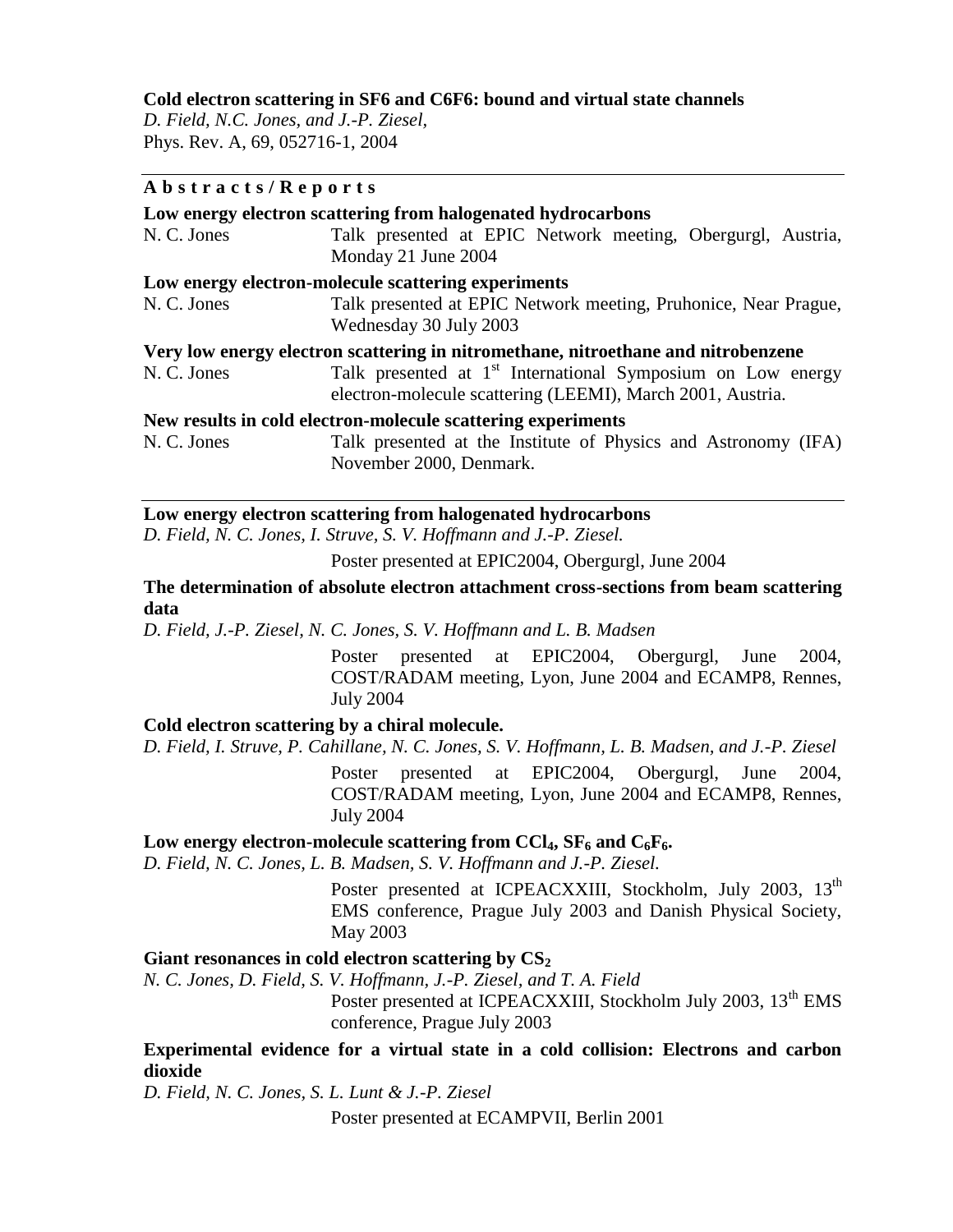#### **VUV Photoabsorption spectroscopy of Polycyclic Aromatic Hydrocarbons (PAH's)**

*J M Gingell, N J Mason, A R Birrell, N C Jones, L Kaminski, M Pontefract, D Ruffle, J Rawlings and D A Williams*

Poster presented at ECAMPVI, Italy, July 1998

**Coincidence studies of the dissociation of neutral molecules in highly excited states** *N C Jones, N J Mason and S D Price*

> Poster presented at ATMOP XXIV March 1997; ICPEAC XX, Vienna, July 1997; ECAMPVI, Italy, July 1998

#### **Rydberg state spectroscopy of haloalkanes**

*F Motte-Tollet, M-P Ska, J M Gingell, N C Jones, L Kaminski, N J Mason and I C Walker* Poster presented at ICPEAC XX, Vienna, July 1997

#### **VUV Spectroscopy of simple polyatomic aromatic hydrocarbons**

*N J Mason, J M Gingell, N C Jones, L Kaminski, A R Birrell, M Pontefract, D Ruffle, J Rawlings and D A Williams*

Poster presented at ICPEAC XX, Vienna, July 1997

#### **High resolution electron spectroscopy of haloalkanes.**

*M-J Hubin-Franskin, F Motte-Tollet, M-P Ska, A Giuliani, J M Gingell, N C Jones, L Kaminski, N J Mason, I C Walker* Daresbury Report 1997

**UV Photoabsorption spectroscopy of organic CN substituted compounds** *M-J Hubin-Franskin, J Delwiche, F Motte-Tollet, L Christiaens, J Mareque, J M Gingell, N C Jones, N J Mason, I C Walker* Daresbury Report 1997

**Vacuum ultraviolet spectrum of dinitrogen pentoxide**

*B A Osborne, G Marston, J M Gingell, N C Jones, L Kaminski, N J Mason, I C Walker* Daresbury Report 1997

#### **VUV Absorption spectroscopy of free radicals :OCl**

*I C Walker, G Marston, N J Mason, J M Gingell, N C Jones, L Kaminski* 

Daresbury Report 1997

#### **C o n f e r e n c e O r g a n i s a t i o n**

Local organiser for the ESF/PESC Exploratory Workshop 2002, 'Collisions in Atom Traps (CATS)', Sunday 7th to Thursday 11th April 2002, Sandbjerg Manor, Sønderborg, Denmark.

Assisted in the organisation of the meetings:

- ISA/ASTRID User Meeting 2003,  $22<sup>nd</sup>/23$ rd May 2003, University of Aarhus, Denmark
- Nordic School in Atomic Physics 2001  $23<sup>rd</sup>$ -27<sup>th</sup> August, Sandbjerg Manor, Sønderborg, Denmark.
- "Synchrotrons, Accelerators and Laboratory Astrophysics" (SALA), University of Aarhus, Denmark, 30<sup>th</sup> August - 1<sup>st</sup> September 2000,

#### **V o l u n t e e r e x p e r i e n c e**

Volunteer student tutoring at schools in London to help class teachers with pupils of varying ability and to gain experience of teaching. For several months I attended a girls secondary school helping with science lessons, organised by the North London Connection.

#### **O t h e r s k i l l s**

I have extensive experience with computers and am proficient using the windows operating system environment. I have a thorough knowledge of many packages including word-processors,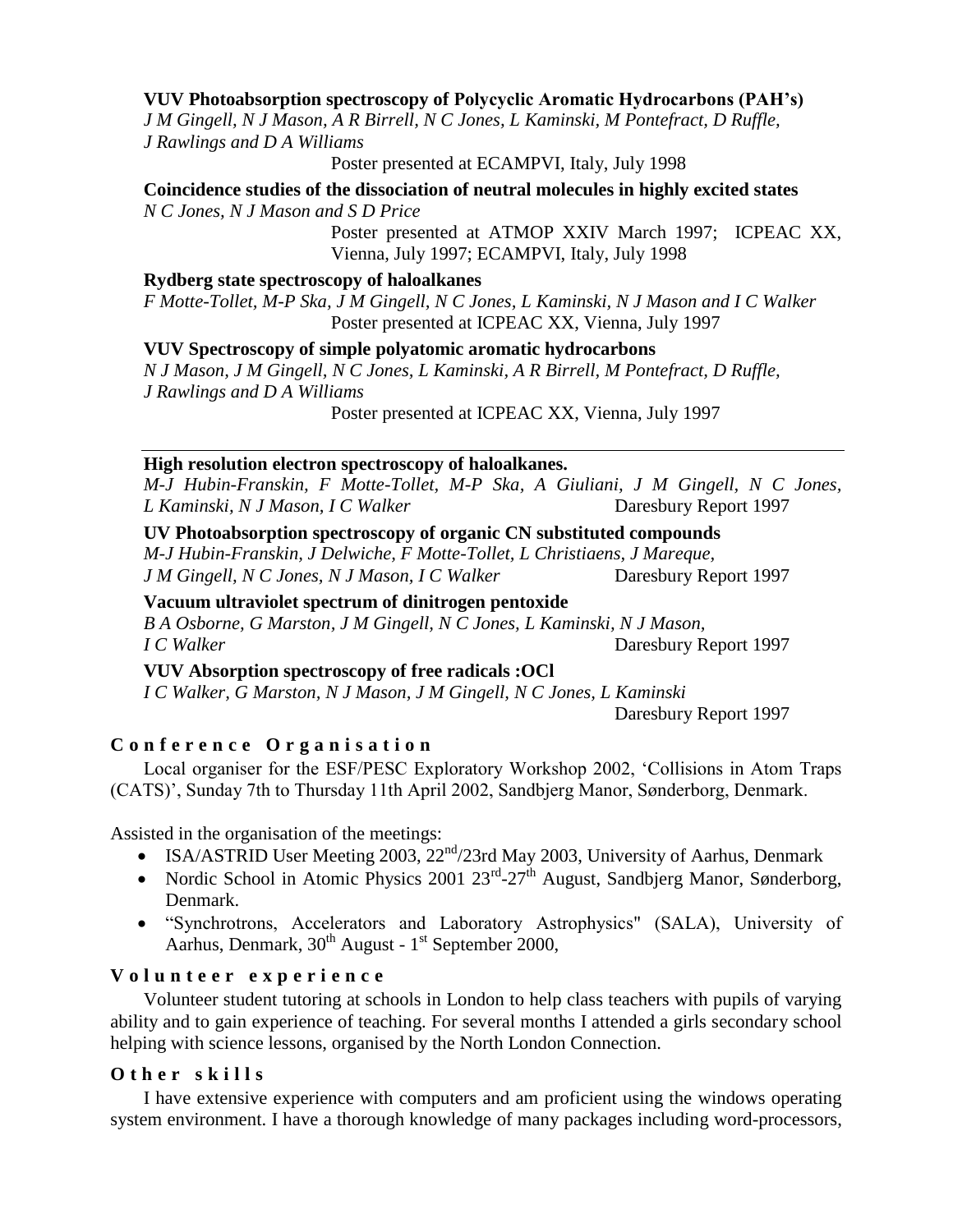spreadsheets and databases which I have used for a number of years. I also have basic knowledge of the Unix platform and completed a basic Fortran programming course in the first year of my undergraduate degree. More recently I have been learning how to program in VB. I have also constructed and maintain several web sites for conferences and research networks.

#### **R e f e r e n c e s**

*Professor D Field Department of Physics and Astronomy University of Aarhus Ny Munkegade, Building 520 DK-8000, Aarhus C DENMARK Tel: 0045 89 42 36 50 email: dfield@phys.au.dk*

*Professorr N J Mason Centre of Molecular and Optical Sciences Department of Physics and Astronomy The Open University, Walton Hall, Milton Keynes, MK7 6AA Tel: 0044 1908 655 132 email: n.j.mason@open.ac.uk*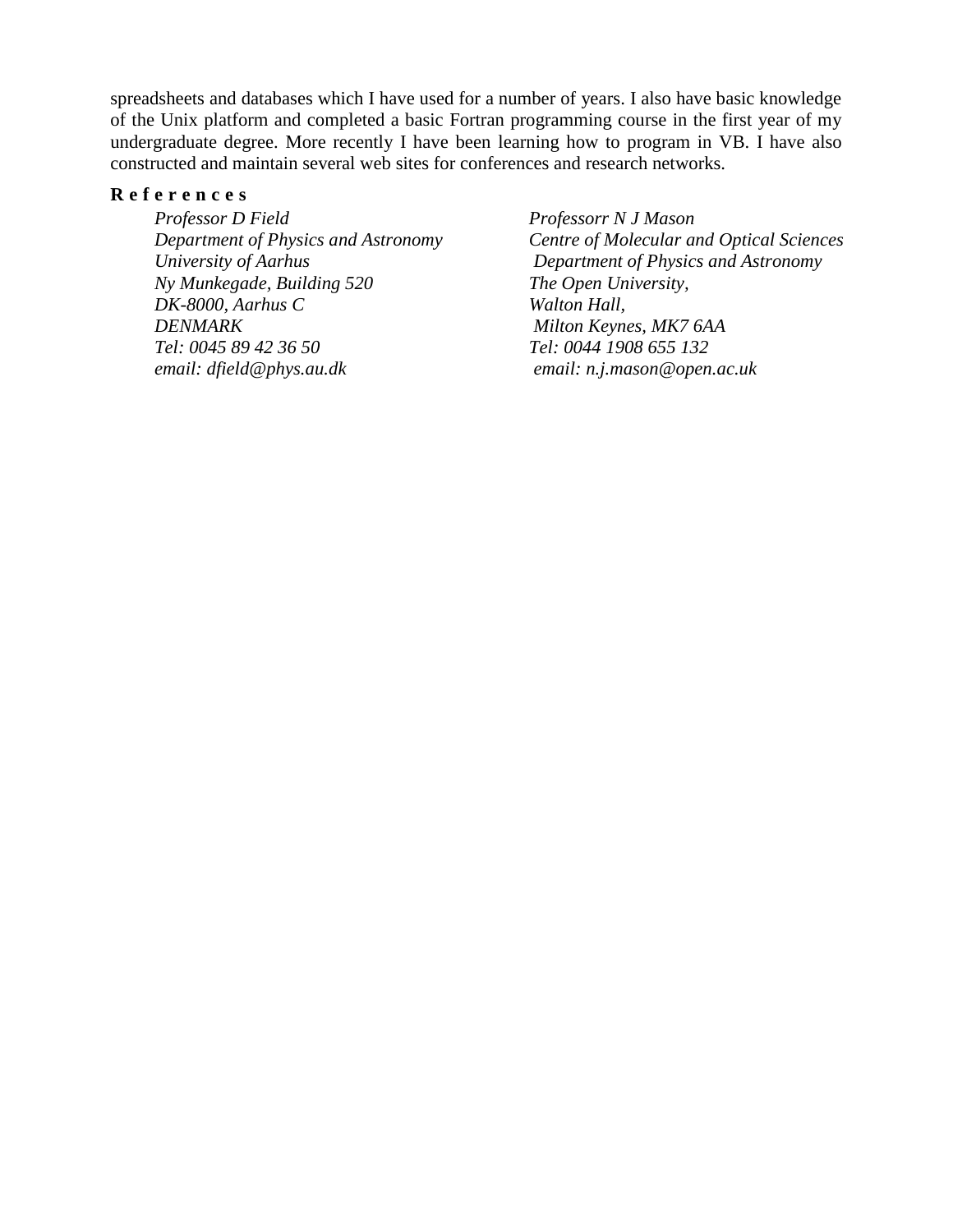# **Peter Papp**

**Title: RNDr.** Date of birth: August  $13<sup>th</sup> 1978$ Place of birth: Nove Zamky, Slovak Republic Address: Nabrezna 31 940 74 Nove Zamky Slovak Republic

Marital status: single

Education: 2001- PhD student at Department of Chemical physics, Faculty of Mathematics, Physics and Informatics Comenius University, Bratislava, Slovak Republic

Branch: Chemical physics Supervisor: prof. Ing. Ivan Hubac, DrSc. The topic of the dissertation thesis: The study of electron quasi-degeneracy by using Brillouin-Wigner perturbation theory.

1996-2001 Department of Biophysics and Chemical physics, Faculty of Mathematics, Physics and Informatics, Comenius University, Bratislava, Slovak Republic

Branch: Biophysics and Molecular physics

Master examination: General physics, Basis of biophysics and molecular physics, Methods in biophysics and molecular physics.

Supervisor: prof. RNDr. Dusan Chorvat, DrSc.

The topic of the diploma thesis: Using of Raman spectroscopy for study of specifical properties of biological systems.

1992-1996 Secondary Grammar School, Nove Zamky, Slovak Republic School leaving examination: Slovak, English, Mathematics and Physics

1984-1992 Basic School in Nove Zamky, Slovak Republic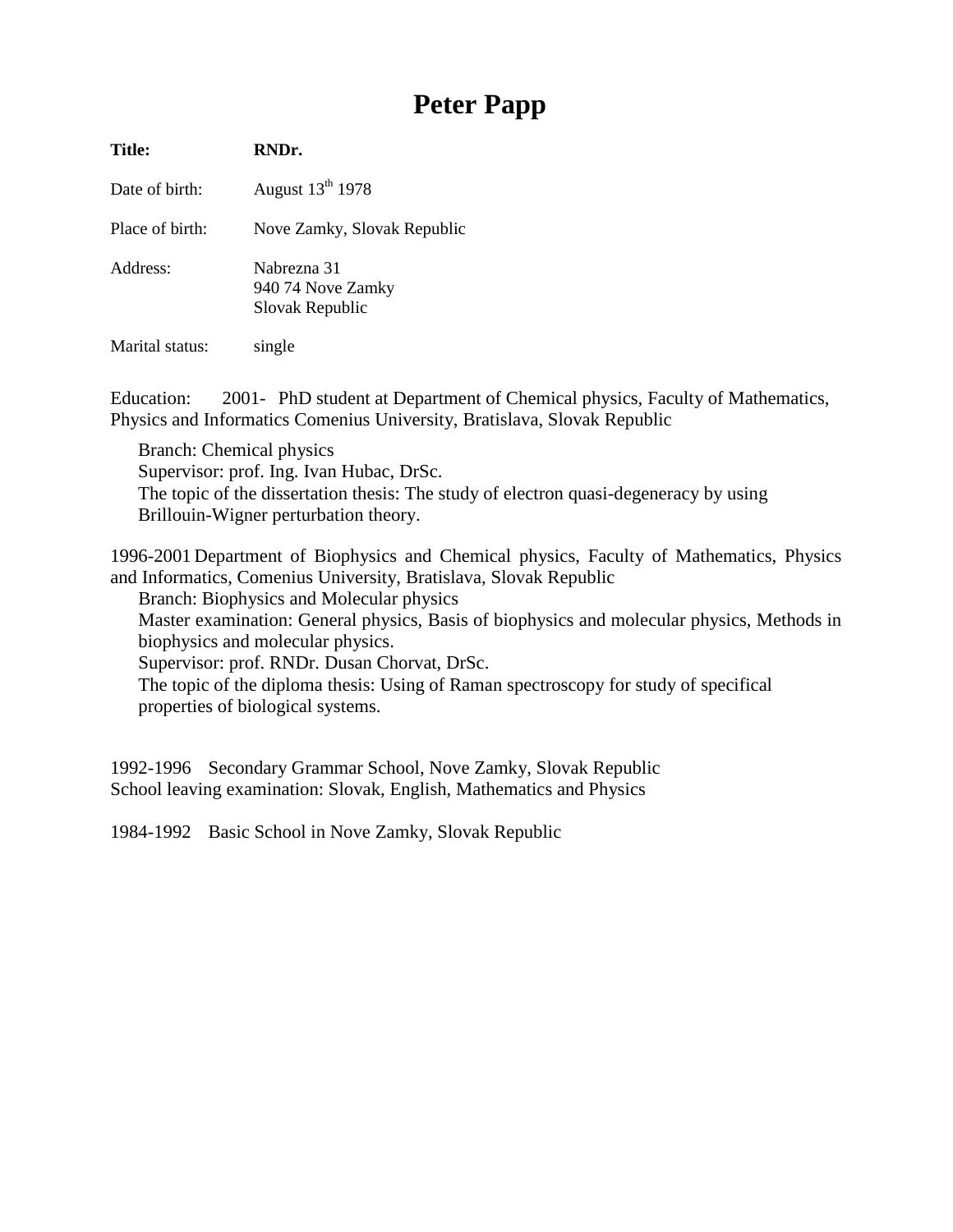## **Peter Hrušč**

#### **Born:** April 5, 1977 in Michalovce, Slovak Republic

**Current address:** Komenského 20, 07101 Michalovce, Slovak Republic

**Marital status**: single

#### **Elementary education:**

1983–1991 VI. Basic school in Michalovce, Slovak Republic

# **Secondary education:**<br>1991-1995 Secondar

Secondary grammar school of Pavol Horov in Michalovce. School leaving examinations in Slovak, Mathematics, Physics and Biology (1995)

#### **University education:**

1995-2001 Studies of general physics at the Faculty of Mathematics, Physics and Informatics, Comenius University in Bratislava. Studies of biophysics and molecular physics at the Department of Biophysic and Chemical Physics, Faculty of Mathematics, Physics and Informatics, Comenius University in Bratislava. Diploma thesis in the field of quantum chemistry, supervisor doc. RNDr. Ján Urban, CSc. The topic of diploma thesis: Theoretical study of ground and excites states of rare gas atom clusters. Master examination in general physics, basis of biophysics and molecular physics, methods of biophysics and molecular physics, obtained in 2001.

#### **Graduate studies:**

2001- Graduate studies at the Department of Chemical Physics, Faculty of Mathematics, Physics and Informatics, Comenius University in Bratislava. Supervisor doc. RNDr. Ján Urban, CSc., Faculty of Mathematics, Physics and Informatics, Comenius University in Bratislava. The topic of the dissertation thesis: Study of the dynamics of collision processes.

January 31, 2003 in Prague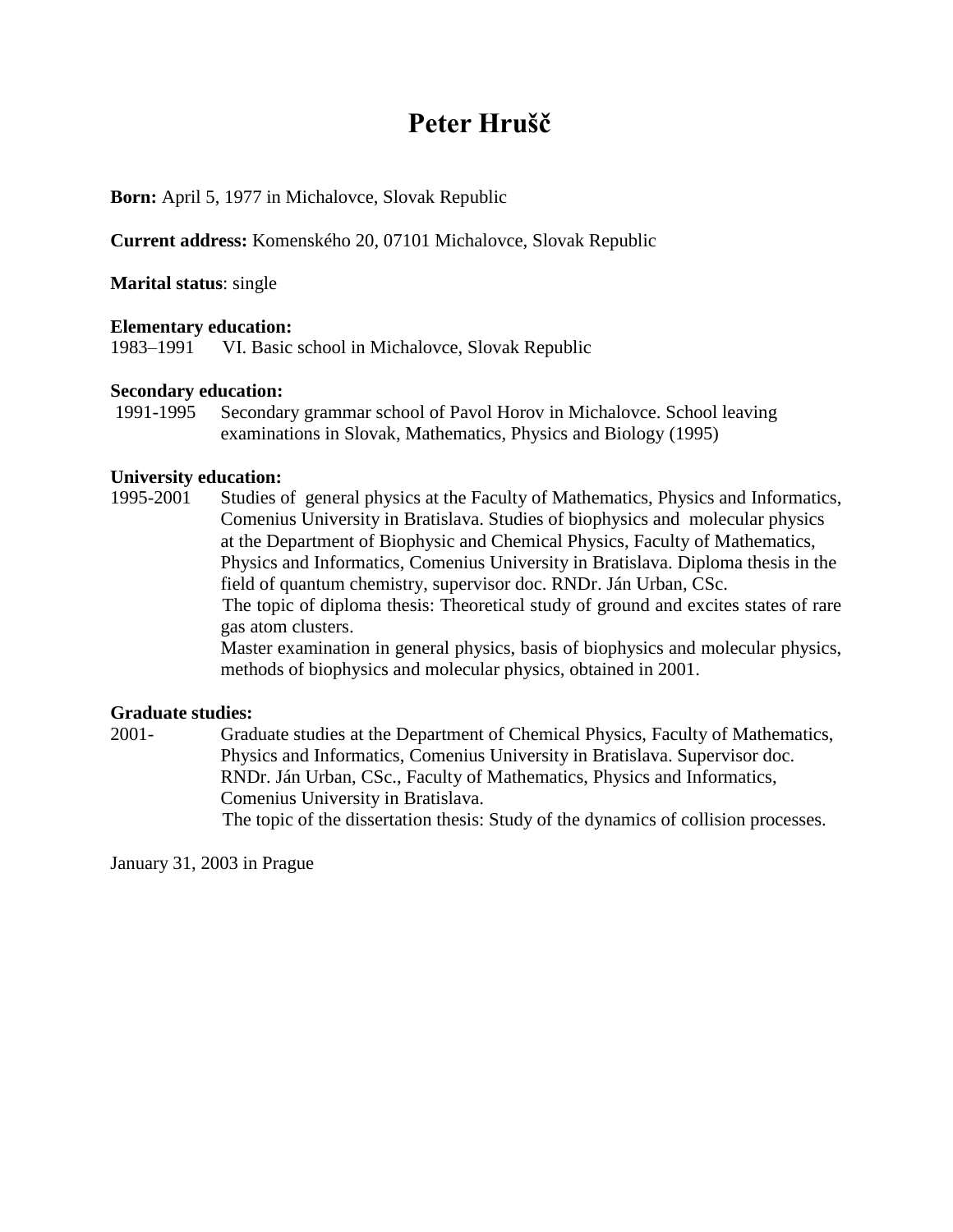### **Vincent Brems's Curriculum Vitae**

Private Address : Tentenstraße 32, 53225 Bonn, Germany Tel : +49 228 433 65 29

Date and place of birth : 70-9-25, Hermalle-sous-Argenteau, Belgium

Nationality : Belgian

Marital status : Married, one daughter, one son

Languages : French (mother tongue), German, English (working languages), Dutch (school level)

Computer science : Unix and Fortran programming skills

Post-doctoral positions

2001-2002 : Post-doctoral fellow, Theoretical Chemistry (Dir. H Köppel , University of Bonn ) Main research : R-matrix approach to the low-energy electron scattering on molecules in collaboration with BM Nestmann

1999-2001 : Post-doctoral fellow, Theoretical Chemistry (Dir. LS Cederbaum , University of Heidelberg )

Main research : low-energy electron scattering on molecules in collaboration with HD Meyer 1996-1999 :

Post-doctoral fellow, Theoretical Chemistry (Dir. S Peyerimhoff , University of Bonn ) Main research : core-excited molecules and their Auger decay in collaboration with BM Nestmann

Education

1992-1996 : PhD in Physics (Theoretical Chemistry) PhD thesis : Resonance Overlapping in Molecular Predissociation Supervisor : M Desouter-Lecomte Laboratory for Molecular Dynamics and Quantum Chemistry, Dir. J-C Lorquet , University of Liege 1994 : Agrégation de l'Enseignement Secondaire Supérieur (examination for posts on the teaching staff of lycées), University of Liege 1988-1992 : Graduate studies in Physics, University of Liege Honour thesis : Relativistic Quantum Mechanics : the Aharonov-Bohm Effect Supervisor : M Bawin Fundamental theoretical Physics , Dir. C. Mahaux, University of Liege 1982-1988 : School education at the College St Hadelin at Visé, Belgium Pedagogical experience 1990-1991 : Practical course in Experimental Physics (37 h) Life science students (first year university level)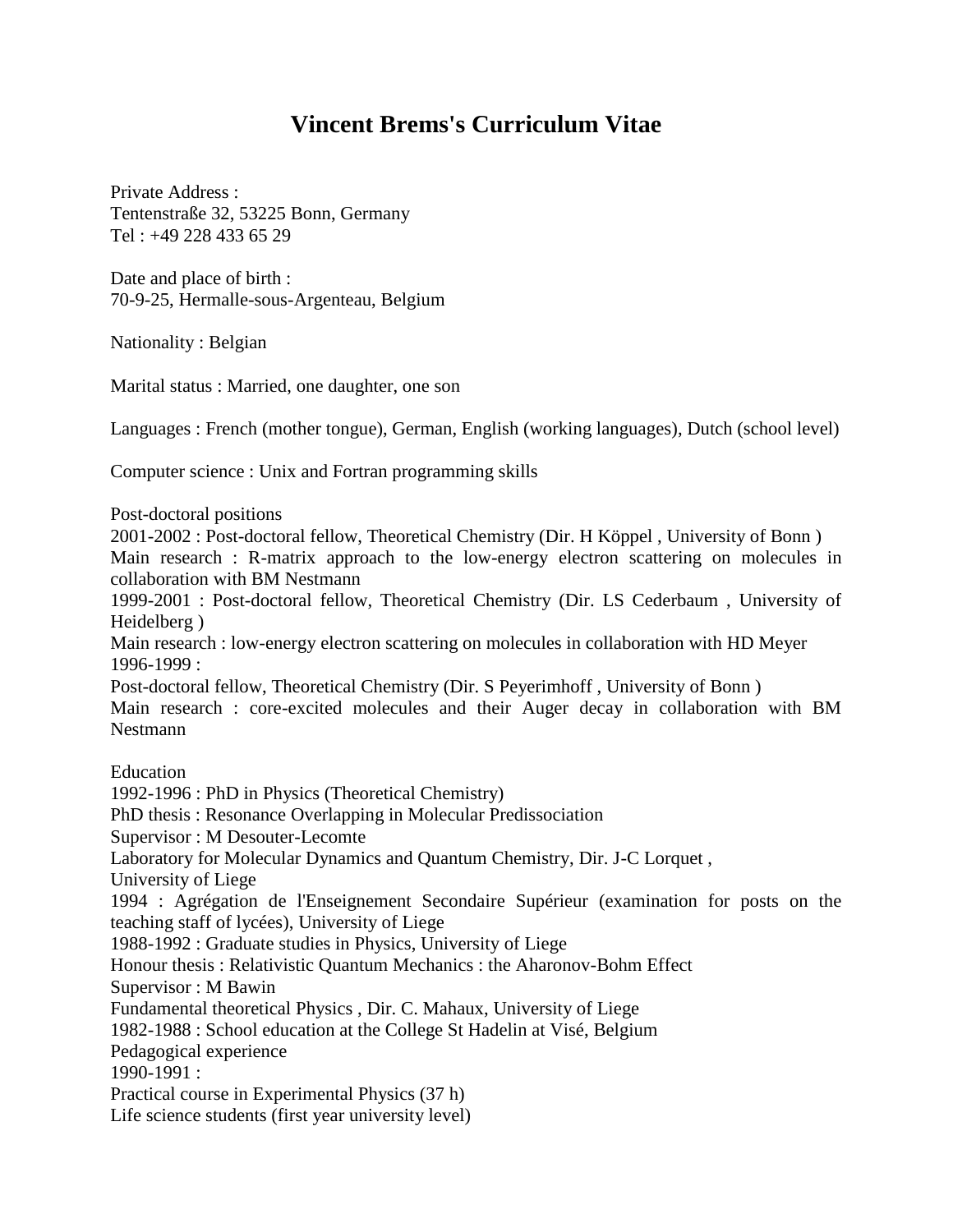Lecturers : R Evrard, M Delmelle, University of Liege 1993-1994 : Agrégation in Physics 15-Day practical training at school (30 h) Writing of a course on Electrostatic 1997-1998 : Tutorial in Mathematics (80 h) Chemistry students (first and second year university level) Lecturer : BM Nestmann , University of Bonn 1999-2000 : Lecture in Theoretical Chemistry (40 h) PhD strudents of the Graduate Program "Modelling and Scientific Computing in Mathematics and Natural Sciences", University of Heidelberg 2001-2002 : Tutorial in Quantum Chemistry (second part) (24 h) Chemistry students (third and fourth year university level) Lecturer : S Peyerimhoff , University of Bonn 2002 : Tutorial in Quantum Chemistry (first part) (24 h) Chemistry students (third and fourth year university level) Lecturer : M Hanrath , University of Bonn Awards 1996 : Award of the Science Faculty of the University of Liege dedicated to the support

of Chemistry and Life Science  $(25 000 \text{ BEF} = 620 \text{ EUR})$ 

1998-1999 :

NATO Scientific Fellowship (280 000 BEF = 7 000 EUR) Publications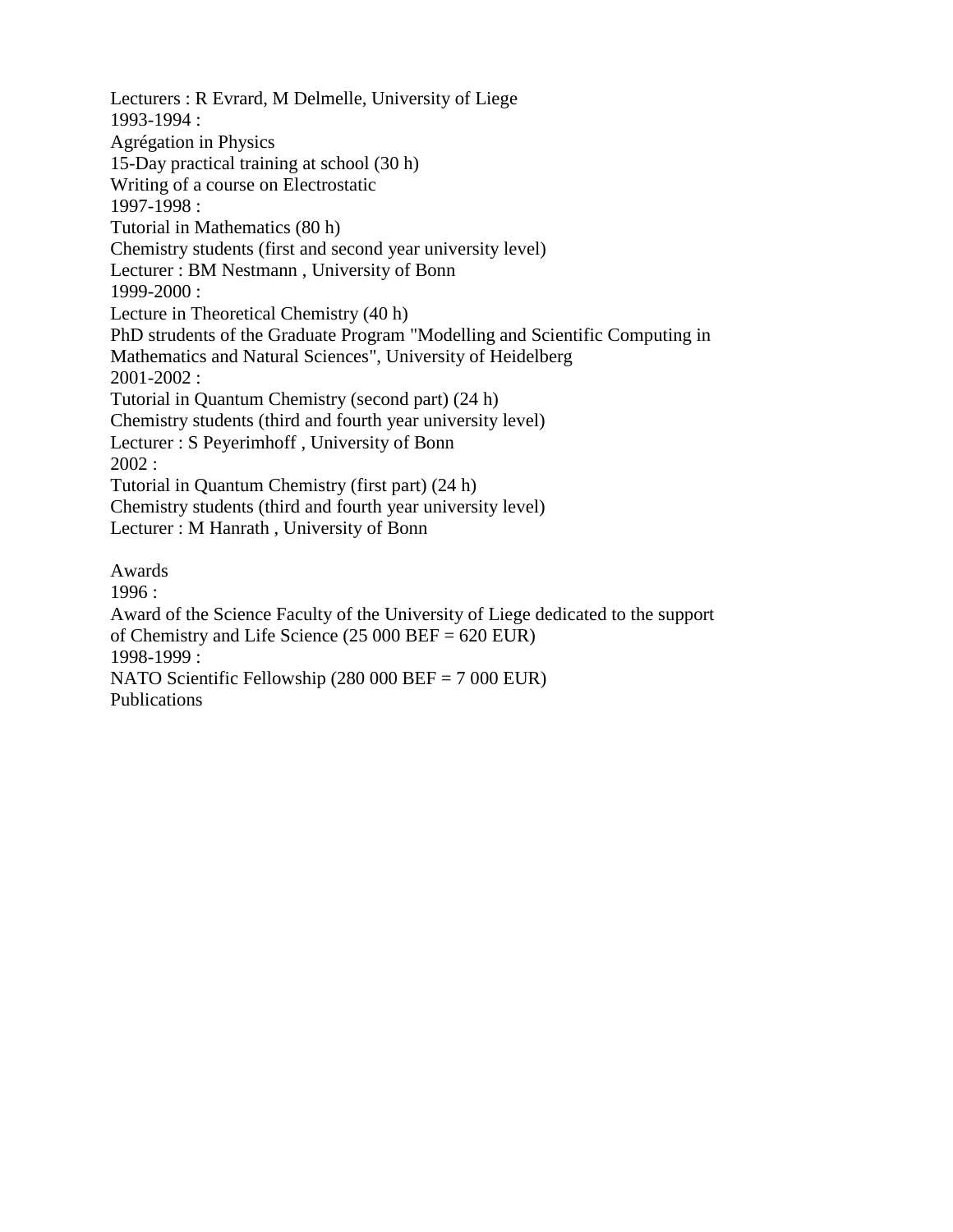### **Barbara Pezler**

Birthdate: 04-11-1963 Birthplace: Krasnik, Poland

Home Address: ul. Mieszka I 10/59, 08-119 Siedlce

Work Address: Faculty of Science University of Podlasie ul. 3 Maja 54, 08-110 Siedlce, Poland Phone: +48(25)6431139(office) Email: pezler@ap.siedlce.pl

Education:

 M.S. 1990 University of Podlasie - Chemistry Ph.D.1997 Warsaw University - Chemistry

Experience:

 1990-1997 Research/Teaching Assistant, University of Podlasie 1997-2003 Research/Adjunct, University of Podlasie March 2001 Visiting Scientist, University of Calgary, Canada (David A. Armstrong, Professor of Chemistry)

Fields of Specialization:

Theorethical chemistry: kinetics of ion-molecule and electron-molecule reactions.

Professional Societies: Polish Radiation Society

Publications:

- 1. J. Turulski, B. Pezler, J. Niedzielski, *"Classical transition state theory for the ion-linear quadrupole capture", Chem. Phys*., 166, (1992), 115-121.
- 2. B. Pezler, J. Turulski, J. Niedzielski, "Quantum TST of the capture the ion by the linear *quadrupole in the state of low rotational excitation", Chem. Phys.,* 166, (1992), 123-129*.*
- 3. J. Turulski, B. Pezler, J. Niedzielski, *"Is the ion-linear quadrupole capture rate constant anisotropic with respect to the sign of the charge on the ion and the quadrupole moment of the molecule?", React. Kinet. Catal. Lett*., 47, (1992), 199-205*.*
- 4. B. Pezler, J. Turulski, J. Niedzielski, "*Effect of anisotropy of polarizibility of the linear quadrupole molecule on the rate of ion capture", J. Chem. Soc. Faraday Trans.,* 89, (1993), 655-670,*.*
- 5. J. Turulski, J. Niedzielski, B. Pezler, *"Transition-state theory treatment of capture collisions between ions and symmetric top dipolar molecules", J. Chem. Soc. Faraday*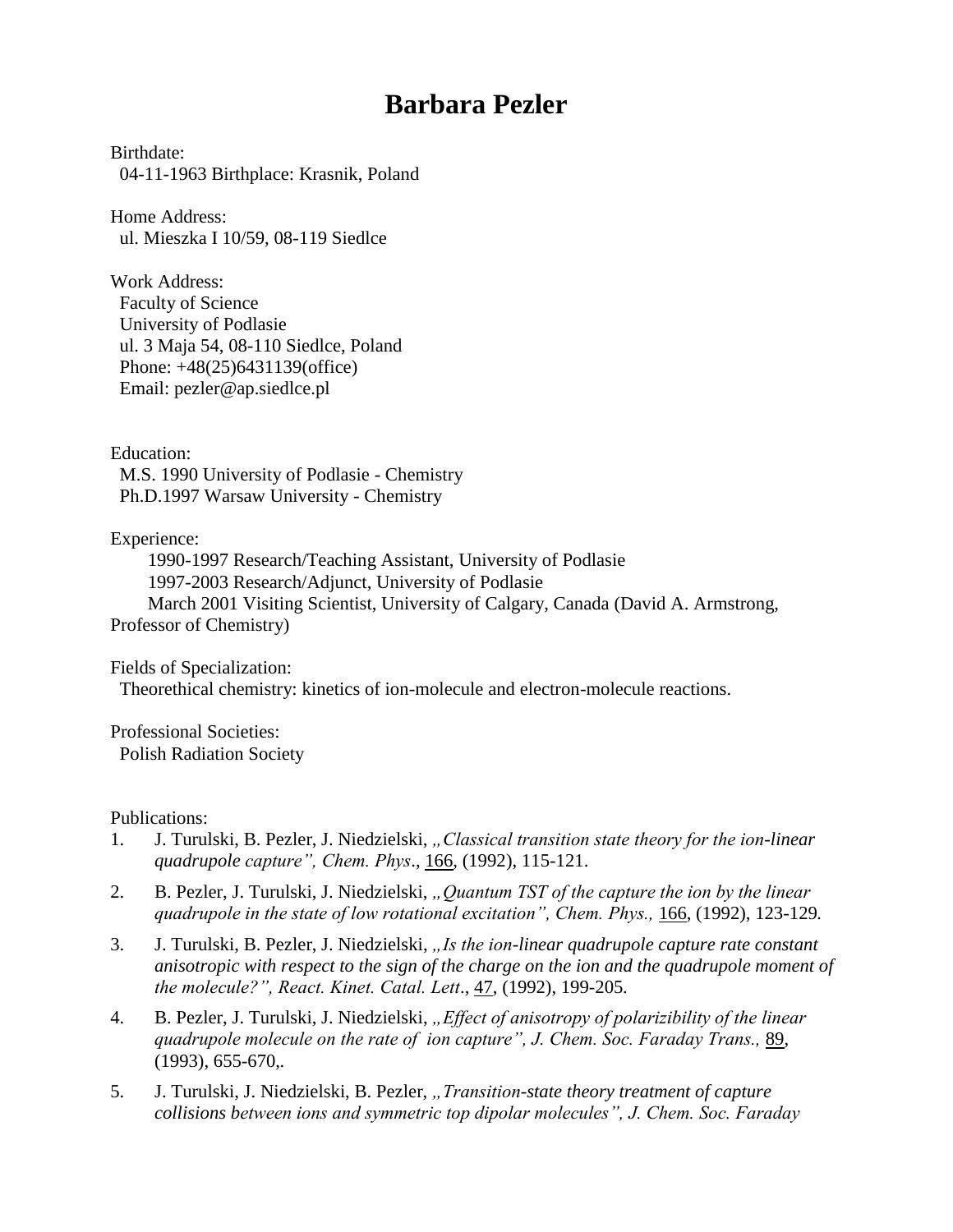*Trans*, 90, (1994), 3061-3063.

- 6. J. Turulski, J. Niedzielski, B. Pezler, *"The capture rate of an ion by a symmetrical top quadrupole", Chem. Phys*., 192, (1995), 319-323*.*
- 7. Barbara Pezler, Jan Niedzielski, Artur Ratkiewicz, Jan Turulski, *Chem Phys*., 222, 215-221, (1997). *"Temperature denpendence of the charge- linear dipole capture rate constant"*.
- 8. Barbara Pezler and Iwona Szamrej, "*Geometry and energy changes in halomethanes due to electron capture*", *Res. Chem. Intermed*., Vol. 27, No 7,8, (2001), 787-794.
- 9. J. Turulski, T. Su, J. Niedzielski, B. Pezler, *"Classical theories of the ion/linear quadrupole capture"*, *Int. J. Mass. Spectrom*., 216 (2002), 115-128.

Papers Presented at National and International Meetings:

- 1. Barbara Pezler, "Geometry and Energy Changes in Halomethanes After the Electron Capture", The 6th International Conference On Pulse Investigations in Chemistry, Biology and Physics, PULS 2000, Łeba, 2000, p 27.
- 2. W. Barszczewska, B. Pezler, I. Szamrej, M. Foryś, "Electron drift velocities in the mixtures of carbon dioxide and nitrogen", 13th Symposium on Application of Plasma Processes, Tale, Slovakia, 2001, p 71.
- 3. W. Barszczewska, B. Pezler, I. Szamrej, "Electron drift velocities in the mixtures of carbon dioxide and nitrogen", Ninth iInternational Symposium On Gaseous Dielectrics, Ellicott City USA, 2001, 30.
- 4. B. Pezler, W. Barszczewska, J. Kopyra, J. Wnorowska, I. Szamrej, "Electron attachment to halopropanes", XIVth Symposium on Application of Plasma Processes, Liptovsy Mikulas,Slovakia, 2003, p 81.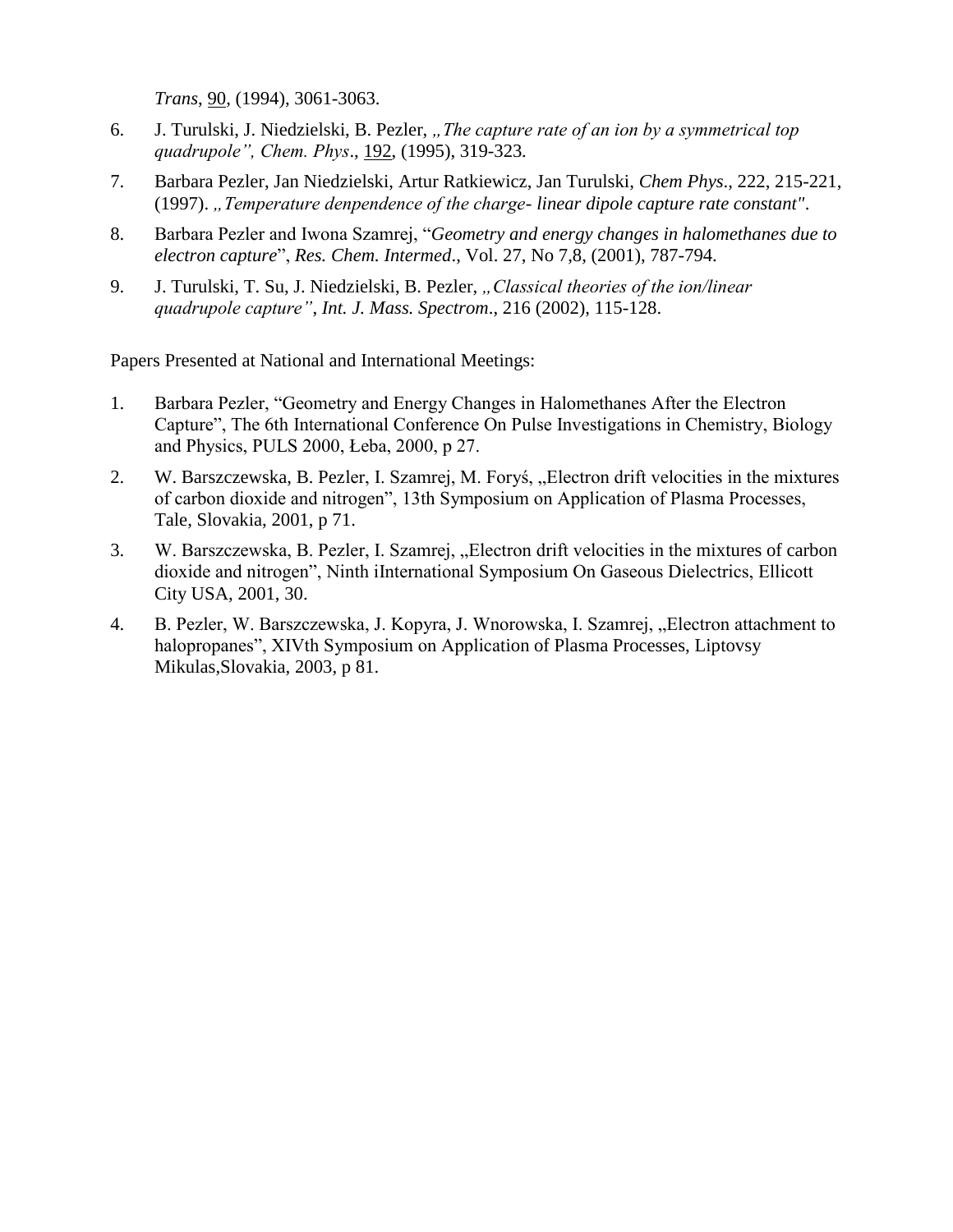### **Daniel Cáceres Sánchez**

#### **Personal information**

#### **D.N.I.:** 53003439-P

**Address:** c/ Cristo de los Remedios, 28 2º A 28700 S.S. de los Reyes (Madrid) Spain. **Telephone:** +34 91 652 11 33 and +34 91 624 94 78

**e-mail:** dcaceres@fis.uc3m.es

**Birth date:** 17/1/74 Madrid (Spain)

**Marital status:** Single

#### **Education**

- Graduated in Physics. Universidad Autónoma de Madrid, June 1997.
- PhD in Physics. "Study of the mechanical properties of single-crystals and thin films of MgO by means of nanoindentation". Universidad Autónoma de Madrid. Cal. Sobresaliente CUM LAUDE.
- Studying Technical Engineering in Computer Systems. Universidad Nacional de Educación a Distancia (UNED)

#### **Languages**

- Good level of English.
- Learning German.

#### **Courses attended**

- Summer School (El Escorial) "Advanced materials for the micro and optoelectronics". 25 - 29 August 1997.
- "Mechanical testing by indentation". Fishkill, New York (USA), 3 4 August 1998.

#### **PhD Courses**

- "Chemical characterization of surfaces".
- "Physical techniques in spectroscopy".
- "Nanotecnology".
- "Fundamentals in surface analysis and epitaxial growth".
- "Transmission electron microscopy applied to the study of materials".
- "Preparation and characterization of coatings and thin films".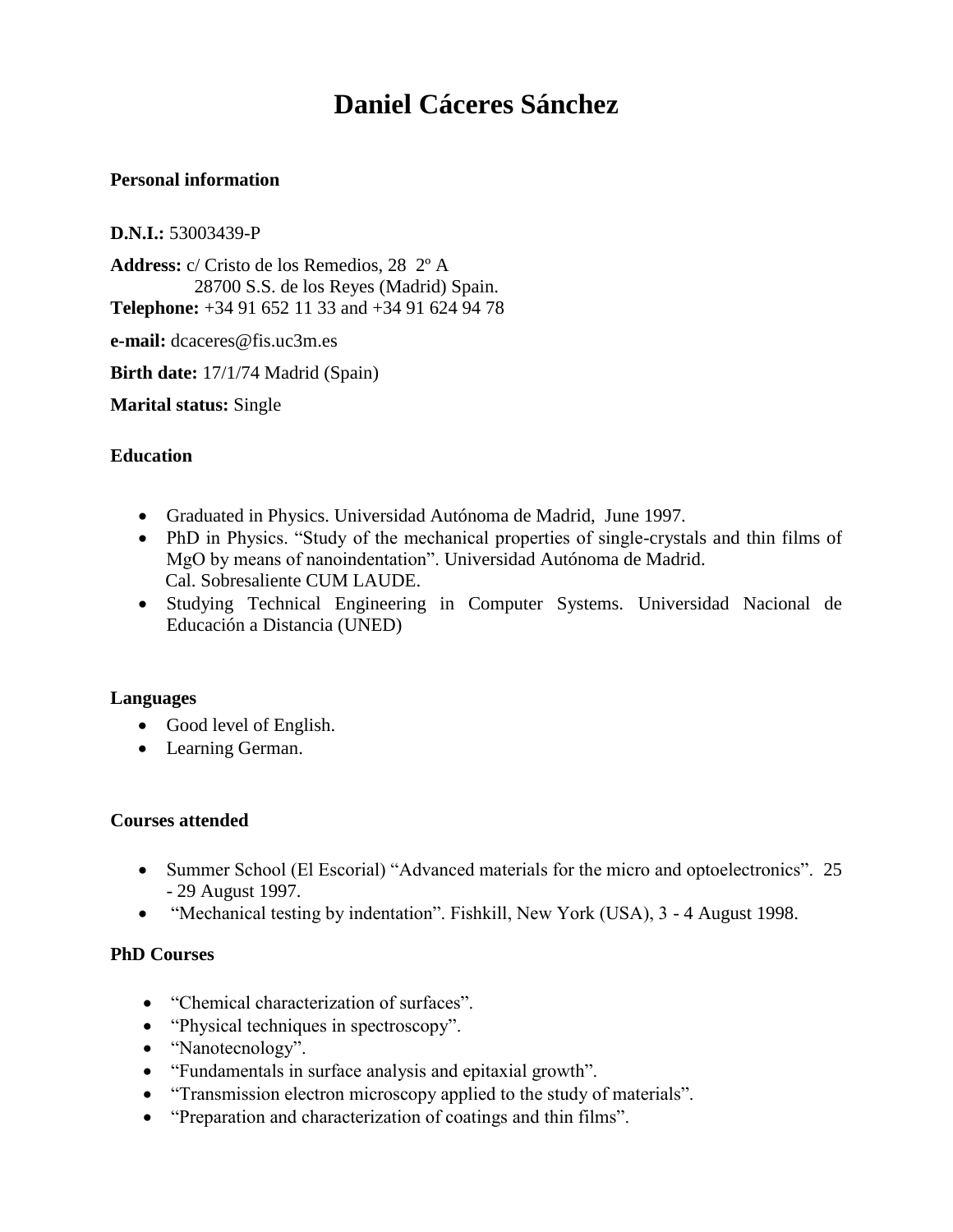#### **Research Activities**

- During July 1996 stays in Instituto de Estudios de la Energía (CIEMAT) learning about dosimetry, radiation detectors, and high energy spectroscopies.
- In September 1996 incorporates as collaborator in the Laser Spectroscopy Group in the Department of Physics of Materials (Universidad Autónoma de Madrid) working in the characterization of laser materials
- Since October 1997 is working as assistant teacher at the Physics Department (Universidad Carlos III de Madrid) where studies mechanical properties of different materials by means of the nanoindentation technique, and the growing and characterization of thin films deposited by rf-sputtering.

#### **Experimental techniques used**

- Nanoindentation.
- Rf-sputtering
- Optical absorption techniques.
- X-ray diffraction (XRD).
- Auger Electron Spectroscopy (AES).
- X-Ray Photoelectron Spectroscopy (XPS).
- Electron Stimulated Desorption (ESD).
- Scanning Electron Microscopy (SEM).
- Profilometry.
- Ion implantation.
- Rutherford Back Scattering (RBS).

#### **Participation in funded scientific projects**

- "Rf-Sputtering system". CAM Convocatoria de Infraestructura. Ref: 008, 1998-2001. Head of the project: Prof. Roberto González Amado.
- "Characterization of the desorbed ions from ceramic oxides' surfaces". CICYT (Acción Especial) MAT1999-1703-E, 1999-2000. Head of the project: Prof. Roberto González Amado.
- "Ion implantation in ceramic oxides". Ministerio de Ciencia y Tecnología, 2001-2002. Head of the project: Prof. Roberto González Amado.

#### **Refereed publications**

1) "Nanoindentation on AlGaN thin films"

**D. Cáceres**, I. Vergara, R. Gonzalez, E. Monroy, F. Calle, E. Muñoz and F. Omnès. Journal of Applied Physics. Vol. 86, n. 12 (1999) p. 6773-6778.

2) "Radiation damage in neutron-irradiated Ytria-Stabilized-Zirconia Single Crystals"

B. Savoini, **D. Cáceres**, I. Vergara, R. González and J.E. Muñoz Santiuste.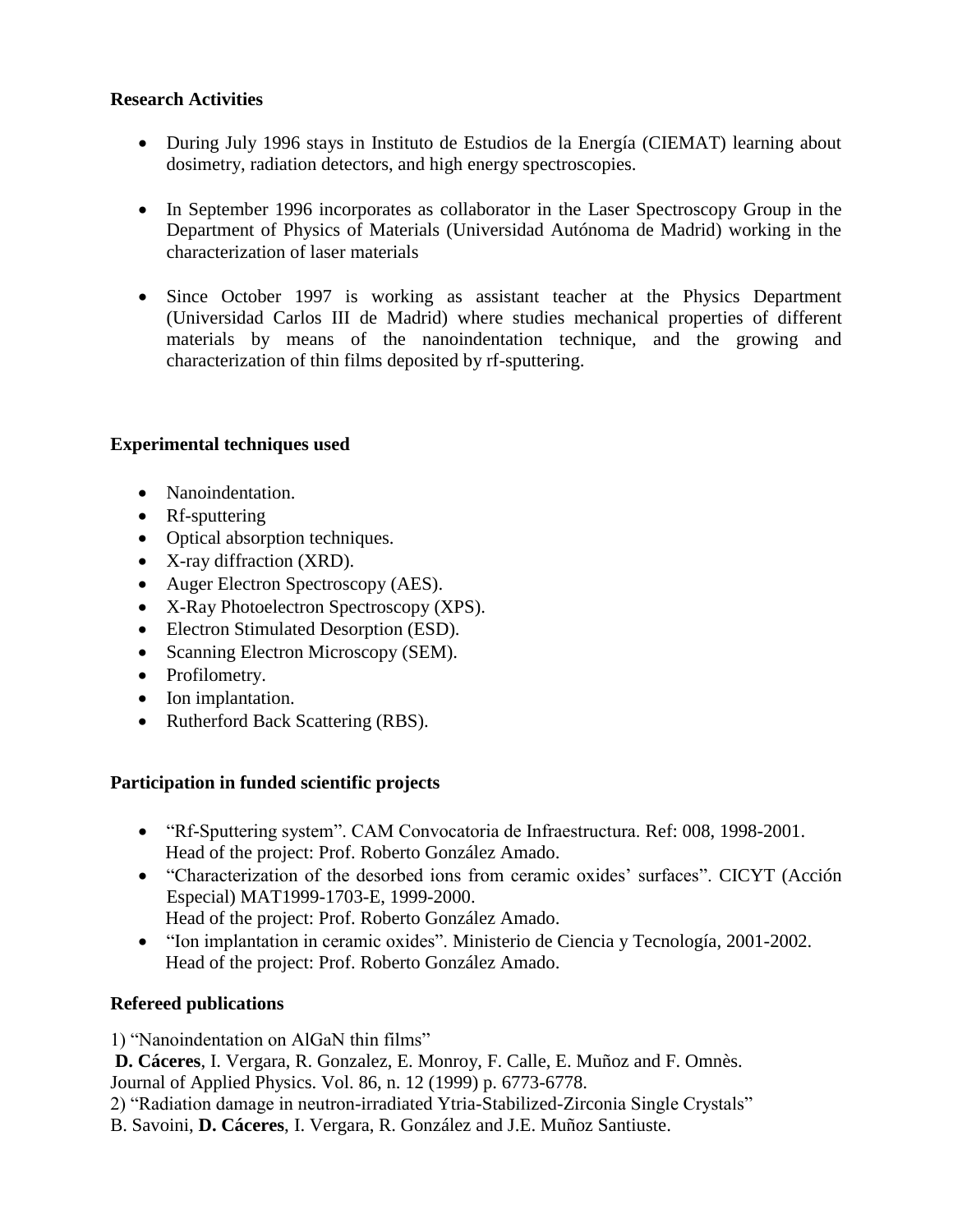Journal of Nuclear Materials. Vol. 277, n. 2-3, (2000) p. 199-203.

3) "Bonding and hardness in non-hydrogenated carbon films with moderate sp3 content"

R. Gago, I. Jiménez, J.M. albella, **D. Cáceres**, I. Vergara, J.C. Blanks, B.L. Doyle and J.L. Terminello.

Journal of Applied Physics. Vol. 87, n. 11 (2000) p. 8174-8180.

4) "Spectroscopy of  $\pi$ -bonding in hard graphitic carbon nitride films: Superstructure of basal planes and hardening mechanisms"

I. Jiménez, R. Gago, J.M. Albella, **D. Cáceres** and I. Vergara.

Physical Review B. Vol 62, nº 7 (2000) p. 4261-4264.

5) "Correlation between bonding structure and mechanical properties of amorphous carbon nitride thin films"

C. Quirós, R. Núñez, P. Prieto, I. Vergara, **D. Cáceres**, L. Soriano, G.G. Fuentes, E.Elizalde and J.M. Sanz.

Surface and Coatings Technology. Vol. 125 (2000) p. 284-288.

6) "Anomalous elastic properties of Si/Ge superlattices: The role of interfaces"

A. de Bernabé, C. Prieto, **D. Cáceres**, I. Vergara, A.G. Every and H.E. Fischer.

Physica Status Solidi (a). Vol.188, n. 3, (2001) p. 1023-1040.

7) "Hardening mechanisms in graphitic carbon nitride films grown with  $N_2/Ar$  ion assistance"

R. Gago, I. Jiménez, **D. Cáceres**, F. Agulló-Rueda, T. Sajavaara, J.M. Albella, A. Climent-Font,

I. Vergara, J. Räisänen, and E. Rauhala.

Chem. Mater. Vol. 13 (2001) p.129-135.

8) "Investigation of TiC thin films synthesised by low energy IBAD from electron evaporation of TiC powder"

J.M. López, F.J. Gordillo-Vázquez, M. Fernández, J.M. Albella, **D. Cáceres** and I. Vergara.

Applied Surface Science. Vol. 172 (2001) p. 110-116.

9) "Nanoindentation on nominally pure and doped MgO crystals"

**D. Cáceres**, I. Vergara, R. González and Y. Chen.

Rad. Effects and Defects in Solids. Vol. 156 (2001) p. 39-43.

10) "Supresión of anion vacancy formation in neutron irradiated MgO:Li crystals: camouflage or fact?"

R. González, I. Vergara, **D.Cáceres** and Y. Chen.

Proceedings of the Fourth Pacific Rim International Conference on Advanced Materials and Prodessing (PRICM4) (2001) p. 1427-1430.

11) "Mechanical behaviour of the interphase between matrix and reinforcement of Al 2014 matrix composites reinforced with  $(Ni<sub>3</sub>Al)<sub>p</sub>$ "

J.M. Torralba, F. Velasco, C.E. Costa, I. Vergara and **D. Cáceres**.

Composites, partA: applied science and manufacturing. Vol. 33 (2002) p. 427-434.

12) "Hardness and elastic modulus from nanoindentations in nominally pure and doped MgO crystals"

**D. Cáceres**, I. Vergara, R. González and Y. Chen.

Philosophical Magazine A. Vol. 82, nº 6 (2002) p. 1159-1171.

13) "Elastic properties of hard  $TiC_xN_y$  films grown by dual ion beam sputtering"

G.G. Fuentes, **D. Cáceres**, I. Vergara, E. Elizalde and J.M. Sanz.

Surface and Coatings Technology. Vol.151-152 (2002) p. 365-369.

14) " Effects of the low energy-ion beam assistance in the properties of  $TiC_xN_y$  thin films"

G.G. Fuentes, **D. Cáceres**, I. Vergara, E. Elizalde and J.M. Sanz.

Surface and Coatings Technology. Vol.151-152 (2002) p. 189-193.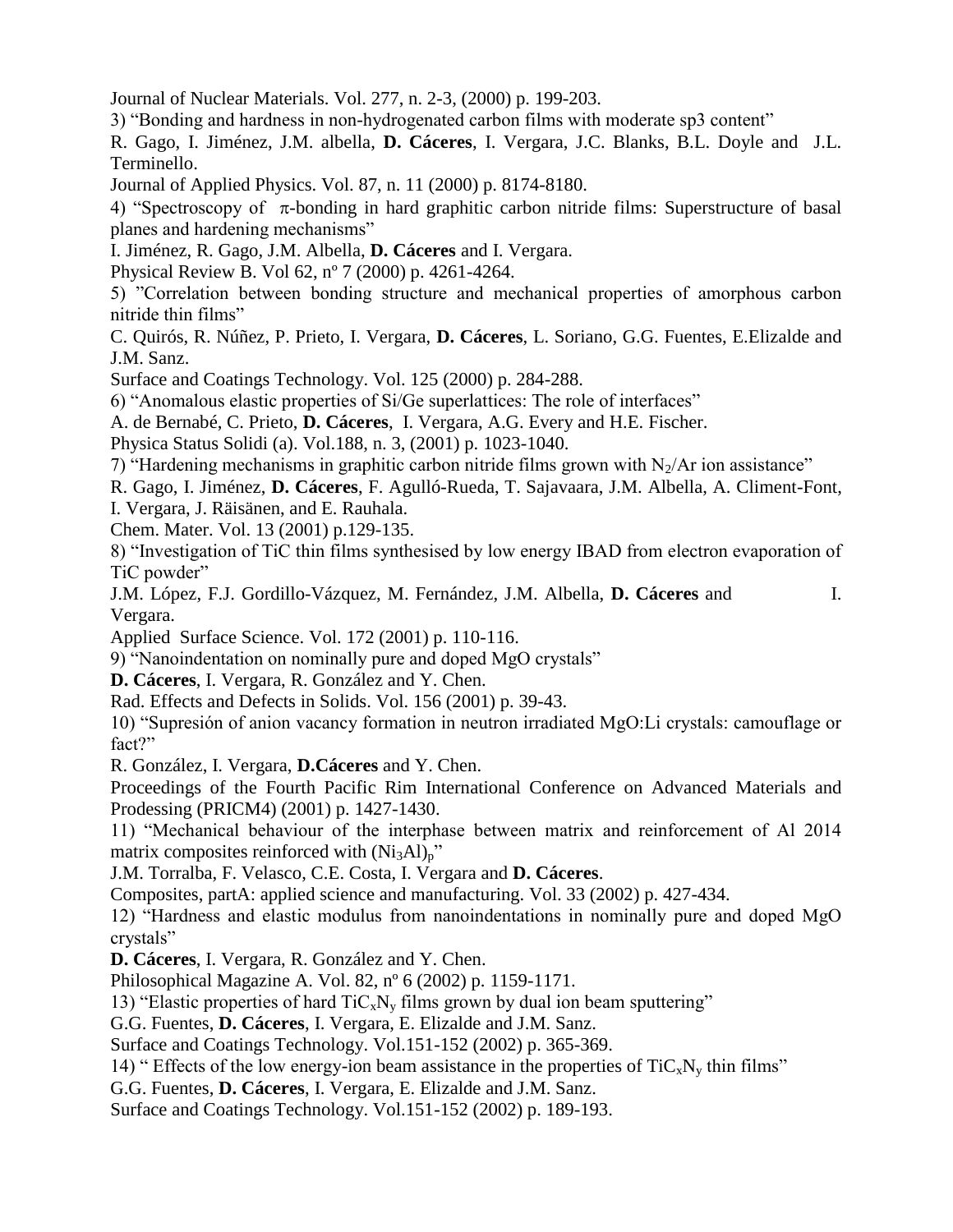15) "Characterization of MgO thin films grown by rf-sputtering"

**D. Cáceres**, I. Colera, I. Vergara, R. González and E. Román.

Accepted for publication in Vacuum.

16) "Tribological study of vanadium based alloys ion implanted at low energy – high temperature"

J.A. García, R. Rodriguez, R. Sánchez, A. Martinez, C. Ballesteros, M. Varela, **D. Cáceres** and I. Vergara.

Accepted for publication in Vacuum.

17) "Nanoindentation on MgO crystals implanted with Lithium ions"

**D. Cáceres**, I. Vergara, R. González, Y. Chen and E. Alves.

Nuclear Instruments and Methods B. Vol. 191 (2002) p. 154-157.

18) "Nanoindentation on neutron irradiated MgO crystals"

**D. Cáceres**, I. Vergara, R. González and Y. Chen.

Nuclear Instruments and Methods B. Vol. 191 (2002) p. 178-180.

19) "Role of hydrogen and lithium impurities in radiation damage in neutron-irradiated MgO single crystals"

R, González, I. Vergara, **D. Cáceres** and Y. Chen.

Physical Review B. Vol. 65 (2002) p. 224108- 224114.

20) " Effect of neutron irradiation on hardening in MgO"

**D. Cáceres**, I. Vergara, R. González and Y. Chen.

Accepted for publication in Physical Review B.

21) "Surface mechanical effects of nitrogen ion implantation on vanadium alloys"

J.A.García, R. Sánchez, A. Martínez, A. Medrano, M. Rico, R. Rodríguez, M. Varela, I. Colera,

**D. Cáceres**, I. Vergara, C. Ballesteros, E. Román and J.L. de Segovia.

Accepted for publication in Surface and Coatings Technology.

22) " Study of reactive sites for  $D_2O$  and  $^{18}OH_2$  on MgO (100) thin films"

I. Colera, J.L. de Segovia, E. Román, **D. Cáceres**, I. Vergara and R. González.

Submitted to Surface Science.

23) "Study of the interfaces between austenite and ferrite grains in P/M duplex stainless steels"

M. Campos, A. Bautista, **D. Cáceres**, J. Abenojar and J.M. Torralba.

Submitted to Journal of the European Ceramic Society.

#### **Conferences and workshops contributions**

1) "Correlation between bonding structure and mechanical properties of amorphous Carbon Nitride thin films"

C.Quiros, R. Nuñez, P. Prieto, I. Vergara, **D. Cáceres**, L. Soriano, G. García, E. Elizalde and J.M. Sanz.

E-MRS 1999 spring meeting on Protective Coatings and Thin Films-99. SymposiumB.

2) "Obtención de recubrimientos duros de compuestos de Boro, Carbono y Nitrógeno mediante evaporación asistida con iones".

R. Gago, I. Jiménez, J.M. Albella, **D. Cáceres** and I. Vergara.

SEMAT99, San Sebastián, 1999.

3) "An approach to the study of the interface between matrix and reinforcement in Al 2014 matrix composites reinforced with  $(Ni<sub>3</sub>Al)<sub>p</sub>$ "

J.M. Torralba, F. Velasco, C.E. Costa, I. Vergara and **D. Cáceres**.

International Materials Conference, Sevilla 1999.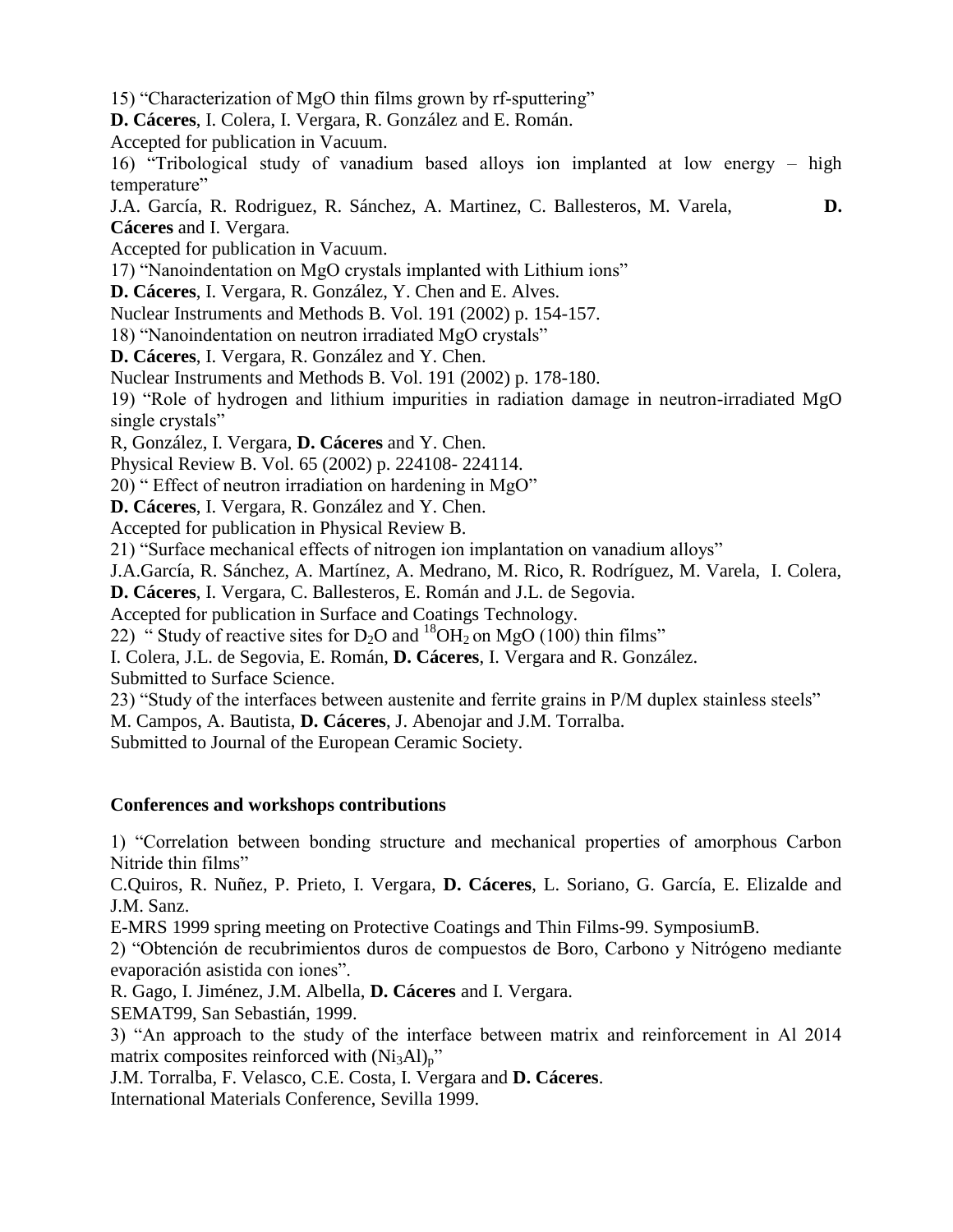4) "TiN films by Ion Beam Assisted Deposition"

López, J.M., Barrena, E., Böhme, O, **D. Cáceres,** I. Vergara, E. Román and J.M. Albella. Euromat 99, Munich 27-30 September 1999.

5) "Nanoindentation on nominally pure and doped MgO Crystals"

**D.Cáceres**, I. Vergara, R. González and Y. Chen.

International Conference on Defects in Insulating Materials (ICDIM 2000), Johannesburg (South Africa).

6) "Mejora de las propiedades tribológicas de aleaciones V-Ti mediante implantación iónica"

R. Rodríguez, J. García, R. Sánchez, A. Medrano, M. Rico, C. Ballesteros, M. Varela, **D. Cáceres** and I. Vergara.

8º Congreso Nacional de Tratamientos Térmicos TRATERMAT-2000. (Barcelona, Spain).

7) "Effect of Oxigen on Ti thin films grown by IBAD"

J.M. López, F.J. Gordillo-Vázquez, M. Fernández, **D. Cáceres**, I. Vergara and J.M. Albella.

 $19<sup>th</sup>$  European Conference on Surface Science (ECOSS). Madrid, September  $5<sup>th</sup> - 8<sup>th</sup>$  2000.

8) "Elastic properties of hard  $\text{TiC}_x\text{N}_y$  films grown by dual ion beam sputtering"

G.G. Fuentes, **D. Cáceres**, I. Vergara, E. Elizalde and J.M. Sanz.

E-MRS, Estrasburgo. June, 2001.

9) "Effects of the low energy-ion beam assistance in the properties of  $TiC_xN_y$  thin films"

G.G. Fuentes, **D. Cáceres**, I. Vergara, E. Elizalde and J.M. Sanz.

E-MRS, Estrasburgo. June, 2001.

10) "Nanoindentation on MgO crystals implanted with Li ions"

**D. Cáceres**, I. Vergara, R. González, Y. Chen and E. Alves.

Radiation Effects in insulators (REI11). Lisboa, Portugal. September 2001.

11) "Nanoindentation on neutron irradiated MgO crystals"

**D. Cáceres**, I. Vergara, R. González and Y. Chen.

Radiation Effects in insulators (REI11). Lisboa, Portugal. September 2001.

12) "Characterization of MgO thin films grown by rf-sputtering"

**D. Cáceres**, I. Colera, I. Vergara, R. González and E. Román.

VII European Vacuum Conference (EVC-7). Madrid, Spain. September 2001.

13) "Tribological study of vanadium based alloys ion implanted at low energy – high temperature"

J.A. García, R. Rodriguez, R. Sánchez, A. Martinez, C. Ballesteros, M. Varela, **D. Cáceres** and I. Vergara.

VII European Vacuum Conference (EVC-7). Madrid, Spain. September 2001.

14) "Water reactivity with MgO(100) thin film surfaces studied by electron stimulated desorption"

**D. Cáceres**, I. Colera, I. Vergara, R. González, E.L. Román and J.L. de Segovia.

IUVSTA 15<sup>th</sup> International Vacuum Congress, AVS 48<sup>th</sup> International Symposium. San Francisco, USA. October 2001.

15) " Study of reactive sites for  $D_2O$  and  $^{18}OH_2$  on MgO (100) thin films"

I. Colera, J.L. de Segovia, E. Román, **D. Cáceres**, I. Vergara and R. González.

Desorption induced by electronic transitions (DIET 9). Aussois, France. June 2002.

16) "Study of the interfaces between austenite and ferrite grains in P/M duplex stainless steels"

M. Campos, A. Bautista, **D. Cáceres**, J. Abenojar and J.M. Torralba.

International Workshop on Ceramics & Metal Interfaces. Oviedo, Spain. 23-27 June 2002.

17) " Radiation-damage recovery in undoped MgO crystals implanted with lithium ions"

B. Savoini, **D. Cáceres**, I. Vergara, R. González, R.C. da Silva, E. Alves and Y. Chen.

13 International Conference on Ion Beam Modification of Materials (IBMM 2002). Kobe, Japan. 1-6 September 2002.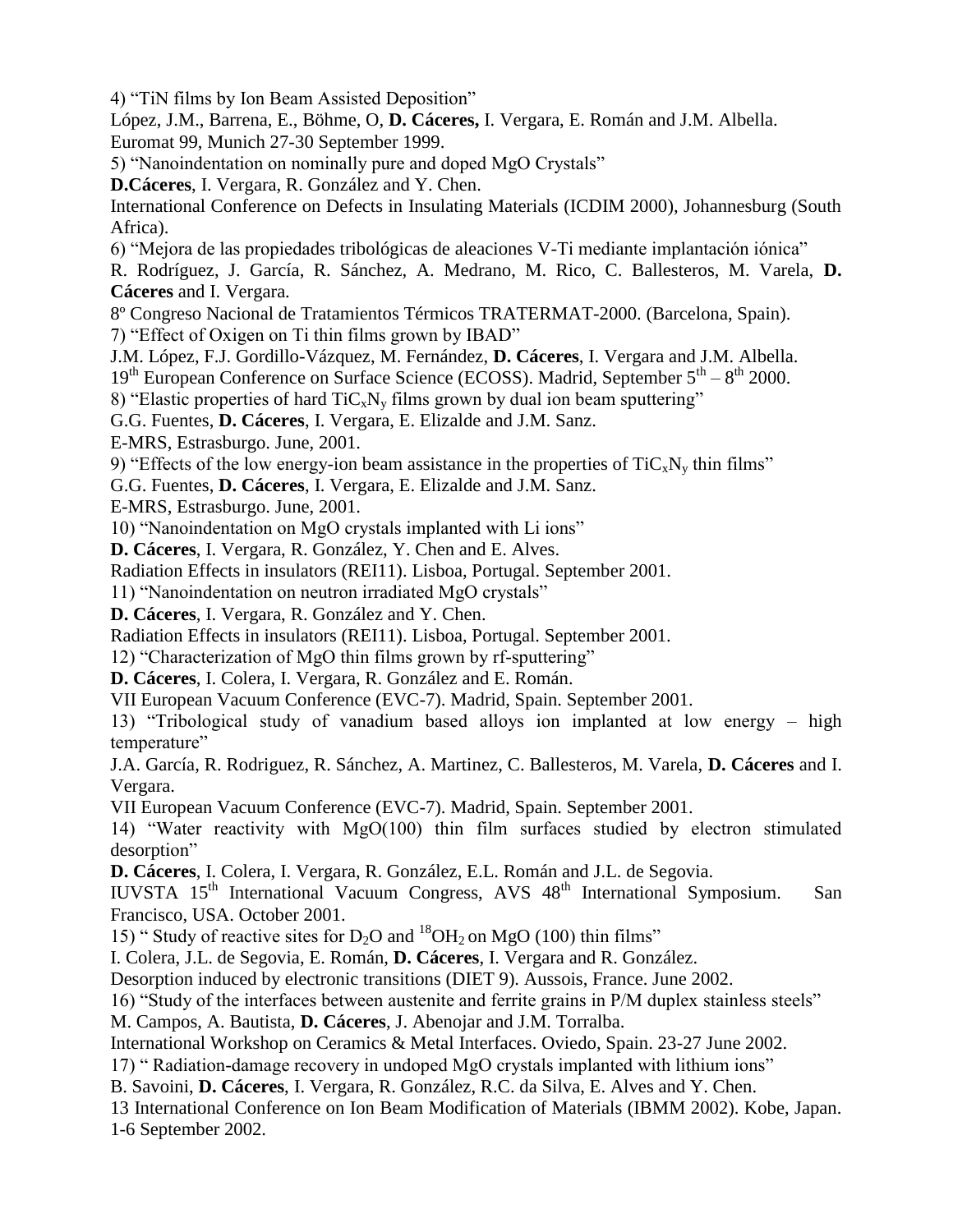18) "Structural Characterization of low-energy high-temperature nitrogen ion implanted vanadium-titanium alloys" M. Varela, J.A. García, **D. Cáceres**, I. Vergara, R. Rodríguez and C. Ballesteros. 2002 MRS Fall Meeting. 2-6 December 2002.

#### **Teaching experience**

Oct. 97 - : Assistant teacher. Escuela Politécnica Superior (Universidad Carlos III de Madrid). Lab. Sessions:

• Curso 97/98

Física I. 1º Ingeniería Técnica en Informática de Gestión.

Principios Físicos. 1º Ingeniería Técnica Industrial Mecánica.

Física I. 1º Ingeniería Industrial Superior.

Física II. 1º Ingeniería Industrial Superior.

• Curso 98/99

Física I. 1º Ingeniería Técnica en Informática de Gestión.

Física I. 1º Ingeniería Industrial Superior.

Física II. 1º Ingeniería Superior de Telecomunicaciones.

 $\bullet$  Curso 99/00

Física I. 1ºIngeniería Superior de Telecomunicaciones.

Electromagnetismo. 2º Ingeniería Industrial Superior

 $\bullet$  Curso 00/01

Física I. 1º Ingeniería Técnica Industrial Electrónica y eléctrica.

Electromagnetismo. 2º Ingeniería Industrial Superior.

Física I. 1º Ingeniería Técnica de Telecomunicación: Sistemas de Comunicación.

 $\bullet$  Curso 01/02

Física I. 1º Ingeniería Técnica de Telecomunicación: Telemática.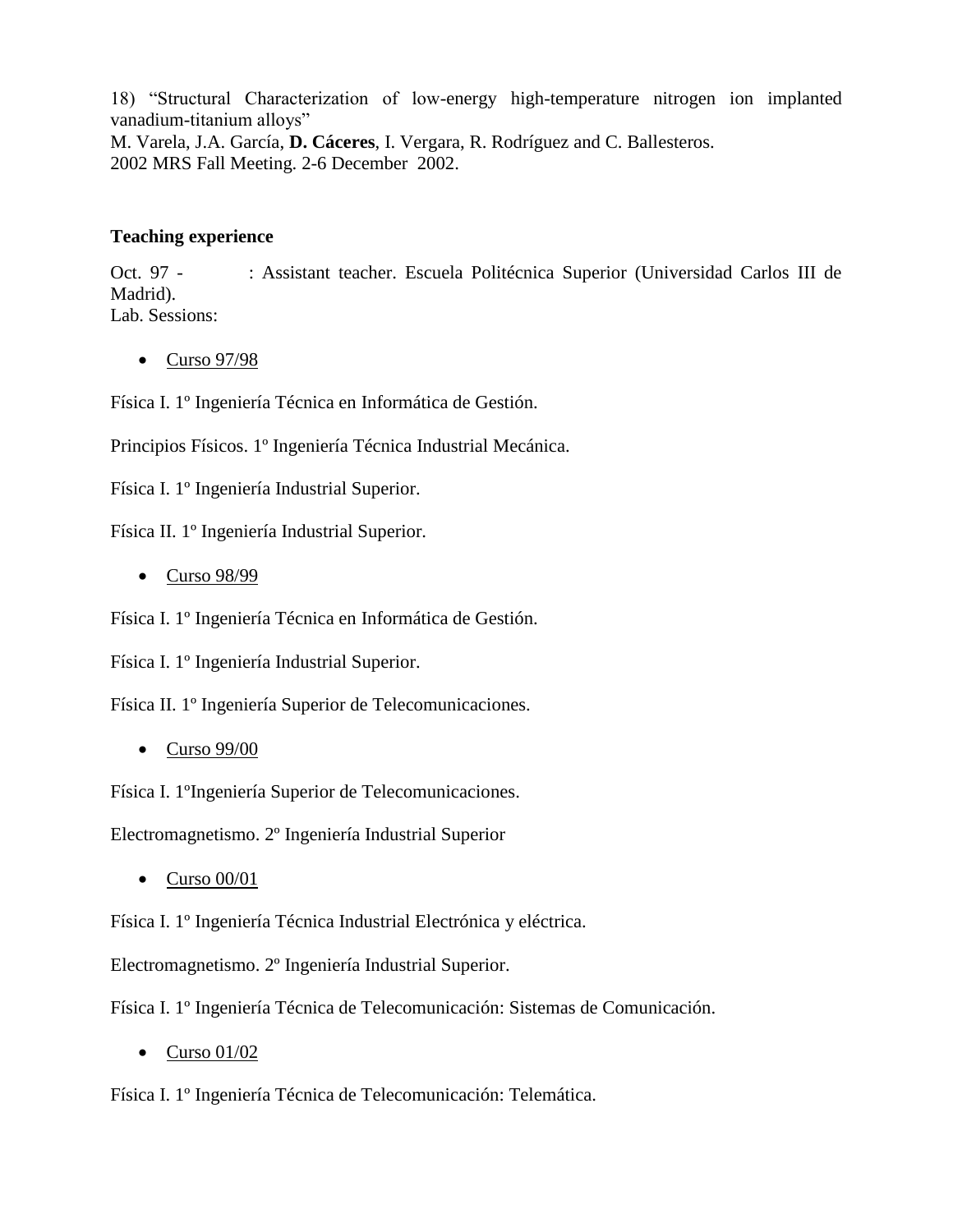Principios Físicos. 1º Ingeniería Técnica Industrial Mecánica.

Fudamentos Físicos de la Informática. 1º Ingeniería Informática Superior.

Física II: 1º Ingeniería Técnica Industrial en las especialidades de Electricidad y Electrónica.

#### **Other teaching merits**

- Advisor of the project "Growth and characterization of thin films obtained by rfsputtering" presented by Manuel Jesús Tavira Manjón to obtain the Technical Industrial Engineering (Mechanics) degree (Universidad Carlos III de Madrid). (May 2000). Calification: 10.
- During September 2000 participates in the first edition of the course of introductory Physics organized by Universidad Carlos III de Madrid for the first course students.
- Board of the examiners of the project "Evaluation of the milling process in magnetic materials with stoichiometry  $NiFe<sub>2</sub>O<sub>4</sub>$ " presented in the Department of Materials Science and Metallurgy Engineering (Universidad Carlos III de Madrid) by Álvaro Santos Caballero to obtain the Technical Industrial Engineering (Mechanics) (January 2001).
- Co-advisor of the project "Characterization of ceramic fibers with composition  $\text{L}a_{2/3}$ - $_{x}Li_{3x}TiO_{3}$  grown by laser induced zonal fusion", presented by David Sanz Moreno to obtain the Industrial Engineering degree (Universidad Carlos III de Madrid). (March 2001).

Calification: 10.

- Board of the examiners of the project " Synthesis of the bioglass  $SiO_2$ -Na<sub>2</sub>O-CaO by the sol-gel method. Evaluation of the bioactivity" presented in the Department of Materials Science and Metallurgy Engineering (Universidad Carlos III de Madrid) by Javier Medina Fernández to obtain the Industrial Engineering degree (April 2001).
- During September 2001 participates in the second edition of the course of introductory Physics organized by Universidad Carlos III de Madrid for the first course students.
- Board of the examiners of the project " Improvement of the behaviour of pre-alloyed steels sintered at 1120 ºC. Thermal treatments" presented in the Department of Materials Science and Metallurgy Engineering (Universidad Carlos III de Madrid) by Diana Sánchez García to obtain the Industrial Engineering degree (January 2002).

#### **Other merits**

- Assistance to the congress "Radiation Effects in Insulators" (REI-11) Lisboa (Portugal) September 2001, presenting the oral contribution "Nanoindentation on MgO crystals implanted with Li ions".
- Assistance to the congress "7<sup>th</sup> European Vacuum Conference" (EVC-VII) Madrid (Spain) September 2001, presenting the oral contribution "Characterization of MgO thin films grown by rf-sputtering".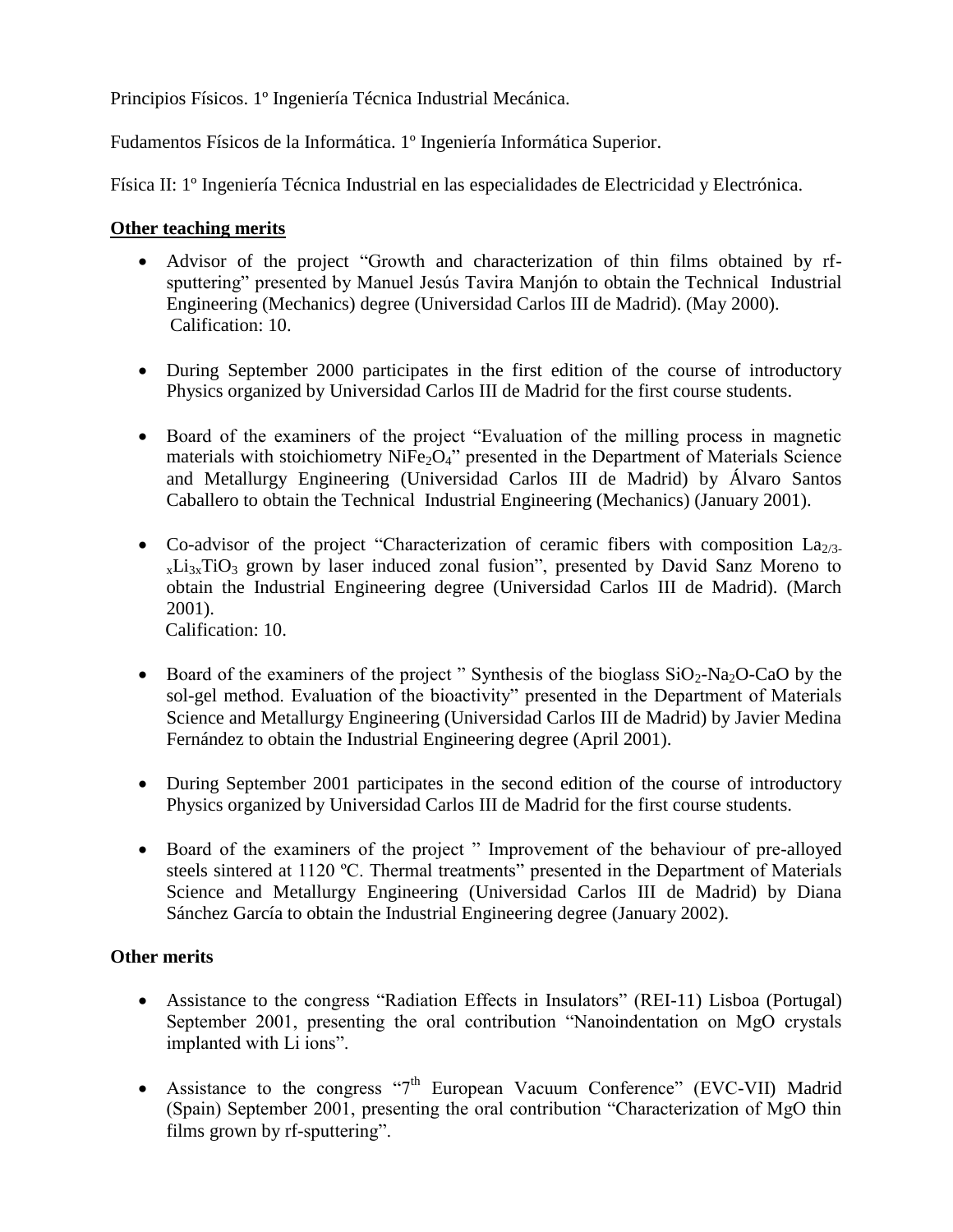- Assistance to the congress "IUVSTA  $15<sup>th</sup>$  International Vacuum Congress, AVS  $48<sup>th</sup>$ International Symposium, 11<sup>th</sup> International Coference on Solid Surfaces" San Francisco (USA) October-November 2001, presenting the oral contribution "Water reactivity with MgO(100) thin film surfaces studied by electron stimulated desorption".
- Stay in the Instituto Tecnológico e Nuclear de Sacavem (Portugal) 11-15 March 2002. During this period is working in the implantation of MgO with Li, Co and Ni ions and the study of the samples by Rutherford Back Scattering (RBS).
- Referee for the "Journal of Materials Processing Technologies".